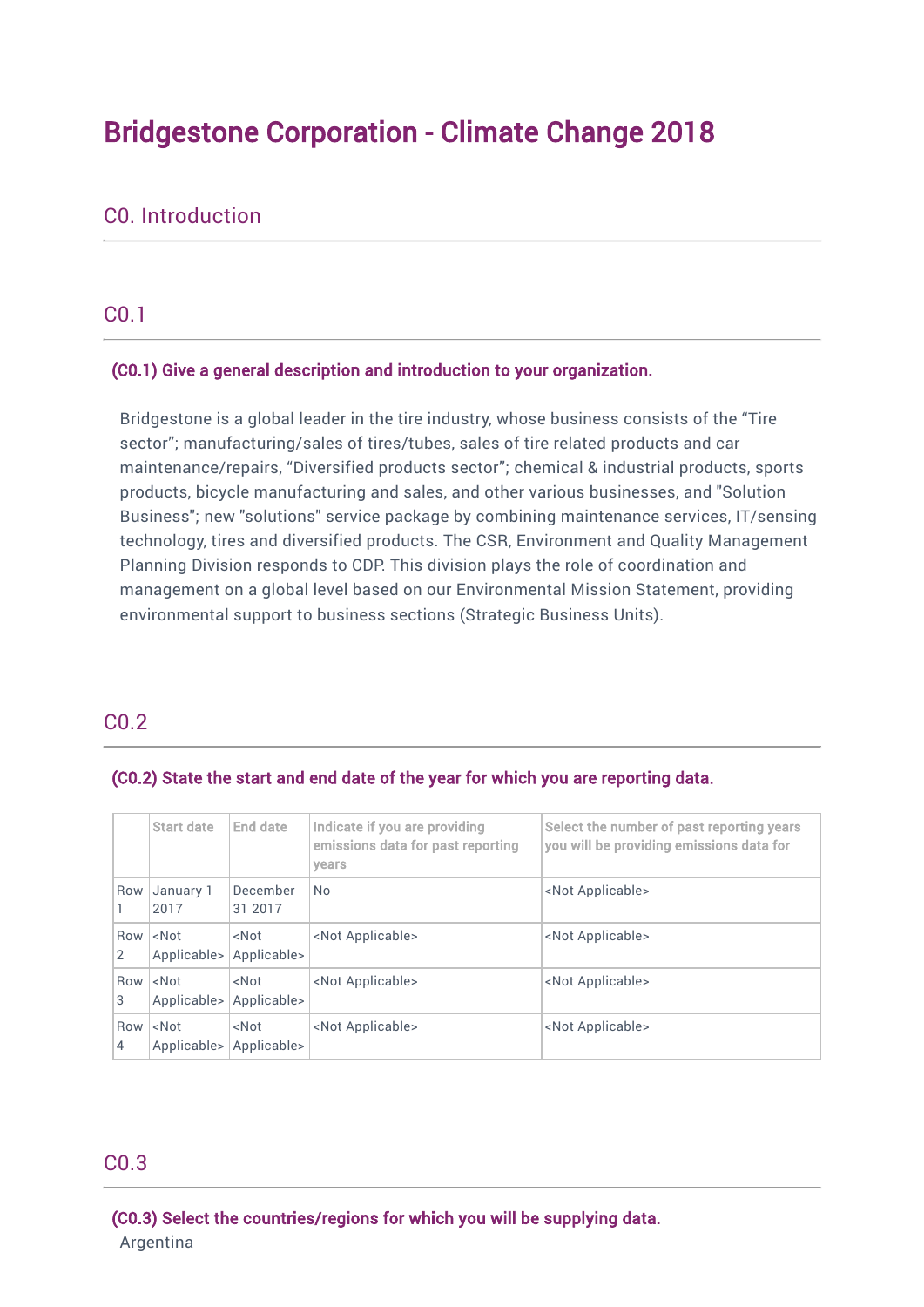Australia Belgium Brazil Canada China Costa Rica France Hungary India Indonesia Italy Japan Liberia Malaysia Mexico Philippines Poland South Africa Spain Taiwan (Province of China) Thailand **Turkey** United Kingdom of Great Britain and Northern Ireland United States of America Viet Nam

# C0.4

(C0.4) Select the currency used for all financial information disclosed throughout your response.

JPY

# C0.5

(C0.5) Select the option that describes the reporting boundary for which climate-related impacts on your business are being reported. Note that this option should align with your consolidation approach to your Scope 1 and Scope 2 greenhouse gas inventory. Operational control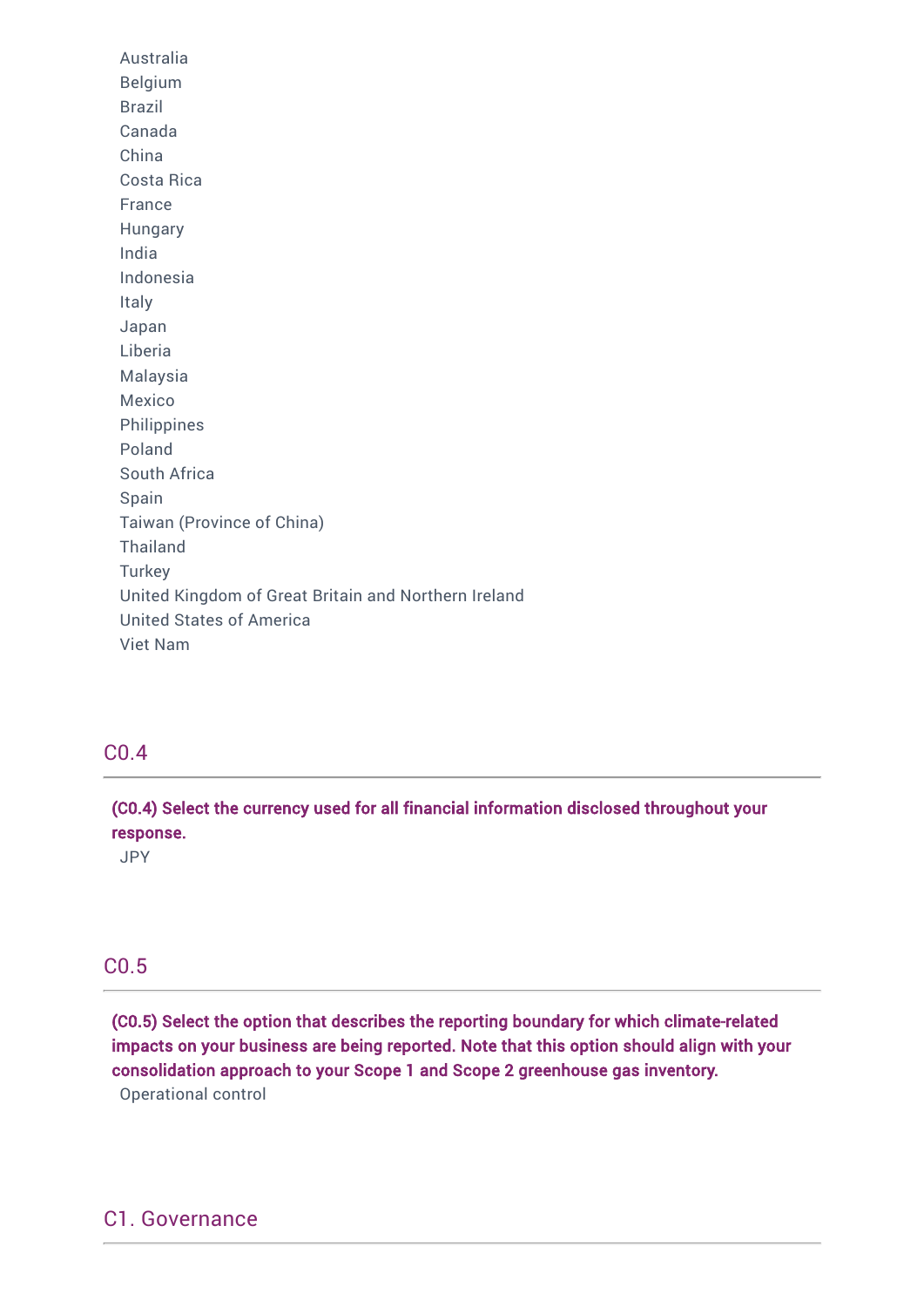# (C1.1) Is there board-level oversight of climate-related issues within your organization? Yes

# C1.1a

# (C1.1a) Identify the position(s) of the individual(s) on the board with responsibility for climate-related issues.

| Position of<br> individual(s)                 | Please explain                                                                                                                                                                                                                                                                                                                                               |
|-----------------------------------------------|--------------------------------------------------------------------------------------------------------------------------------------------------------------------------------------------------------------------------------------------------------------------------------------------------------------------------------------------------------------|
| Chief<br>Executive<br><b>Officer</b><br>(CEO) | The CEO is a member of the board, and has the highest-level responsibility for climate-related<br>issues. The CEO is responsible for deciding policies and measures or presenting to the board and<br>overseeing company-wide management activities about management vision, mid-term strategies,<br>annual policies, etc. including climate-related issues. |

# C1.1b

# (C1.1b) Provide further details on the board's oversight of climate-related issues.

|           | <b>Frequency Governance</b> | Please explain |
|-----------|-----------------------------|----------------|
| with      | mechanisms                  |                |
| which     | into which                  |                |
| climate-  | climate-                    |                |
| related   | related                     |                |
|           | issues are lissues are      |                |
| a         | integrated                  |                |
| scheduled |                             |                |
| agenda    |                             |                |
| item      |                             |                |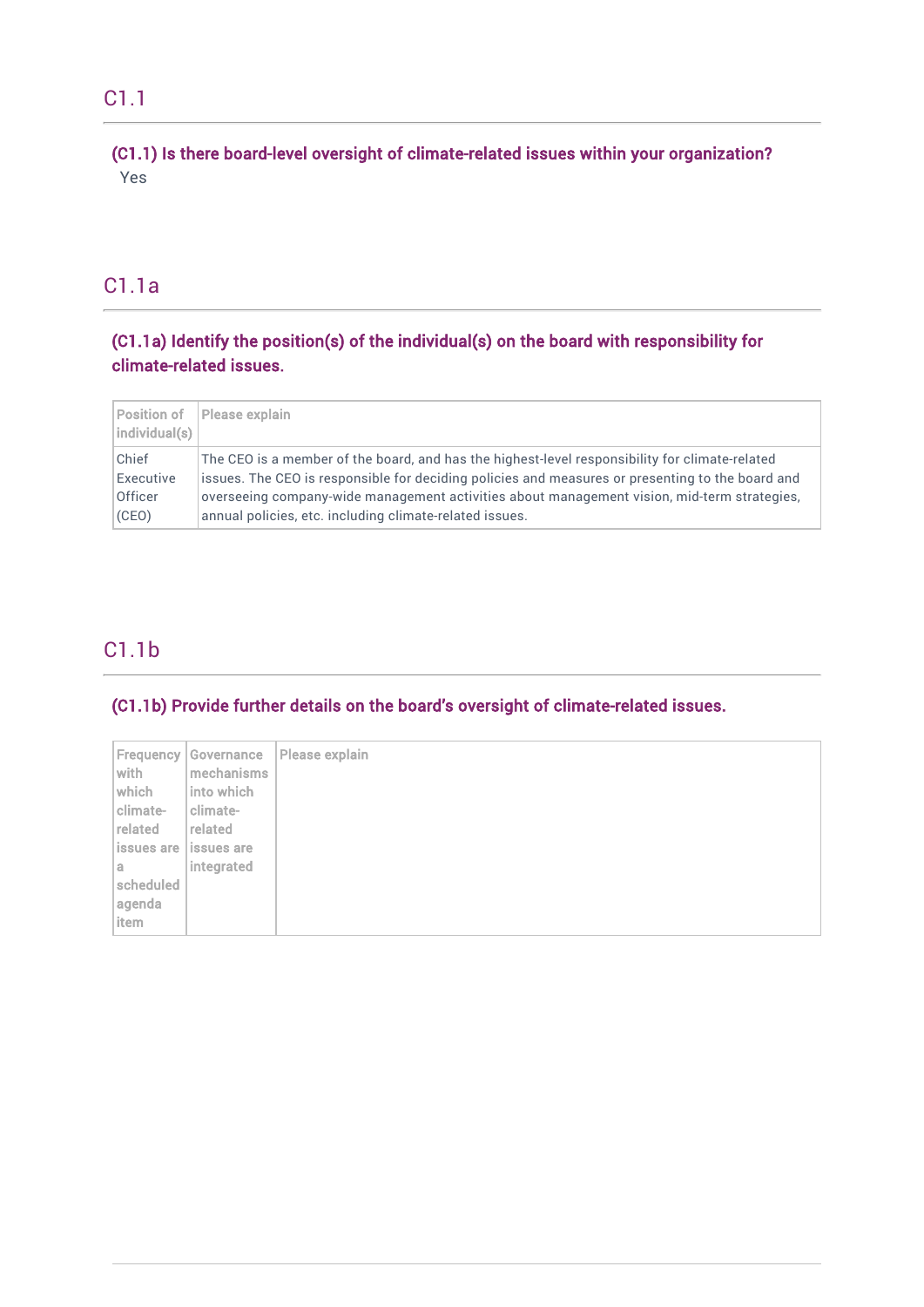| Frequency<br>with<br>which<br>climate-<br>related<br>issues are<br>a.<br>scheduled<br>agenda<br>item | Governance<br>mechanisms<br>into which<br>climate-<br>related<br>issues are<br>integrated                                                                                                                                                                                                                                                                                                          | Please explain                                                                                                                                                                                                                                                                                                                                                                                                                                                                                                                                                                                                                                                                                                                         |
|------------------------------------------------------------------------------------------------------|----------------------------------------------------------------------------------------------------------------------------------------------------------------------------------------------------------------------------------------------------------------------------------------------------------------------------------------------------------------------------------------------------|----------------------------------------------------------------------------------------------------------------------------------------------------------------------------------------------------------------------------------------------------------------------------------------------------------------------------------------------------------------------------------------------------------------------------------------------------------------------------------------------------------------------------------------------------------------------------------------------------------------------------------------------------------------------------------------------------------------------------------------|
| $-$ some<br>meetings                                                                                 | Scheduled Reviewing<br>and guiding<br>strategy<br>Reviewing<br>and guiding<br>major plans<br>of action<br>Reviewing<br>and guiding<br>risk<br>management<br>policies<br>Reviewing<br>and guiding<br>business<br>plans<br>Setting<br>performance<br>objectives<br>Monitoring<br>and<br>overseeing<br>progress<br>against<br>goals and<br>targets for<br>addressing<br>climate-<br>related<br>issues | Senior-level CSR responsible officers report to the board various topics including<br>environment and climate change issues which have been reviewed by Global Executive<br>Committee (G-EXCO), Bridgestone highest-level execution committee. In 2017,<br>(1) establishment of a collaborative network made up of a global CSR management<br>system, a regional CSR management system, and working groups for specific areas<br>and functions including Environmental Working Group which promotes environmental<br>activities such as CO2 reduction, and (2)Social expectation and our response including<br>climate-related topics such as the Paris agreement and our Environmental mid-term<br>target were reported to the board. |

# C1.2

# (C1.2) Below board-level, provide the highest-level management position(s) or committee(s) with responsibility for climate-related issues.

| Name of the position(s)<br>and/or committee(s) | <b>Responsibility</b>                                                   | <b>Frequency of reporting to the board on</b><br>Iclimate-related issues |  |
|------------------------------------------------|-------------------------------------------------------------------------|--------------------------------------------------------------------------|--|
| <b>Chief Executive Officer</b><br>(CEO)        | Both assessing and managing climate-<br>related risks and opportunities | Quarterly                                                                |  |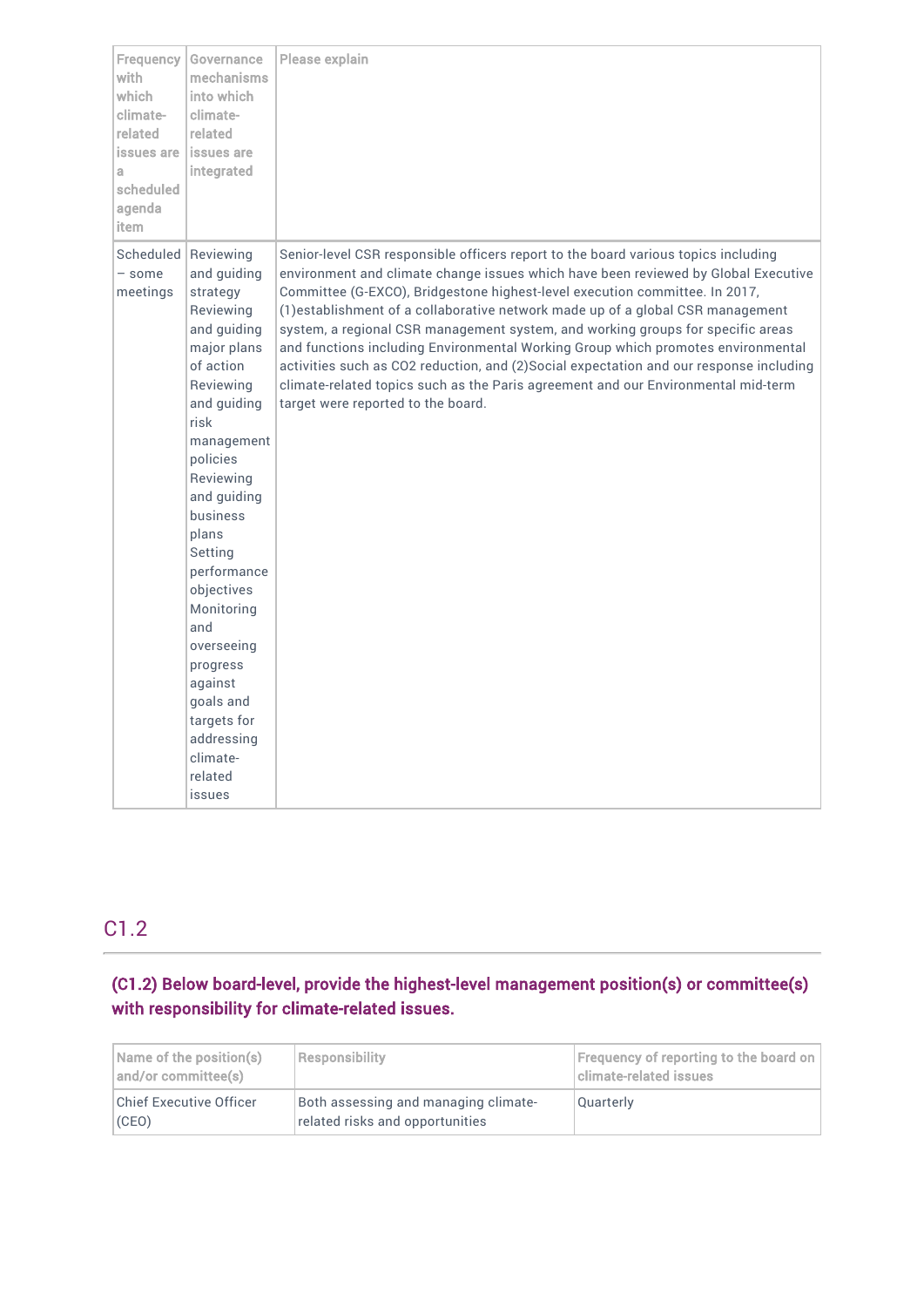# C1.2a

# (C1.2a) Describe where in the organizational structure this/these position(s) and/or committees lie, what their associated responsibilities are, and how climate-related issues are monitored.

At Bridgestone, the CEO is the highest-level management position and has ultimate responsiblity for management strategy and overall management including climate-related issues. And the highest-level committee associated with Bridgestone Group Global business execution is the Global EXCO. Members of the Global EXCO are nominated from full-time corporate officers by CEO/COO.

Under the Global EXCO, Bridgestone has the Global CSR Enhancement Committee (GCEC) which reports to the Global EXCO and is comprised of executive officers in charge of CSR and representatives of Strategic Business Unit(SBU)s and functions.

Under the GCEC, Bridgestone has 7 working groups\* which are related to the areas focused in our CSR Commitment; "Our Way to Serve". Each working group comprised of members from corresponding function in each SBU and report to the GCEC. Among the 7-working group, "Environment Working Group" summarizes and reports previous year results related to CO2 and proposes next strategies to the GCEC, taking into account the latest social trend especially which has possibility to be environmental risks/opportunities.

According to deliverables from the working groups including that from the Environment Working Group as written above, the GCEC prioritizes CSR initiatives in areas pertaining to a variety of global issues including climate change , formulates global CSR strategies, confirms the progress of activities in each area. Then the GCEC reports their deliverables to the Global EXCO and ask them for decision making on important items.

By the way, as for risk management/assessment, the Bridgestone Group broadly divides risks into two categories: business strategic risks, which are related to management decision-making, and operational risks, which include climate change risks and are related to daily operations. The former is handled through business operations, while the latter is handled by the Chief Risk Officer (CRO), who has overall responsibility for managing risks and reports to the CEO.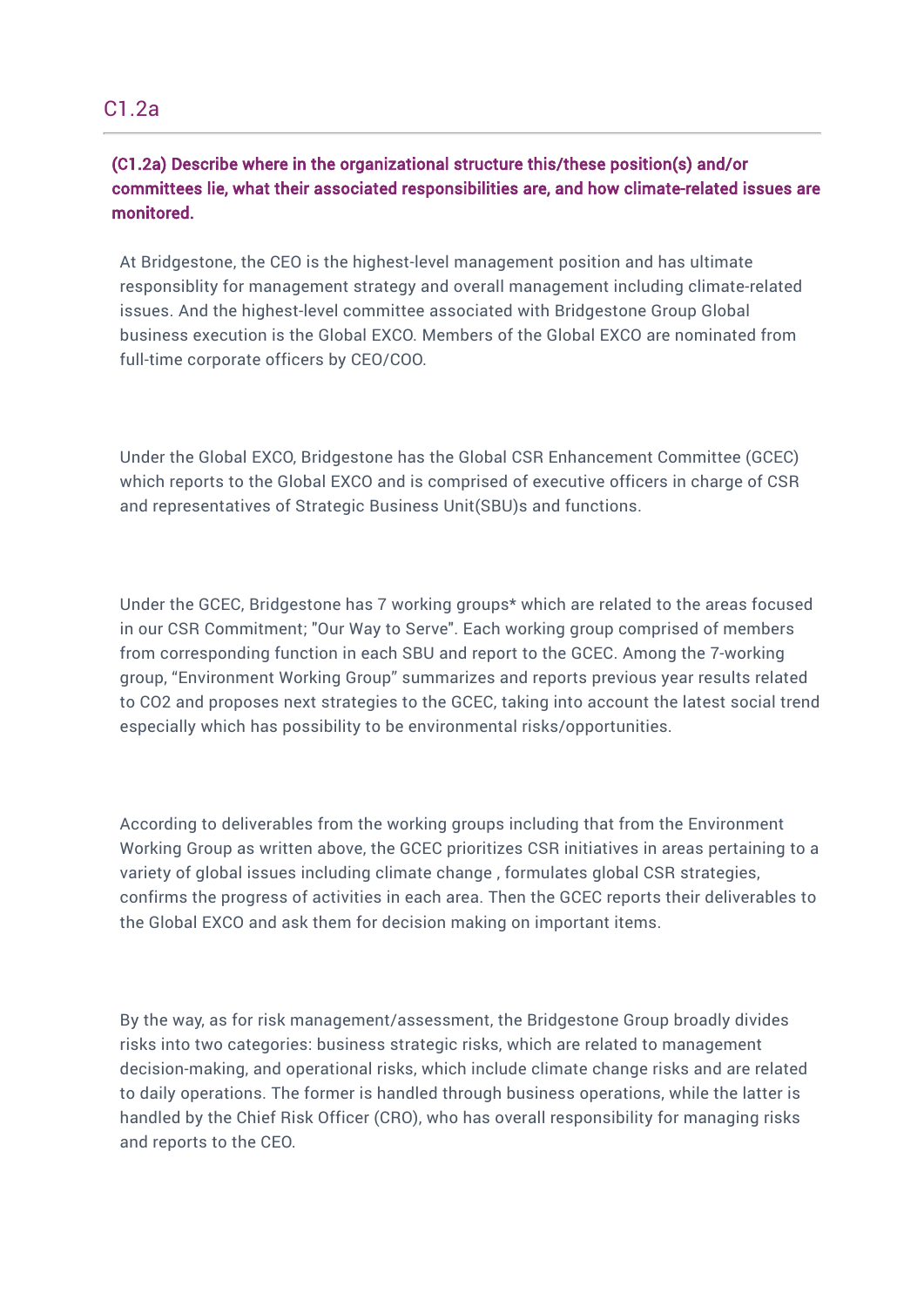\*7 working groups under the GCEC: "Mobility", "People", "Environment", "Compliance, Fair Competition", "BCP, Risk Management", "Human Rights, Labor Practices" and "Procurement"

# C1.3

(C1.3) Do you provide incentives for the management of climate-related issues, including the attainment of targets?

Yes

# C1.3a

(C1.3a) Provide further details on the incentives provided for the management of climaterelated issues.

Who is entitled to benefit from these incentives?

All employees

Types of incentives Monetary reward

Activity incentivized Energy reduction project

#### Comment

At Bridgestone, business, departments and individuals who have made outstanding achievements, including various climate change mitigation actions and results, such as achieving a CO2 reduction target, reducing energy use, and improving efficiency or reducing waste among others can be recognized by the CEO and COO in a company-wide event held on March 1, the foundation day, and also can be recognized every year by the head of the worksite in a regional event. Bridgestone's commemorates its history and philosophy at its foundation day while reconfirming the direction the company will take in the future. This event aims to raise employees' awareness of corporate activities. A monetary recognition as well as a regional recognition is in place.

Who is entitled to benefit from these incentives?

All employees

Types of incentives Recognition (non-monetary)

Activity incentivized Emissions reduction project

Comment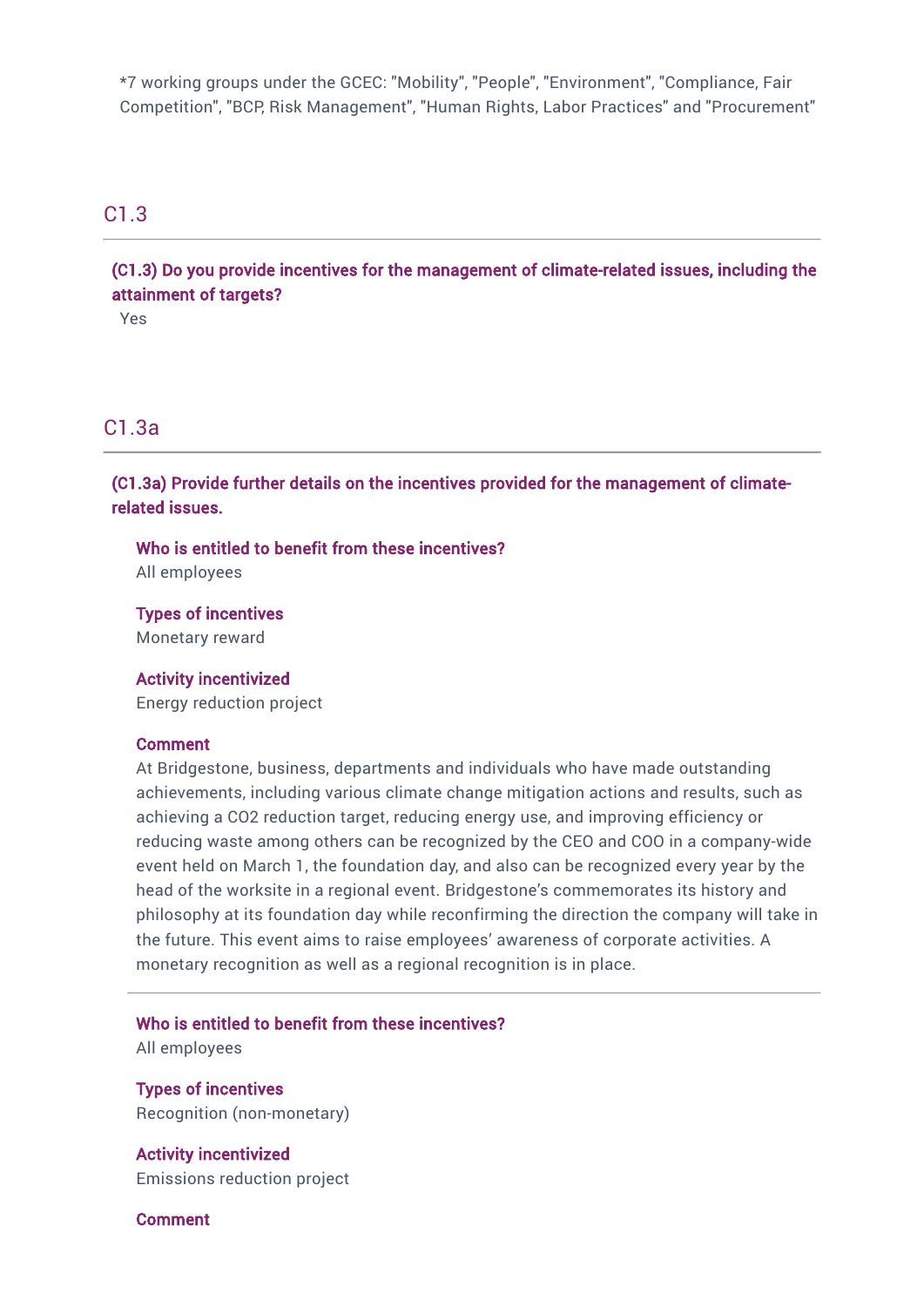Bridgestone Group Awards is a program for all employees that recognizes efforts of organizations and individuals in five award categories. One of award categories, Environment award, recognizes efforts related to climate change, such as achieving a CO2 reduction target, reducing energy use, and improving efficiency or reducing waste for the purpose of raising the awareness of each employee to participate in environmental activities.

# C2. Risks and opportunities

# C2.1

# (C2.1) Describe what your organization considers to be short-, medium- and long-term horizons.

|                   | From<br>(years) | To.<br>(years) | Comment                                                                                                                                                                                |
|-------------------|-----------------|----------------|----------------------------------------------------------------------------------------------------------------------------------------------------------------------------------------|
| Short-<br>term    | 0               | 5              | Short-term is in line with Business Mid-term Plan and climate change related<br>measures such as investment on equipment for energy saving are incorporated into<br>the plan globally. |
| Medium-15<br>term |                 | 10             | Bridgestone has Environmental mid-term target including CO2 reduction in line with<br>the Medium-term.                                                                                 |
| Long-<br>term     | 10              | 40             | Bridgestone has Long-term Environmental vision including CO2 reduction in line with<br>the Long-term.                                                                                  |

# C2.2

(C2.2) Select the option that best describes how your organization's processes for identifying, assessing, and managing climate-related issues are integrated into your overall risk management.

Integrated into multi-disciplinary company-wide risk identification, assessment, and management processes

# C2.2a

(C2.2a) Select the options that best describe your organization's frequency and time horizon for identifying and assessing climate-related risks.

|  | <b>Frequency of monitoring</b> | How far into the future are risks considered? | <b>I</b> Comment |
|--|--------------------------------|-----------------------------------------------|------------------|
|--|--------------------------------|-----------------------------------------------|------------------|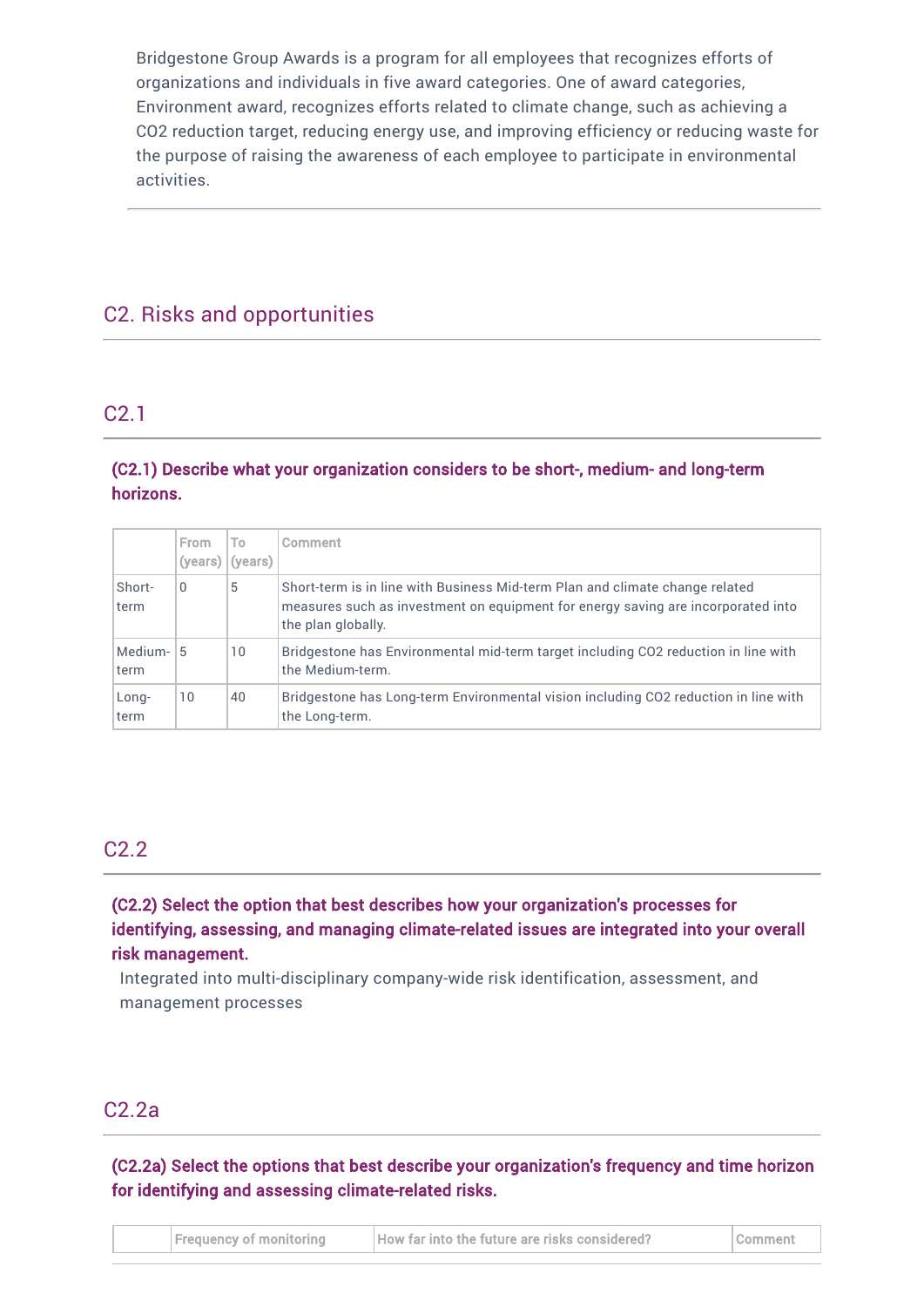|       | Frequency of monitoring | How far into the future are risks considered? | l Comment |
|-------|-------------------------|-----------------------------------------------|-----------|
| Row 1 | Annually                | .>6 vears                                     |           |

# C2.2b

# (C2.2b) Provide further details on your organization's process(es) for identifying and assessing climate-related risks.

### 1. Risk Assessment Structure in the Bridgestone group

The Bridgestone Group broadly divides risks into two categories: business strategic risks, which are related to management decision-making, and operational risks, which include climate change risks and are related to daily operations. The former is handled through business operations, while the latter is handled by the Chief Risk Officer (CRO), who has overall responsibility for managing risks and reports to the CEO. We promote risk assessment as a part of comprehensive activities to appropriately manage risks common to the Group, with consideration for the scale and characteristics of each site and Group company. Through the dual promotion of Group global unified activities and autonomous risk management activities by branches, important risks common to the Group (Corporate risk) and risks of each site and Group company are identified.

# 2. The process for assessing the potential size and scope of identified risks

In the Bridgestone group, both corporate and facilities conduct risk identification at least once a year, utilizing globally common direction. Then, they evaluate risks, utilizing a globally unified criteria which consists of viewpoints of their impact and possibility of occurrence. We standardized the degree of impacts of risks by impact-type such as human life/health, financial loss, operational impact (period of suspension of sales and plant operation or time necessary for response), social trust and so on, regardless the possible timing of occurrence. The criterion to determine rank differ by the impact-type. But as for environment related risks including climate change and CO2 emission etc., we consider its possible impact is substantive when it falls under one of the following criteria: "Strong feeling of discomfort extending to areas surrounding the office/plant, accompanied by health damage in some cases, or health damage caused externally over a wide area", "Excess limit of financial amount (determined by company)", "Over two weeks' impact on division (period of suspension of sales and plant operation or time necessary for response)", or "Trust damaged in terms of the company's constitution (falsified reports, organizational scandal)". On the other hand, we also estimate possibility of occurrence and classify them into 4 ranks based on the likelihood.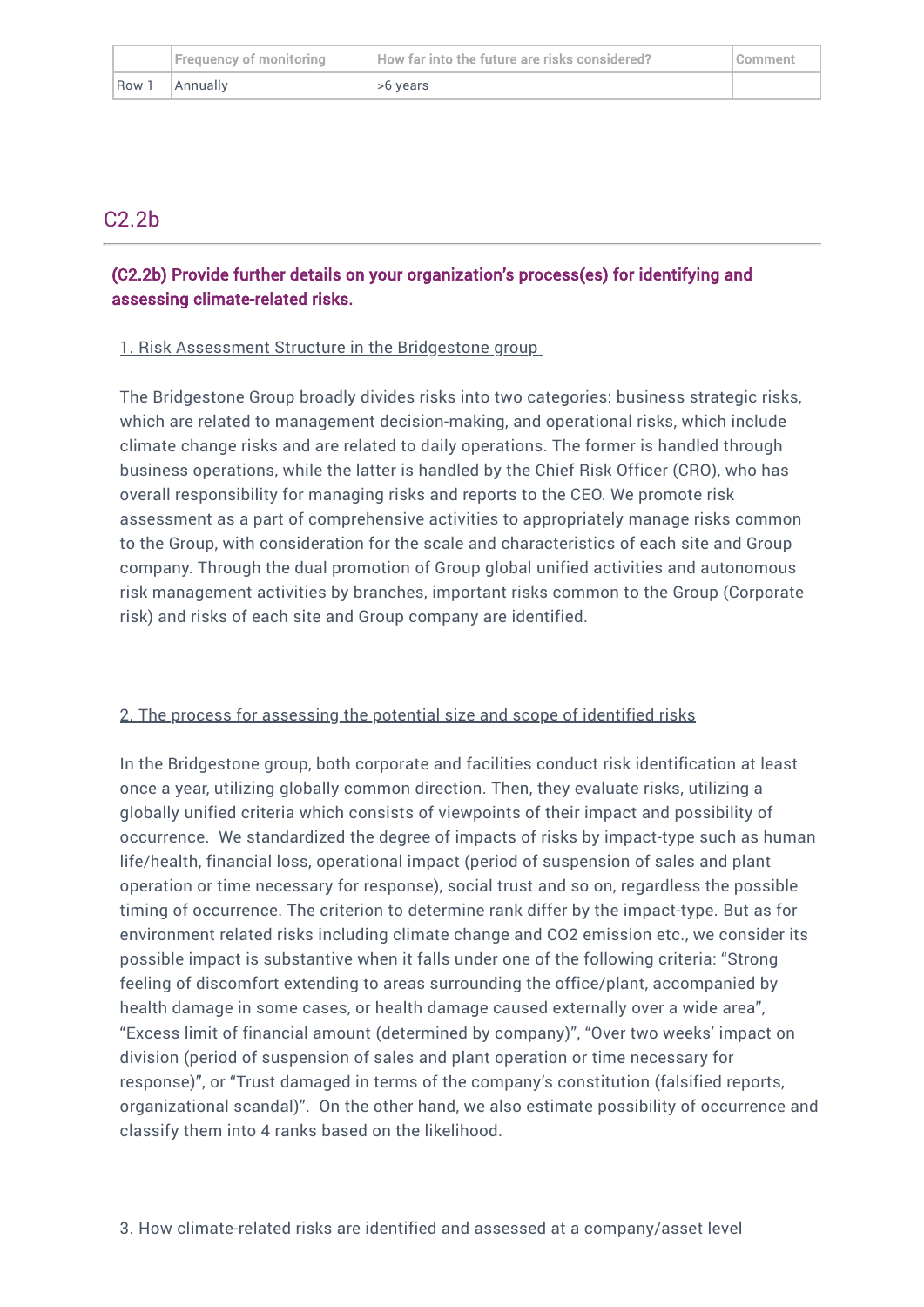As the result of the evaluation based on impact and possibility of occurrence, the risks "with a high possibility of occurring and major impact" and "with a significant impact of it should occur, although its possibility is low" are considered "Significant risk" and classified into "Corporate risk". And others are into "Asset Risk".

# 4.The process to determine the relative significance of climate-related risks in relation to other risks

The process for risk identification and assessment mentioned above is also applied to the risks other than environment related ones including climate change, so various risks which we may face can be assessed in comparable manner.

# 5.The definitions of risk terminologies used and references to existing risk classification **frameworks**

Bridgestone's definition of "risk" is events (incidents, accidents, natural disasters or problems, etc.) that may cause damage to organizations, employees, products and services, financial conditions, brands, customers, shareholders, business partners or neighbors. In addition, We promotes improvement of risk identification and management framework referring ISO 31000, the international standard for risk management.

# 6.How we defines substantive financial or strategic impact on our business

Through the process written above, we figure out substantive risks. From financial perspective, the threshold for the judgement is whether the risk is anticipated to cause more financial loss than a standardized amount. And also, from strategic point of view, the standardized degree determined by impact-type such as human life/health, financial loss, operational impact(period of suspension of sales and plant operation or time necessary for response), social trust and so on is utilized to judge. And the concrete criteria including the amount of financial loss is determined by each of corporate, sites and Group companies which conduct the risk assessment, with consideration for the scale and characteristics of them.

# C2.2c

(C2.2c) Which of the following risk types are considered in your organization's climaterelated risk assessments?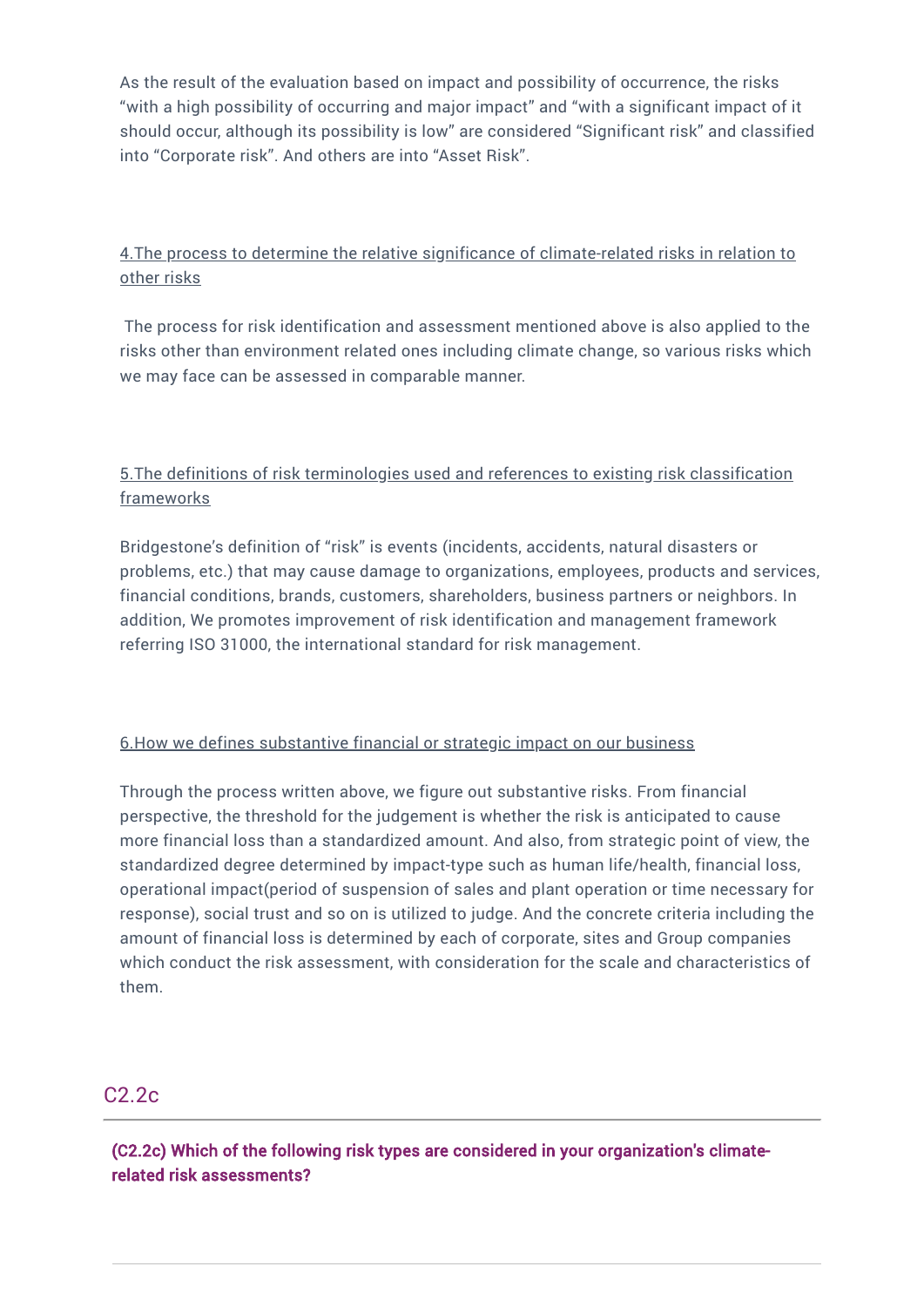|                        | &<br>inclusion                  | Relevance   Please explain                                                                                                                                                                                                                                                                                                                                                                                                                                                                                                                                                                                                                                                                                                                                                                      |
|------------------------|---------------------------------|-------------------------------------------------------------------------------------------------------------------------------------------------------------------------------------------------------------------------------------------------------------------------------------------------------------------------------------------------------------------------------------------------------------------------------------------------------------------------------------------------------------------------------------------------------------------------------------------------------------------------------------------------------------------------------------------------------------------------------------------------------------------------------------------------|
| Current<br>regulation  | Relevant,<br>always<br>included | Recently, various regulations have been introduced for the purpose of curbing climate<br>change. With respect to tires also, maximum limits on rolling resistance and the<br>labelling system have been introduced. Following the new regulations, operational cost<br>such as to develop low rolling resistance tires, to measure rolling resistance coefficient<br>value and to print labels has been increased. There is a possibility of further increase of<br>operational cost in case such regulations become stricter and/or expand globally. The<br>global Environment Working Group is monitoring social trend including current<br>regulations and Bridgestone encourages to develop and launch low rolling resistance<br>tires to contribute to CO2 emissions reduction activities. |
| Emerging<br>regulation | Relevant,<br>always<br>included | There are discussions about introducing carbon pricing in many countries, and since<br>Bridgestone has facilities in over 20 countries, there is a possibility of increasing<br>operational cost. The global Environment Working Group is monitoring social trend<br>including emerging regulations such as carbon tax, etc. and Bridgestone encourages<br>CO2 emissions reduction activities.                                                                                                                                                                                                                                                                                                                                                                                                  |
| Technology             | Relevant,<br>always<br>included | There is a possibility of sales decrease in case of becoming less competitive because<br>of delay in low carbon technology development enhancing energy efficiency of<br>products/manufacturing. By introducing such energy- efficient technologies,<br>Bridgestone encourages providing products and services which can contribute to<br>reduce CO2 emissions, such as fuel-efficient tires.                                                                                                                                                                                                                                                                                                                                                                                                   |
| Legal                  | Relevant,<br>always<br>included | Bridgestone encourages ESG disclosures, however, there is a possibility of litigation<br>claim in case of providing inaccurate information on climate-related issues such as<br>description of energy efficiency on tire label.                                                                                                                                                                                                                                                                                                                                                                                                                                                                                                                                                                 |
| Market                 | Relevant,<br>always<br>included | Bridgestone encourages providing products and services which can contribute to<br>reducing CO2 emissions, such as fuel-efficient tires. However, change in market<br>requirements possibly impacts our sales. For instance, expectations for fuel efficient<br>tire and retread tire are increasing, however, there is a possibility of losing<br>competitiveness and drop in market share in case of delay in developing and providing<br>tires which can improve customer satisfactions related to CO2 reductions. The global<br>Environment Working Group is monitoring social trend including market requirements<br>from customers such as automakers.                                                                                                                                     |
| Reputation             | Relevant,<br>always<br>included | Bridgestone encourages ESG disclosures, however, there might be a potential of<br>criticisms and drop in stock price in case of providing inaccurate information on<br>climate-related issues. The global Environment Working Group is monitoring ratings of<br>Bridgestone by externals. The global Environment Working Group also monitors social<br>trend including reputations of advanced companies on ESG as benchmark and<br>criticisms for companies with ESG related misdoings for avoiding future possibilities of<br>criticisms.                                                                                                                                                                                                                                                     |
| Acute<br>physical      | Relevant,<br>always<br>included | There is a risk of rubber supply shortage caused by drought or floods occurred in<br>regions where para rubber tree grows. It can lead to lower profit because of higher<br>rubber procurement cost. The global Environment Working Group is monitoring social<br>trend including yearly climate change status in regions.                                                                                                                                                                                                                                                                                                                                                                                                                                                                      |
| Chronic<br>physical    | Relevant,<br>always<br>included | There is a risk of rubber supply shortage as climate pattern change in regions where<br>para rubber tree grows and rubber production efficiency worsen. It can lead to lower<br>profit because of higher rubber procurement cost. The global Environment Working<br>Group is monitoring social trend including publications about long-term estimations<br>related to climate-change.                                                                                                                                                                                                                                                                                                                                                                                                           |
| Upstream               | Relevant,<br>always<br>included | There are risks of rubber supply shortage caused by (1)drought or floods occurred in<br>regions where para rubber tree grows (it can lead to lower profit because of higher<br>rubber procurement cost) and (2)climate pattern change in regions where para rubber<br>tree grows and rubber production efficiency worsen (It can lead to lower profit because<br>of higher rubber procurement cost). The global Environment Working Group is<br>monitoring social trend including yearly climate change status in regions, publications<br>about long-term estimations related to climate-change, movements about supplier<br>activities for adaptation to climate risks etc.                                                                                                                   |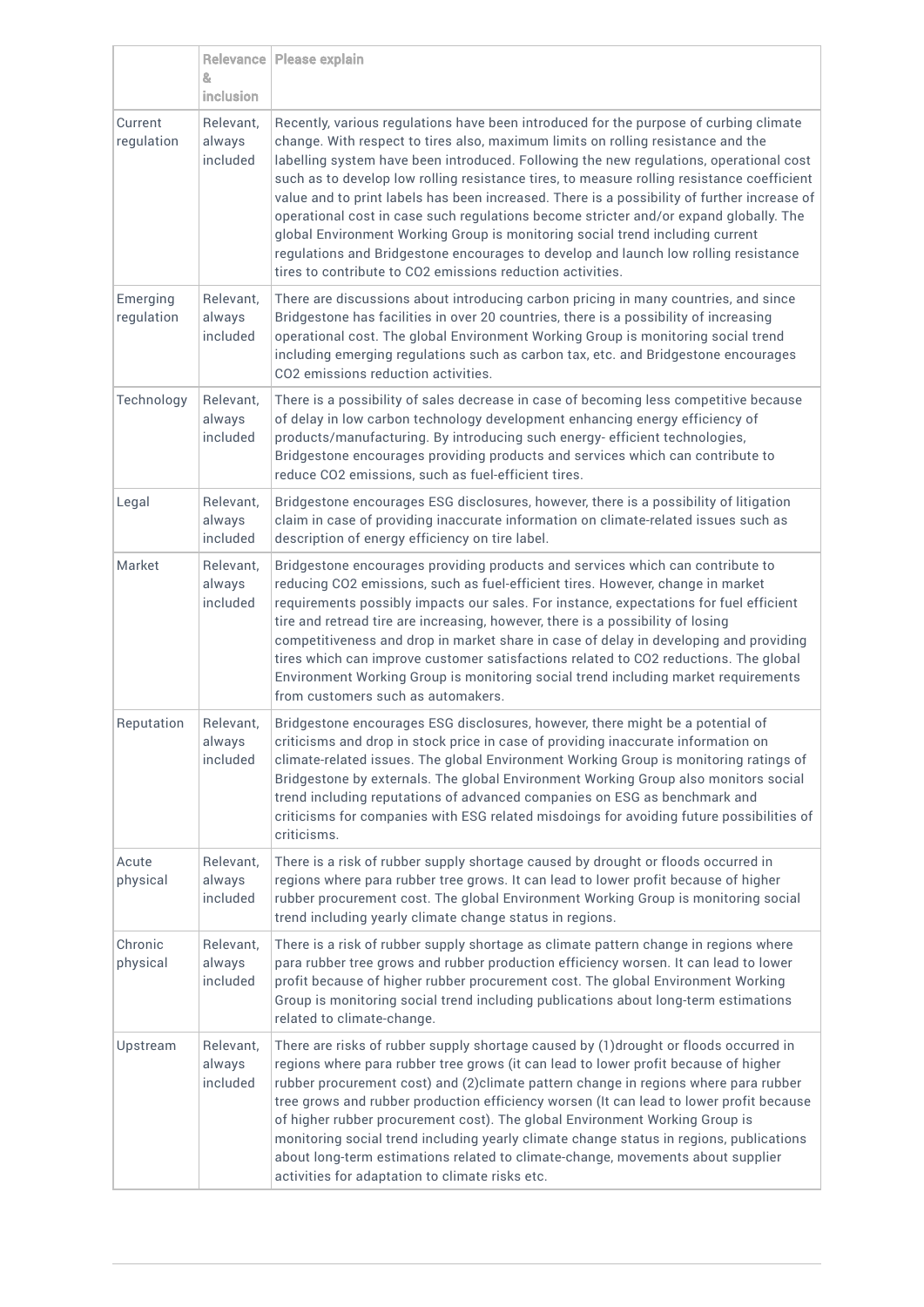|            | &<br>inclusion                  | Relevance   Please explain                                                                                                                                                                                                                                                                                                                                                                                                                                                                                                                                                                                                                                                                                                                                           |
|------------|---------------------------------|----------------------------------------------------------------------------------------------------------------------------------------------------------------------------------------------------------------------------------------------------------------------------------------------------------------------------------------------------------------------------------------------------------------------------------------------------------------------------------------------------------------------------------------------------------------------------------------------------------------------------------------------------------------------------------------------------------------------------------------------------------------------|
| Downstream | Relevant.<br>always<br>included | In Bridgestone's value chain and business, automobile market is one of the primary<br>fields. Therefore, Bridgestone encourages providing products and services which can<br>contribute to reducing CO2 emissions, such as fuel-efficient tires. However, change in<br>market requirements possibly impacts our sales. For instance, expectations for fuel<br>efficient tire and retread tire are increasing, however, there is a possibility of losing<br>competitiveness and drop in market share in case of delay in developing and providing<br>tires which can improve customer satisfactions related to CO2 reductions. The global<br>Environment Working Group is monitoring social trend including market requirements<br>from customers such as automakers. |

# C2.2d

# (C2.2d) Describe your process(es) for managing climate-related risks and opportunities.

### 1.Bridgestone's approach to managing climate-related risks

For risk management, the Bridgestone Group broadly divides risks into two categories: business strategic risks, which are related to management decision-making, and operational risks, which include climate change risks and are related to daily operations. The former is handled through business operations, while the latter is handled by the Chief Risk Officer (CRO), who has overall responsibility for managing risks including climate change and reports to the CEO.

We promote comprehensive activities to appropriately manage risks common to the Group, with consideration for the scale and characteristics of each site and Group company. Through the dual promotion of Group global unified activities and autonomous risk management activities, we identify, prevent and mitigate risks, and formulate Crisis Management and Business Continuity Plans to enable appropriate support for the continuation or resumption of business.

<Process to mitigate, transfer, accept, control and/or prioritize climate-related risks>

We assess risks, utilizing a globally unified criteria which consists of viewpoints of their impact and possibility of occurrence then classified into "Corporate Risk" and "Asset Risk" (Detail of the assessment methodology is as written in 2.2b). As for the Corporate Risk, we discuss on and establish action plan of measures to manage the risks from various perspective such as mitigation, transfer, accept and/or control. And the progress is reported to the CRO once every half-year period. Then the CRO deliberates the report content and as necessary, gives instructions for improvements to responsible department.

On the other hand, as for the Asset Risk, corresponding facilities consider countermeasure and reduce impact of the risk. And they conduct self assessment of the progress once a year and perform corrective actions as necessary.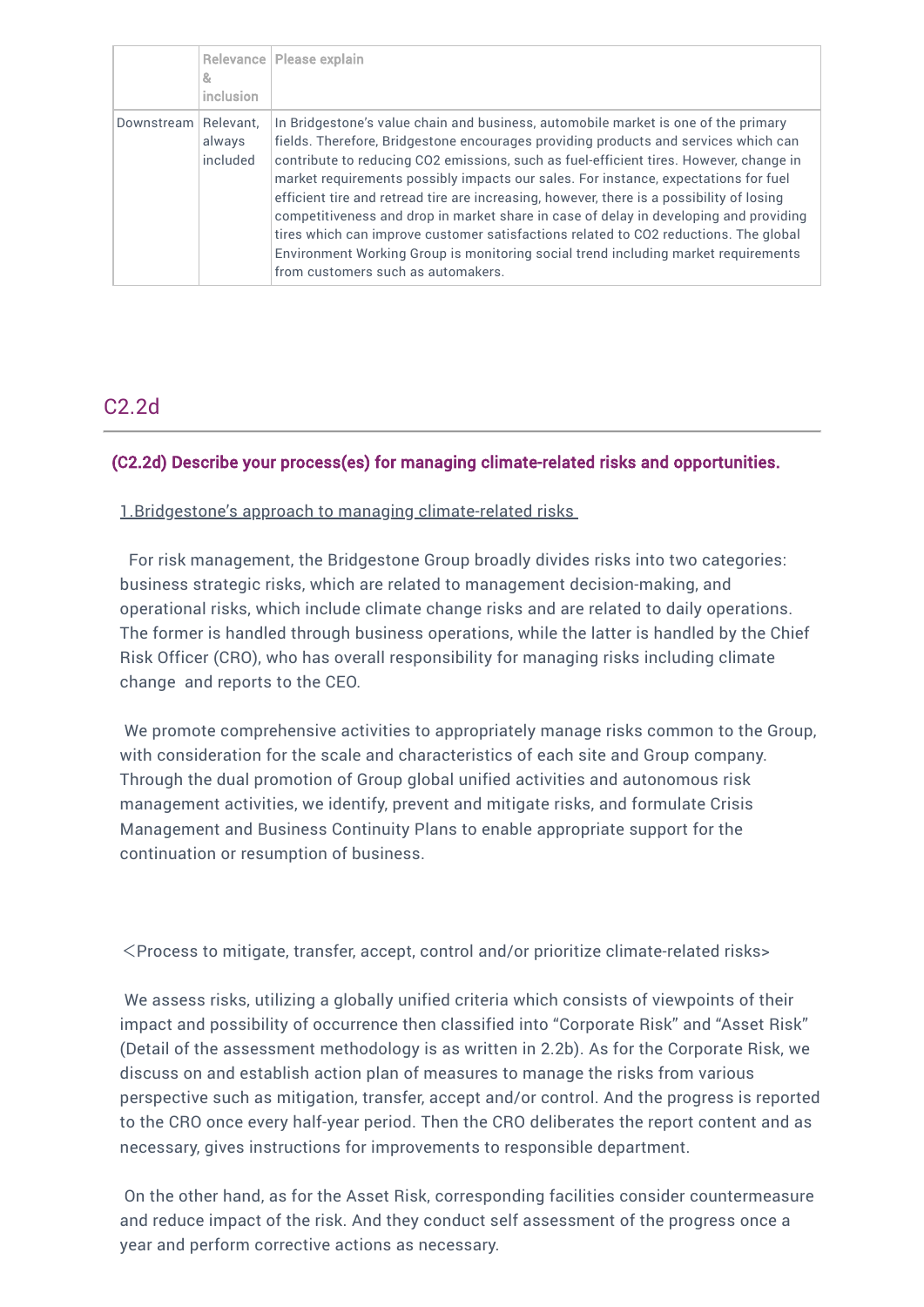### 2. Management processes regarding climate-related opportunities

As the first step of our managing process of climate-related opportunities, the Environmental Working Group under the GCEC comprising members from each Strategic Business Unit monitors social trends and oversees company's activities on CO2 reduction, biodiversity, resource efficiency end so on.

Based on the discussion at the Environmental Working Group, the overall global decisionmaking regarding the environment, including climate change, is normally carried out by the GCEC. Members of the committee are composed of an executive officer in charge of CSR and representatives of regions and functions. As for important items, the GCEC reports them to the Global EXCO and ask them for decision on them. Then, based on the management plan finalized at Global EXCO, SBUs reflect it in each Five-Year Mid-term Management Plan, prioritizing such opportunities from effect and investment points of view.

### 3. Case Study

### <Physical risk>

For Bridgestone, disruption of supplies of raw material including natural rubber is regarded as one of major risks. So far, its probability of occurrence is not very high. But on the other hand, as we use large quantities of natural rubber in tires and other rubber products, we estimate its potential financial impact is substantive. Therefore, we classify it into Corporate Risk. From climate change perspective, productivity of natural rubber which is main raw material in tires could be decreased by droughts in South East Asia as primary growing area of para rubber tree. Then, shortage and/or cost increase of natural rubber could adversely affect the Companies' operating results and financial position.

As part of countermeasures, we are promoting various research projects aimed at practical applications for guayule, which shows promise as a new supply source for natural rubber. Aiming for practical applications in the 2020s. we will continue to strengthen various factors going forward, including improving guayule productivity through sustainable methods, establishing production processes and improving logistics.

# <Transition risk>

Our operations around the world are subject to diverse national laws and regulation including environmental protection. We consider such Legal, regulatory and litigation risk could have potential to be one of the major risks.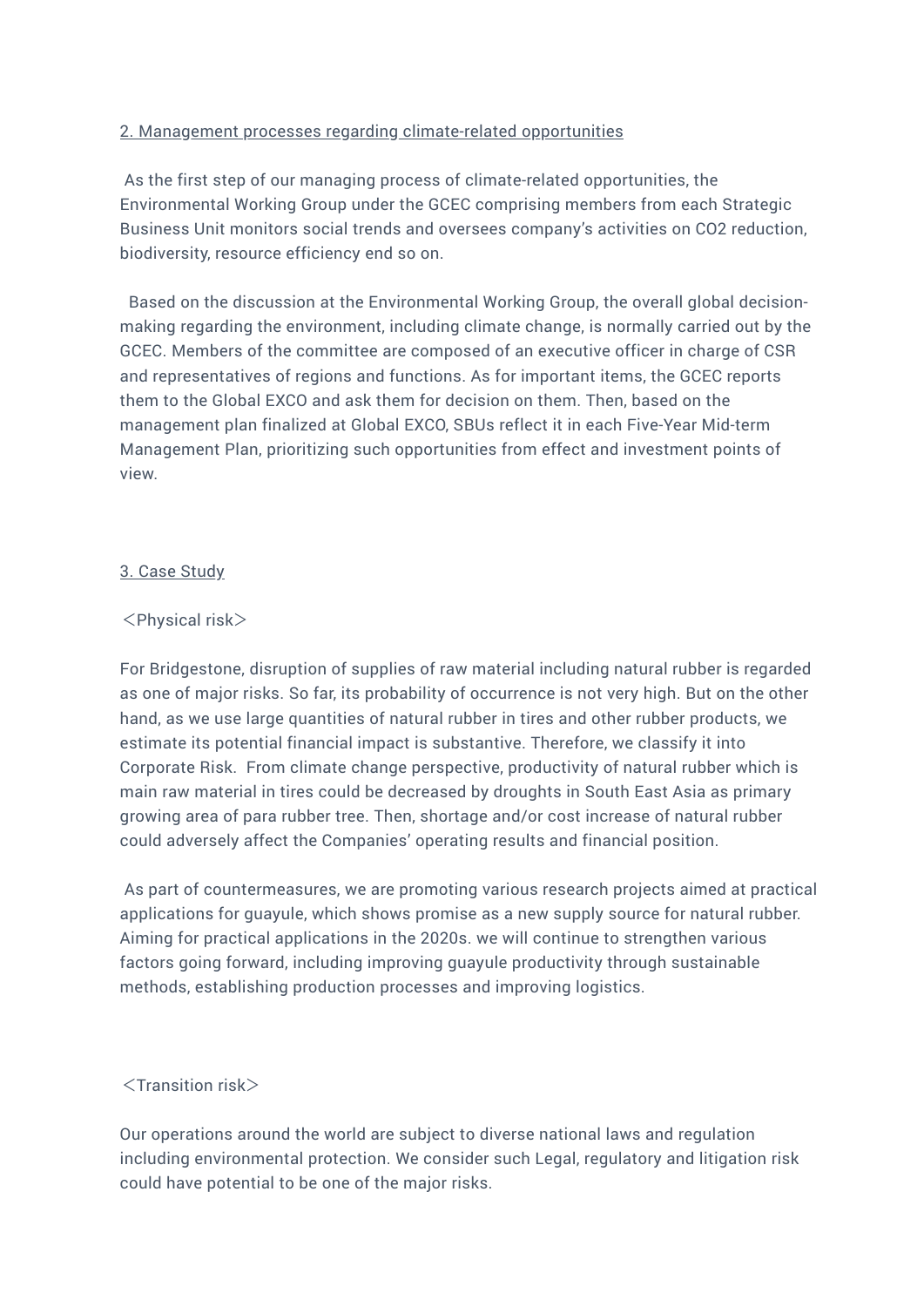Labeling systems and regulations regarding tire performance such as fuel efficiency which can contribute CO2 reduction are one of such risks. This risk has potential to decrease sales if investment in new technology for lower rolling resistance which makes tires more fuel-efficient in align with other performances including price is unsuccessful. As tire business is one of our primary business, the potential financial impact is considered not small. And as this type of systems/regulations are expanding around the world, the probability of occurrence is relatively high. Therefore, we regard this risk as Corporate Risk and tackle with developing tires with low rolling resistance.

# C2.3

(C2.3) Have you identified any inherent climate-related risks with the potential to have a substantive financial or strategic impact on your business? Yes

# C2.3a

(C2.3a) Provide details of risks identified with the potential to have a substantive financial or strategic impact on your business.

#### Identifier

Risk 1

Where in the value chain does the risk driver occur? Direct operations

Risk type Transition risk

#### Primary climate-related risk driver

Policy and legal: Increased pricing of GHG emissions

#### Type of financial impact driver

Policy and legal: Increased operating costs (e.g., higher compliance costs, increased insurance premiums)

#### Company- specific description

In October 2012, the Tax for Climate Change Mitigation was introduced in Japan. In response to such introduction, the Bridgestone Group is paying more taxes directly according to the use of fuel and indirectly according to the use of electricity. Specifically, by using CO2 emissions factor of each fossil fuel, the tax rate per unit quantity (kilo litter or tonne) is set so that each tax burden is equal to 289 yen per tonne of CO2 emissions. The tax rate was raised in three stages over three and a half years and reached 289 yen in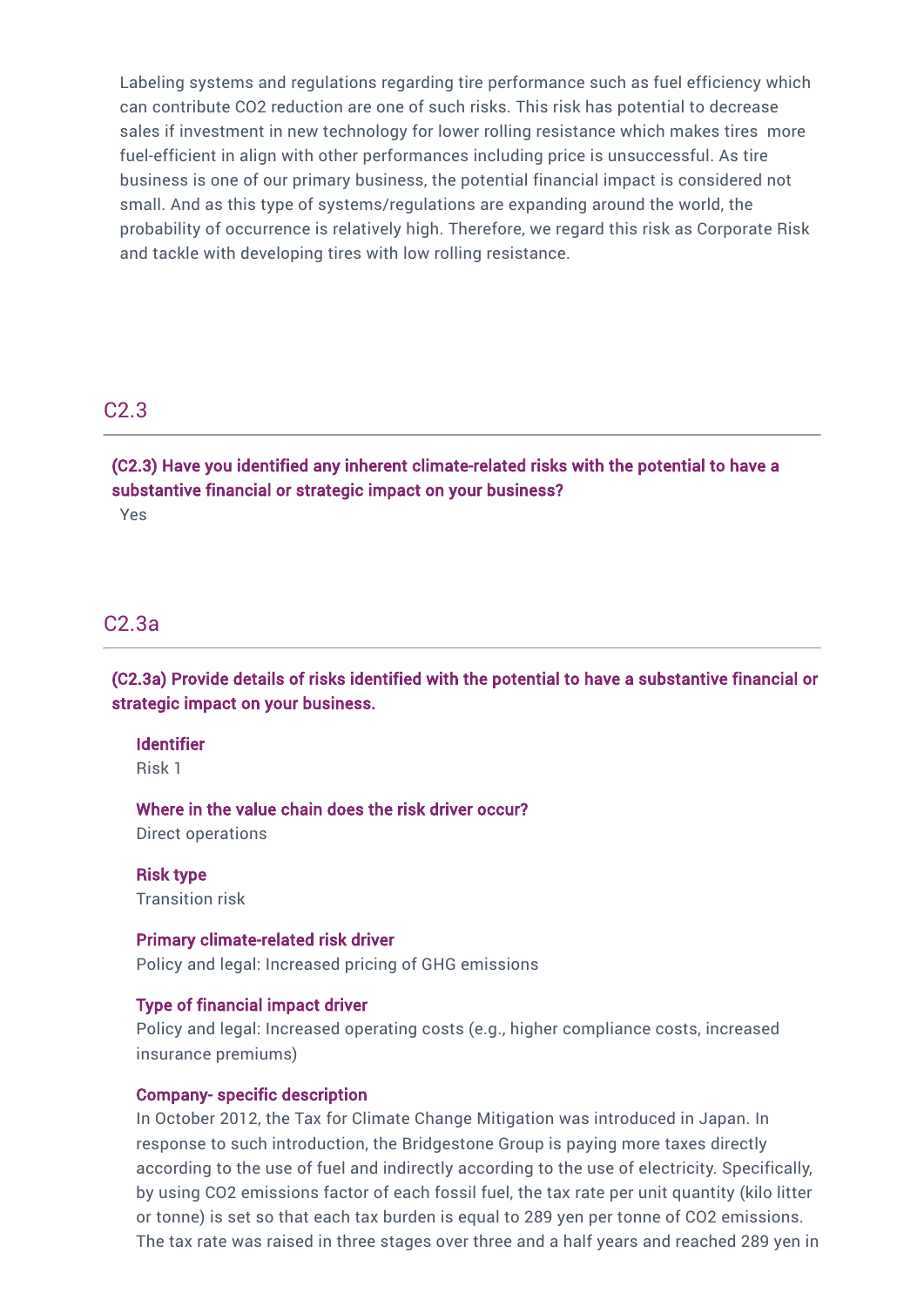2016. In addition, there is a possibility of increasing payment since Paris Agreement was ratified and there are discussions about introducing carbon pricing in Japan.

Time horizon Short-term

Likelihood Likely

Magnitude of impact High

Potential financial impact 935000

#### Explanation of financial impact

Current carbon tax rate in Japan is 289 yen/tCO2e, however, financial impact in case of increase in tax rate can be roughly calculated as following formula. Financial impact = increase in tax rate times CO2 emission volume in Japan (about 935 thousand yen/1 yen increase in tax rate. This calculation includes impact of price increase of electricity)

#### Management method

In order to reduce CO2 emissions, we are promoting conversion to energy that produces little CO2 emissions and also reducing energy use itself. 1. Energy saving initiatives at production sites: We have been implementing CO2 reduction measures such as upgrading equipment to high efficiency equipment, converting equipment to inverter which can flexibly respond to load fluctuation, installing steam turbine generators, converting to fuel emitting less CO2, and installing LED lighting. 2. Energy saving initiatives at offices: We have reduced the number of units of equipment by promoting scrapping and integration through the visualization of the layout and utilization rate of office equipment such as printers and multifunction office equipment. We also have long succeeded in reducing power consumption by resetting illuminance by thorough measurement of lighting illuminance of business offices. We have introduced an "electric power visualization" system at the business office of Technical Center which is used to visualize the status of power consumption and verify the effects of reduction measures and to set reduction targets.

#### Cost of management

1421000000

#### Comment

Investments mainly for enhancing energy saving through improvements of equipment, including upgrading equipment to high efficiency equipment and converting them to inverter, at Bridgestone plants amounted to 1,421million yen in 2017.

#### Identifier

Risk 2

Where in the value chain does the risk driver occur? Supply chain

Risk type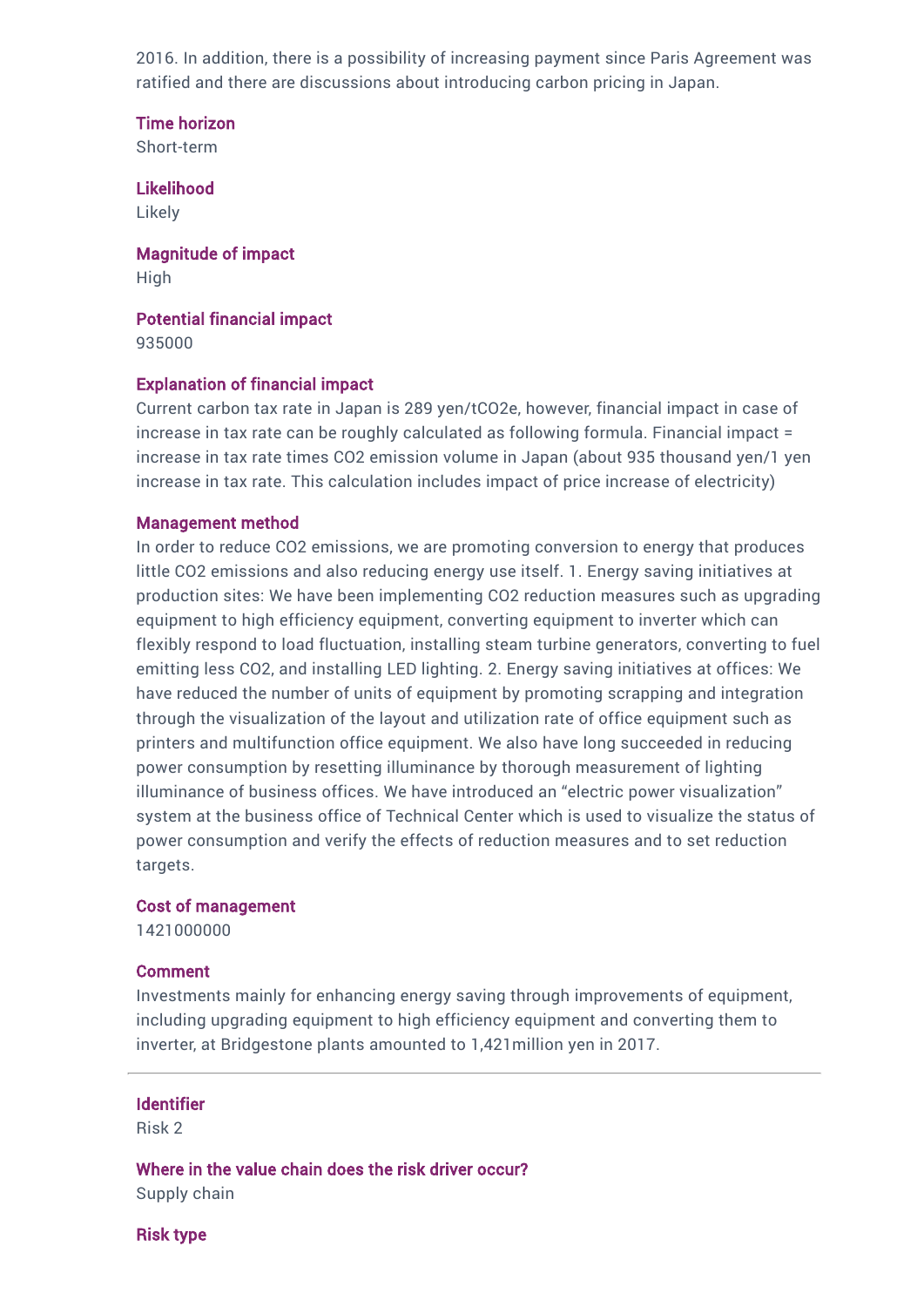Physical risk

#### Primary climate-related risk driver

Chronic: Changes in precipitation patterns and extreme variability in weather patterns

#### Type of financial impact driver

Increased operating costs (e.g., inadequate water supply for hydroelectric plants or to cool nuclear and fossil fuel plants)

#### Company- specific description

Bridgestone's main business is tires whose raw materials consist of natural rubber. At present, natural rubber is almost entirely made from the sap of para rubber tree. 90% of growing area of para rubber tree is in Southeast Asia and owing to droughts in the tropical rainforests of Southeast Asia caused by El Nino, the deciduous period for para rubber tree becomes longer and the period during which sap (latex) can be obtained becomes shorter, thereby leading to a decrease in yield. As a result, the balance of supply and demand is expected to be upset and the price of natural rubber, which plays a vital role as a raw material of tires, is expected to surge. If the price of natural rubber rises and it becomes difficult to procure such rubber, the cost of tire production will increase. This in turn is expected to result in lower profit or a decrease in share due to higher tire prices.

#### Time horizon

Medium-term

Likelihood Likely

Magnitude of impact Medium-high

Potential financial impact 1880000

#### Explanation of financial impact

At this moment, we are unable to accurately estimate the financial implications. However, we estimate that once this scenario takes place, the procurement cost will increase drastically. For example, an increase of about 1.88 million yen worldwide for every yen rise per ton of natural and synthetic rubber, based on 2017 production levels.

#### Management method

In order to avoid the risk above, Bridgestone produces a portion of the raw materials at our own rubber tree farms, as well as establishes disease diagnostic technology and conducts research on genome decoding aimed at breed improvement. Through these efforts, we are augmenting output and preparing for the risk of being unable to procure. The Bridgestone Group owns natural rubber tree farms in Indonesia and Liberia.

#### Cost of management

99700000000

#### Comment

The entire research and development expenses of the Global Group, including measures like establishing disease diagnostic technology and conducting research on genome decoding aimed at breed improvement , totaled 99.7 billion yen per year in 2017.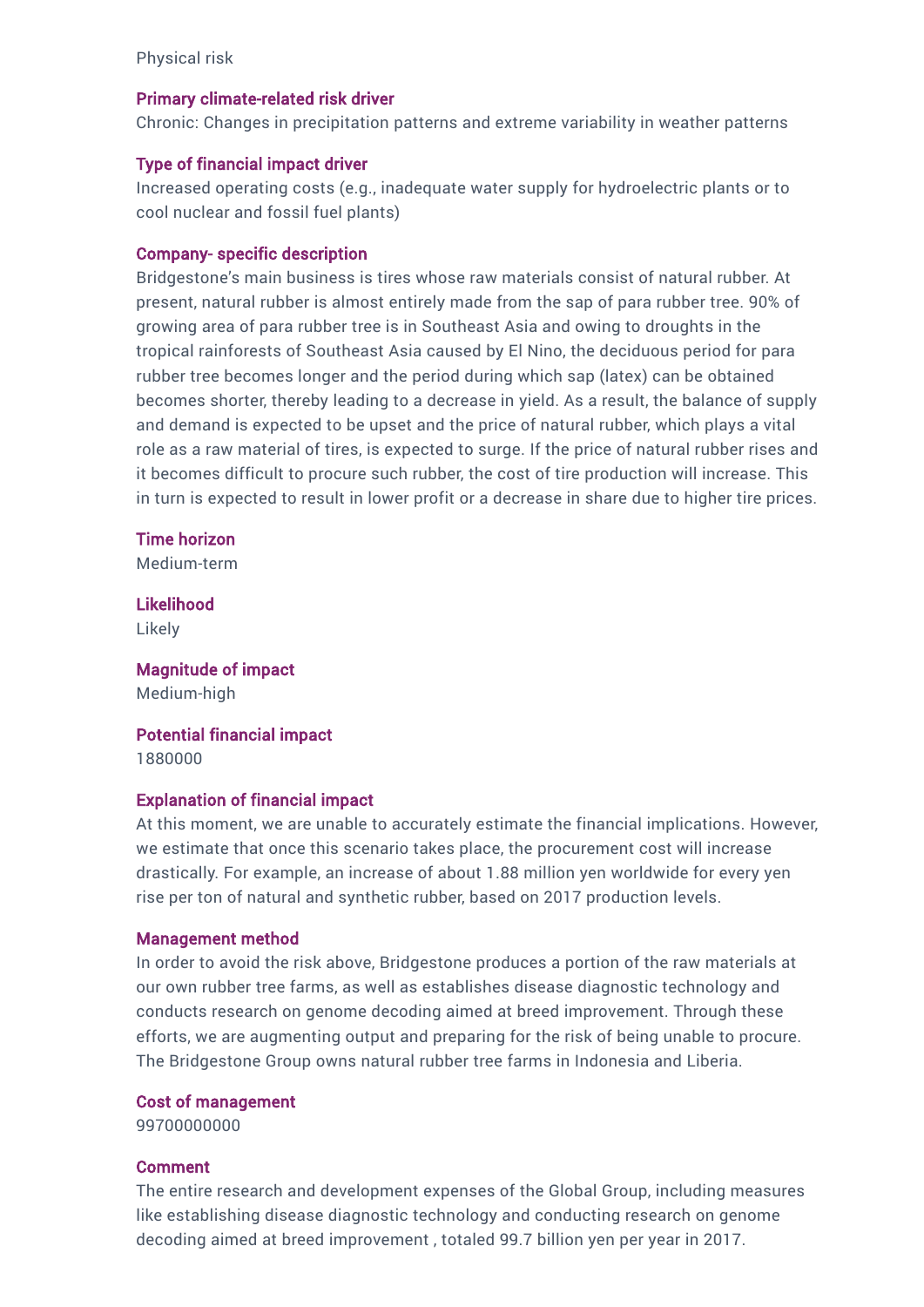### Identifier

Risk 3

#### Where in the value chain does the risk driver occur?

Customer

Risk type Transition risk

#### Primary climate-related risk driver

Reputation: Increased stakeholder concern or negative stakeholder feedback

#### Type of financial impact driver

Reputation: Reduction in capital availability

#### Company- specific description

Disclosure of GHG related information is increasingly being required around the world. Meanwhile, foreign investors own about 27% of Bridgestone stocks. If Bridgestone stocks are deemed to be outside the scope of ESG investment by financial institutions due to our failure to disclose information or negative campaigns are conducted by NGOs, there is a risk that this would lead to a decline in the stock price.

Time horizon Short-term

Likelihood About as likely as not

Magnitude of impact Medium-low

Potential financial impact

800000000

#### Explanation of financial impact

A one-yen decline in the stock price per share would result in total losses of corporate value approximately 800 million yen as of December 31, 2017. It brings more difficult access to capital.

#### Management method

In order to prevent decreasing in brand value, Bridgestone believes that it is important to accurately disclose information on supply chain GHG. When disclosing GHG information, we deem it crucial to 1) guarantee the reliability of information, 2) secure an information disclosure method, and 3) secure a means of access to information for stakeholders. Bridgestone also takes the following measures. 1) Guarantee of reliability of information: We obtained a third-party verification of our 2017 calculation results through an external organization and disclosed it. In addition, our environmental activities have won various awards. This helped earn the trust of stakeholders as evaluation through the view of a third party. 2) Method of information disclosure: Bridgestone thinks that it is possible to meet stakeholder's expectations by implementing the disclosure of information in accordance with CDP requirements. By disclosing information connected with the objective under long-term environmental vision, we have made the purpose of our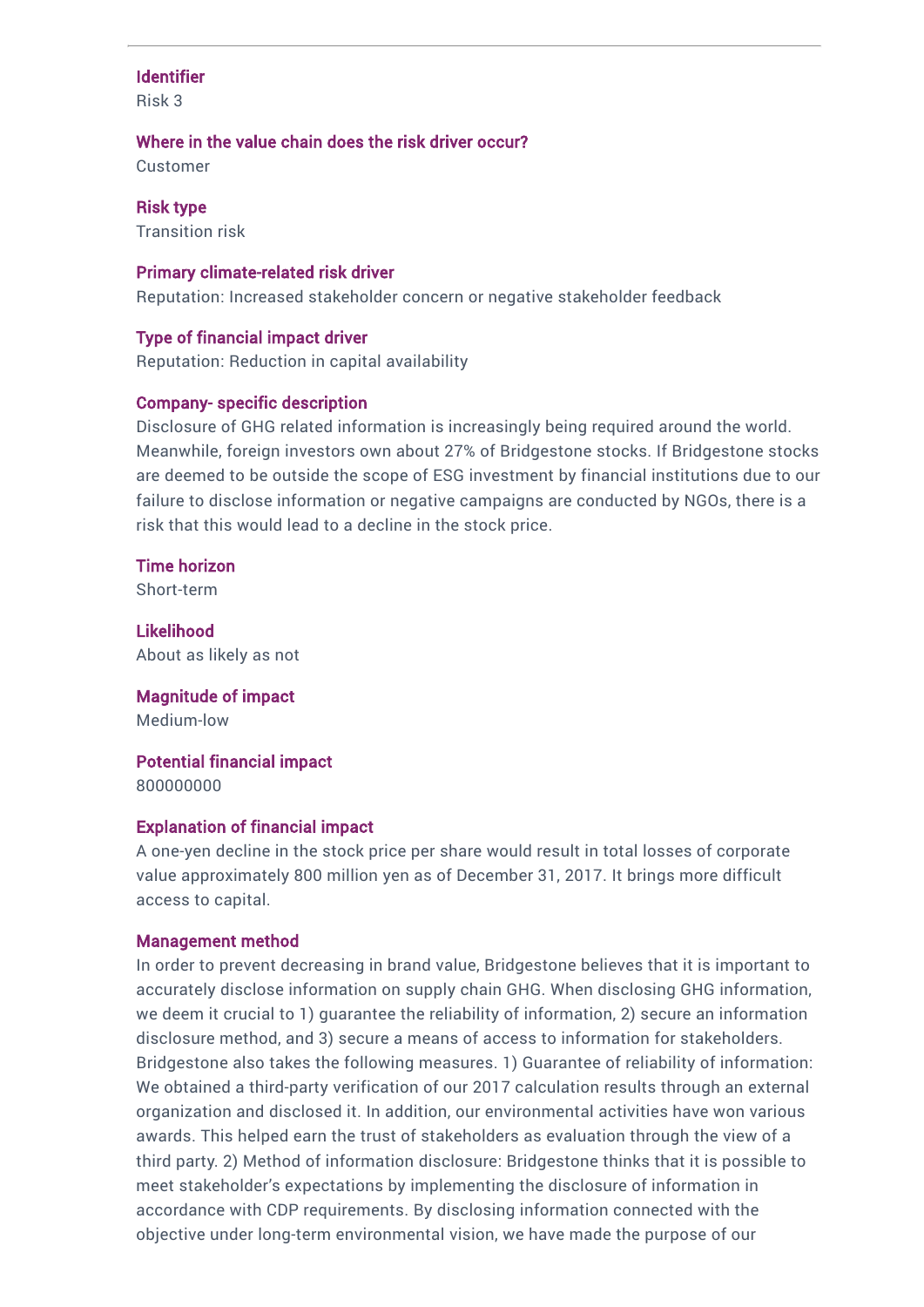initiatives easily understandable. 3) Secure means of access to information for stakeholders: For all stakeholders, we use our website and Global Sustainability Report to make it possible for them to access information of our various activities.

#### Cost of management

29000000

#### Comment

Bridgestone spent approx. 29 million yen in 2017 in total for implementing measures written in the "Management method" cell such as obtaining third-party verification of our 2017 GHG calculation results and issuing Sustainable Report.

#### **Identifier**

Risk 4

Where in the value chain does the risk driver occur? Customer

Risk type Transition risk

#### Primary climate-related risk driver

Technology: Unsuccessful investment in new technologies

#### Type of financial impact driver

Technology: Reduced demand for products and services

#### Company- specific description

Recently, various regulations have been introduced to curb climate change. With respect to tires also, maximum limits on rolling resistance and the labelling system have been introduced. Although tires do not emit GHG when they are used, passenger cars and trucks emit a large volume of GHG. Improving fuel consumption, etc. would be a countermeasure against such emissions. Although the fuel consumption of passenger cars and trucks is determined by engine performance and various resistance factors, among such factors, the impact of resistance by tire is said to be about 10-20% for passenger cars and about 20-30% for trucks, though this depends on driving conditions. Resistance by tire mentioned here is referred to as "rolling resistance" which is resistance arising when a tire rolls. In other words, the same vehicle will have better fuel consumption if the tire rolling resistance is low. As such, each country is adopting the following systems as a measure to lower rolling resistance. 1. Set a maximum value for rolling resistance and prohibit sale if this maximum value is exceeded. (Maximum limit) 2. Grade rolling resistance according to 5-7 levels, and carry out labelling. Europe (EU member states), South Korea, Brazil and the Middle East (GCC, Israel) have already introduced the maximum limit and labelling systems, and Japan has introduced the labelling system as a voluntary industry standard. In addition, Japan, Malaysia and other countries have already decided to introduce the maximum limit system, and North America, Thailand and countries in Asia and Oceania are considering the introduction of one of the systems. Bridgestone considers that these systems are a risk to decrease sales units if investment in new technology for better rolling resistance in align with other performances including price is unsuccessful. Therefore, we are developing products with better rolling resistance to prevent reduction of sales volume.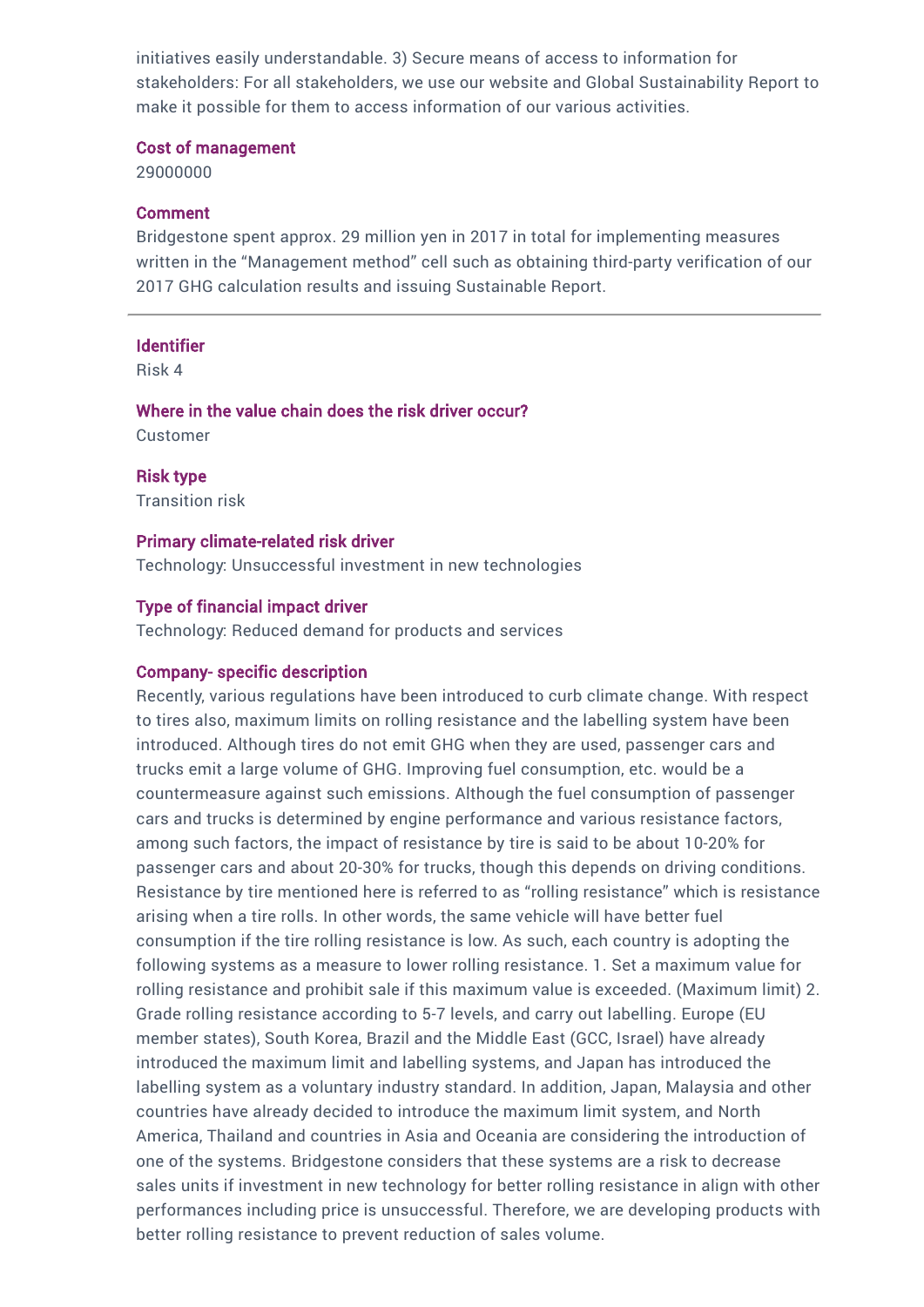#### Time horizon

Short-term

Likelihood Very likely

Magnitude of impact High

Potential financial impact 30310000000

#### Explanation of financial impact

The global tire market is valued at approximately 151 billion US dollars in 2016 (Reference: Tire Business – Global Tire Company Rankings) and is expected to grow two to three-fold by 2050. By considering the maximum limit and labelling system of rolling resistance as an risk to bring financial impact. Tire sales in 2017 was about 3,031 billion yen. We estimate ppotential financial impact to be 30.31 billion yen per 1% decreasing of annual sales. The actual value depends on degree of sales decrease of tires not satisfying fuel efficiency level required by future system.

#### Management method

The most important factor to prevent this risk is the development of technology for reducing tire-rolling resistance. To this end, we are reducing rolling resistance by developing technology for tires in overall focusing on the molecular structure of raw materials, weight reduction, internal structure of tires, and tire groove configuration, among other things. As one ahievement, we successfully developed the "Large and Narrow concept tire" employing "ologic" technology which represents a new category of tire that is completely different from previous tires, as a new tire environmental technology. Tires that employ this new technology are able to realize levels of fuel efficiency that greatly exceed those of the fuel-efficient tires Bridgestone has already put on the market, and as a result, this is expected to reduce CO2 and occurrence of this risk.

#### Cost of management

83200000000

#### Comment

Bridgestone invests in development aiming to reduce rolling resistance every year. Tire's research and development expenses, including such investments, totaled 83.2 billion yen in 2017.

# C2.4

(C2.4) Have you identified any climate-related opportunities with the potential to have a substantive financial or strategic impact on your business?

Yes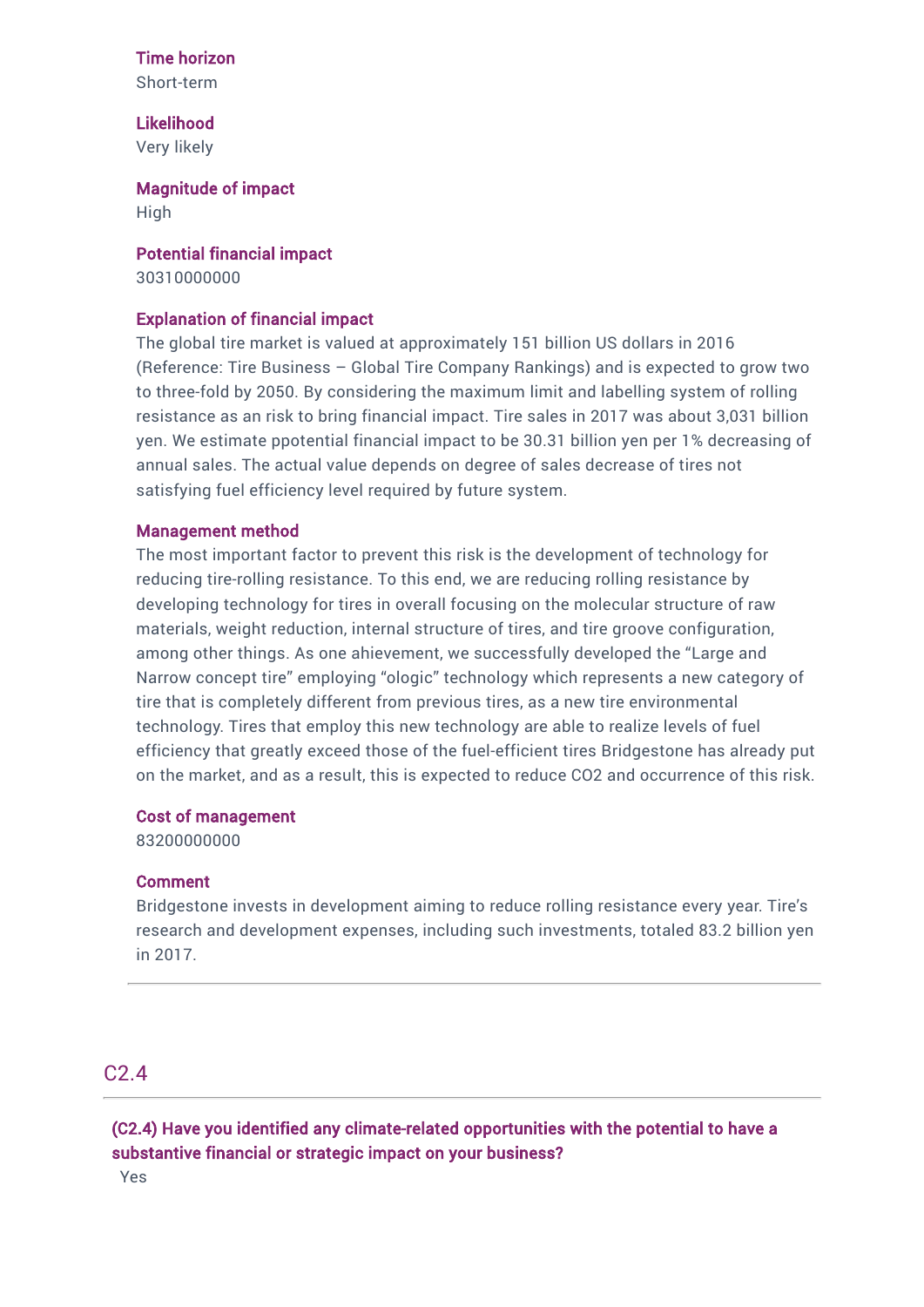# C2.4a

(C2.4a) Provide details of opportunities identified with the potential to have a substantive financial or strategic impact on your business.

#### Identifier

Opp1

Where in the value chain does the opportunity occur? Customer

Opportunity type

Products and services

Primary climate-related opportunity driver Development and/or expansion of low emission goods and services

#### Type of financial impact driver

Increased revenue through demand for lower emissions products and services

#### Company- specific description

Recently, various regulations have been introduced with the purpose of curbing climate change. With respect to tires also, maximum limits on rolling resistance and the labelling system have been introduced. Although tires do not emit GHG when they are used, passenger cars and trucks emit a large volume of GHG. Improving fuel consumption, etc. would be a countermeasure against such emissions. Although the fuel consumption of passenger cars and trucks is determined by engine performance and various resistance factors, among such factors, the impact of resistance by tire is said to be about 10-20% for passenger cars and about 20-30% for trucks, though this depends on driving conditions. The tire resistance mentioned here is referred to as "rolling resistance" which is resistance arising when a tire rolls. In other words, the same vehicle will have better fuel consumption if the tire rolling resistance is low. As such, each country is adopting the following systems as a measure to lower rolling resistance. 1. Set a maximum value for rolling resistance and prohibit sale if this maximum value is exceeded. (Maximum limit) 2. Grade rolling resistance according to 5-7 levels, and carry out labelling. For example, several regions and countries such as Europe (EU member states), South Korea, Brazil and the Middle East (GCC, Israel) have already introduced the maximum limit and labelling systems, and Japan has introduced only the labelling system as a voluntary industry standard. In addition, some of other countries also have already decided or are considering to introduce such systems. Bridgestone considers these systems as an opportunity to fairly disclose to consumers the maximum limit and grading of rolling resistance of our products. From this viewpoint, we are developing products with better rolling resistance and expanding sales volume.

#### Time horizon

Current

#### Likelihood

Very likely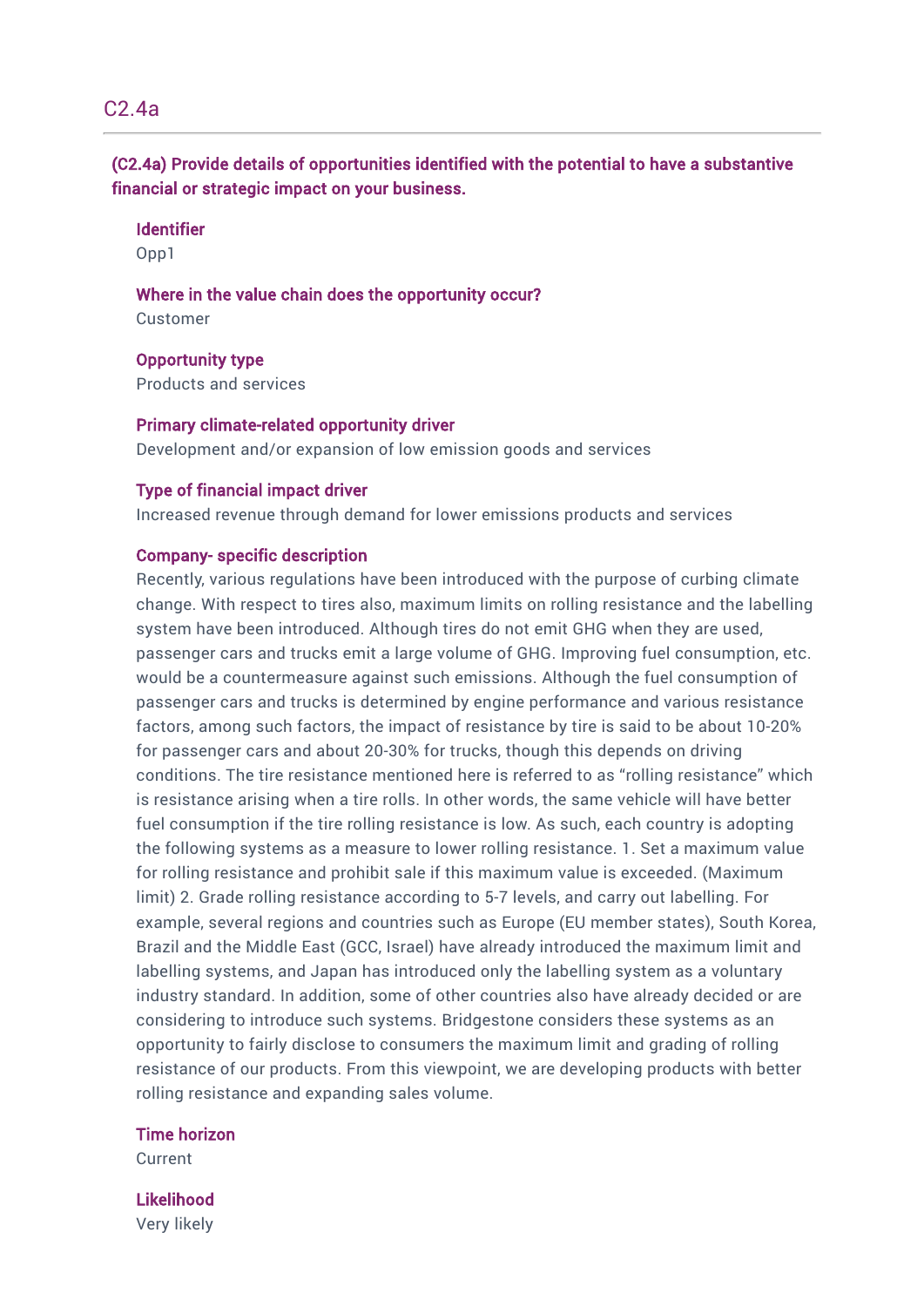#### Magnitude of impact

High

#### Potential financial impact

30310000000

#### Explanation of financial impact

The global tire market was valued at approximately 151 billion US dollars in 2016 (Reference: Tire Business – Global Tire Company Rankings) and is expected to grow two to three-fold by 2050. By considering the maximum limit and labelling system of rolling resistance as an opportunity and making use of such opportunity, there is huge financial potential. Sales of tires, including fuel-efficient tires, were about 3,031 billion yen in 2017. We estimate potential financial impact is 30.31 billion yen per 1% increasing of annual sales. Its actual value depends on degree of sales increase by such fuel-efficient tires.

#### Strategy to realize opportunity

The most important factor in taking advantage of the maximum limit and labelling system of rolling resistance as an opportunity is the development of technology for reducing tirerolling resistance. To this end, we are reducing rolling resistance by developing technology for tires in overall focusing on the molecular structure of raw materials, weight reduction, internal structure of tires, and tire groove configuration, among other things. At the same time, Bridgestone is implementing the sales strategy of focusing on expanding sales of "ECOPIA" tires with substantially lower rolling resistance as a global brand. We successfully increased sales of "ECOPIA" brand products compared to sales at the time of launch of this brand, and will continue to position this brand as an important measure in the future. Also, we successfully developed the "Large and Narrow concept tire" employing "ologic" technology which represents a new category of tire that is completely different from previous tires, as a new tire environmental technology. Tires that employ this new technology are able to realize levels of fuel efficiency that greatly exceed those of the fuel-efficient tires Bridgestone has already put on the market, and as a result, this is expected to reduce CO2.

#### Cost to realize opportunity

83200000000

#### Comment

Bridgestone invests in development aiming to reduce rolling resistance every year. Tire's research and development expenses, including such investments, totaled 83.2 billion yen in 2017.

#### Identifier

Opp2

Where in the value chain does the opportunity occur? Supply Chain

Opportunity type Resilience

Primary climate-related opportunity driver Resource substitutes/diversification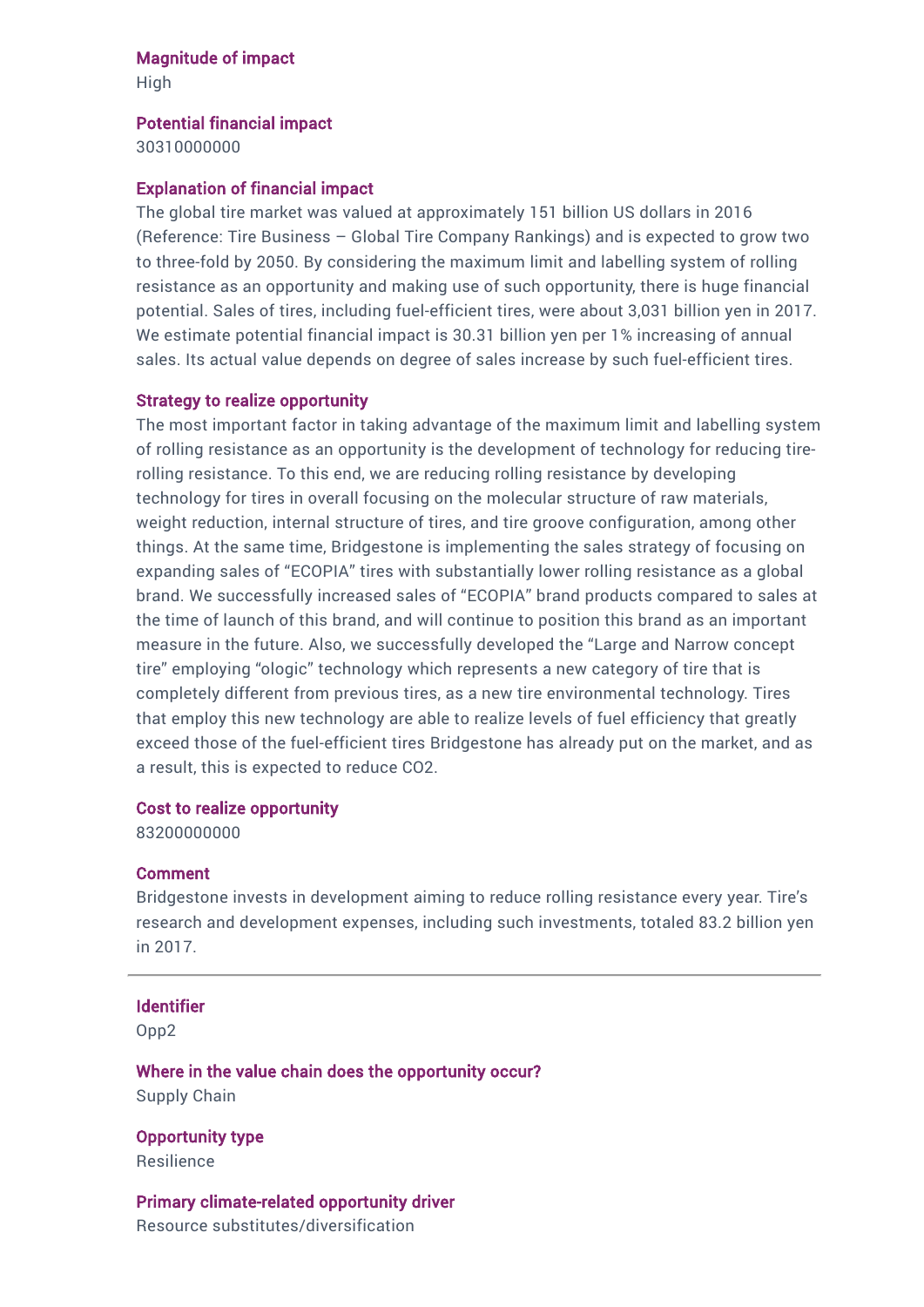#### Type of financial impact driver

Increased reliability of supply chain and ability to operate under various conditions

#### Company- specific description

Currently, natural rubber, the main raw material of tires, is almost entirely made from the sap of para rubber tree. 90% of growing area of para rubber tree is in Southeast Asia and its price often fluctuates due to reason such as demand change, climate change and speculation etc. Therefore, finding substitution of the material source will be one key factor to enhance competitiveness and resilience of Bridgestone's business. The Bridgestone Group proactively conducts research and production of natural rubber resources consisting of Guayule cultivated in arid climates and Russian Dandelion cultivated in temperate climates as substitutes for para rubber tree. By doing so, we can use this opportunity to differentiate ourselves in terms of diversity of raw material source and cost competitiveness and supply of tires.

Time horizon

Medium-term

Likelihood Likely

Magnitude of impact Medium-high

Potential financial impact

207000000000

#### Explanation of financial impact

Financial impact to tire sales in case of change in Bridgestone's share can be roughly calculated as following formula. Financial impact = Current sales divided current share multiplied percentage of change in share (about 207 billion yen per 1 % change in share). \*The calculation is based on approx. 3,021 billion yen as Bridgestone's sales in tire business and 14.6% as Bridgestone's share in the tire industry in 2016

#### Strategy to realize opportunity

As a means of gaining opportunities, we have been promoting research and development on alternative resources in other climatic zones aimed at easing the overconcentration of natural rubber producing areas in Southeast Asia. 1. Guayule: The Bridgestone Group conducts research and development of guayule as a new natural rubber source replacing para rubber tree in order to alleviate the overconcentration of natural rubber production in certain regions and stabilize supply. As guayule grows in arid regions, unlike para rubber tree, and the rubber component contained in its tissue has similar properties to the natural rubber harvested from the para rubber tree, it is expected to be a new natural rubber source. We commenced experimental production of natural rubber harvested from guayule in 2015 and are conducting studies for its practical application in the 2020s. 2. Russian Dandelion: Russian Dandelion, a plant native to Kazakhstan and Uzbekistan, is a material for natural rubber and is cultivated in temperate zones which are completely different from the climate conditions for para rubber tree. Going forward, the Bridgestone Group will actively conduct research and development of Russian Dandelion.

Cost to realize opportunity

99700000000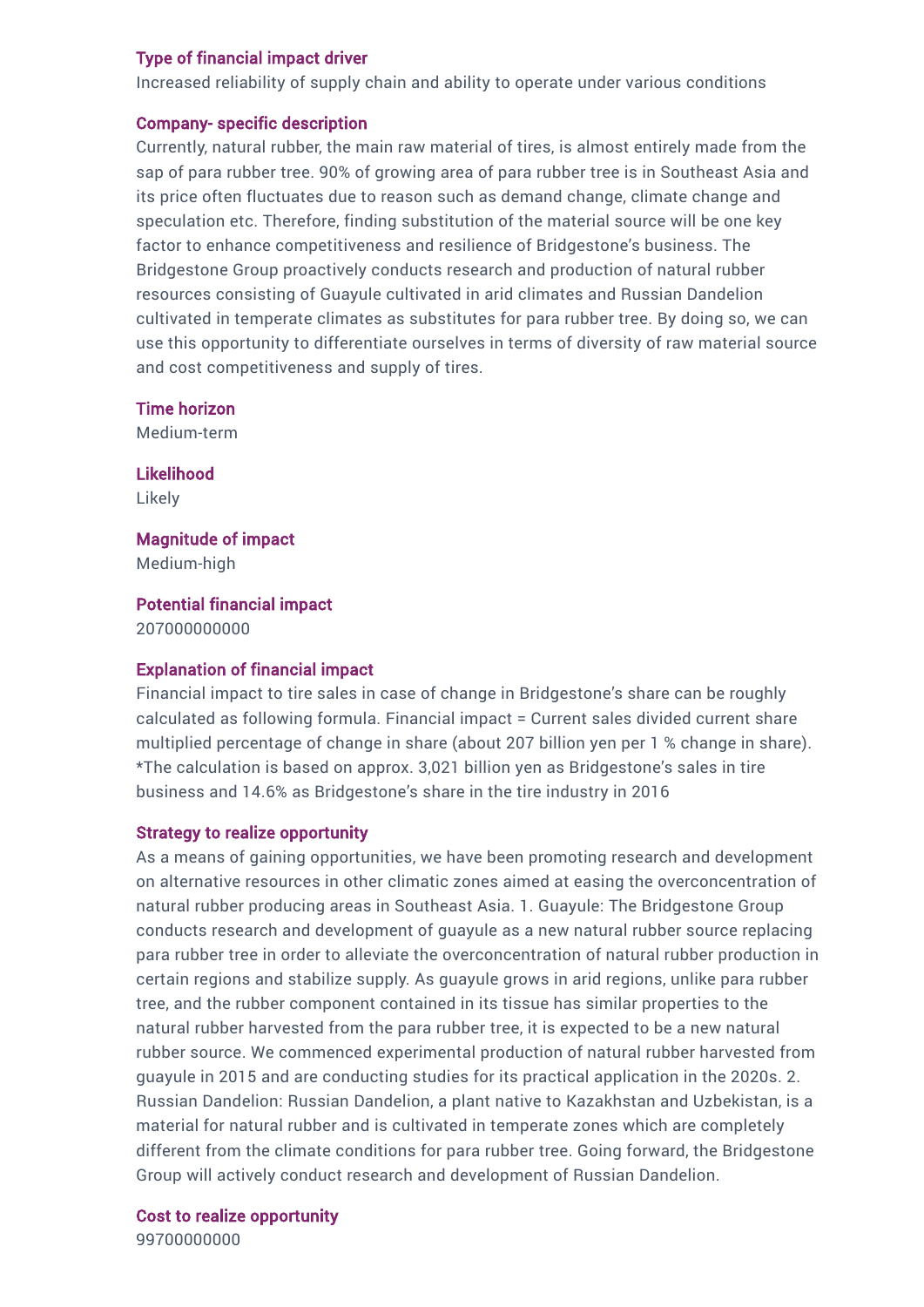#### Comment

The entire research and development expenses on Group/Global basis, including development of alternative resources such as Guayule and Russian Dandelion, totaled 99.7 billion yen per year in 2017.

#### Identifier

Opp3

Where in the value chain does the opportunity occur? Customer

Opportunity type Products and services

Primary climate-related opportunity driver Shift in consumer preferences

#### Type of financial impact driver

Increased revenue through demand for lower emissions products and services

#### Company- specific description

As a consumption trend, demand for products with a low environmental impact is expected to increase in the future, with retread tires expected to increase. Retread tires refer to tires that are reused after removing used tire treads and applying freshly vulcanized new treads. Since this process prolongs the life of tires, it leads to the reduction of used tires and the reduction of CO2 emissions during tire production. In addition, it results in the saving of tire expenses because it is less expensive than purchasing new tires. In this connection, we provide a service known as ECO Value Pack. ECO Value Pack bundles new tires, retread tires and tire maintenance service into a single package for transport operators and other customers. This service contributes to customers' environmental management, improvement of vehicle fuel efficiency, reduction of tire expenses, and enhancement of efficiency of customers' tire related operations.

Time horizon

Current

Likelihood Very likely

Magnitude of impact Medium

Potential financial impact 7800000000

#### Explanation of financial impact

Regarding retread tires, we promote technological development (ensure durability, increase the number of times retreaded, etc.) to advance resource saving, in addition to aiming at a higher domestic retread tire sales ratio than the 2014 result in 2020. Annual sales of Bridgestone Bandag Retread Manufacturing, a group company engaged in the manufacture of retread tires in Japan, were approximately 7.8 billion yen (in 2017).

#### Strategy to realize opportunity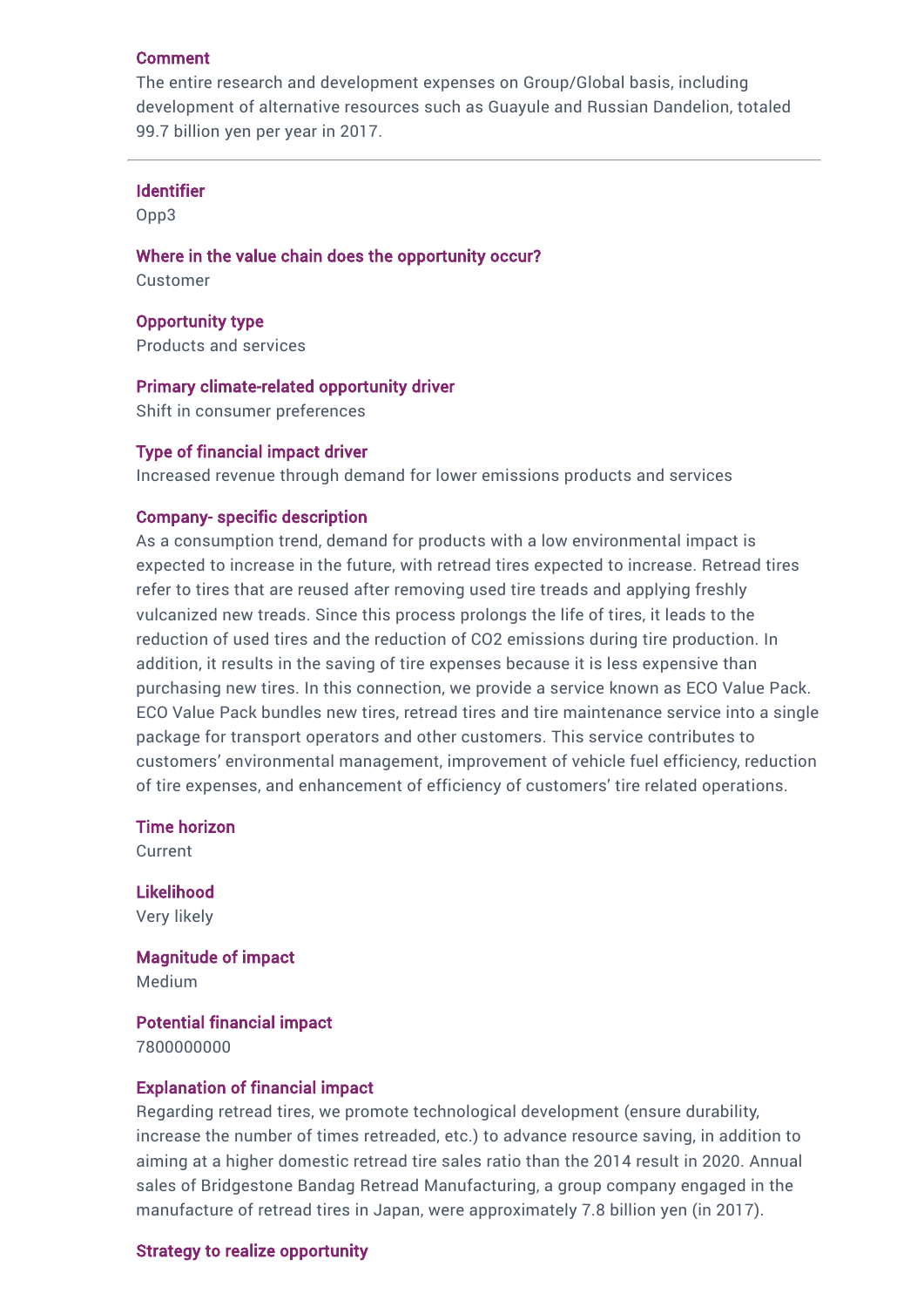ECO Value Pack is our proprietary service that proposes the optimal combination of maintenance and tire to solve issues that customers are facing. The combination of "new tires, retread tires, and tire maintenance service" according to the actual status of usage by customers contributes to "safe operation, environmental friendliness, cost reduction, and enhancement of operational efficiency" for customers.

#### Cost to realize opportunity

83200000000

#### **Comment**

Bridgestone makes investments in technological development (ensure durability, increase the number of times retreaded, etc.) to advance resource saving. Tire's research and development expenses, including such investments, totaled 83.2 billion yen in 2017.

# C2.5

# (C2.5) Describe where and how the identified risks and opportunities have impacted your business.

|                                               | Impact | <b>Description</b>                                                                                                                                                                                                                                                                                                                                                                                                                                                                                                                                                                                                                                                                                                                                                                                                                                                 |
|-----------------------------------------------|--------|--------------------------------------------------------------------------------------------------------------------------------------------------------------------------------------------------------------------------------------------------------------------------------------------------------------------------------------------------------------------------------------------------------------------------------------------------------------------------------------------------------------------------------------------------------------------------------------------------------------------------------------------------------------------------------------------------------------------------------------------------------------------------------------------------------------------------------------------------------------------|
| Products<br>and<br>services                   |        | Impacted Tire industry has maximum limits on rolling resistance and the labelling system have<br>been introduced. For Bridgestone, failing to respond to these systems could be a risk of<br>sales decline of ECO products, however, it also could be an opportunity to increase our<br>sales of such products by improving rolling resistance of a tire. The potential of financial<br>impact to net sales is estimated 30.31 billion yen per 1% of our sales is increased by<br>taking the opportunity or decreased by occurrence of the risk. Since this risk impact is<br>big, Bridgestone provides products and services which can reduce customers' CO2<br>emissions such as fuel-efficient tires, in order to take opportunities of product efficiency<br>regulations and standards, and changing consumer behavior toward low rolling resistance<br>tires. |
| Supply<br>chain<br>and/or<br>value<br>chain   |        | Impacted There is a risk of rubber supply shortage as climate pattern change in regions where para<br>rubber tree grows and rubber production efficiency worsen. It can lead to lower profit<br>because of higher rubber procurement cost. The actual impact is estimated 1.88 million<br>yen worldwide for every yen rise per tonne of natural and synthetic rubber, based on 2017<br>production level. Since this risk impact is big, Bridgestone has Global Sustainable<br>Procurement Policy, which include commitment driving actions to realize long-term<br>environmental benefits, to help identify and evaluate qualified suppliers, promote best<br>practices on our value chain, and serve as a communication and improvement tool on<br>enhancing CSR perspective on the supply chain among the industry.                                              |
| Adaptation<br>and<br>mitigation<br>activities |        | Impacted There are discussions about introducing carbon pricing in many countries, and since<br>Bridgestone has facilities in over 20 countries, there is a possibility of increasing<br>operational cost. In case of Japan, the actual impact is estimated 935000 yen per 1 yen<br>increase in tax rate. Since this risk impact is not small, Bridgestone encourages energy<br>efficient operations such as fuel conversions, LED introduction, etc. to reduce CO2<br>emissions.                                                                                                                                                                                                                                                                                                                                                                                  |
| Investment   Impacted<br>in R&D               |        | Bridgestone encourages providing products and services which can contribute to<br>reducing CO2 emissions, such as fuel-efficient tires, by introducing new technologies.<br>There is a possibility of sales decrease in case of becoming less competitive because of<br>delay in technology development. Since this risk impact is big, Bridgestone invests in R&D<br>for eco-products/services, alternative materials in case of material shortage caused from<br>climate-change. The entire research and development expense of the Global Group<br>totaled 99.7 billion yen per year in 2017. Among that expense, tire's research and<br>development expenses totaled 83.2 billion yen in 2017.                                                                                                                                                                 |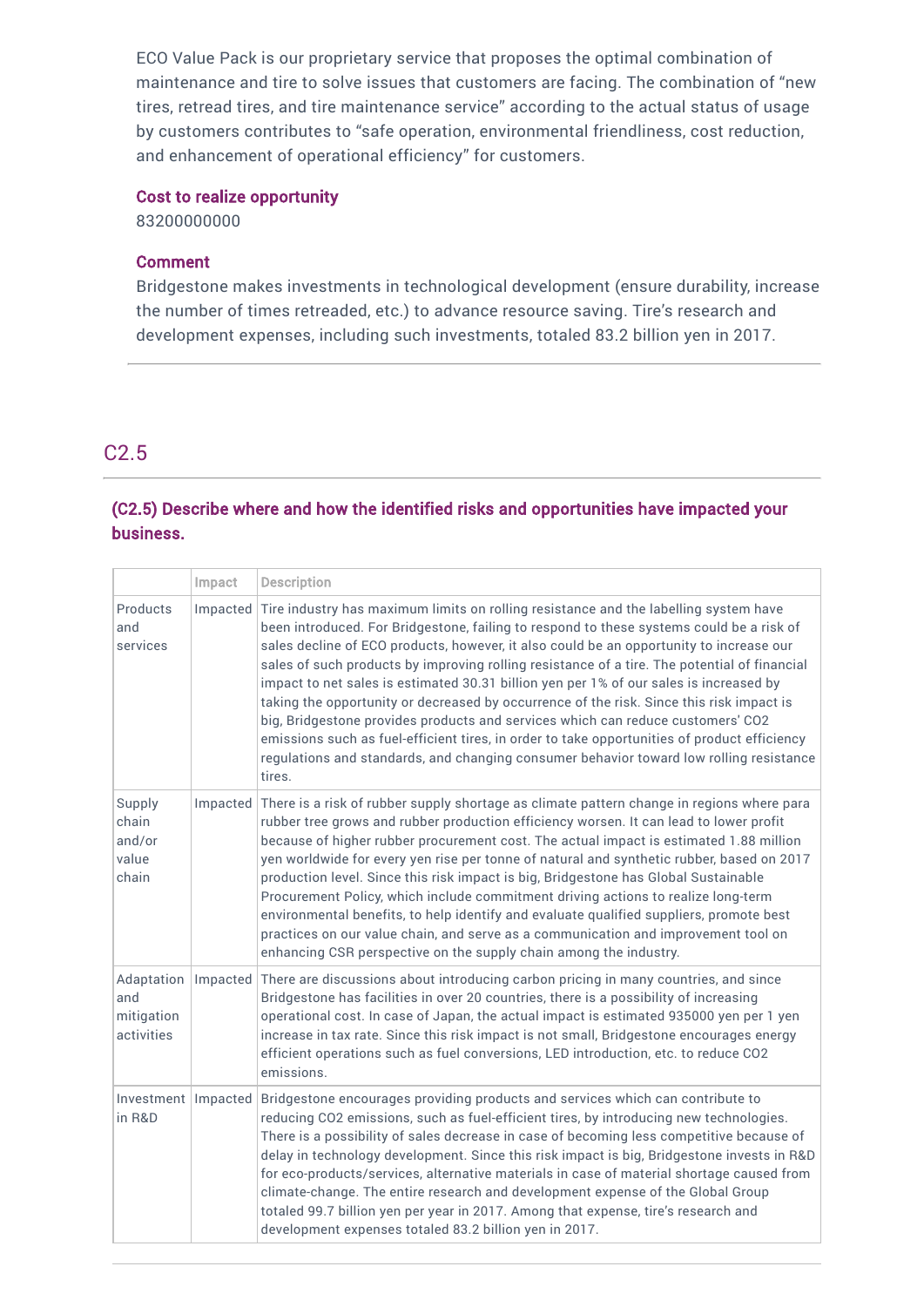|                             | Impact           | <b>Description</b>                                                                                                                                                                                                                                                                                                                                                                                                                                                                                                                                                                                                                                                                                        |
|-----------------------------|------------------|-----------------------------------------------------------------------------------------------------------------------------------------------------------------------------------------------------------------------------------------------------------------------------------------------------------------------------------------------------------------------------------------------------------------------------------------------------------------------------------------------------------------------------------------------------------------------------------------------------------------------------------------------------------------------------------------------------------|
| <b>Operations</b>           |                  | Impacted There is a risk of rubber supply shortage as climate pattern change in regions where para<br>rubber tree grows and rubber production efficiency worsen. It can lead to lower profit<br>because of higher rubber procurement cost. Since this risk impact is significant,<br>Bridgestone has been promoting research and development on alternative resources in<br>other climatic zones aimed at easing the overconcentration of natural rubber-producing<br>areas in Southeast Asia. The entire research and development expenses on Global Group<br>basis, including development of alternative resources such as Guayule and Russian<br>Dandelion, totaled 99.7 billion yen per year in 2017. |
| Other,<br>please<br>specify | Please<br>select |                                                                                                                                                                                                                                                                                                                                                                                                                                                                                                                                                                                                                                                                                                           |

# C2.6

# (C2.6) Describe where and how the identified risks and opportunities have factored into your financial planning process.

|                                                    |          | <b>Relevance Description</b>                                                                                                                                                                                                                                                                                                                                                                                                                                                                                                                                                                                                                                                                                                                                                        |  |
|----------------------------------------------------|----------|-------------------------------------------------------------------------------------------------------------------------------------------------------------------------------------------------------------------------------------------------------------------------------------------------------------------------------------------------------------------------------------------------------------------------------------------------------------------------------------------------------------------------------------------------------------------------------------------------------------------------------------------------------------------------------------------------------------------------------------------------------------------------------------|--|
| Revenues                                           | Impacted | In case climate change becomes worse and/or related regulation(s) becomes strict,<br>sales of vehicles and demand for tires will be affected This is one major risk for<br>Bridgestone's revenue. It is also expected as opportunity that revenue from eco-<br>products/services (i.e. our ECOPIA brand tires) is increased according to market<br>change to low-carbon. The potential of financial impact is estimated 30.31 billion yen<br>per 1% of our sales is increased by taking the opportunity or decreased by occurrence<br>of the risk.                                                                                                                                                                                                                                  |  |
| Operating<br>costs                                 | Impacted | In case of rubber supply shortage as climate pattern change in regions where para<br>rubber tree grows or getting rubber production efficiency worse, rubber procurement<br>cost becomes high. The actual impact is estimated 1.88 million yen worldwide for<br>every yen rise per tonne of natural and synthetic rubber, based on 2017 production<br>level. Since this risk impact is significant, Bridgestone has a Global Sustainable<br>Procurement Policy, which include commitment driving actions to realize long-term<br>environmental benefits, to help identify and evaluate qualified suppliers, promote best<br>practices on our value chain, and serve as a communication and improvement tool on<br>enhancing CSR perspective on the supply chain among the industry. |  |
| Capital<br>expenditures<br>/ capital<br>allocation | Impacted | The entire research and development expense of the Global Group including costs for<br>developing eco-related technology (i.e. developing tires with low rolling resistance),<br>machines/equipment (i.e. tire building machine with low energy consumption) etc.<br>totaled 99.7 billion yen per year in 2017. Among that expense, tire's research and<br>development expenses totaled 83.2 billion yen in 2017. Expenses and investments<br>mainly for introducing equipment for energy saving, including upgrading them, at<br>Bridgestone plants amounted to 1,421 million yen in 2017.                                                                                                                                                                                         |  |
| Acquisitions<br>and<br>divestments                 | Impacted | In the process of considering acquisitions, various aspects are incorporated into<br>evaluation. CSR related factors including environmental viewpoint is one of such<br>aspects. In 2017, the process was applied to Bridgestone's acquisition cases such as<br>that of Gaco Western in US, Ayme in France etc.                                                                                                                                                                                                                                                                                                                                                                                                                                                                    |  |
| Access to<br>capital                               | Impacted | Good result of external evaluation against Bridgestone from ESG perspective makes<br>Bridgestone easier or better access to capital by increasing investors' and lenders'<br>confidence that the company's climate-related risks are appropriately assessed and<br>managed. As of 2017, Bridgestone obtained relatively good score on some of<br>representative index such as CDP, DJSI and these results brought us more<br>opportunities to access to capital. A one-yen increase in the stock price per share<br>would result in total increase of corporate value approximately 800 million yen as of<br>December 31, 2017. It brings easier access to capital such as issuance of new shares.                                                                                  |  |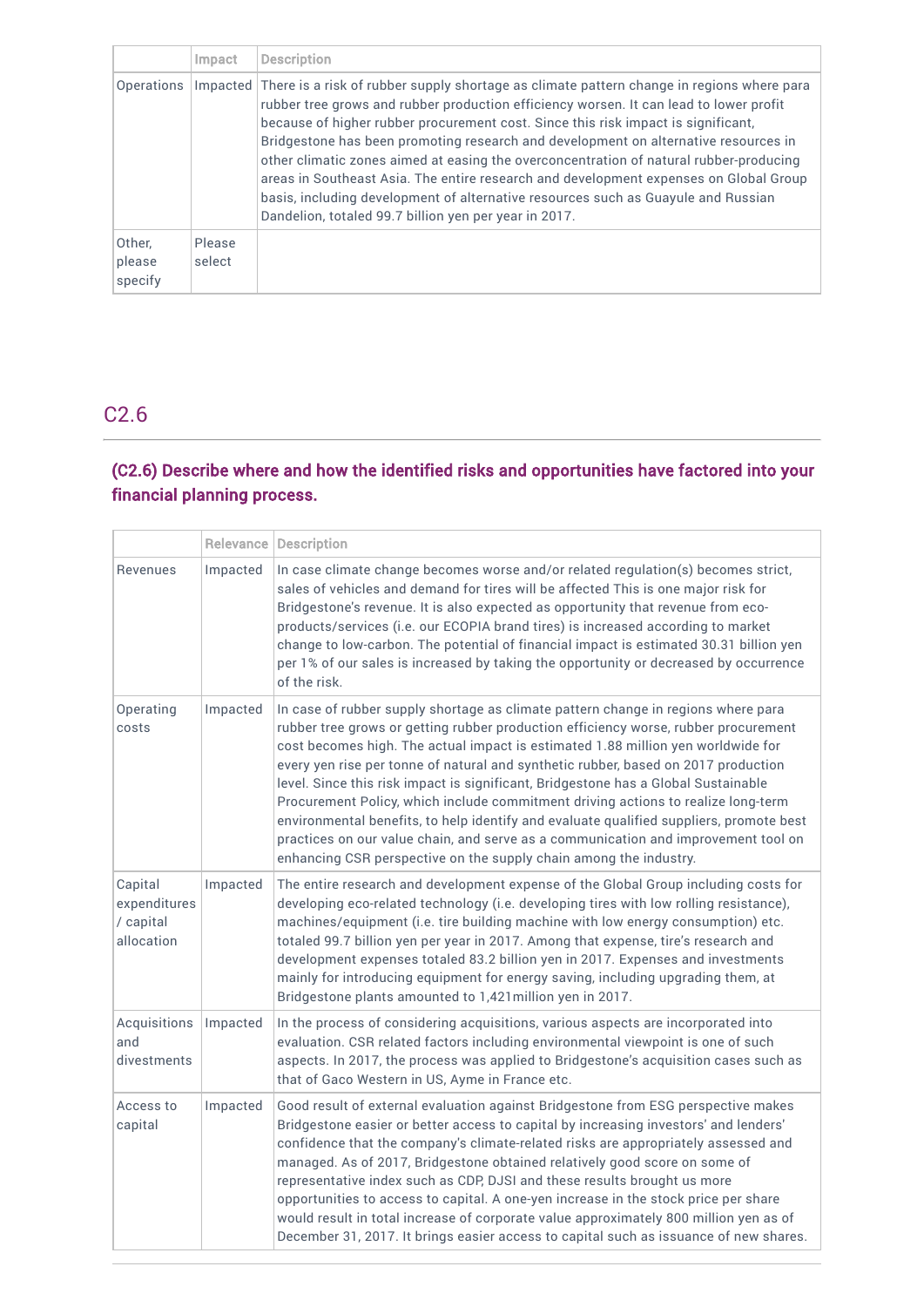|             |                     | <b>Relevance Description</b>                                                                                                                                                                                                                                                                                                                                                                                                                                                  |
|-------------|---------------------|-------------------------------------------------------------------------------------------------------------------------------------------------------------------------------------------------------------------------------------------------------------------------------------------------------------------------------------------------------------------------------------------------------------------------------------------------------------------------------|
| Assets      | Impacted            | Introducing machines/equipment to produce eco-products or to make resource<br>consumption lower brought increasing of assets. Investments mainly for such<br>equipment, including upgrading equipment, at Bridgestone plants amounted to<br>1,421 million yen in 2017.                                                                                                                                                                                                        |
| Liabilities | Not yet<br>impacted | Bridgestone has an option to increase corporate liabilities for introducing<br>machines/equipment to produce eco-products or reducing resource consumption in<br>future. Additionally, in case carbon tax is newly introduced or tightened, financial<br>impact will be realized. In that sense, it could be "potential liabilities". For example, if<br>Japan carbon tax rate increase, financial impact will be approx. 935 thousand yen/1<br>yen increase in the tax rate. |
| Other       | Please<br>select    |                                                                                                                                                                                                                                                                                                                                                                                                                                                                               |

# C3. Business Strategy

# C3.1

### (C3.1) Are climate-related issues integrated into your business strategy? Yes

# C3.1a

# (C3.1a) Does your organization use climate-related scenario analysis to inform your business strategy?

No, but we anticipate doing so in the next two years

# C3.1c

# (C3.1c) Explain how climate-related issues are integrated into your business objectives and strategy.

i) How the strategy has been influenced all global decision making regarding environment, including climate change, is carried out by the Global CSR Enhancement Committee (GCEC). Members of the committee are composed of an executive officer in charge of CSR and representatives of regions and functions. Important decisions made by GCEC are reported to Global Executive Committee (Global EXCO), Bridgestone's body of global business execution, and based on the management plan finalized at Global EXCO, Strategic Business Units (SBUs) reflect it in each Five-Year Mid-term Management Plan. From viewpoint of our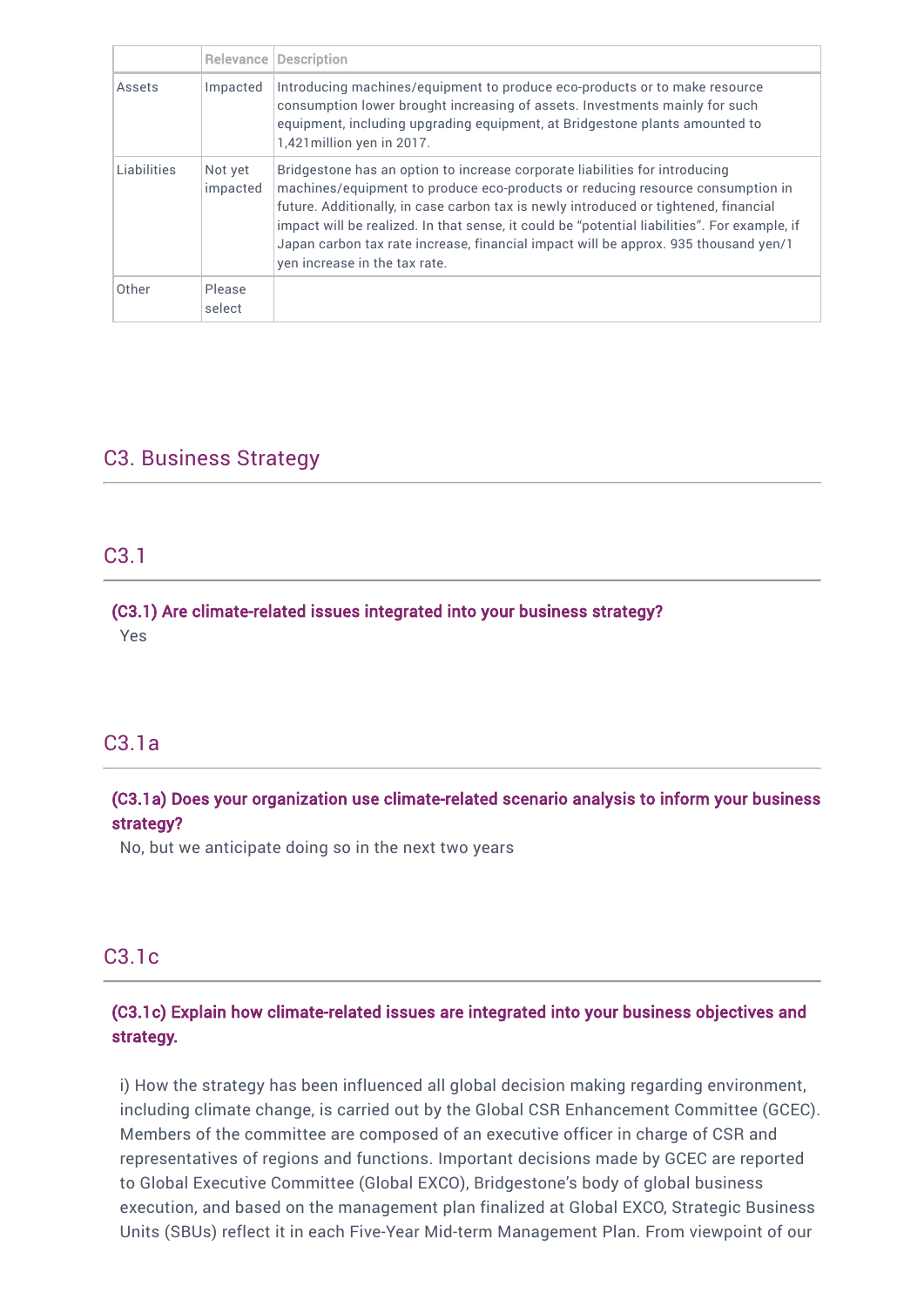countermeasure against climate change, Bridgestone established the "Environmental Mission Statement" to contribute in aspects of circular economy, biodiversity and low carbon society (including long-term target to reduce over 50% of our CO2 emission by 2050 and beyond), as a part of "the Bridgestone Essence framework" that is our corporate philosophy. From the viewpoint of contribution through solving climate-related issues is always incorporated into all our activities including planning and addressing of strategy.

ii) Explanation of whether business strategy links to an emissions reductions target or energy reduction target

Bridgestone business strategy links to Environmental long-term vision and mid-term target including emissions reductions target. Specifically, the long-term target is to reduce over 50% of our CO2 emission by 2050 and beyond, and the mid-term target is to reduce our CO2 emissions per sales from operations and products' after-use by 35 percent vs 2005 by 2020. Global Environmental Working Group summarizes progress of CO2 emissions reduction target and next strategies to achieve the target and reports to Global CSR Enhancement Committee (GCEC). GCEC then report them to G-EXCO, and G-EXCO finalizes a management plan taking into account the report.

#### iii) The most substantial business decisions

Bridgestone decided to reorganize our R&D and manufacturing base located in Kodaira City, Tokyo to accelerate technology and business model innovation for the future. We expect to invest about 30 billion yen for this project, and the construction began in 2017. By expanding R&D facilities and strengthening our R&D structure which supports products and services on a global basis, we aim to create value through continuous innovations. Going forward, we will promote R&D that contributes to mitigating climate change, such as development of fuel-efficient tires and energy-saving technologies. Furthermore, we are carrying out capital investment in Hikone Plant. As the flagship plant of the Group, Hikone Plant aims to achieve by far the best competitiveness. In order to reduce CO2 emissions by further enhancing quality and production efficiency, we are redesigning the plant's production lines, including a shift toward IT and automation, by introducing cutting-edge technologies and equipment. We plan to invest roughly 15 billion yen in the plant. The project at the Hikone Plant began in 2016 and is scheduled to conclude by 2020.

iv) Aspects of climate change influenced the strategy (e.g. need for adaptation, regulatory changes, or opportunities to develop green business);

Need for adaptation influences Bridgestone strategy such as developing alternative material in case of material shortage caused by climate change. Opportunities to develop green business also influences strategies such as development of tires that contribute to reduction of CO2 emissions from driving an automobile (through reduced rolling and air resistance). In 2017, we succeeded developing and started to provide new ECOPIA tires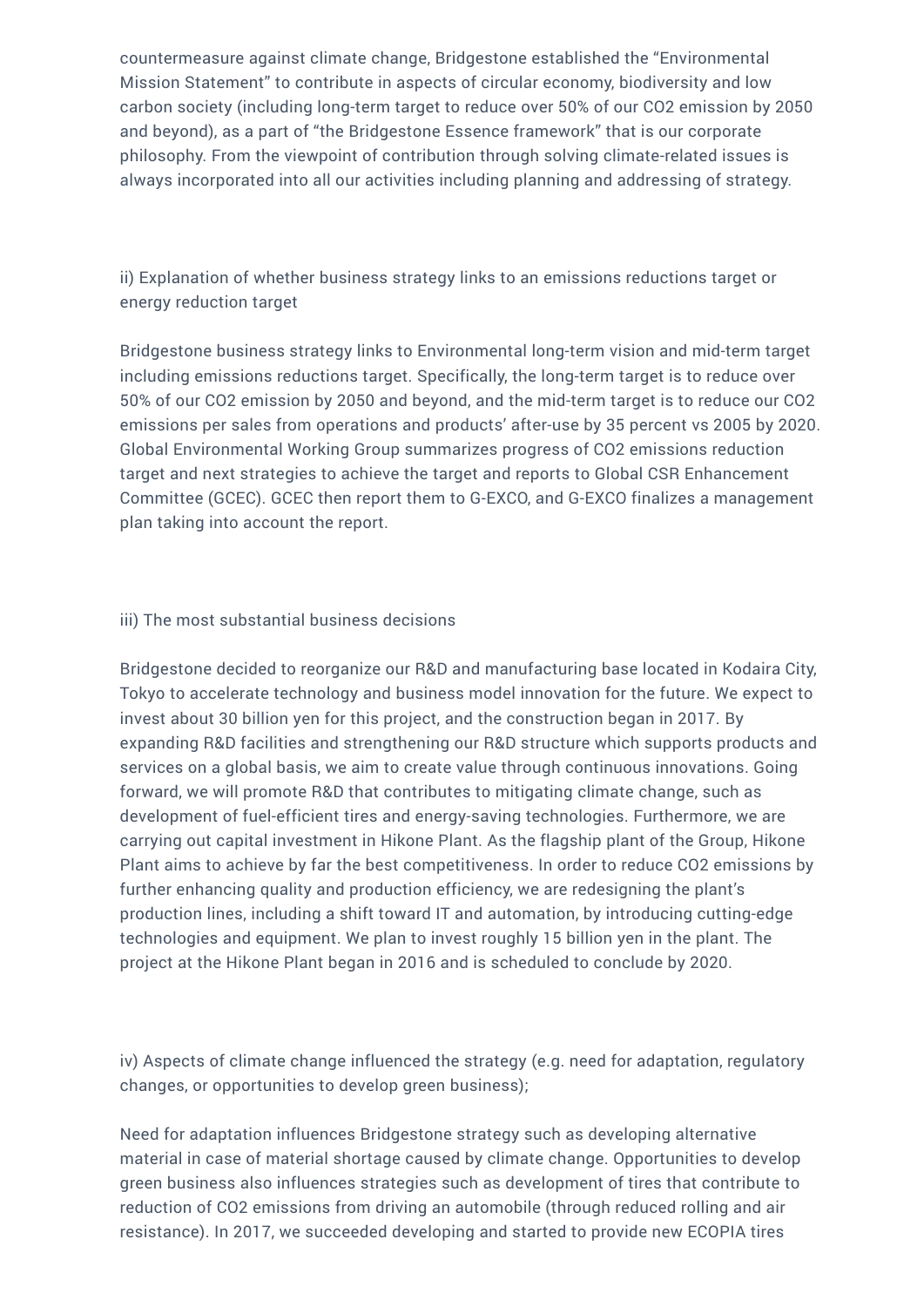which can contribute to reducing CO2 emissions from driving with other high performance such as wet and life.

v) The most important components of the short-term strategy Bridgestone defines the short term to be affected by climate change as the period from the present up to 2020.

-Achievement of CO2 emission reduction targets throughout the whole Group, setting 2020 as the target year, with 2005 as the baseline. We back casted and drew up these targets from long-term environmental vision, which are ideal conditions in 2050.

-Achievement in reduction of GHG emissions mainly by the improvement in production efficiency and reduction of raw material losses at plants with an eye to regulatory compliance and acquisition of emission rights

-Product development complying with product regulations and grading of each country

-Re-examination of product structure and line-up due to shifting consumer tendencies associated with climate change.

-Needs of consumers, local residents and others in regard to climate change initiatives. In particular, acceleration of development and expansion of sales of fuel-efficient tires.

vi) The most important components of the long-term strategy

Bridgestone defines the long term to be affected by climate change as the period from the present up to 2050.

-Strengthening initiatives toward establishing a more sustainable society according to the Bridgestone Group's Environmental Mission Statement.

-As initiatives for realizing a low-carbon society, globally-agreed long-term target that contributes to reducing GHG emissions of the whole world by at least 50% in the year 2050 and beyond.

-Re-examination of production sites controlled by the changes in weather conditions and local regulations

-Development of lightweight products that consider changes in supplies and reserves of raw material resources

-Development of fuel-efficient tires for which materials are controlled at nano level

vii) How this is gaining the company strategic advantage over competitors.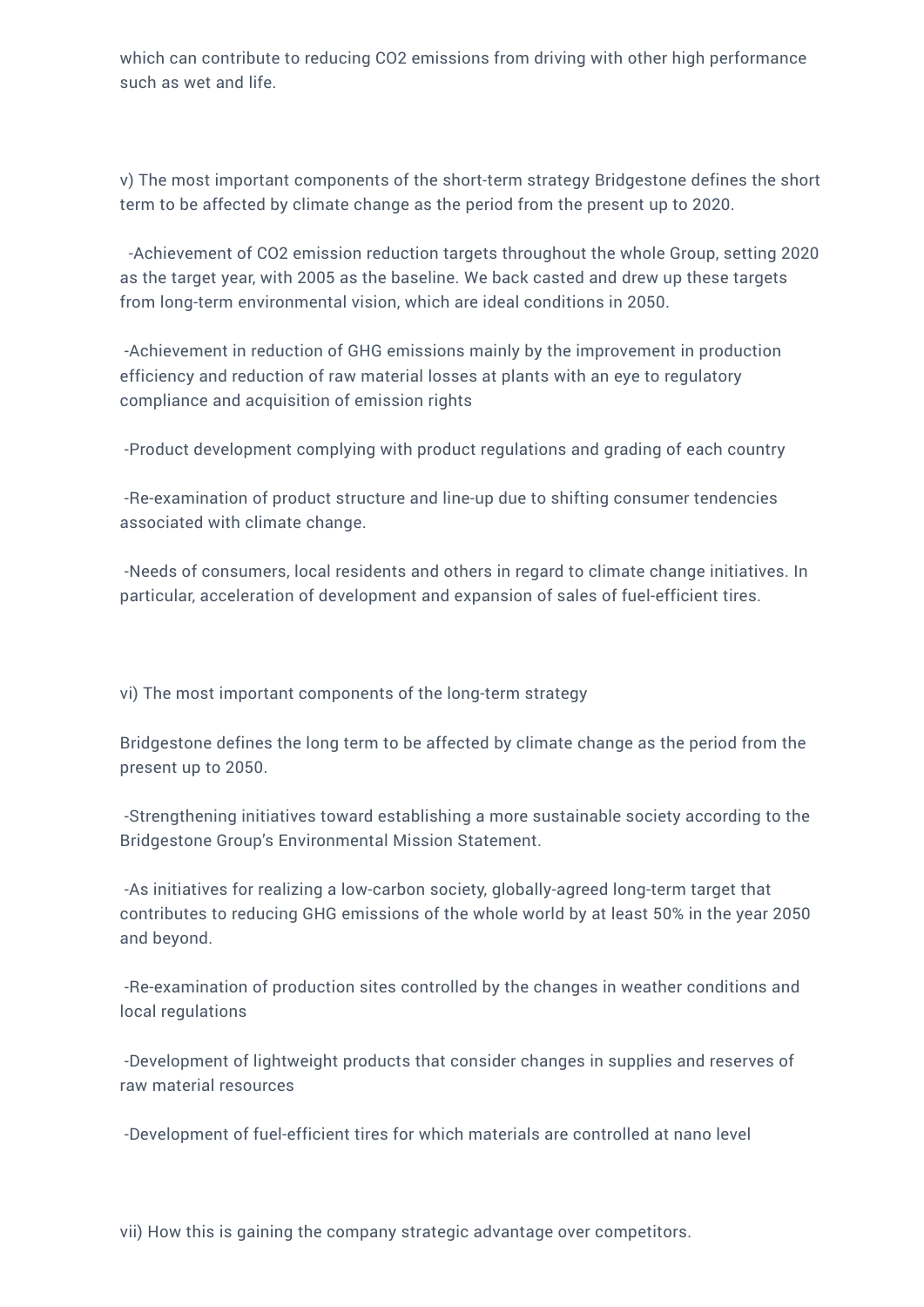Our strategic advantages over competitors are as follows.

-Research and development capabilities for raw materials such as development of biomass-derived synthetic rubber and solutions for controlling diseases and pests of rubber trees

-Strategic planning from a long-term view up to 2050 based on long-term environmental vision

-Planning and implementation of efficient and effective CO2 emission reduction measures by having own sites in the entire supply chain from in-house production sites for raw materials to production sites and sales within the Group

viii) How the Paris Agreement has influenced the business strategy

We are aware of Paris Agreement aiming to reach net zero CO2 emissions, considering necessity of revision of strategies toward long-term environmental vision. In addition, it is necessary to monitor and respond to social trend since there is a possibility of establishment of measures such as carbon tax, to achieve each country's reduction target based on Paris Agreement.

# C3.1g

# (C3.1g) Why does your organization not use climate-related scenario analysis to inform your business strategy?

We recognize and understand the need of TCFD scenario analysis. We are now considering our post-2030 Environmental target and planning to establish it based on such scenario analysis, clarifying impact of 2-degree scenario to our company, magnitude of related things, direction that Bridgestone should take and so on.

# C4. Targets and performance

# C4.1

(C4.1) Did you have an emissions target that was active in the reporting year? Both absolute and intensity targets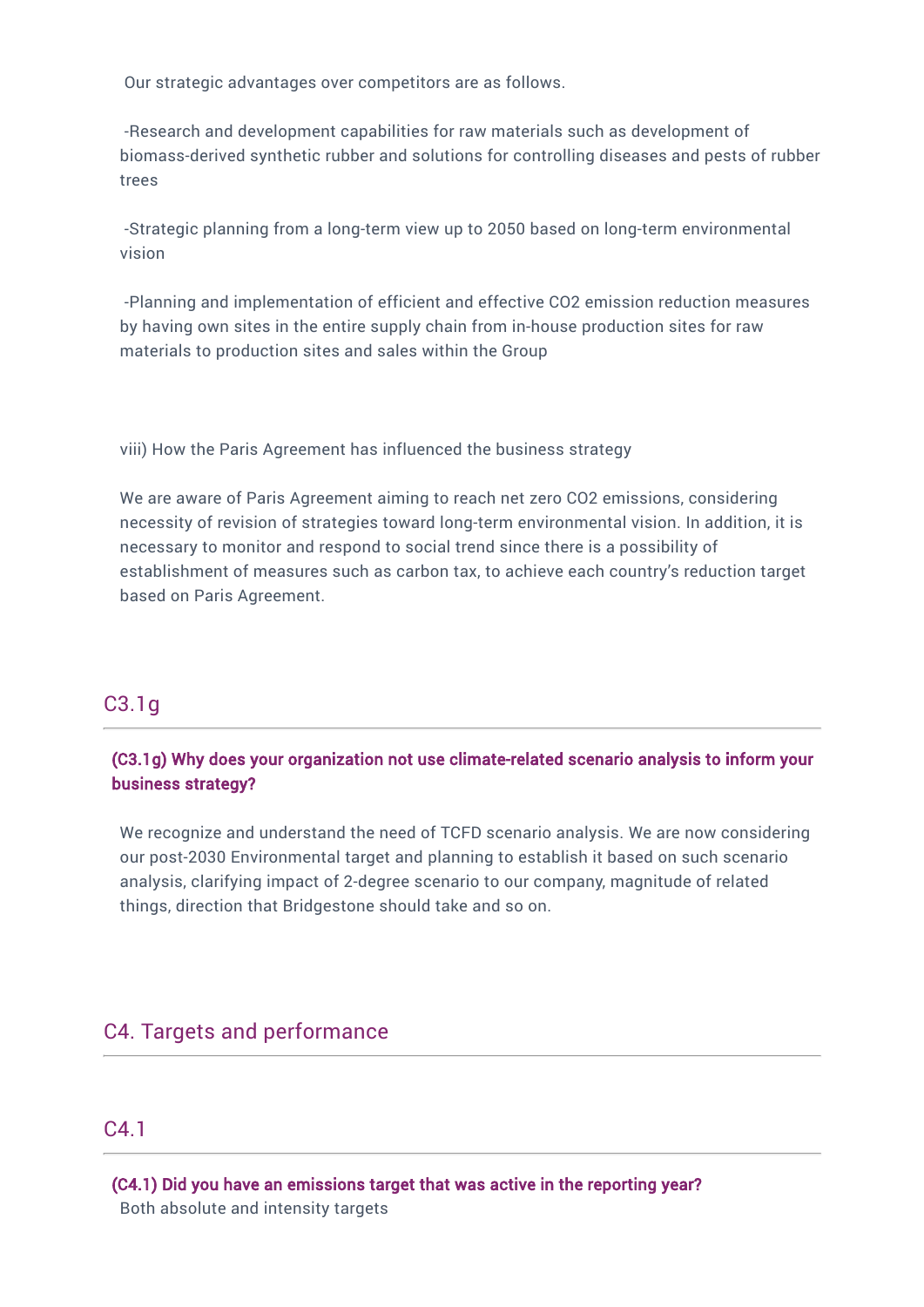C4.1a

(C4.1a) Provide details of your absolute emissions target(s) and progress made against those targets.

Target reference number

Abs 1

Scope Scope 1 +2 (market-based)

% emissions in Scope 100

% reduction from base year 50

Base year 2005

Start year 2010

Base year emissions covered by target (metric tons CO2e) 4570763

Target year 2050

# Is this a science-based target?

No, but we anticipate setting one in the next 2 years

% achieved (emissions)

13.7

Target status Underway

#### Please explain

Target of Bridgestone Long-term Vision is to contribute to globally-agreed target (over 50% reduction of CO2 emissions).The globally-agreed target currently refers to agreement of G8 in Toyako summit in 2008, to reduce at least 50% global GHG emissions.

#### Target reference number

Abs 2

#### Scope

Other, please specify (CO2 emission excess our contribution)

The second absolute target covers the CO2 emission amount by operations and products ' after-use excess our contribution from avoided emissions when our customers use the tires by improving fuel efficiency of our tires.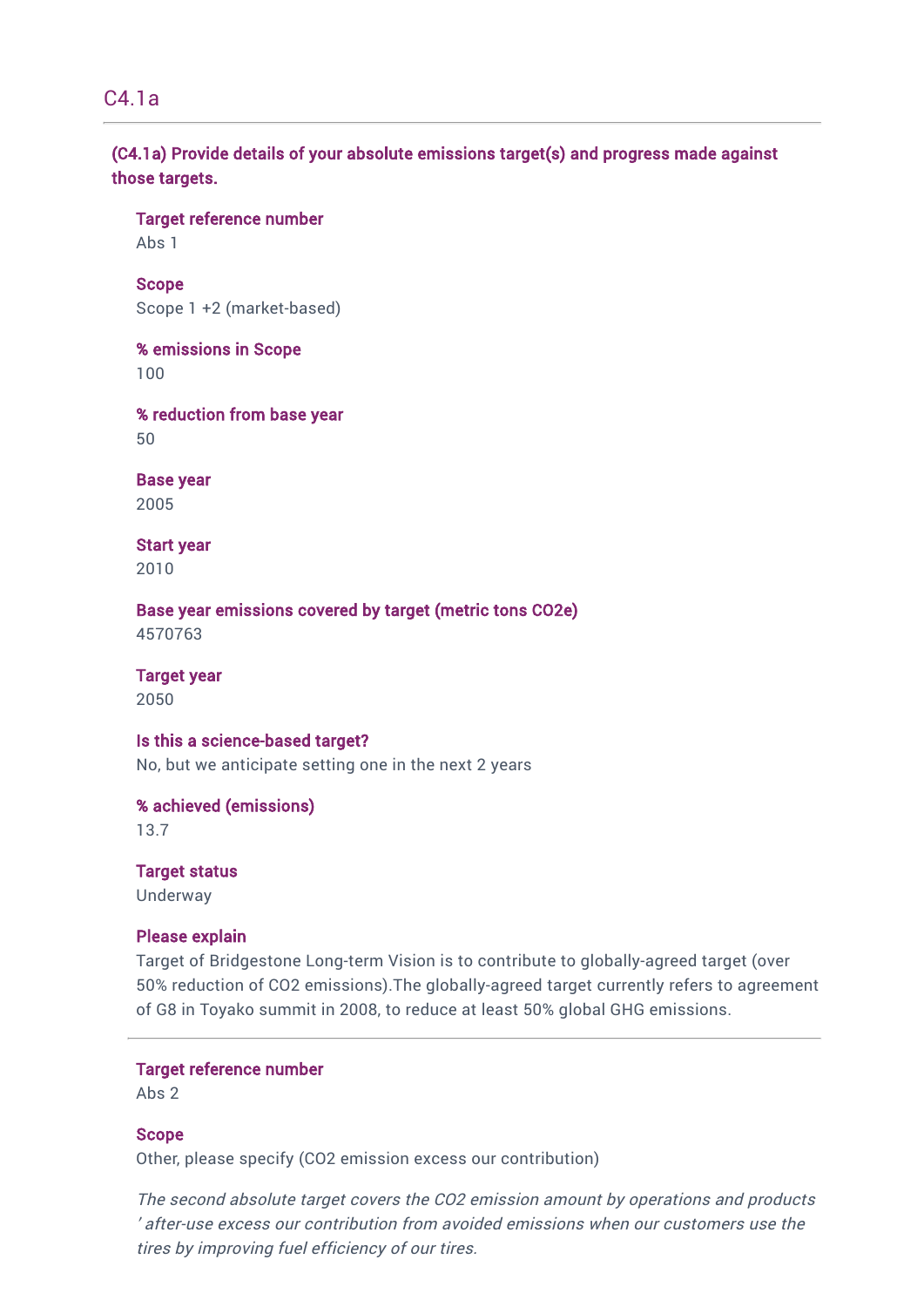#### % emissions in Scope

100

#### % reduction from base year

100

# Base year

2005

# Start year

2010

# Base year emissions covered by target (metric tons CO2e)

15733000

# Target year

2020

# Is this a science-based target?

No, but we anticipate setting one in the next 2 years

# % achieved (emissions)

86

### Target status

Underway

### Please explain

The Bridgestone Group is working to achieve its mid-term targets to reduce the volume of CO2 emissions over the entire lifecycle of a tire(15,733kt-CO2 in 2005). Considering the value when CO2 emissions from operations and products' after-use are offset by contribution of CO2 reduction at usage stage, the reduction in 2017 was 86% (compared to 2005). We are continuing activities with a dual approach aimed at achieving that contribution to CO2 reduction during use exceeds CO2 emissions from our operations and products' after-use by 2020.

# C4.1b

(C4.1b) Provide details of your emissions intensity target(s) and progress made against those target(s).

# Target reference number

Int 1

#### Scope

Other, please specify (Scope 1+2+3)

The target covers Scope 1+2(Market-based method <sup>+</sup> location-based method)+3*(*Purchased goods & services, Upstream transportation & distribution,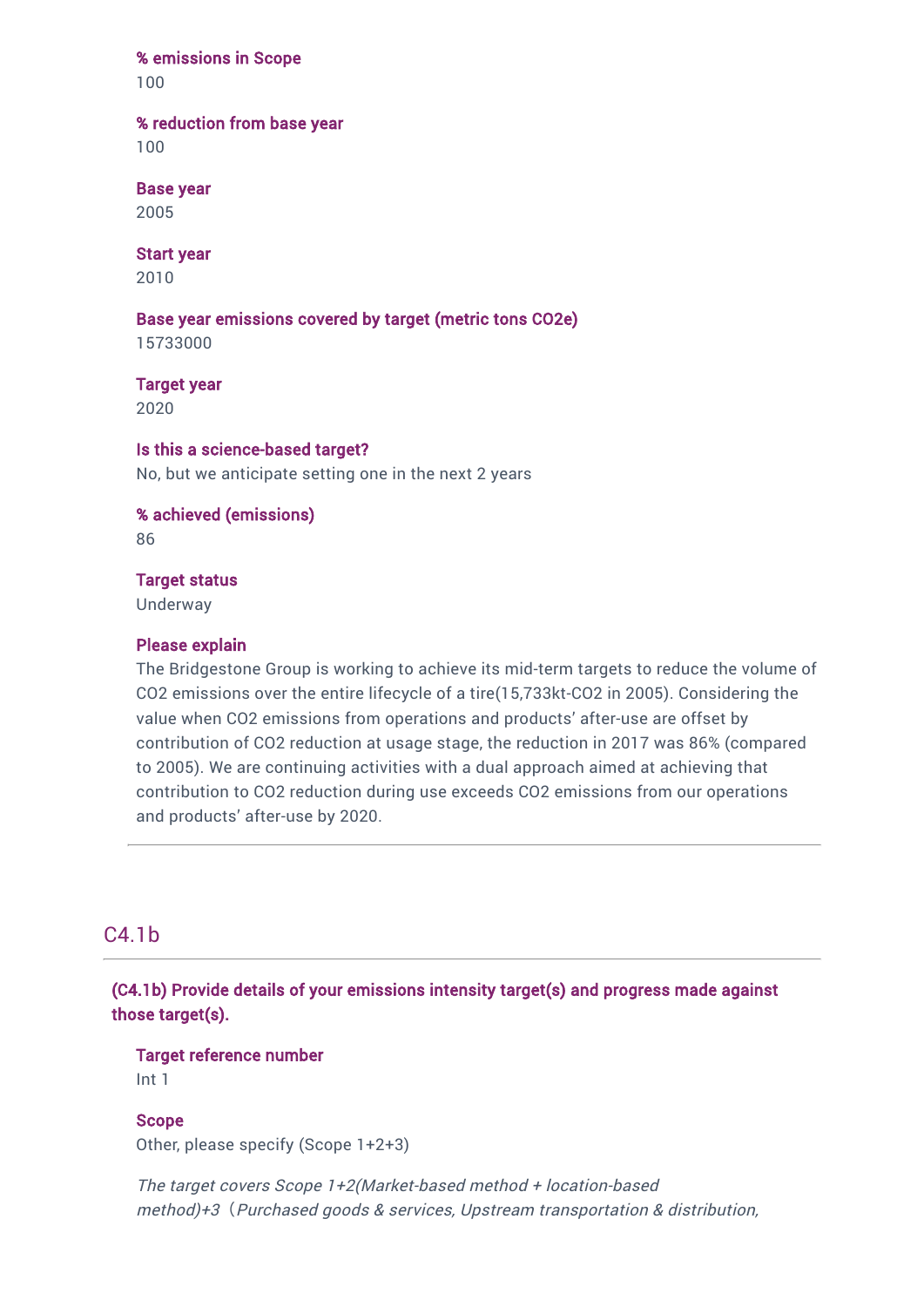Downstream transportation and distribution, End-of-life treatment of sold products, Upstream leased assets*)*

% emissions in Scope

100

% reduction from baseline year

35

**Metric** Metric tons CO2e per unit revenue

Base year 2005

Start year

2010

Normalized baseline year emissions covered by target (metric tons CO2e) 585

Target year 2020

Is this a science-based target? No, but we anticipate setting one in the next 2 years

% achieved (emissions) 100

#### Target status

Underway

# Please explain

Focusing on the lifecycle of the Group's products, we are working to reduce sales intensity of CO2 emitted in the manufacturing process from raw material procurement to production, logistics, and products' after-use. CO2 intensity of the base year is 585 tCO2/hundred million yen. Individual targets/measures are considered by each business division for achieving our overall objective, and progress is being made toward the objective. The results thereof are compiled at the CSR, Environment and Quality Management Planning Division and the status of objective achievement is reviewed at Global EXCO.

% change anticipated in absolute Scope 1+2 emissions

-12

% change anticipated in absolute Scope 3 emissions

-12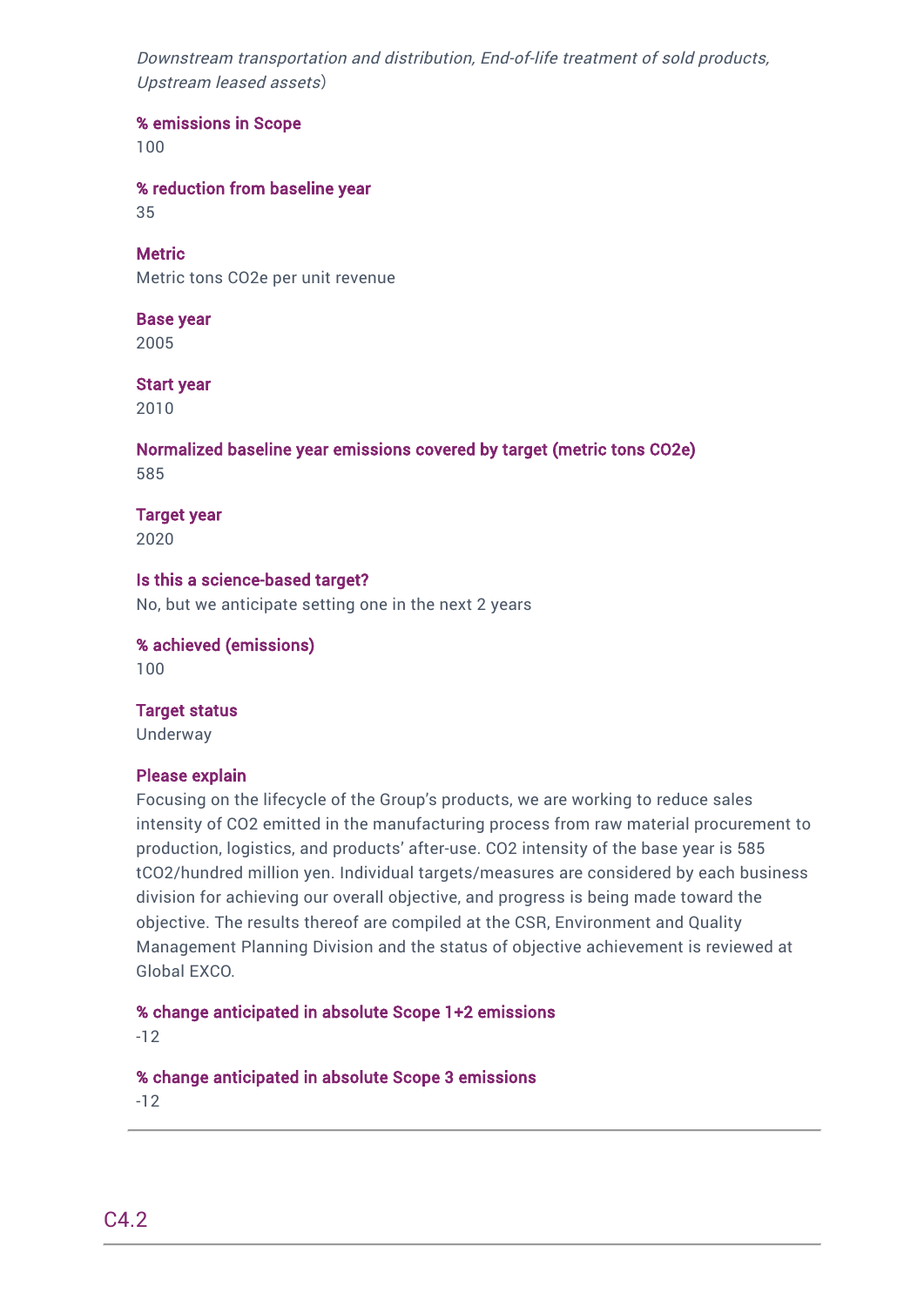(C4.2) Provide details of other key climate-related targets not already reported in question C4.1/a/b.

# C4.3

(C4.3) Did you have emissions reduction initiatives that were active within the reporting year? Note that this can include those in the planning and/or implementation phases. Yes

# C4.3a

(C4.3a) Identify the total number of projects at each stage of development, and for those in the implementation stages, the estimated CO2e savings.

|                              | Number of<br>projects | Total estimated annual CO2e savings in metric tonnes CO2e (only for<br>rows marked *) |
|------------------------------|-----------------------|---------------------------------------------------------------------------------------|
| Under investigation          | 102                   |                                                                                       |
| To be implemented*           | 242                   | 14420                                                                                 |
| Implementation<br>commenced* | 168                   | 10797                                                                                 |
| Implemented*                 | 119                   | 1096                                                                                  |
| Not to be implemented        | $\Omega$              |                                                                                       |

# C4.3b

(C4.3b) Provide details on the initiatives implemented in the reporting year in the table below.

# Activity type

Energy efficiency: Building fabric

#### Description of activity

Other, please specify (Insulation and maintainance)

Improving energy efficiency at tire plants by insulating buildings and equipment and by maintenance of them, etc.

#### Estimated annual CO2e savings (metric tonnes CO2e)

4575

#### Scope

Scope 1 Scope 2 (market-based)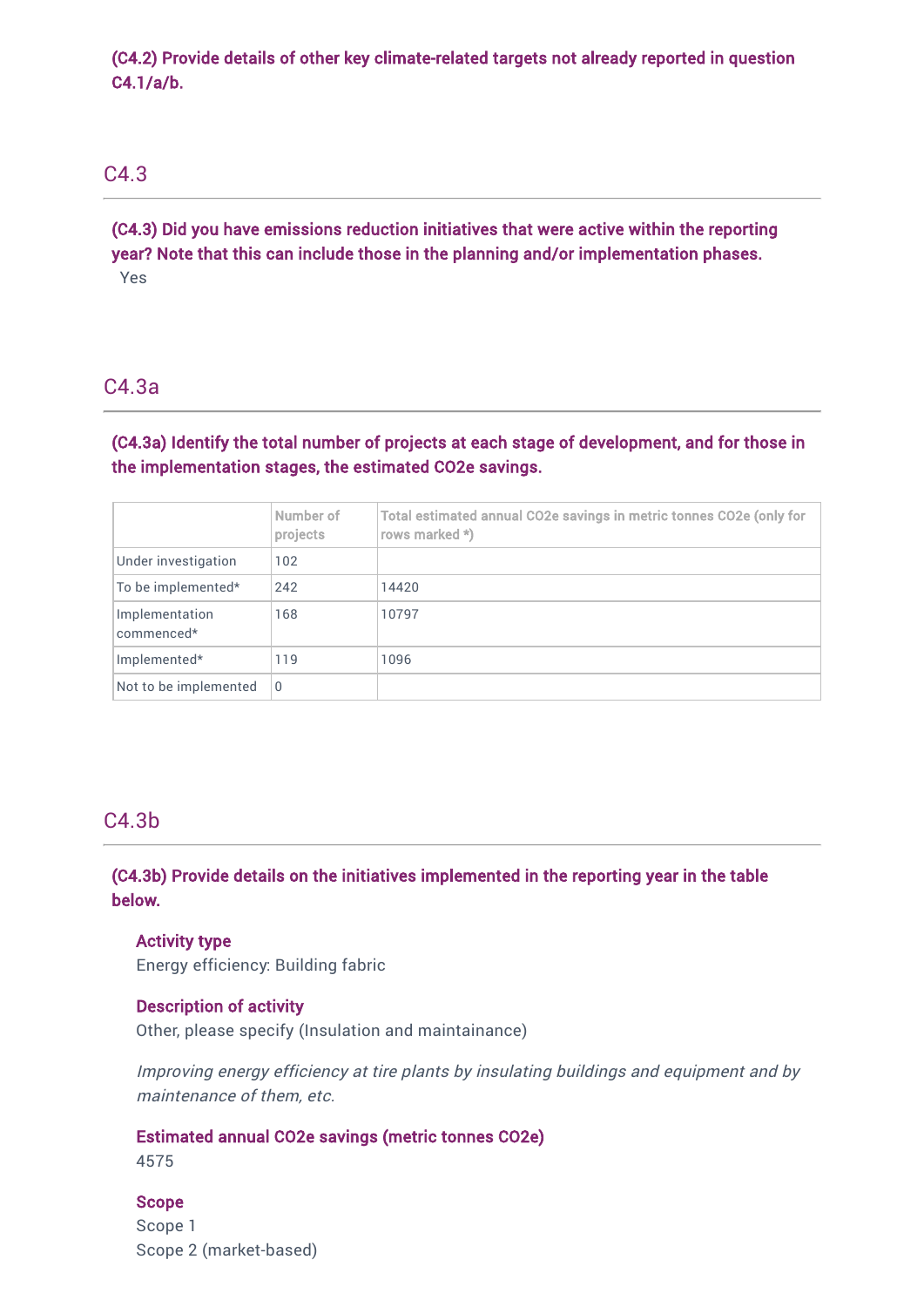#### Voluntary/Mandatory

Voluntary

#### Annual monetary savings (unit currency – as specified in CC0.4)

202000000

Investment required (unit currency  $-$  as specified in CC0.4) 1009000000

#### Payback period

4 - 10 years

#### Estimated lifetime of the initiative

6-10 years

#### Comment

Activity type Energy efficiency: Building services

#### Description of activity

Other, please specify (HVAC, lighting etc.)

Improving energy efficiency at tire plants and offices by improving HVAC, lighting such as installing LED, etc.

### Estimated annual CO2e savings (metric tonnes CO2e)

2717

#### Scope

Scope 1 Scope 2 (market-based)

#### Voluntary/Mandatory

Voluntary

Annual monetary savings (unit currency – as specified in CC0.4) 155000000

Investment required (unit currency  $-$  as specified in CC0.4) 776000000

#### Payback period 4 - 10 years

Estimated lifetime of the initiative 6-10 years

#### Comment

Activity type Energy efficiency: Processes

Description of activity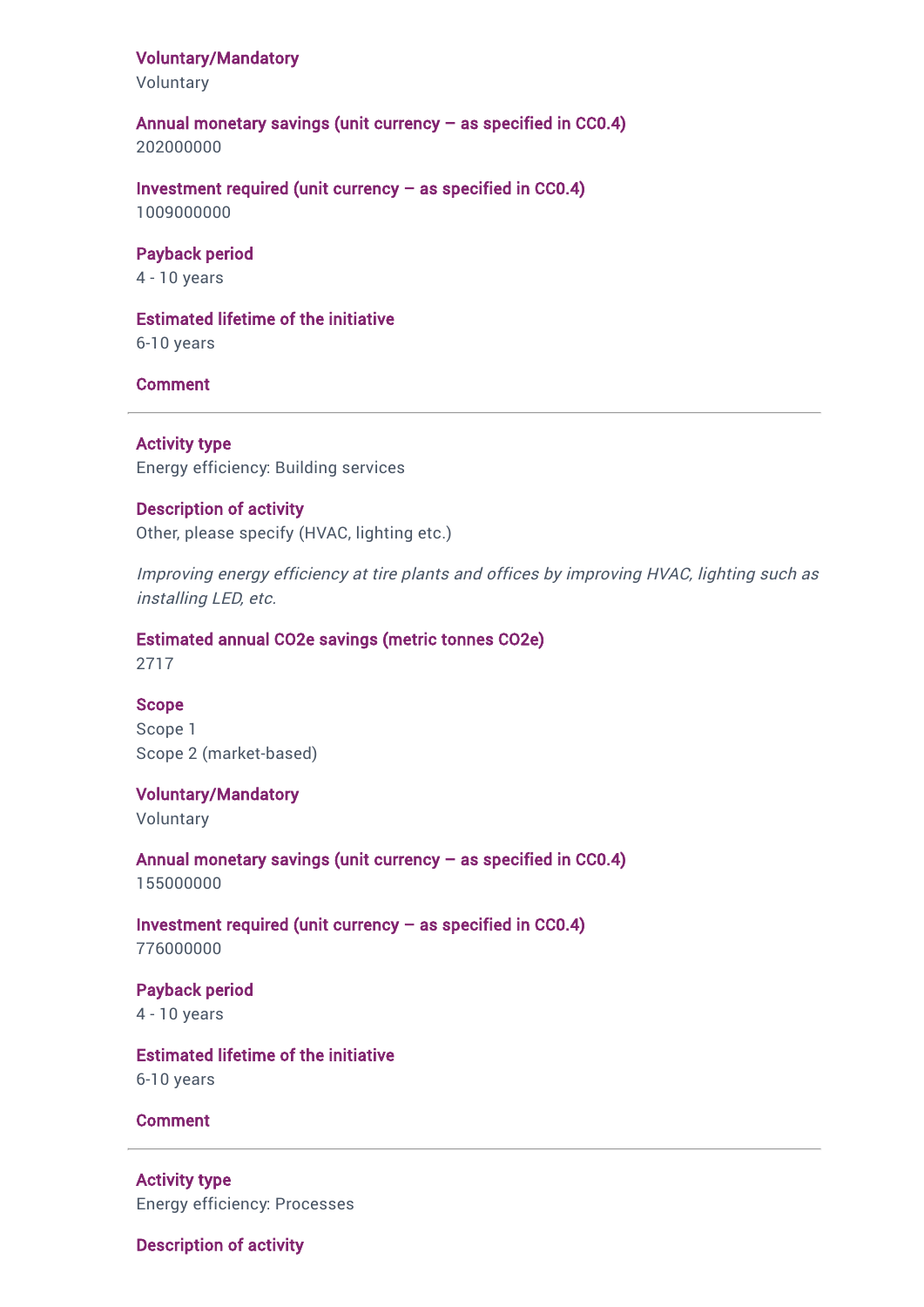Other, please specify (Switching fuel, optimizing process, etc.)

Improving energy efficiency at tire plants by replacing equipment with efficient equipment, switching fuel, optimizing process, etc.

Estimated annual CO2e savings (metric tonnes CO2e)

25687

#### Scope

Scope 1 Scope 2 (market-based)

#### Voluntary/Mandatory

Voluntary

Annual monetary savings (unit currency – as specified in CC0.4) 1911000000

Investment required (unit currency  $-$  as specified in CC0.4) 9557000000

Payback period 4 - 10 years

Estimated lifetime of the initiative 6-10 years

Comment

Activity type Low-carbon energy purchase

Description of activity Natural Gas

Estimated annual CO2e savings (metric tonnes CO2e) 7183

Scope Scope 1 Scope 2 (market-based)

Voluntary/Mandatory

Voluntary

Annual monetary savings (unit currency – as specified in CC0.4) 44000000

Investment required (unit currency  $-$  as specified in CC0.4) 220000000

Payback period 4 - 10 years

Estimated lifetime of the initiative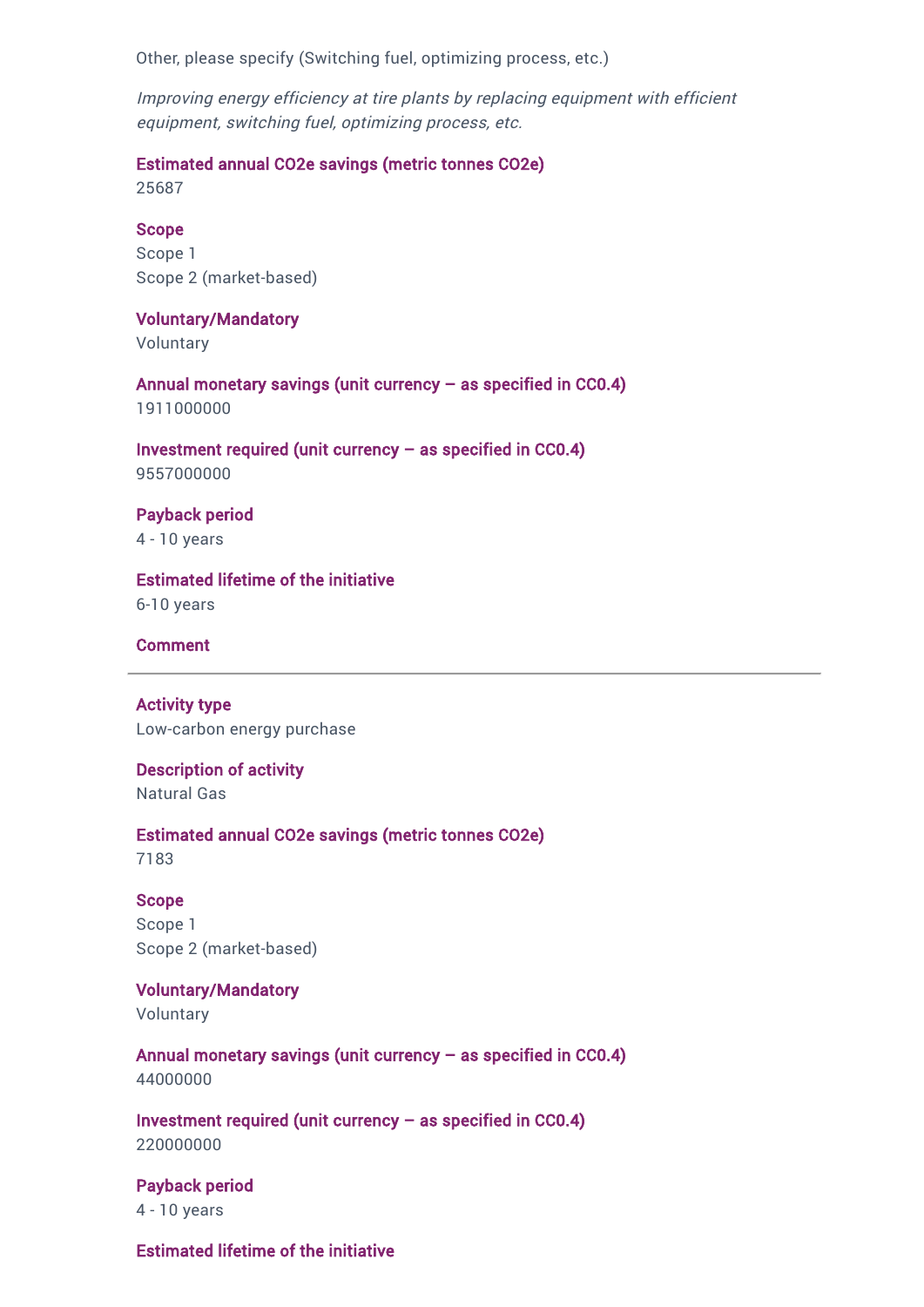#### 6-10 years

#### **Comment**

Activity type Process emissions reductions

Description of activity Changes in operations

#### Estimated annual CO2e savings (metric tonnes CO2e)

228

#### Scope

Scope 1 Scope 2 (market-based)

Voluntary/Mandatory Voluntary

Annual monetary savings (unit currency – as specified in CC0.4) 29480000

Investment required (unit currency – as specified in CC0.4) 147400000

Payback period 4 - 10 years

Estimated lifetime of the initiative

6-10 years

#### Comment

# C4.3c

#### (C4.3c) What methods do you use to drive investment in emissions reduction activities?

|       | Method   Comment                                                                                                                                                                                                                                                                                                                                                                                                                                                                                                                                                                                                                                                                                                                                                                                                                                |
|-------|-------------------------------------------------------------------------------------------------------------------------------------------------------------------------------------------------------------------------------------------------------------------------------------------------------------------------------------------------------------------------------------------------------------------------------------------------------------------------------------------------------------------------------------------------------------------------------------------------------------------------------------------------------------------------------------------------------------------------------------------------------------------------------------------------------------------------------------------------|
| Other | Relevant divisions report the emission costs and reduction benefits of CO2-related measures in the<br>budgetary discussions, and investment decisions on capital expenditure are made for overall<br>optimization. Management examines the business plans in the yearly mid-term plan, but carefully<br>reviews investment projects based on Investment Profit Criteria taking into account the CO2 emission<br>costs and reduction benefits as the criteria at that time. Based on the EUA price, CO2 emissions are<br>converted into monetary value and incorporated into the Investment Profit Criteria using the Discounted<br>Cash Flow method and used as one of the indexes for investment decisions. Both aspects of cost<br>increase and decrease resulting from CO2 emission increase/decrease are considered for decision<br>making. |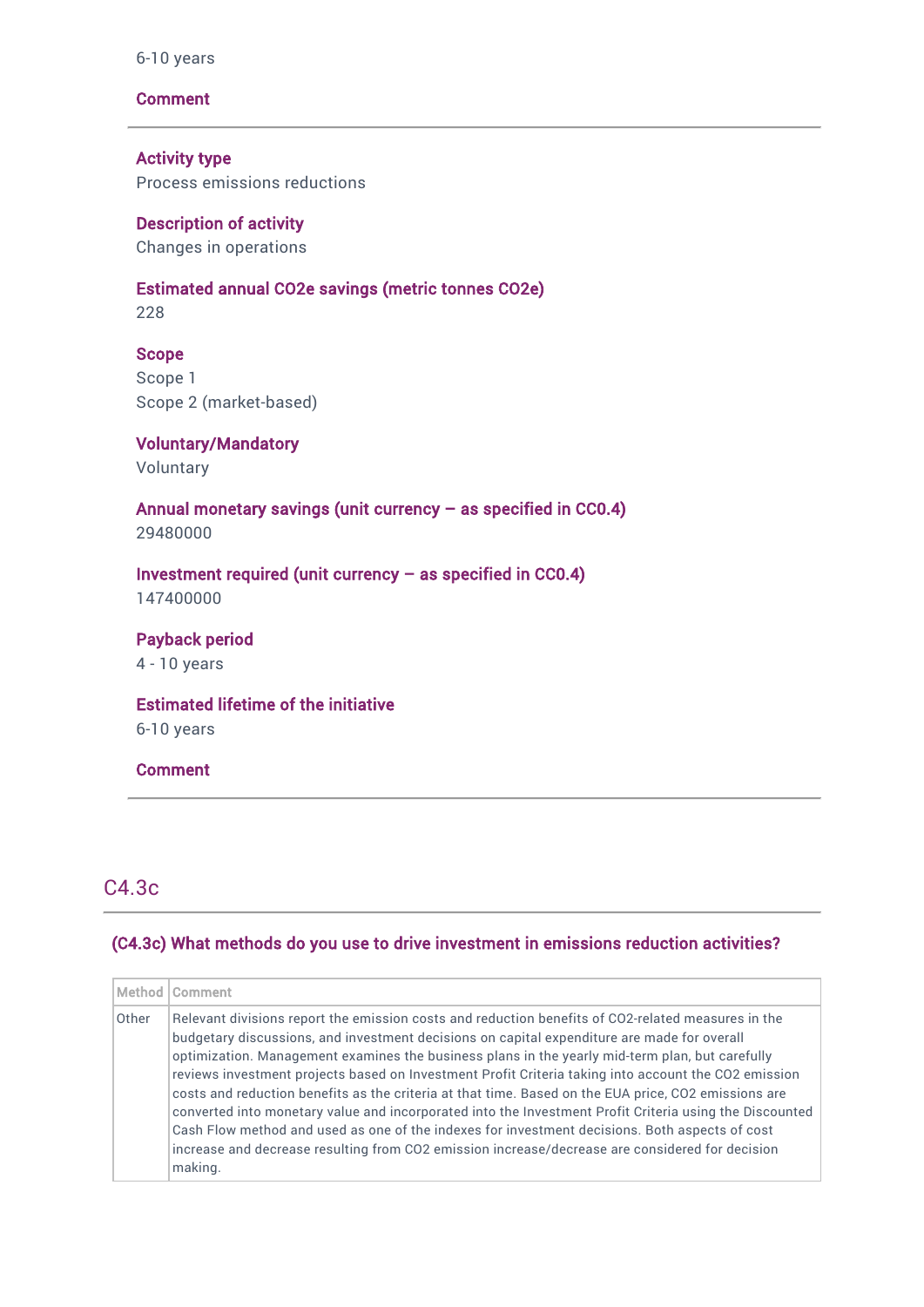# C4.5

(C4.5) Do you classify any of your existing goods and/or services as low-carbon products or do they enable a third party to avoid GHG emissions?

Yes

# C4.5a

(C4.5a) Provide details of your products and/or services that you classify as low-carbon products or that enable a third party to avoid GHG emissions.

#### Level of aggregation

Company-wide

#### Description of product/Group of products

Fuel-efficient tires: Tires that have reduced tire rolling resistance which influences vehicle fuel efficiency. A wide-ranging lineup is available, from passenger car tires to tires for trucks/buses and industrial vehicles, and the design facilitates rolling in order to enhance fuel efficiency. Specifically, through the use of NanoPro-Tech which exercises control over the fine structure of materials, we are striving to reduce rolling resistance by reducing energy loss and controlling heat generation of tread rubber.

#### Are these low-carbon product(s) or do they enable avoided emissions?

Avoided emissions

# Taxonomy, project or methodology used to classify product(s) as low-carbon or to calculate avoided emissions

Other, please specify (LCA method of the Japan)

# % revenue from low carbon product(s) in the reporting year

72

#### Comment

CO2 reduction using fuel-efficient tires during the product use stage. Reasons for the possibility of reduction: Improvement of tire rolling efficiency can contribute to fuel efficiency improvement/CO2reduction when customers use one's vehicles. Since the tire fuel efficiency or its standards differ by country, we approximate CO2 emissions. When we calculate based on Tyre LCCO2 Calculation Guidelines published by JATMA, due to reduction in tire rolling resistance, it contributed about 11,700,000 tons of CO2 reduction in 2017 compared with the products in 2005.

#### Level of aggregation

Group of products

Description of product/Group of products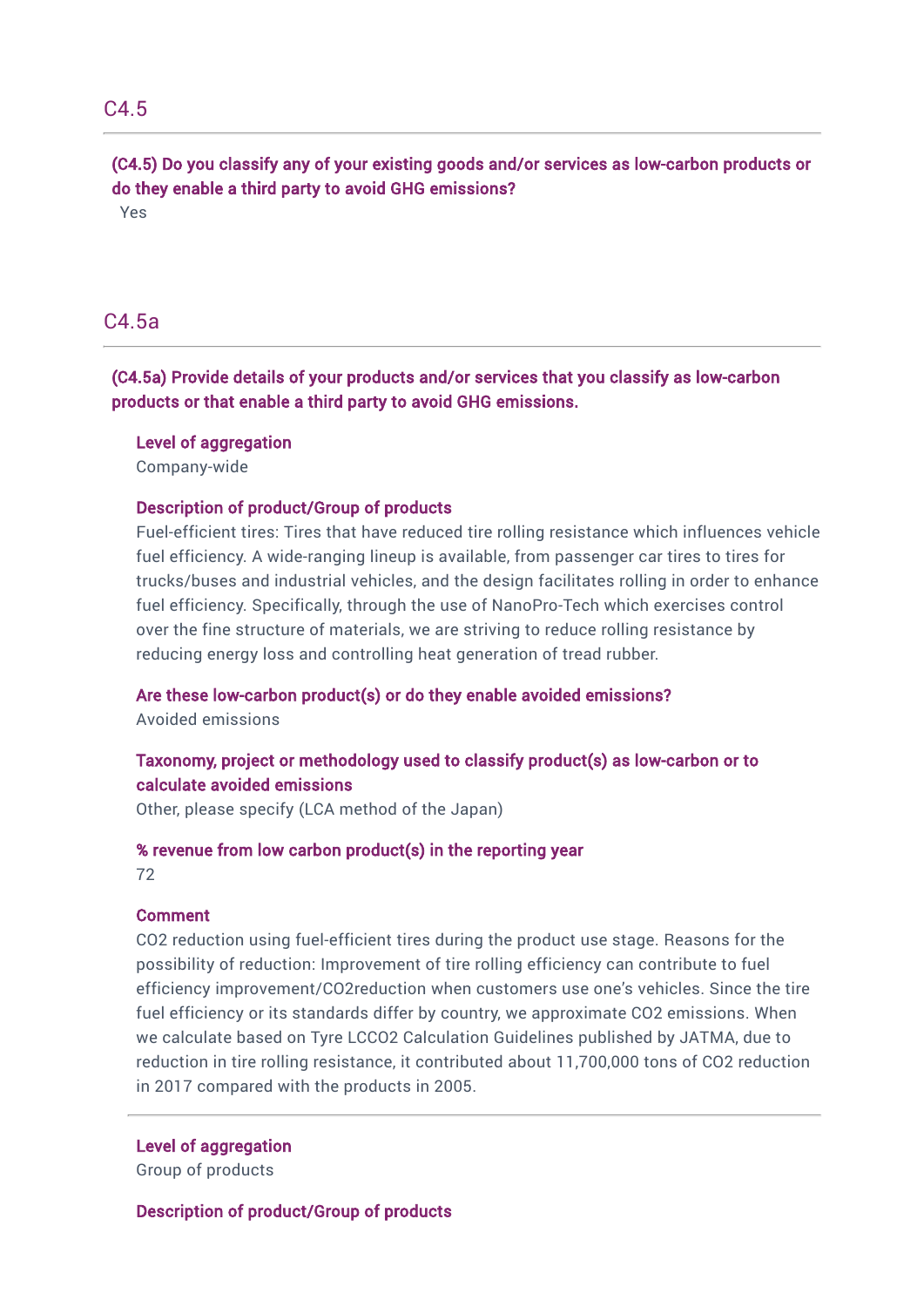Commercial roofing and building envelope solutions such as energy-saving polyiso insulations, roofing membranes, vegetative roofing solutions, airtight building envelope systems, etc. which qualify for LEED credits and contribute to healthy, high-performance construction.

Are these low-carbon product(s) or do they enable avoided emissions? Avoided emissions

### Taxonomy, project or methodology used to classify product(s) as low-carbon or to calculate avoided emissions

Other, please specify (LEED)

Leadership in Energy and Environmental Design (LEED)

% revenue from low carbon product(s) in the reporting year

Comment

## C5. Emissions methodology

C5.1

(C5.1) Provide your base year and base year emissions (Scopes 1 and 2).

Scope 1

Base year start January 1 2005

Base year end December 31 2005

Base year emissions (metric tons CO2e) 2303629

Comment

Scope 2 (location-based)

Base year start

Base year end

Base year emissions (metric tons CO2e)

Comment

Scope 2 (market-based)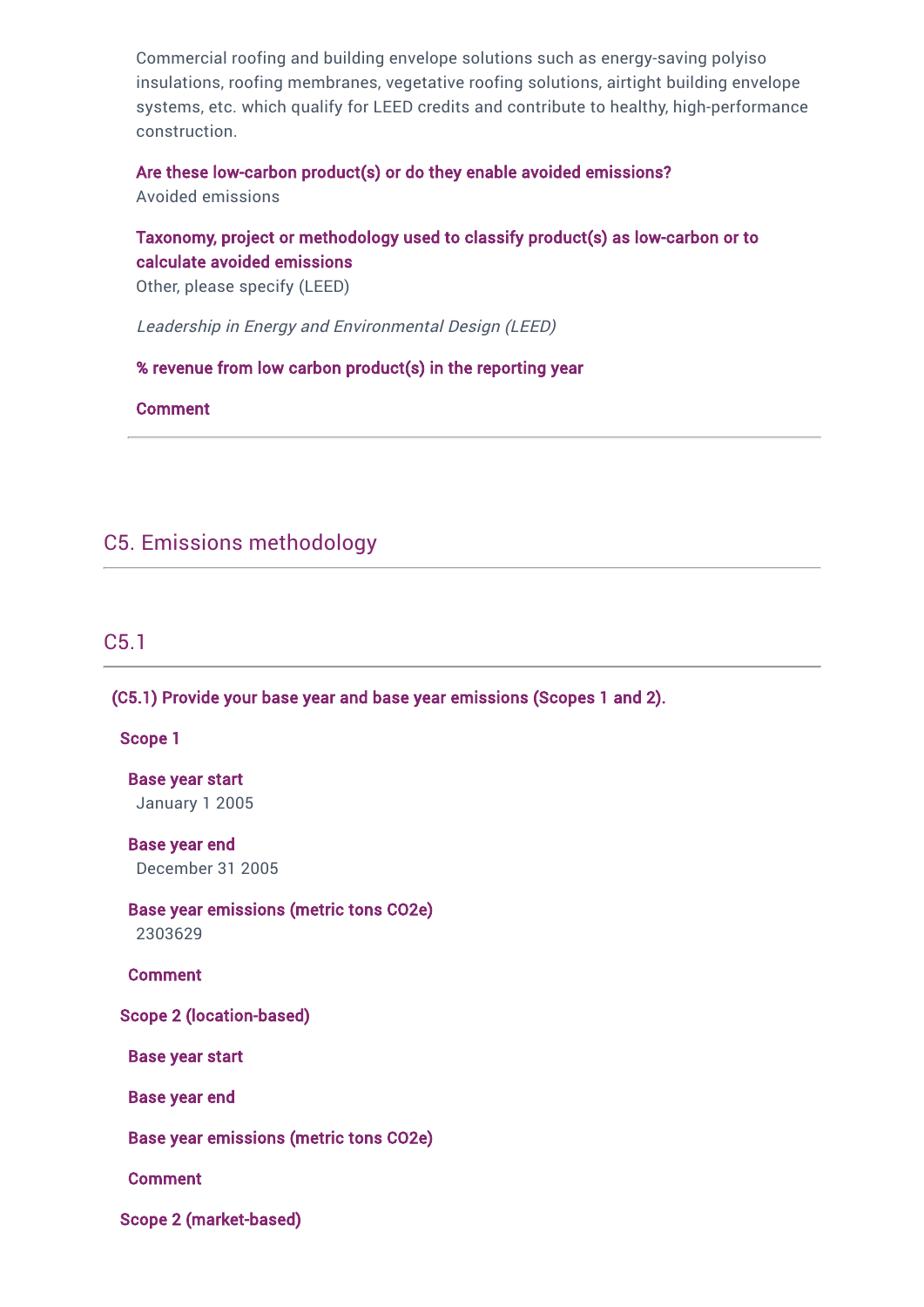#### Base year start

January 1 2005

### Base year end December 31 2005

### Base year emissions (metric tons CO2e)

2267134

Comment

### C5.2

### (C5.2) Select the name of the standard, protocol, or methodology you have used to collect activity data and calculate Scope 1 and Scope 2 emissions.

Japan Ministry of the Environment, Law Concerning the Promotion of the Measures to Cope with Global Warming, Superceded by Revision of the Act on Promotion of Global Warming Countermeasures (2005 Amendment)

The Greenhouse Gas Protocol: A Corporate Accounting and Reporting Standard (Revised Edition)

### C6. Emissions data

### C6.1

### (C6.1) What were your organization's gross global Scope 1 emissions in metric tons CO2e?

Row 1

Gross global Scope 1 emissions (metric tons CO2e) 1921690

End-year of reporting period <Not Applicable>

Comment

### Row 2

### Gross global Scope 1 emissions (metric tons CO2e) <Not Applicable>

End-year of reporting period <Not Applicable>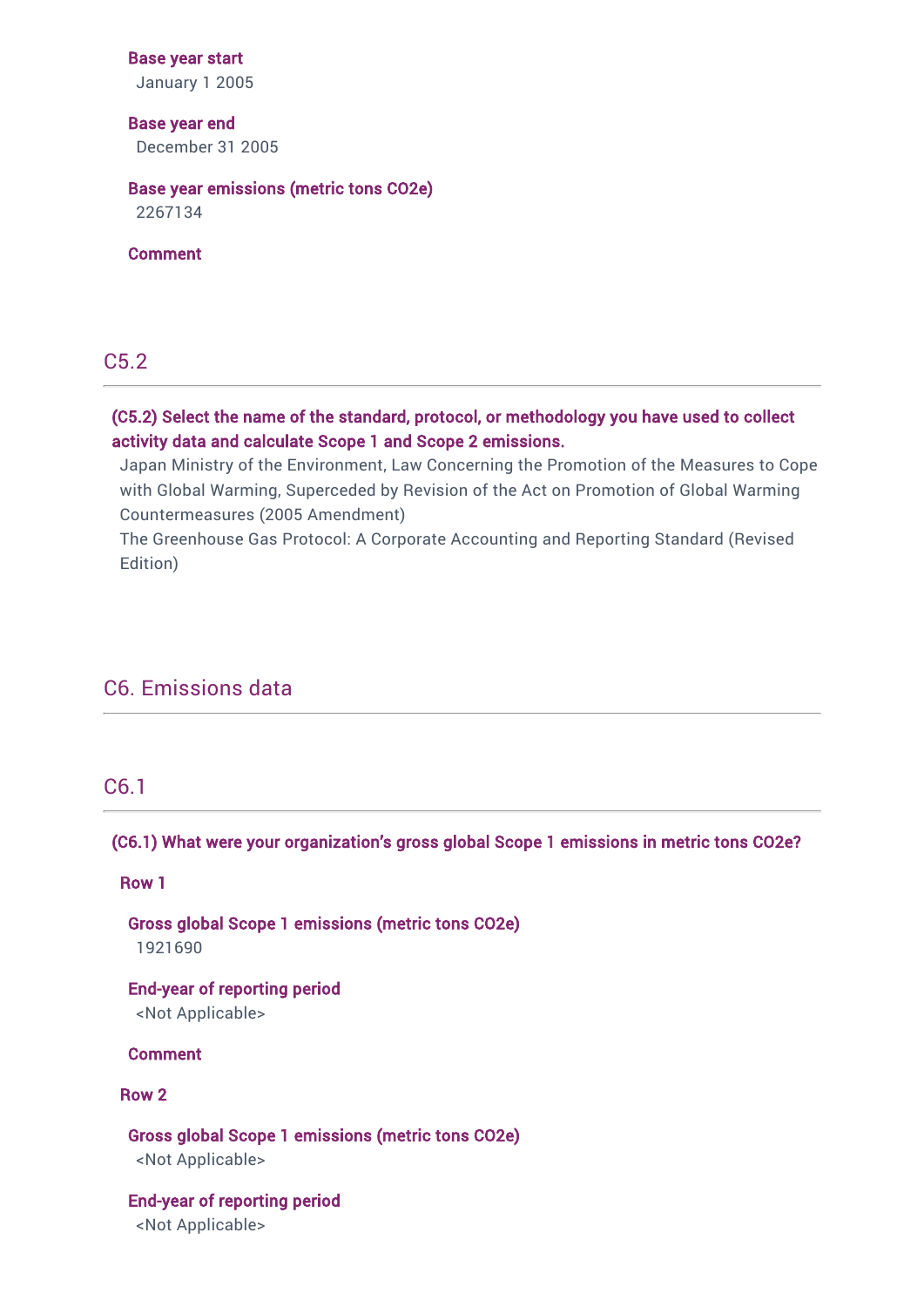#### Comment

<Not Applicable>

#### Row 3

### Gross global Scope 1 emissions (metric tons CO2e)

<Not Applicable>

### End-year of reporting period <Not Applicable>

### Comment

<Not Applicable>

### Row 4

### Gross global Scope 1 emissions (metric tons CO2e)

<Not Applicable>

# End-year of reporting period

<Not Applicable>

### Comment

<Not Applicable>

## C6.2

#### (C6.2) Describe your organization's approach to reporting Scope 2 emissions.

### Row 1

### Scope 2, location-based We are reporting a Scope 2, location-based figure

### Scope 2, market-based

We are reporting a Scope 2, market-based figure

### Comment

### C6.3

### (C6.3) What were your organization's gross global Scope 2 emissions in metric tons CO2e?

### Row 1

Scope 2, location-based 2349337

Scope 2, market-based (if applicable) 2335966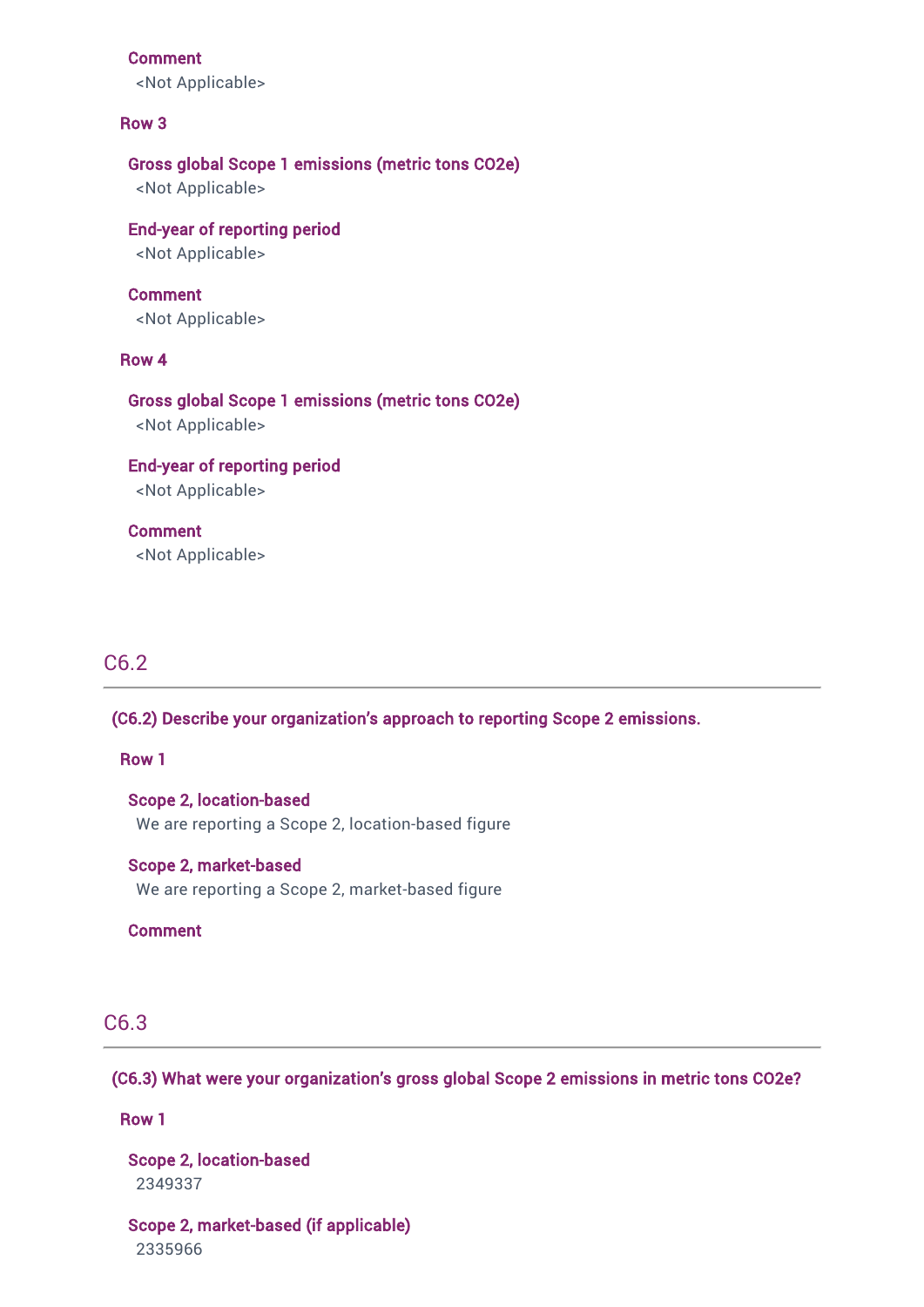### End-year of reporting period

<Not Applicable>

### Comment

#### Row 2

Scope 2, location-based <Not Applicable>

Scope 2, market-based (if applicable) <Not Applicable>

End-year of reporting period <Not Applicable>

**Comment** <Not Applicable>

### Row 3

Scope 2, location-based <Not Applicable>

### Scope 2, market-based (if applicable)

<Not Applicable>

End-year of reporting period

<Not Applicable>

Comment <Not Applicable>

#### Row 4

Scope 2, location-based <Not Applicable>

### Scope 2, market-based (if applicable)

<Not Applicable>

End-year of reporting period <Not Applicable>

Comment <Not Applicable>

### C6.4

(C6.4) Are there any sources (e.g. facilities, specific GHGs, activities, geographies, etc.) of Scope 1 and Scope 2 emissions that are within your selected reporting boundary which are not included in your disclosure?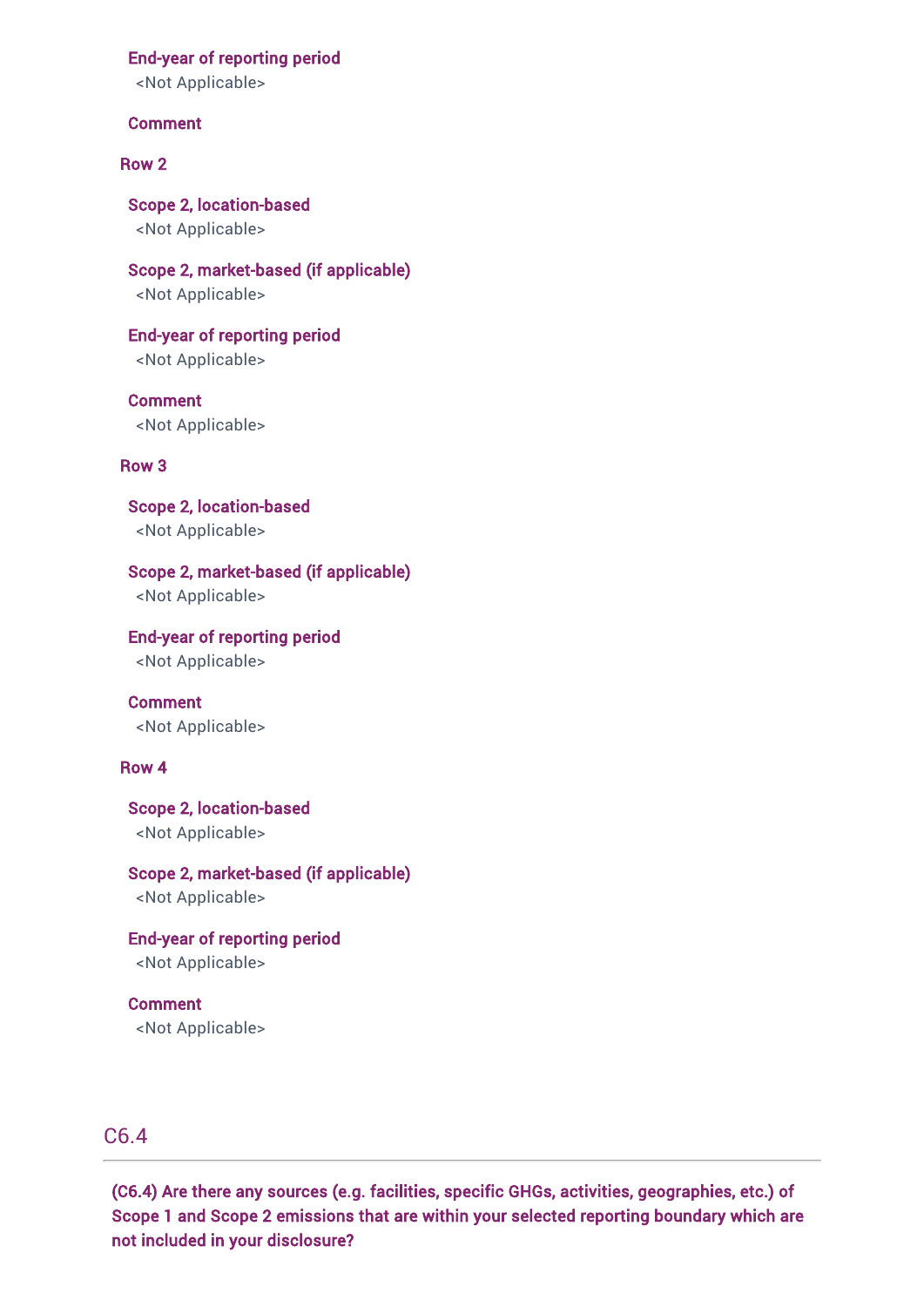## C6.4a

(C6.4a) Provide details of the sources of Scope 1 and Scope 2 emissions that are within your selected reporting boundary which are not included in your disclosure.

Source GHGs except CO2

Relevance of Scope 1 emissions from this source Emissions are not relevant

Relevance of location-based Scope 2 emissions from this source Emissions are not relevant

Relevance of market-based Scope 2 emissions from this source (if applicable) Emissions are not relevant

### Explain why the source is excluded

At production sites in Japan and the Americas, GHGs except CO2 are collected but are excluded because emissions are minimal relative to CO2.

#### Source

Production sites with number of workers below 50 people and is not the subject of accreditation of ISO14001

Relevance of Scope 1 emissions from this source

Emissions are not relevant

Relevance of location-based Scope 2 emissions from this source

Emissions are not relevant

Relevance of market-based Scope 2 emissions from this source (if applicable) Emissions are not relevant

### Explain why the source is excluded

The reasons why production sites, which are sites with number of workers below 50 people and are not the subject of accreditation of ISO14001, are excluded is because their influence on the total is very limited.

#### **Source**

Office/storages etc., nonproduction sites (supplementary facilities of plants are excluded)

Relevance of Scope 1 emissions from this source Emissions are not relevant

Relevance of location-based Scope 2 emissions from this source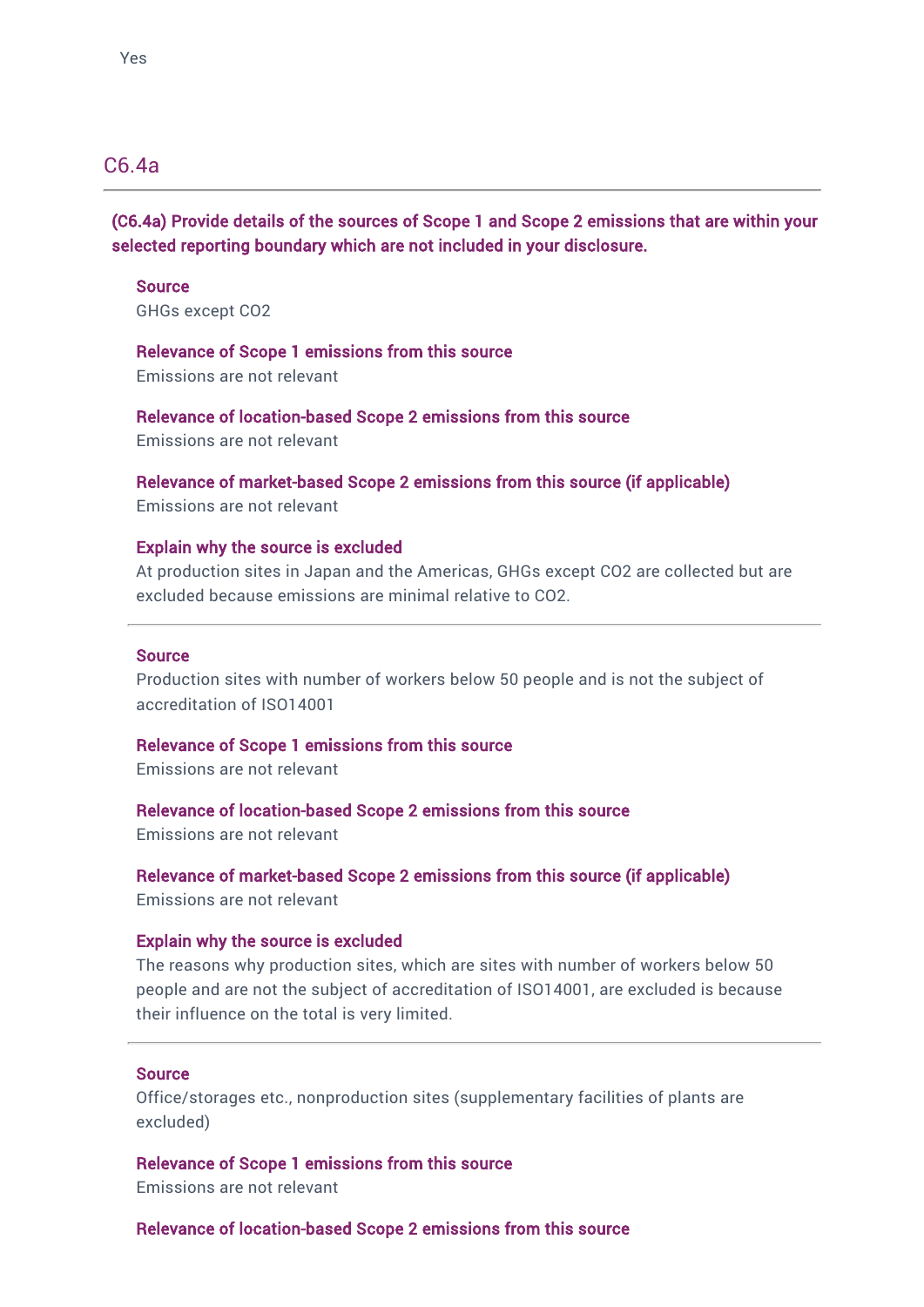Emissions are not relevant

### Relevance of market-based Scope 2 emissions from this source (if applicable)

Emissions are not relevant

### Explain why the source is excluded

Office energy is collected at major sites but is excluded because emissions are minimal.

#### **Source**

Company owned car

#### Relevance of Scope 1 emissions from this source

Emissions are not relevant

### Relevance of location-based Scope 2 emissions from this source

Emissions are not relevant

#### Relevance of market-based Scope 2 emissions from this source (if applicable)

Emissions are not relevant

#### Explain why the source is excluded

Refilling company owned cars outside the premises is excluded because their influence on the total is very limited. (Refilling fuel within the premises is included in Scopes)

### C6.5

### (C6.5) Account for your organization's Scope 3 emissions, disclosing and explaining any exclusions.

### Purchased goods and services

Evaluation status Relevant, calculated

Metric tonnes CO2e

### 7765918

### Emissions calculation methodology

Calculated by multiplying the purchased amount of each raw material with CO2 emission factors for each raw material determined by Japan Rubber Manufacturers Association calculation methods.

### Percentage of emissions calculated using data obtained from suppliers or value chain partners

 $\Omega$ 

Explanation

Capital goods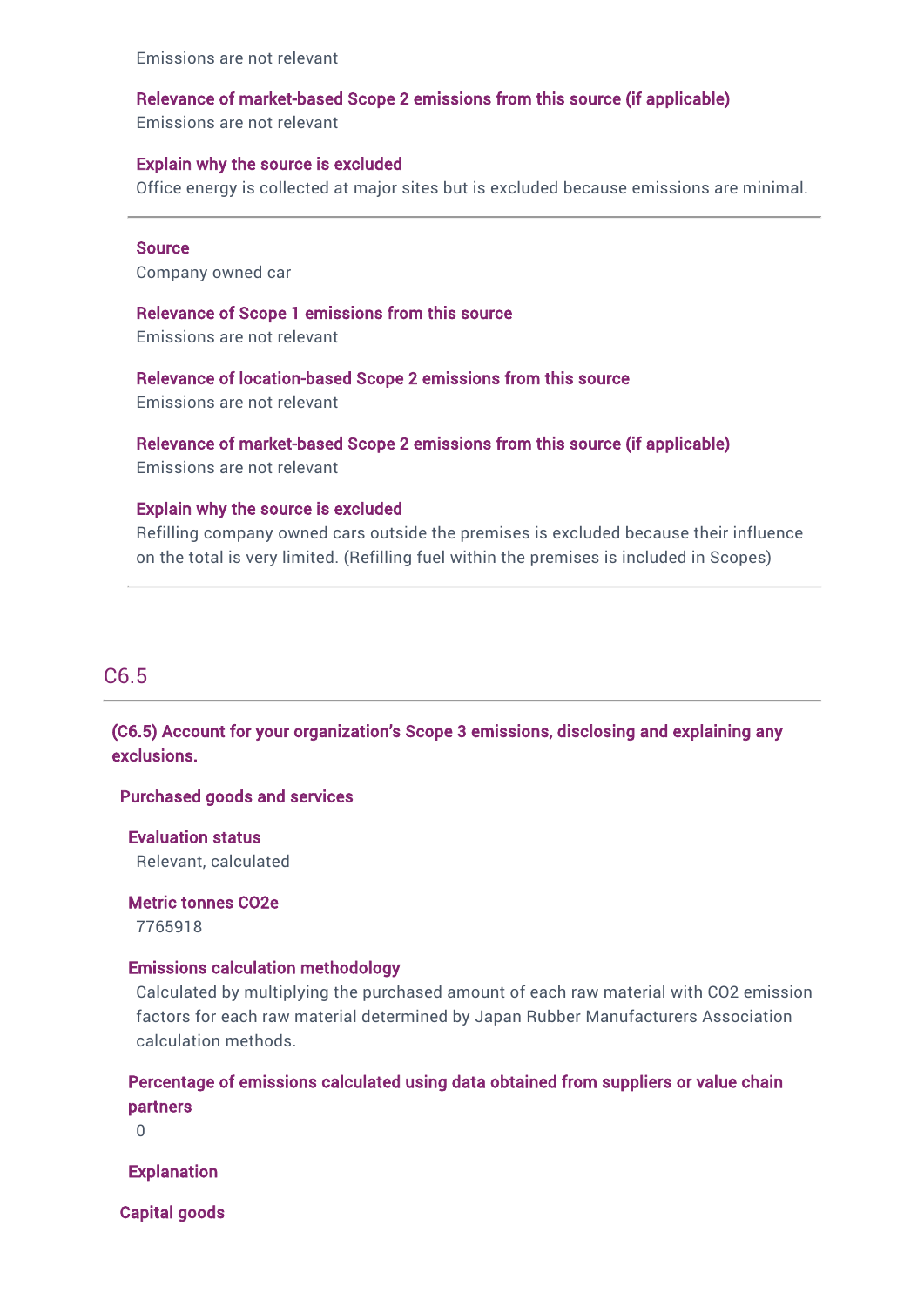### Evaluation status

Relevant, calculated

#### Metric tonnes CO2e

749172

#### Emissions calculation methodology

Calculated by multiplying the capital expenditures material with CO2 emission factors determined by Japanese Ministry of the Environment

### Percentage of emissions calculated using data obtained from suppliers or value chain partners

0

#### Explanation

Fuel-and-energy-related activities (not included in Scope 1 or 2)

Evaluation status Relevant, calculated

Metric tonnes CO2e 684875

#### Emissions calculation methodology

Calculated by multiplying the energy consumption with CO2 emission factors determined by DEFRA

### Percentage of emissions calculated using data obtained from suppliers or value chain partners

0

#### **Explanation**

#### Upstream transportation and distribution

Evaluation status Relevant, calculated

Metric tonnes CO2e 434274

#### Emissions calculation methodology

[Ground transportation] Calculated by multiplying purchased amount of each raw material with CO2 emission factors for each raw material determined by Japan Rubber Manufacturers Association calculation methods. [Marine transportation] The result for 2008 is calculated based on the volume and distance of marine transportation with respect to the CO2 emission factors of the GHG protocol for shipment. It is calculated as a ratio of the purchased raw materials for 2016 and 2008.

### Percentage of emissions calculated using data obtained from suppliers or value chain partners

0

Explanation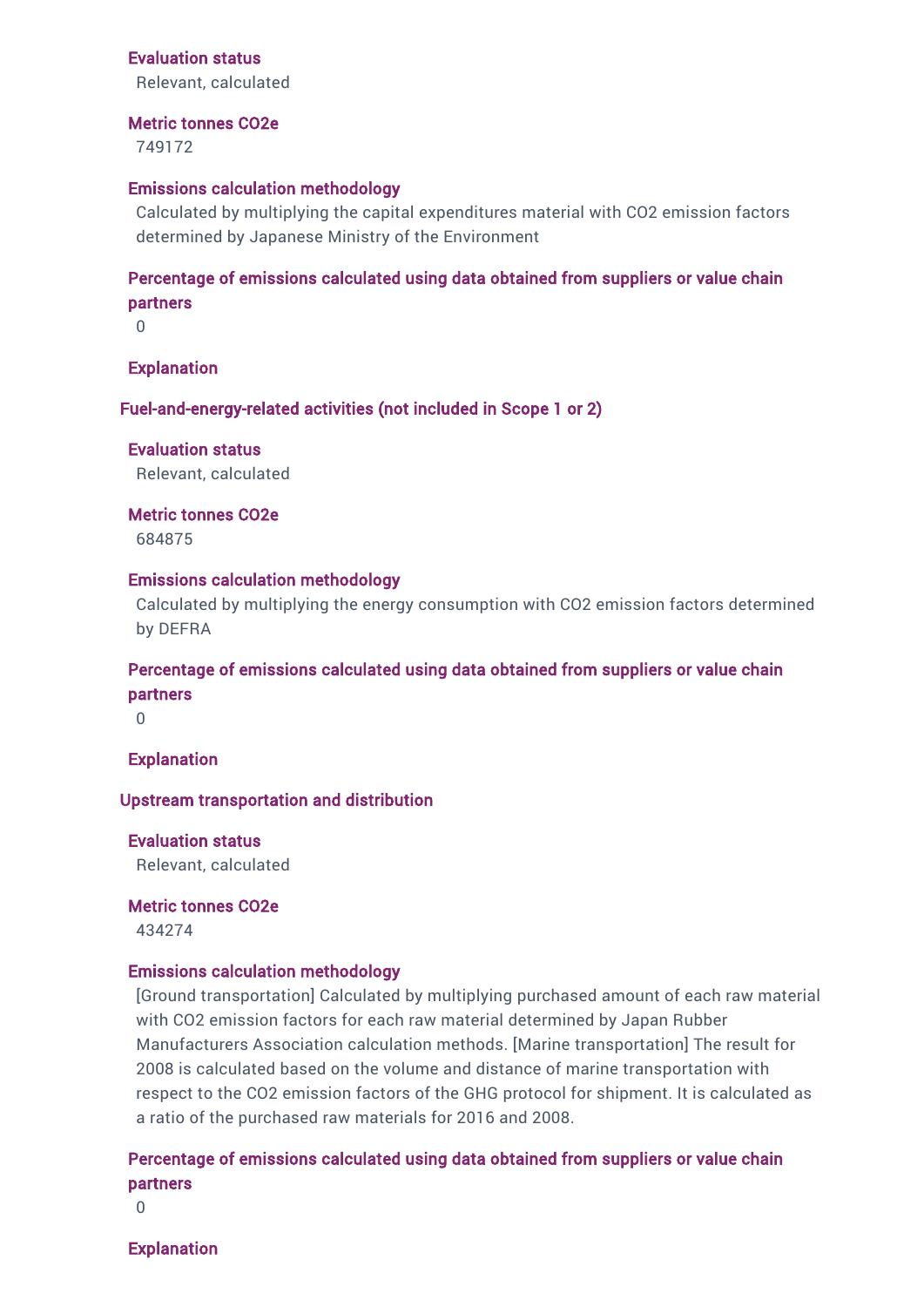### Waste generated in operations

### Evaluation status

Relevant, calculated

#### Metric tonnes CO2e

160223

### Emissions calculation methodology

Calculated by multiplying the amount of waste generated with CO2 emission factors determined by Japanese Ministry of the Environment

### Percentage of emissions calculated using data obtained from suppliers or value chain partners

 $\Omega$ 

**Explanation** 

Business travel

Evaluation status Relevant, calculated

Metric tonnes CO2e

18547

### Emissions calculation methodology

Calculated by multiplying the number of employees with CO2 emission factors determined by Japanese Ministry of the Environment

### Percentage of emissions calculated using data obtained from suppliers or value chain partners

 $\Omega$ 

Explanation

Employee commuting

Evaluation status Relevant, calculated

Metric tonnes CO2e

65742

### Emissions calculation methodology

Calculated by multiplying the number of employees with CO2 emission factors determined by Japanese Ministry of the Environment

### Percentage of emissions calculated using data obtained from suppliers or value chain partners

 $\Omega$ 

Explanation

Upstream leased assets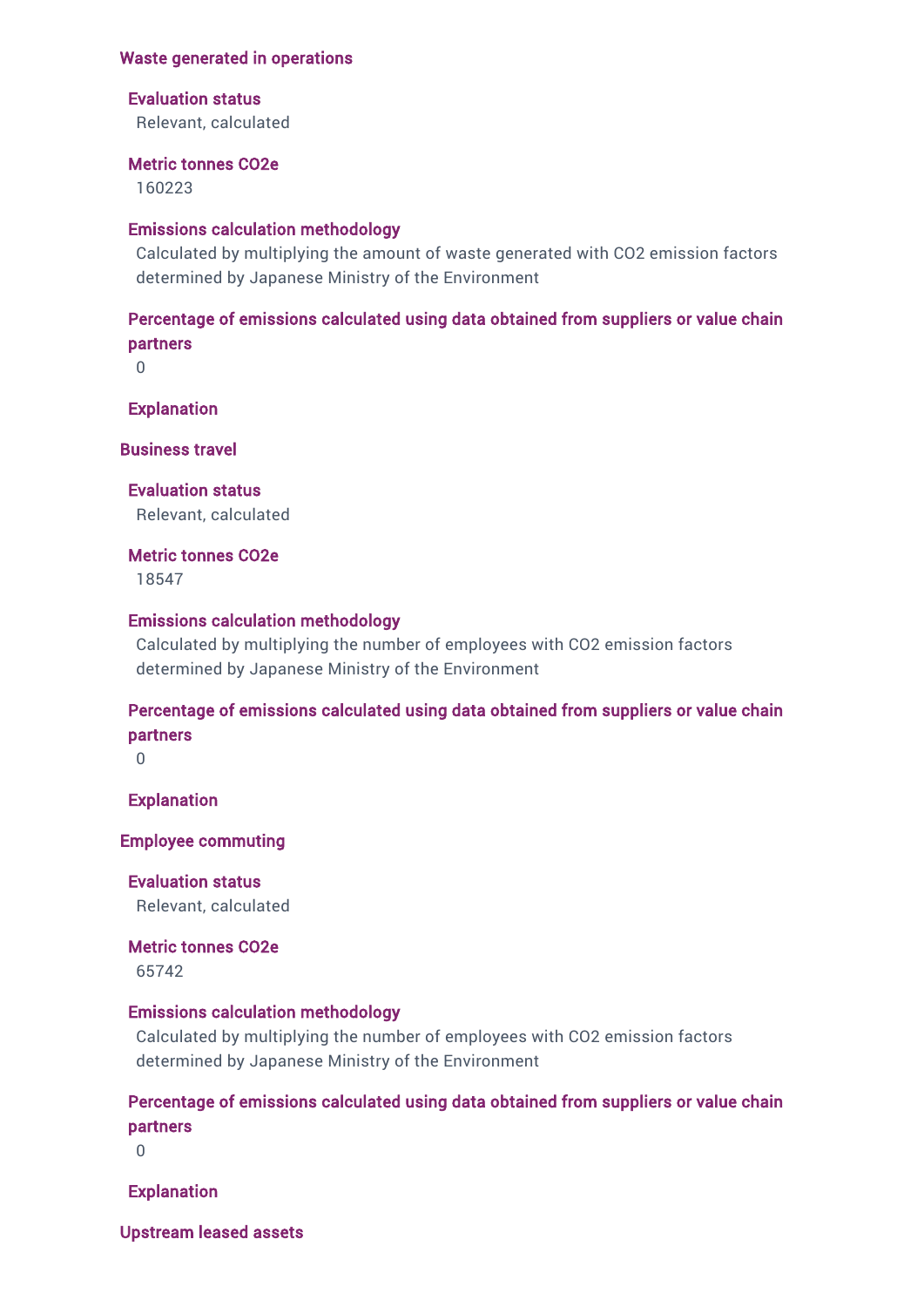### Evaluation status

Not relevant, explanation provided

#### Metric tonnes CO2e

#### Emissions calculation methodology

Percentage of emissions calculated using data obtained from suppliers or value chain partners

#### **Explanation**

Included in scope1 and scope2

#### Downstream transportation and distribution

#### Evaluation status

Relevant, calculated

Metric tonnes CO2e 361940

#### Emissions calculation methodology

CO2 per unit sales is calculated from CO2 emitted from a part of one's own store and multiply it by total sales for proportional allotment

### Percentage of emissions calculated using data obtained from suppliers or value chain partners

3

Explanation

#### Processing of sold products

Evaluation status Relevant, calculated

#### Metric tonnes CO2e

3278

#### Emissions calculation methodology

Calculate the power consumed during tire installation by multiplying installation power per tire by number of tires sold.

### Percentage of emissions calculated using data obtained from suppliers or value chain partners

 $\Omega$ 

Explanation

#### Use of sold products

Evaluation status Relevant, calculated

# Metric tonnes CO2e

116179369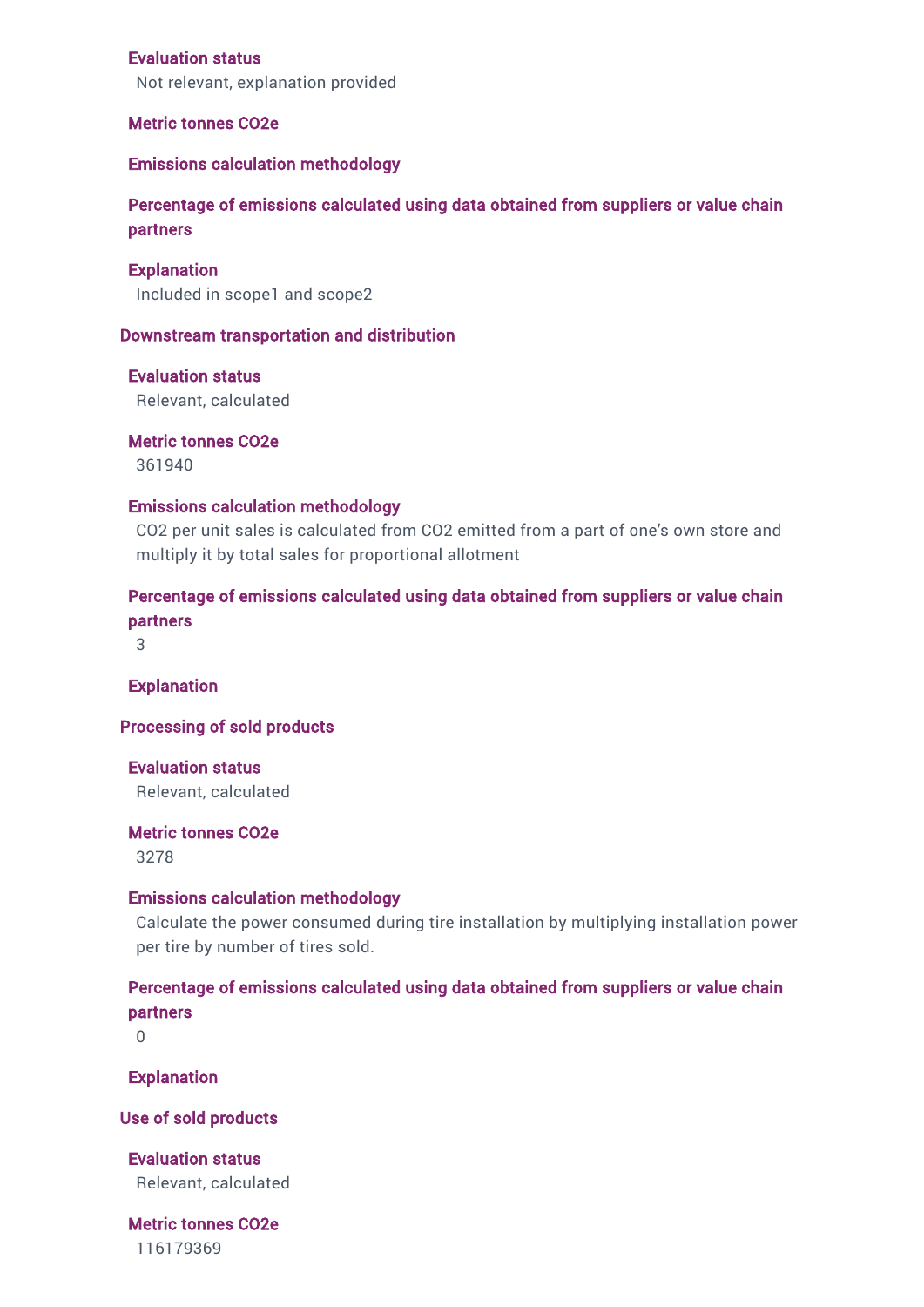### Emissions calculation methodology

Calculated from our Tyre sales unit and CO2 emission per 1 tire when it used based on "Tyre LCCO2 Calculation Guidelines Ver. 2.0" by The Japan Automobile Tyre Manufacturers Association, Inc. April 2012

### Percentage of emissions calculated using data obtained from suppliers or value chain partners

0

### Explanation

### End of life treatment of sold products

Evaluation status

Relevant, calculated

Metric tonnes CO2e

2107586

### Emissions calculation methodology

Calculated by multiplying the purchased quantity of each raw material with CO2 emission factors determined by Japan Rubber Manufacturers Association calculation methods.

### Percentage of emissions calculated using data obtained from suppliers or value chain partners

0

Explanation

Downstream leased assets

Evaluation status Not relevant, explanation provided

Metric tonnes CO2e

Emissions calculation methodology

### Percentage of emissions calculated using data obtained from suppliers or value chain partners

Explanation Bridgestone had no leased assets in 2017.

### Franchises

Evaluation status Relevant, calculated

Metric tonnes CO2e 353492

### Emissions calculation methodology

Calculate by multiplying CO2 emission per typical shop by the number of franchise shops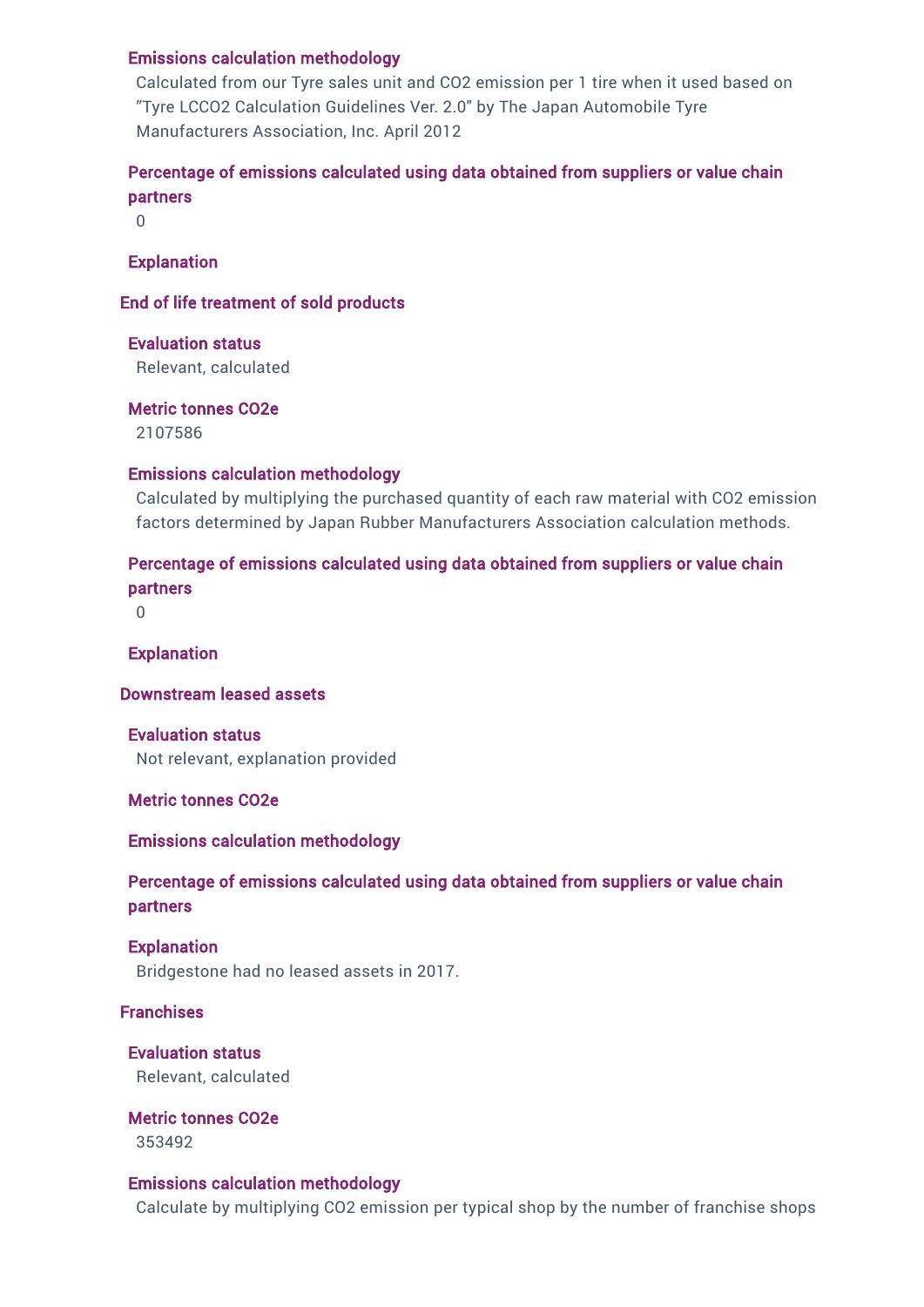### Percentage of emissions calculated using data obtained from suppliers or value chain partners

0

### Explanation

### **Investments**

Evaluation status Not relevant, explanation provided

### Metric tonnes CO2e

### Emissions calculation methodology

### Percentage of emissions calculated using data obtained from suppliers or value chain partners

### Explanation

Investments are not main business of Bridgestone.

### Other (upstream)

Evaluation status

Metric tonnes CO2e

Emissions calculation methodology

Percentage of emissions calculated using data obtained from suppliers or value chain partners

**Explanation** 

Other (downstream)

Evaluation status

Metric tonnes CO2e

Emissions calculation methodology

Percentage of emissions calculated using data obtained from suppliers or value chain partners

Explanation

### C6.7

(C6.7) Are carbon dioxide emissions from biologically sequestered carbon relevant to your organization?

Yes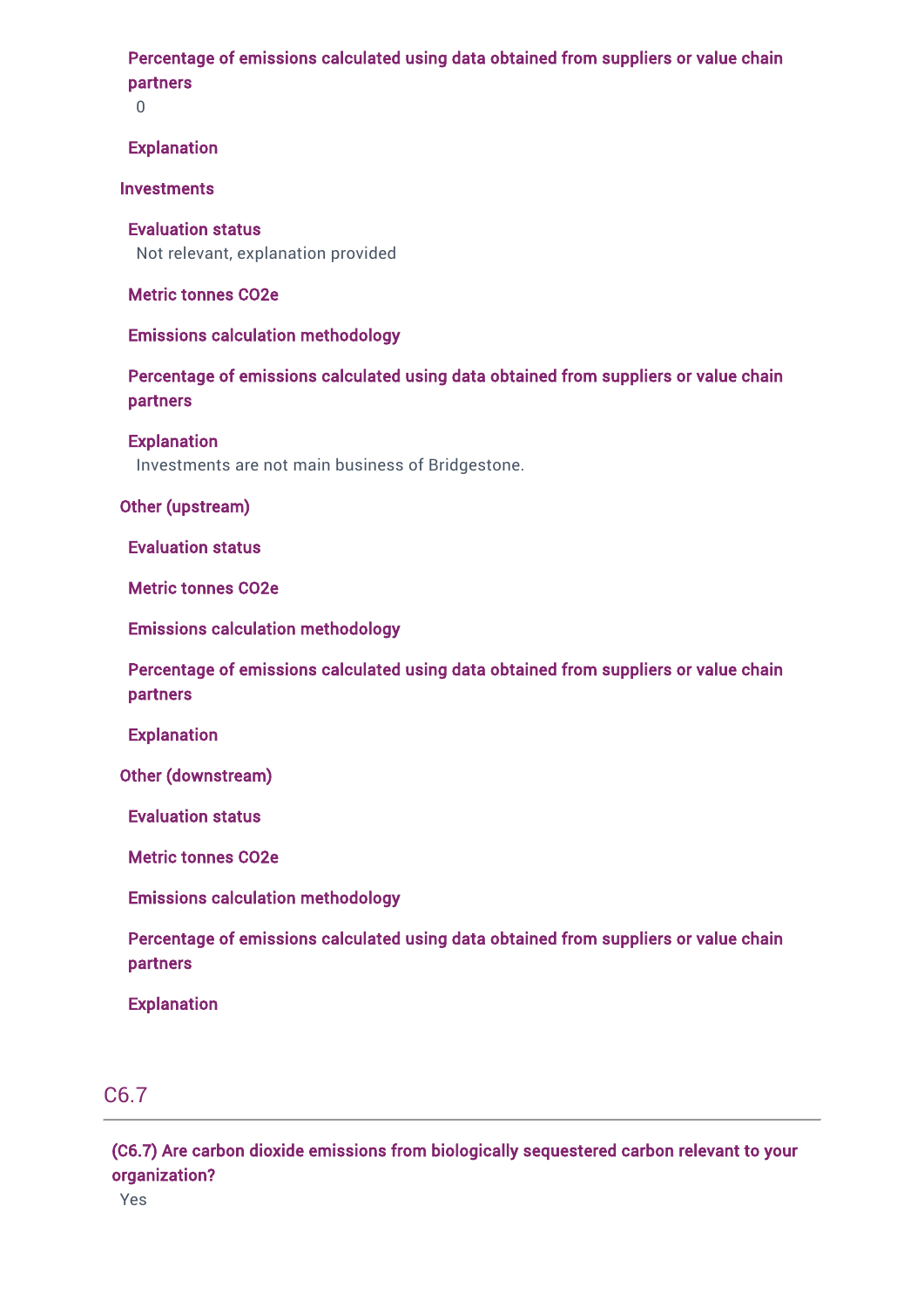### C6.7a

(C6.7a) Provide the emissions from biologically sequestered carbon relevant to your organization in metric tons CO2.

16152

### C6.10

(C6.10) Describe your gross global combined Scope 1 and 2 emissions for the reporting year in metric tons CO2e per unit currency total revenue and provide any additional intensity metrics that are appropriate to your business operations.

Intensity figure 0.00000117

Metric numerator (Gross global combined Scope 1 and 2 emissions) 4257657

Metric denominator unit total revenue

Metric denominator: Unit total 3643427965000

Scope 2 figure used Market-based

% change from previous year 8.8

Direction of change Decreased

#### Reason for change

Total CO2 emissions was decreased approximately 8.8% in 2017 comparing that of 2016 mainly for reduction in tire weight and energy reduction at production sites, in addition to increasing of sales price and change of exchange rate.

#### Intensity figure

0.84

Metric numerator (Gross global combined Scope 1 and 2 emissions) 4257657

Metric denominator Other, please specify (metric tonne of raw material)

### Metric denominator: Unit total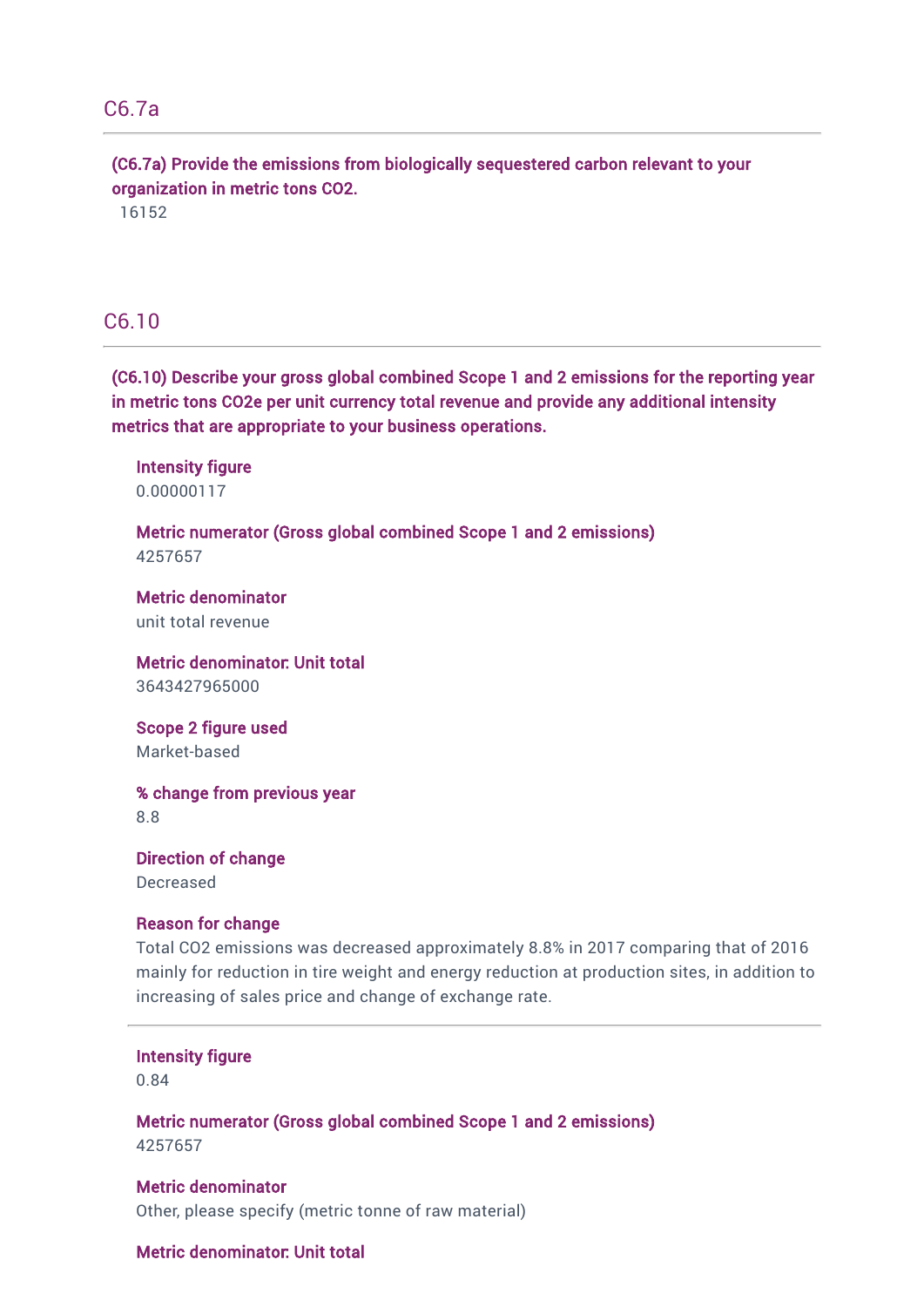5039000

Scope 2 figure used Market-based

### % change from previous year

4.5

## Direction of change

Decreased

### Reason for change

Result of emission reduction activities

## C7. Emissions breakdowns

### C7.1

(C7.1) Does your organization have greenhouse gas emissions other than carbon dioxide? No

## C7.2

### (C7.2) Break down your total gross global Scope 1 emissions by country/region.

| <b>Country/Region</b>                                | Scope 1 emissions (metric tons CO2e) |
|------------------------------------------------------|--------------------------------------|
| <b>United States of America</b>                      | 404651.33                            |
| Canada                                               | 25162.08                             |
| Mexico                                               | 132018.26                            |
| Costa Rica                                           | 14823.1                              |
| Argentina                                            | 21423.62                             |
| <b>Brazil</b>                                        | 69021.13                             |
| France                                               | $\mathbf 0$                          |
| <b>Belgium</b>                                       | 4541.85                              |
| Spain                                                | 45948.43                             |
| Poland                                               | 16236.14                             |
| Italy                                                | 24074.49                             |
| Hungary                                              | 11497.4                              |
| United Kingdom of Great Britain and Northern Ireland | 384.62                               |
| Turkey                                               | 23227.68                             |
| South Africa                                         | 57473.14                             |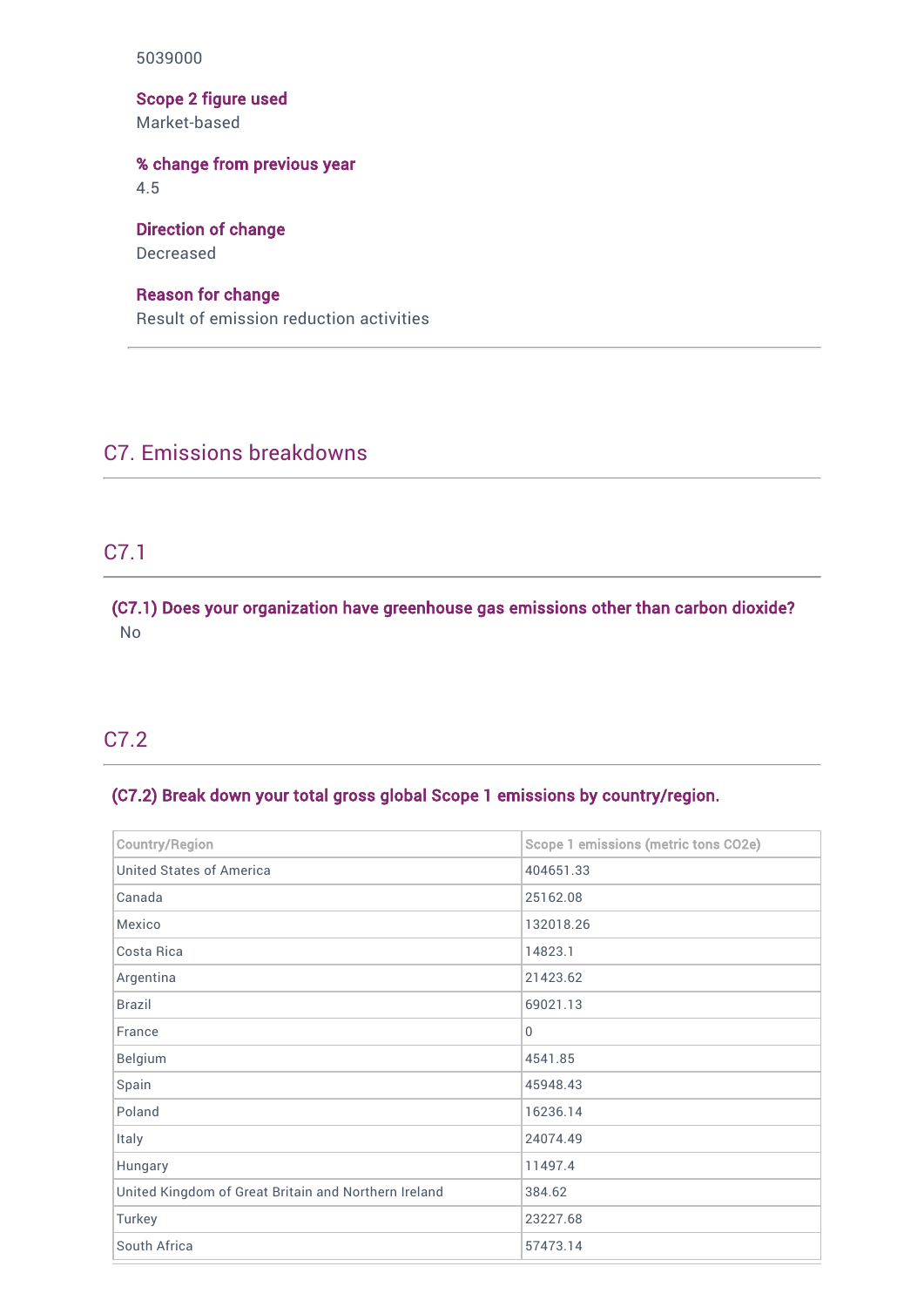| <b>Country/Region</b>      | Scope 1 emissions (metric tons CO2e) |
|----------------------------|--------------------------------------|
| Liberia                    | 9531.8                               |
| Thailand                   | 241032.68                            |
| Indonesia                  | 173325.14                            |
| Taiwan (Province of China) | 8941.46                              |
| India                      | 21332.81                             |
| Australia                  | 78.54                                |
| Malaysia                   | 59.39                                |
| Philippines                | 51.6                                 |
| Viet Nam                   | 5767.68                              |
| China                      | 78895.23                             |
| Japan                      | 532190.54                            |

## C7.3

### (C7.3) Indicate which gross global Scope 1 emissions breakdowns you are able to provide.

By business division

## C7.3a

### (C7.3a) Break down your total gross global Scope 1 emissions by business division.

| Business division | Scope 1 emissions (metric ton CO2e) |
|-------------------|-------------------------------------|
| Tire              | 1745430                             |
| <b>Others</b>     | 176260                              |

## C7.5

### (C7.5) Break down your total gross global Scope 2 emissions by country/region.

| Country/Region              | Scope 2,<br>location-<br>based (metric<br>tons CO2e) | Scope 2,<br>imarket-based<br>(metric tons)<br>CO <sub>2e</sub> | Purchased and<br>consumed electricity,<br>heat, steam or cooling<br>(MWh) | Purchased and consumed low-carbon<br>electricity, heat, steam or cooling<br>accounted in market-based approach<br>(MWh) |
|-----------------------------|------------------------------------------------------|----------------------------------------------------------------|---------------------------------------------------------------------------|-------------------------------------------------------------------------------------------------------------------------|
| United States of<br>America | 636969.16                                            | 671741.89                                                      | 1470720.76                                                                | 0                                                                                                                       |
| Canada                      | 18237.7                                              | 18237.7                                                        | 144171.57                                                                 | 0                                                                                                                       |
| Mexico                      | 62901.93                                             | 62901.93                                                       | 137671.1                                                                  | 0                                                                                                                       |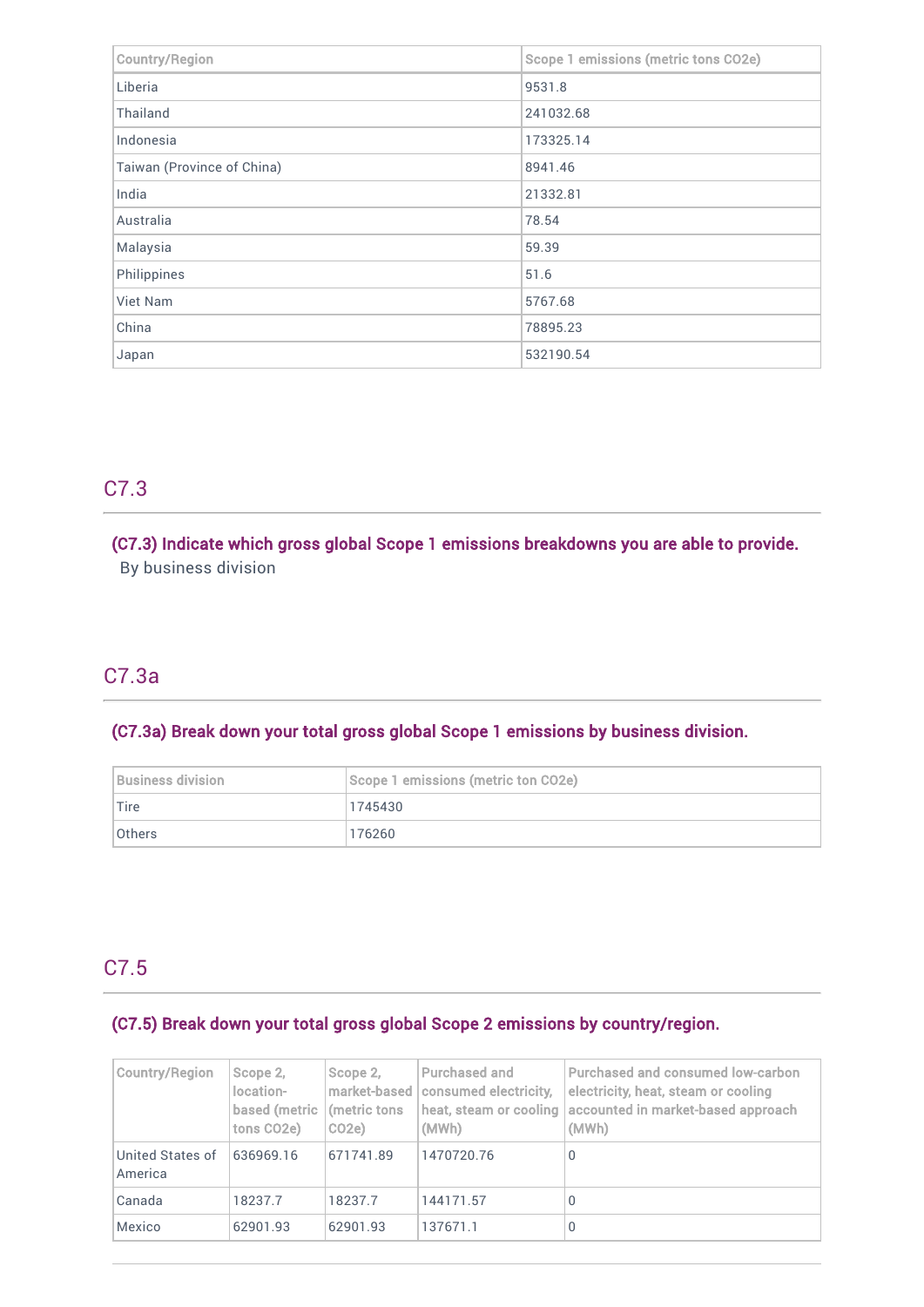| <b>Country/Region</b>                                                | Scope 2,<br>location-<br>based (metric<br>tons CO2e) | Scope 2,<br>market-based<br>(metric tons<br>CO <sub>2</sub> e) | Purchased and<br>consumed electricity,<br>heat, steam or cooling<br>(MWh) | <b>Purchased and consumed low-carbon</b><br>electricity, heat, steam or cooling<br>accounted in market-based approach<br>(MWh) |
|----------------------------------------------------------------------|------------------------------------------------------|----------------------------------------------------------------|---------------------------------------------------------------------------|--------------------------------------------------------------------------------------------------------------------------------|
| Costa Rica                                                           | 385.92                                               | 385.92                                                         | 58472                                                                     | 0                                                                                                                              |
| Argentina                                                            | 18462.35                                             | 18462.35                                                       | 48054                                                                     | 0                                                                                                                              |
| Brazil                                                               | 40113.09                                             | 40113.09                                                       | 256149.99                                                                 | 0                                                                                                                              |
| France                                                               | 20794.02                                             | 20794.02                                                       | 136221.07                                                                 | 0                                                                                                                              |
| Belgium                                                              | 3122.27                                              | 3122.27                                                        | 18442.22                                                                  | 0                                                                                                                              |
| Spain                                                                | 45020.12                                             | 45020.12                                                       | 182859.96                                                                 | 0                                                                                                                              |
| Poland                                                               | 168152.07                                            | 168152.07                                                      | 304133.42                                                                 | 0                                                                                                                              |
| Italy                                                                | 2047.29                                              | 2047.29                                                        | 6200                                                                      | 0                                                                                                                              |
| Hungary                                                              | 18131.86                                             | 18131.86                                                       | 68139.28                                                                  | 0                                                                                                                              |
| <b>United Kingdom</b><br>of Great Britain<br>and Northern<br>Ireland | 261.76                                               | 261.76                                                         | 941.92                                                                    | 0                                                                                                                              |
| Turkey                                                               | 91045.57                                             | 91045.57                                                       | 249542.79                                                                 | 0                                                                                                                              |
| South Africa                                                         | 64170.69                                             | 64170.69                                                       | 64799                                                                     | 0                                                                                                                              |
| Liberia                                                              | 0                                                    | 0                                                              | 0                                                                         | 0                                                                                                                              |
| Thailand                                                             | 208273.01                                            | 195202.17                                                      | 463111.9                                                                  | 0                                                                                                                              |
| Indonesia                                                            | 79898.08                                             | 79898.08                                                       | 109060.98                                                                 | 0                                                                                                                              |
| Taiwan (Province<br>of China)                                        | 30579.63                                             | 30579.63                                                       | 67822.3                                                                   | 0                                                                                                                              |
| India                                                                | 94605.1                                              | 94605.1                                                        | 122656.68                                                                 | 0                                                                                                                              |
| Australia                                                            | 5563.53                                              | 5563.53                                                        | 7453.83                                                                   | 0                                                                                                                              |
| Malaysia                                                             | 752                                                  | 752                                                            | 1094.6                                                                    | 0                                                                                                                              |
| Philippines                                                          | 2799.38                                              | 2799.38                                                        | 4557.02                                                                   | 0                                                                                                                              |
| <b>Viet Nam</b>                                                      | 15719.05                                             | 15719.05                                                       | 32761.67                                                                  | 0                                                                                                                              |
| China                                                                | 283369.07                                            | 283369.07                                                      | 478700.78                                                                 | 0                                                                                                                              |
| Japan                                                                | 437962.61                                            | 402889.96                                                      | 814814.16                                                                 | 0                                                                                                                              |

## C7.6

(C7.6) Indicate which gross global Scope 2 emissions breakdowns you are able to provide. By business division

## C7.6a

J.

(C7.6a) Break down your total gross global Scope 2 emissions by business division.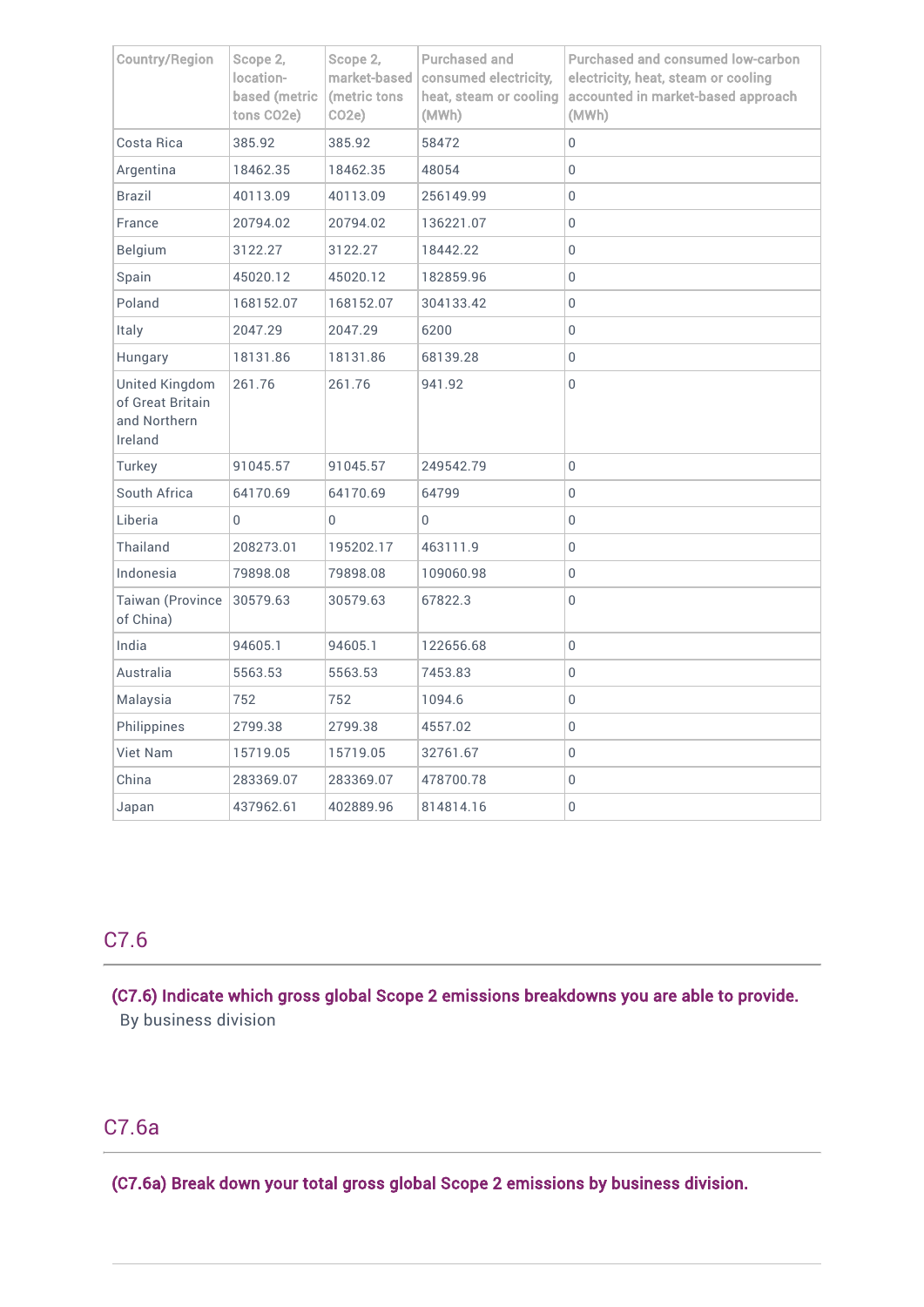| <b>Business</b><br>division | $ $ Scope 2, location-based emissions (metric tons $ $ Scope 2, market-based emissions (metric tons<br>CO <sub>2e</sub> ) | CO <sub>2</sub> e) |
|-----------------------------|---------------------------------------------------------------------------------------------------------------------------|--------------------|
| $ T$ ires                   | 2092614                                                                                                                   | 2072063            |
| <b>Others</b>               | 256723                                                                                                                    | 263903             |

## C7.9

(C7.9) How do your gross global emissions (Scope 1 and 2 combined) for the reporting year compare to those of the previous reporting year?

Decreased

## C7.9a

### (C7.9a) Identify the reasons for any change in your gross global emissions (Scope 1 and 2 combined) and for each of them specify how your emissions compare to the previous year.

|                                                  | Change in<br>emissions<br>(metric<br>tons CO2e) | Direction of<br>change          | <b>Emissions</b><br>value<br>(percentage) | <b>Please explain calculation</b>                                                                                                                                                                                                                            |
|--------------------------------------------------|-------------------------------------------------|---------------------------------|-------------------------------------------|--------------------------------------------------------------------------------------------------------------------------------------------------------------------------------------------------------------------------------------------------------------|
| Change in<br>renewable<br>energy<br>consumption  |                                                 | $<$ Not<br>Applicable>          |                                           |                                                                                                                                                                                                                                                              |
| Other<br>emissions<br>reduction<br>activities    | 1096                                            | Decreased                       | 0.03                                      | We reduced 1,096 tons as a result of energy-saving<br>activities in 2017. Since Scope 1 and 2 emissions were<br>4,275,577 tons the previous year, that represents a 0.03%<br>reduction from 2017.                                                            |
| <b>Divestment</b>                                |                                                 | <not<br>Applicable&gt;</not<br> |                                           |                                                                                                                                                                                                                                                              |
| Acquisitions                                     |                                                 | <not<br>Applicable&gt;</not<br> |                                           |                                                                                                                                                                                                                                                              |
| Mergers                                          |                                                 | <not<br>Applicable&gt;</not<br> |                                           |                                                                                                                                                                                                                                                              |
| Change in<br>output                              |                                                 | <not<br>Applicable&gt;</not<br> |                                           |                                                                                                                                                                                                                                                              |
| Change in<br>methodology                         | 177438                                          | Decreased                       | 4.15                                      | Electricity emission factors was updated to the latest<br>figures. The values on the left was difference between<br>Scope1 + 2(Market-based) emission in 2017 with the latest<br>electricity emission factors and that with the factors of<br>previous year. |
| Change in<br>boundary                            |                                                 | <not<br>Applicable&gt;</not<br> |                                           |                                                                                                                                                                                                                                                              |
| Change in<br>physical<br>operating<br>conditions |                                                 | $<$ Not<br>Applicable>          |                                           |                                                                                                                                                                                                                                                              |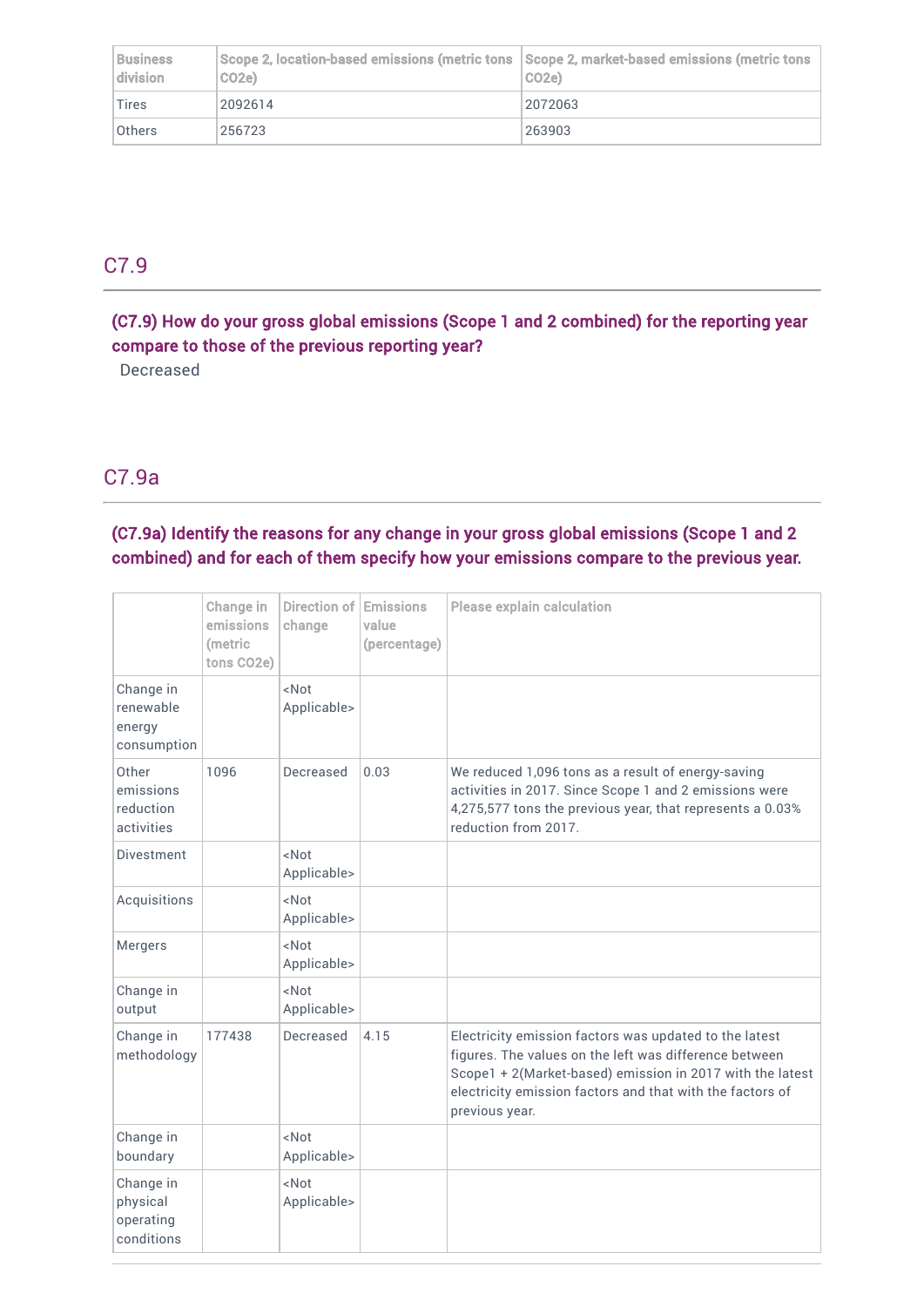|              | Change in<br>emissions<br>(metric<br>tons CO2e) | Direction of Emissions<br>change | value<br>(percentage) | <b>Please explain calculation</b>                                                         |
|--------------|-------------------------------------------------|----------------------------------|-----------------------|-------------------------------------------------------------------------------------------|
| Unidentified |                                                 | <not<br>Applicable&gt;</not<br>  |                       |                                                                                           |
| Other        | 160614                                          | Increased                        | 3.76                  | Due to changes in the composition of energy sources,<br>change in production volume, etc. |

### C7.9b

(C7.9b) Are your emissions performance calculations in C7.9 and C7.9a based on a locationbased Scope 2 emissions figure or a market-based Scope 2 emissions figure? Market-based

### C8. Energy

### C8.1

(C8.1) What percentage of your total operational spend in the reporting year was on energy? More than 0% but less than or equal to 5%

### C8.2

### (C8.2) Select which energy-related activities your organization has undertaken.

|                                                       | Indicate whether your organization undertakes this energy-related<br>activity |
|-------------------------------------------------------|-------------------------------------------------------------------------------|
| Consumption of fuel (excluding feedstocks)            | Yes                                                                           |
| Consumption of purchased or acquired<br>electricity   | Yes                                                                           |
| Consumption of purchased or acquired heat             | No.                                                                           |
| Consumption of purchased or acquired<br>steam         | Yes                                                                           |
| Consumption of purchased or acquired<br>cooling       | <b>No</b>                                                                     |
| Generation of electricity, heat, steam, or<br>cooling | Yes                                                                           |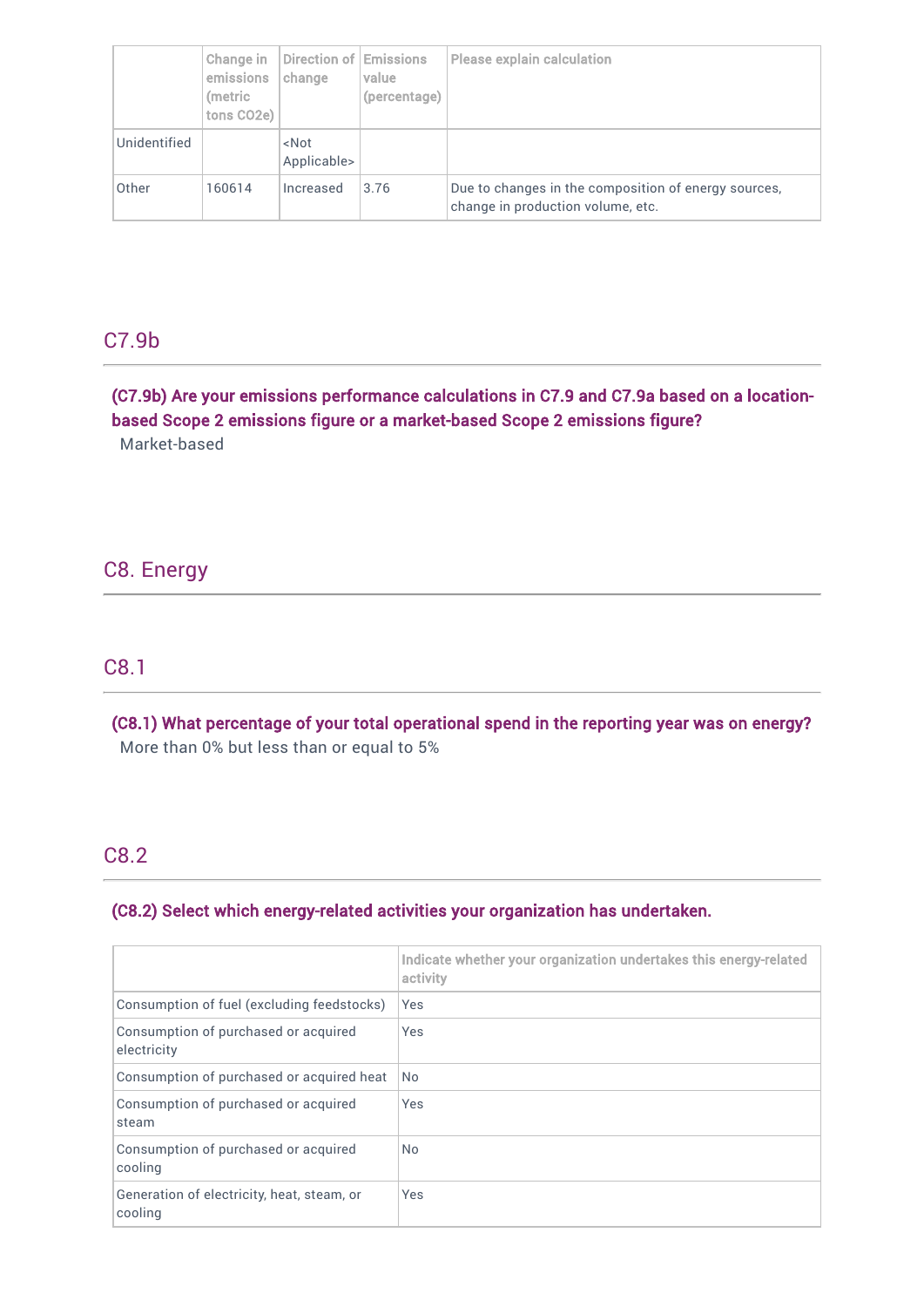### (C8.2a) Report your organization's energy consumption totals (excluding feedstocks) in MWh.

|                                                             | <b>Heating value</b>            | MWh from<br>renewable sources | MWh from non-<br>renewable sources | <b>Total MWh</b>                |
|-------------------------------------------------------------|---------------------------------|-------------------------------|------------------------------------|---------------------------------|
| Consumption of fuel (excluding<br>feedstock)                | LHV (lower<br>heating value)    | 7627                          | 7657575                            | 7665202                         |
| Consumption of purchased or<br>acquired electricity         | <not<br>Applicable&gt;</not<br> | 0                             | 4801714                            | 4801714                         |
| Consumption of purchased or<br>acquired heat                | <not<br>Applicable&gt;</not<br> | <not applicable=""></not>     | <not applicable=""></not>          | <not<br>Applicable&gt;</not<br> |
| Consumption of purchased or<br>acquired steam               | <not<br>Applicable&gt;</not<br> | $\Omega$                      | 446839                             | 446839                          |
| Consumption of purchased or<br>acquired cooling             | <not<br>Applicable&gt;</not<br> | <not applicable=""></not>     | <not applicable=""></not>          | <not<br>Applicable&gt;</not<br> |
| Consumption of self-generated non-<br>fuel renewable energy | <not<br>Applicable&gt;</not<br> | 41000                         | <not applicable=""></not>          | 41000                           |
| Total energy consumption                                    | <not<br>Applicable&gt;</not<br> | 48627                         | 12906128                           | 12954755                        |
|                                                             |                                 |                               |                                    |                                 |

## C8.2b

### (C8.2b) Select the applications of your organization's consumption of fuel.

|                                                             | Indicate whether your organization undertakes this fuel<br>application |
|-------------------------------------------------------------|------------------------------------------------------------------------|
| Consumption of fuel for the generation of<br>electricity    | Yes                                                                    |
| Consumption of fuel for the generation of steam             | <b>Yes</b>                                                             |
| Consumption of fuel for the generation of cooling           | No.                                                                    |
| Consumption of fuel for co-generation or tri-<br>generation | Yes                                                                    |

### C8.2c

(C8.2c) State how much fuel in MWh your organization has consumed (excluding feedstocks) by fuel type.

### Fuels (excluding feedstocks)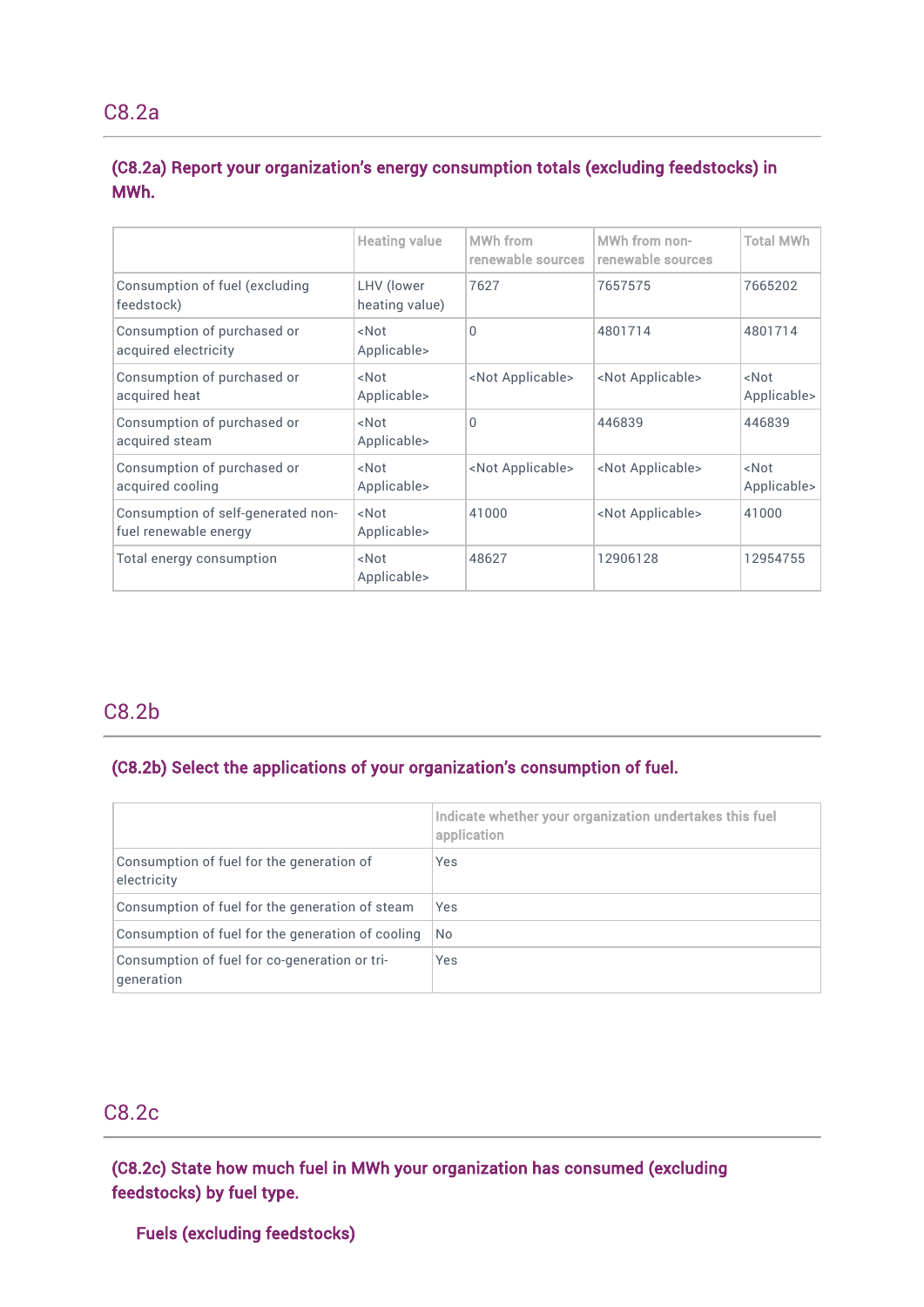Motor Gasoline

Heating value LHV (lower heating value)

Total fuel MWh consumed by the organization 18259

MWh fuel consumed for the self-generation of electricity  $\Omega$ 

MWh fuel consumed for self-generation of heat 18259

MWh fuel consumed for self-generation of steam  $\Omega$ 

MWh fuel consumed for self-generation of cooling <Not Applicable>

MWh fuel consumed for self- cogeneration or self-trigeneration

 $\Omega$ 

Fuels (excluding feedstocks)

Kerosene

Heating value LHV (lower heating value)

Total fuel MWh consumed by the organization 5859

MWh fuel consumed for the self-generation of electricity  $\Omega$ 

MWh fuel consumed for self-generation of heat 5859

MWh fuel consumed for self-generation of steam 0

MWh fuel consumed for self-generation of cooling <Not Applicable>

MWh fuel consumed for self- cogeneration or self-trigeneration

 $\Omega$ 

Fuels (excluding feedstocks) Diesel

Heating value LHV (lower heating value)

Total fuel MWh consumed by the organization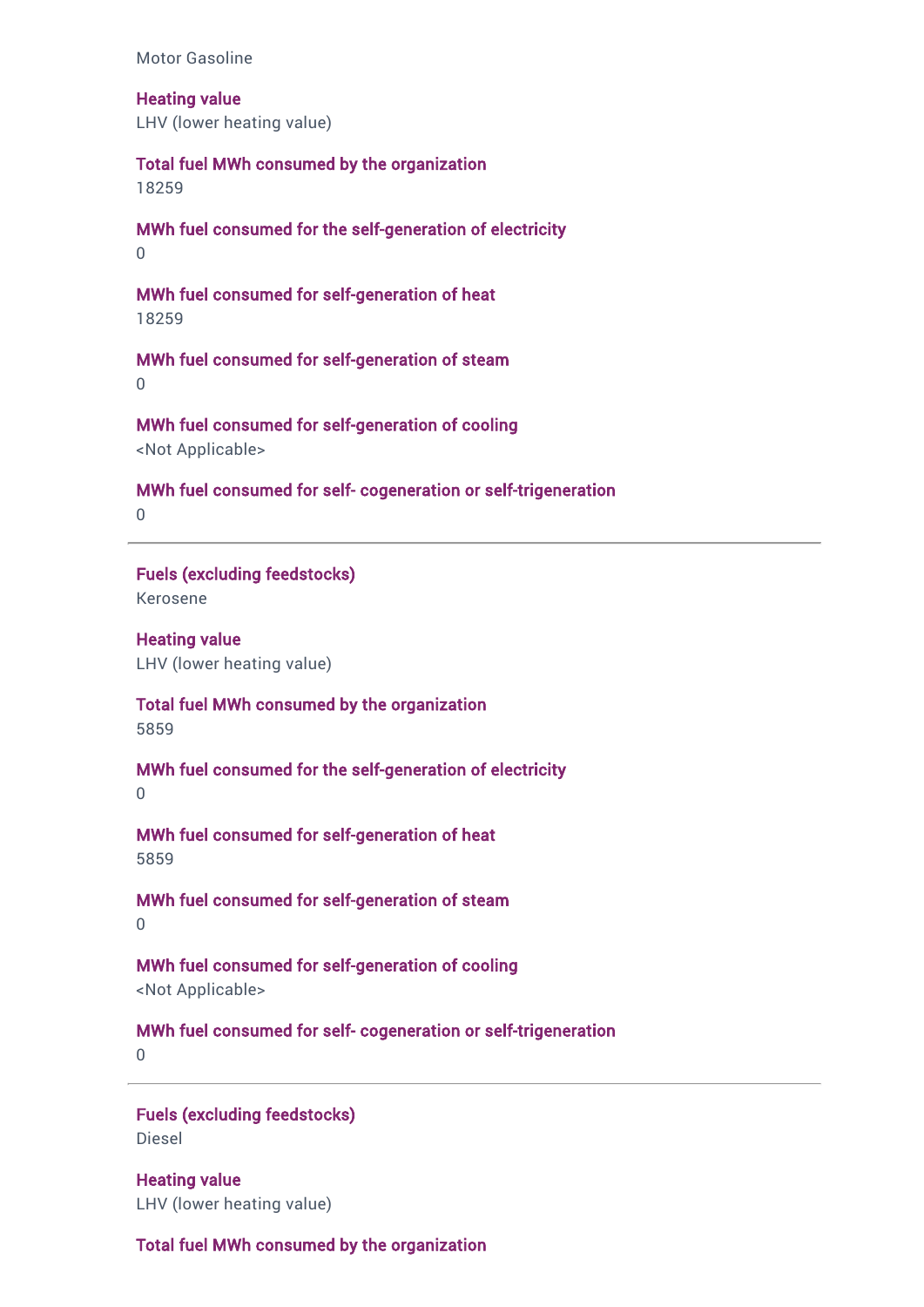123347

MWh fuel consumed for the self-generation of electricity 61673

MWh fuel consumed for self-generation of heat 49339

MWh fuel consumed for self-generation of steam 12335

MWh fuel consumed for self-generation of cooling <Not Applicable>

MWh fuel consumed for self- cogeneration or self-trigeneration 0

Fuels (excluding feedstocks) Fuel Oil Number 4

We put information about Heavy Oil A as Fuel Oil No.4

Heating value HHV (higher heating value)

Total fuel MWh consumed by the organization 56062

MWh fuel consumed for the self-generation of electricity  $\Omega$ 

MWh fuel consumed for self-generation of heat  $\Omega$ 

MWh fuel consumed for self-generation of steam 56062

MWh fuel consumed for self-generation of cooling

<Not Applicable>

MWh fuel consumed for self- cogeneration or self-trigeneration

 $\cap$ 

Fuels (excluding feedstocks) Fuel Oil Number 6

We put information about Heavy Oil B/C as Fuel Oil No.6

Heating value HHV (higher heating value)

Total fuel MWh consumed by the organization 259576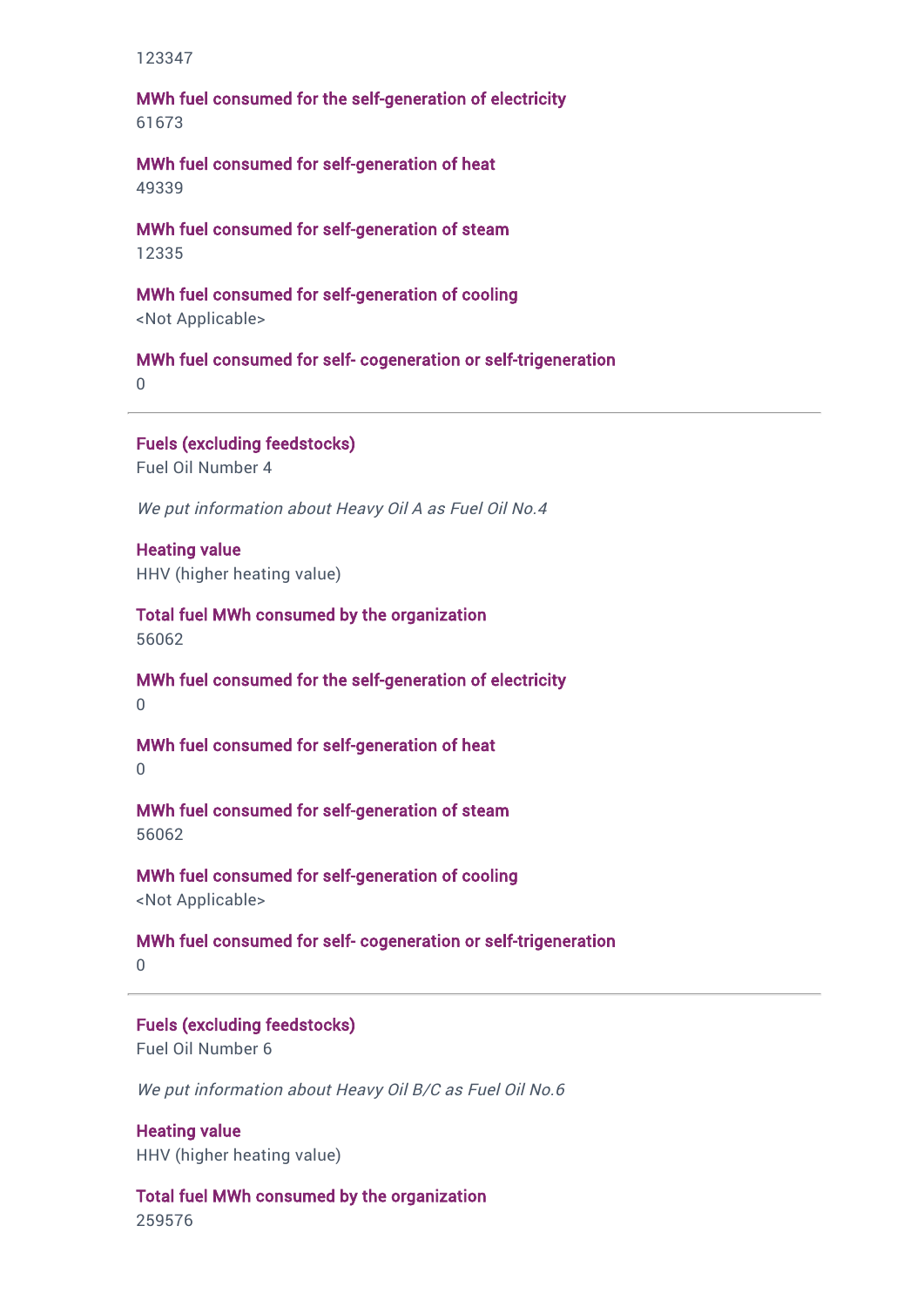MWh fuel consumed for the self-generation of electricity

0

### MWh fuel consumed for self-generation of heat

0

MWh fuel consumed for self-generation of steam 259576

MWh fuel consumed for self-generation of cooling

<Not Applicable>

### MWh fuel consumed for self- cogeneration or self-trigeneration

0

Fuels (excluding feedstocks)

Liquefied Petroleum Gas (LPG)

Heating value HHV (higher heating value)

Total fuel MWh consumed by the organization

142409

MWh fuel consumed for the self-generation of electricity

 $\Omega$ 

MWh fuel consumed for self-generation of heat 142409

MWh fuel consumed for self-generation of steam 0

MWh fuel consumed for self-generation of cooling <Not Applicable>

MWh fuel consumed for self- cogeneration or self-trigeneration 0

Fuels (excluding feedstocks) Liquefied Natural Gas (LNG)

Heating value LHV (lower heating value)

Total fuel MWh consumed by the organization 615310

MWh fuel consumed for the self-generation of electricity 0

MWh fuel consumed for self-generation of heat 74056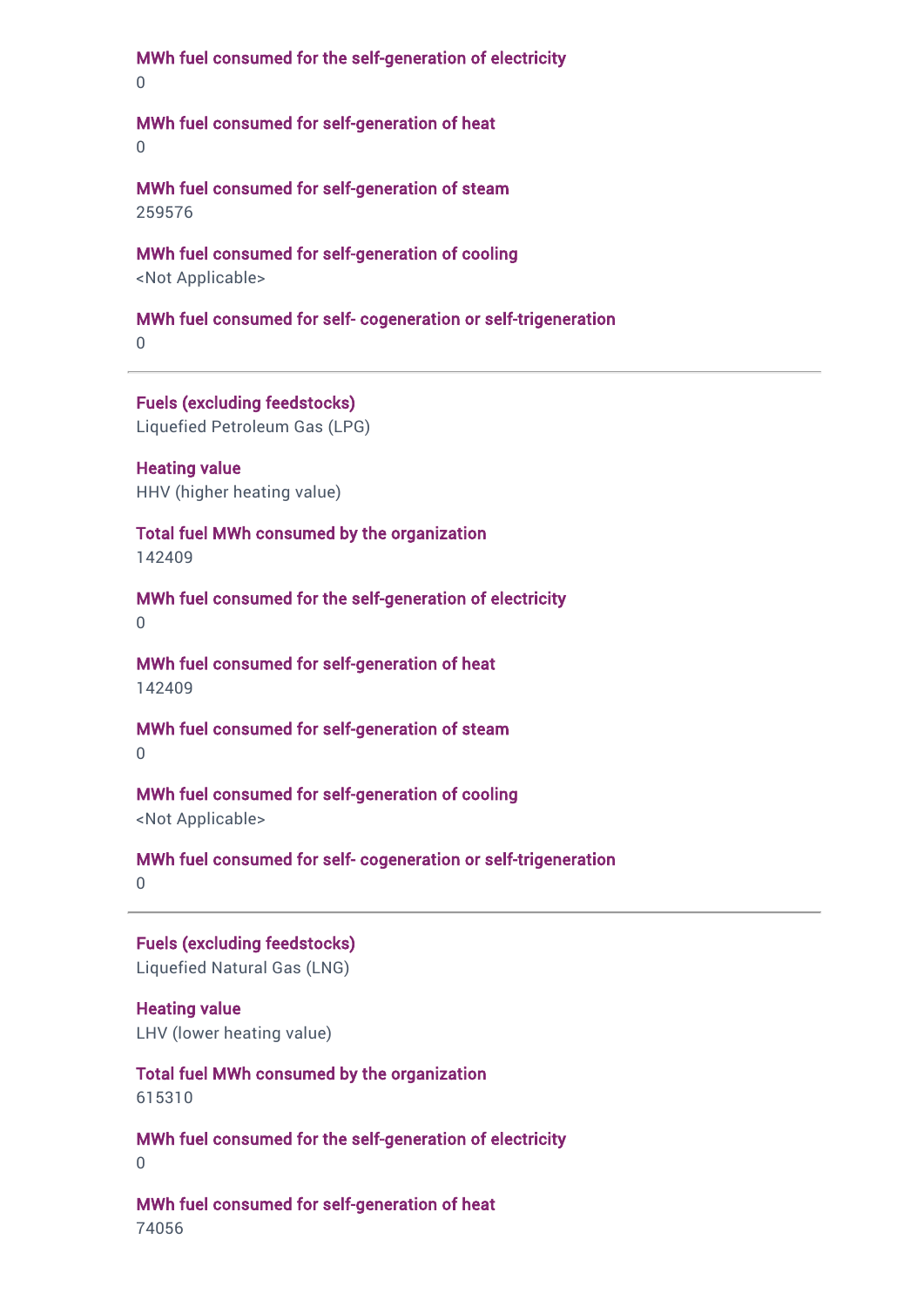MWh fuel consumed for self-generation of steam 296225

MWh fuel consumed for self-generation of cooling

<Not Applicable>

MWh fuel consumed for self- cogeneration or self-trigeneration

245029

Fuels (excluding feedstocks) Town Gas

Heating value LHV (lower heating value)

Total fuel MWh consumed by the organization 1006137

MWh fuel consumed for the self-generation of electricity  $\Omega$ 

MWh fuel consumed for self-generation of heat 63624

MWh fuel consumed for self-generation of steam 254495

MWh fuel consumed for self-generation of cooling <Not Applicable>

MWh fuel consumed for self- cogeneration or self-trigeneration 688018

Fuels (excluding feedstocks) Natural Gas

Heating value LHV (lower heating value)

Total fuel MWh consumed by the organization 4823050

MWh fuel consumed for the self-generation of electricity  $\Omega$ 

MWh fuel consumed for self-generation of heat 877530

MWh fuel consumed for self-generation of steam 3510122

MWh fuel consumed for self-generation of cooling <Not Applicable>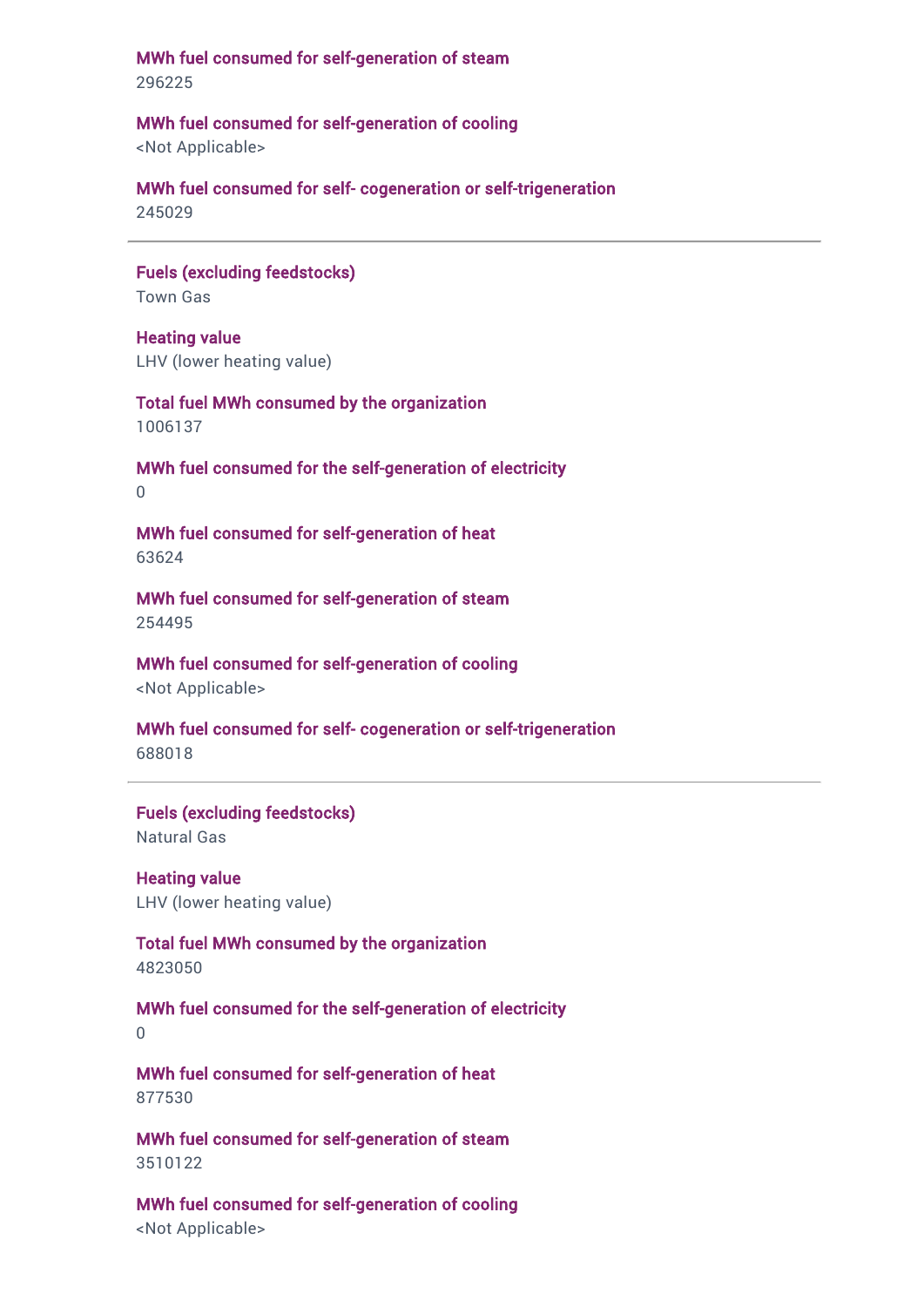# MWh fuel consumed for self- cogeneration or self-trigeneration

435398

### Fuels (excluding feedstocks)

Coal

Heating value LHV (lower heating value)

### Total fuel MWh consumed by the organization

194576

MWh fuel consumed for the self-generation of electricity 0

MWh fuel consumed for self-generation of heat 0

MWh fuel consumed for self-generation of steam 194576

MWh fuel consumed for self-generation of cooling <Not Applicable>

MWh fuel consumed for self- cogeneration or self-trigeneration

 $\Omega$ 

## Fuels (excluding feedstocks)

Other, please specify (Carbon fuel oil)

Heating value HHV (higher heating value)

Total fuel MWh consumed by the organization 420618

MWh fuel consumed for the self-generation of electricity 119724

MWh fuel consumed for self-generation of heat 300894

MWh fuel consumed for self-generation of steam 0

MWh fuel consumed for self-generation of cooling <Not Applicable>

MWh fuel consumed for self- cogeneration or self-trigeneration

0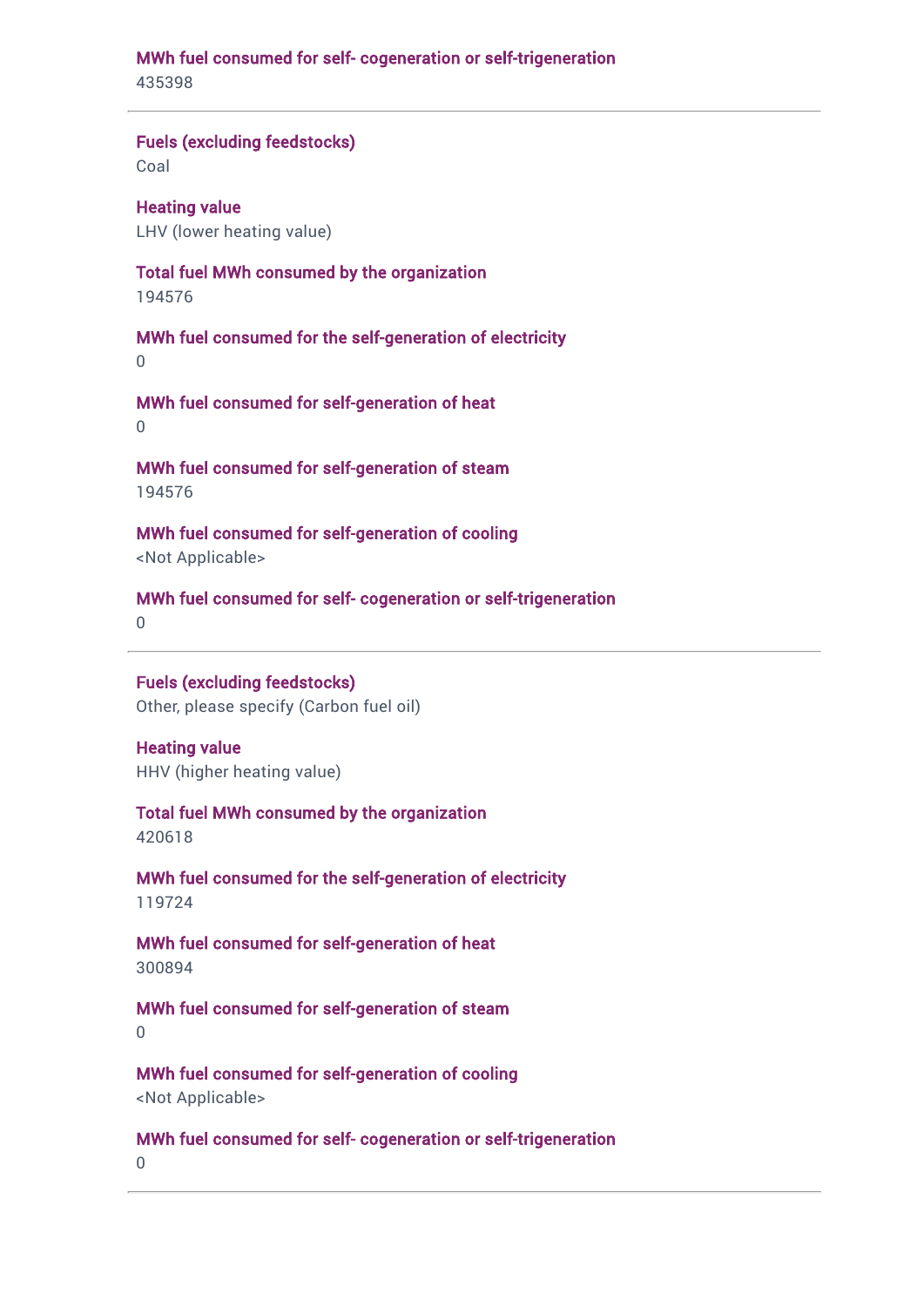## C8.2d

### (C8.2d) List the average emission factors of the fuels reported in C8.2c.

### Acetylene

Emission factor <Not Applicable>

Unit <Not Applicable>

Emission factor source <Not Applicable>

Comment <Not Applicable>

### Agricultural Waste

Emission factor <Not Applicable>

Unit <Not Applicable>

Emission factor source <Not Applicable>

Comment <Not Applicable>

### Alternative Kiln Fuel (Wastes)

Emission factor <Not Applicable>

Unit <Not Applicable>

Emission factor source <Not Applicable>

**Comment** <Not Applicable>

### Animal Fat

Emission factor <Not Applicable>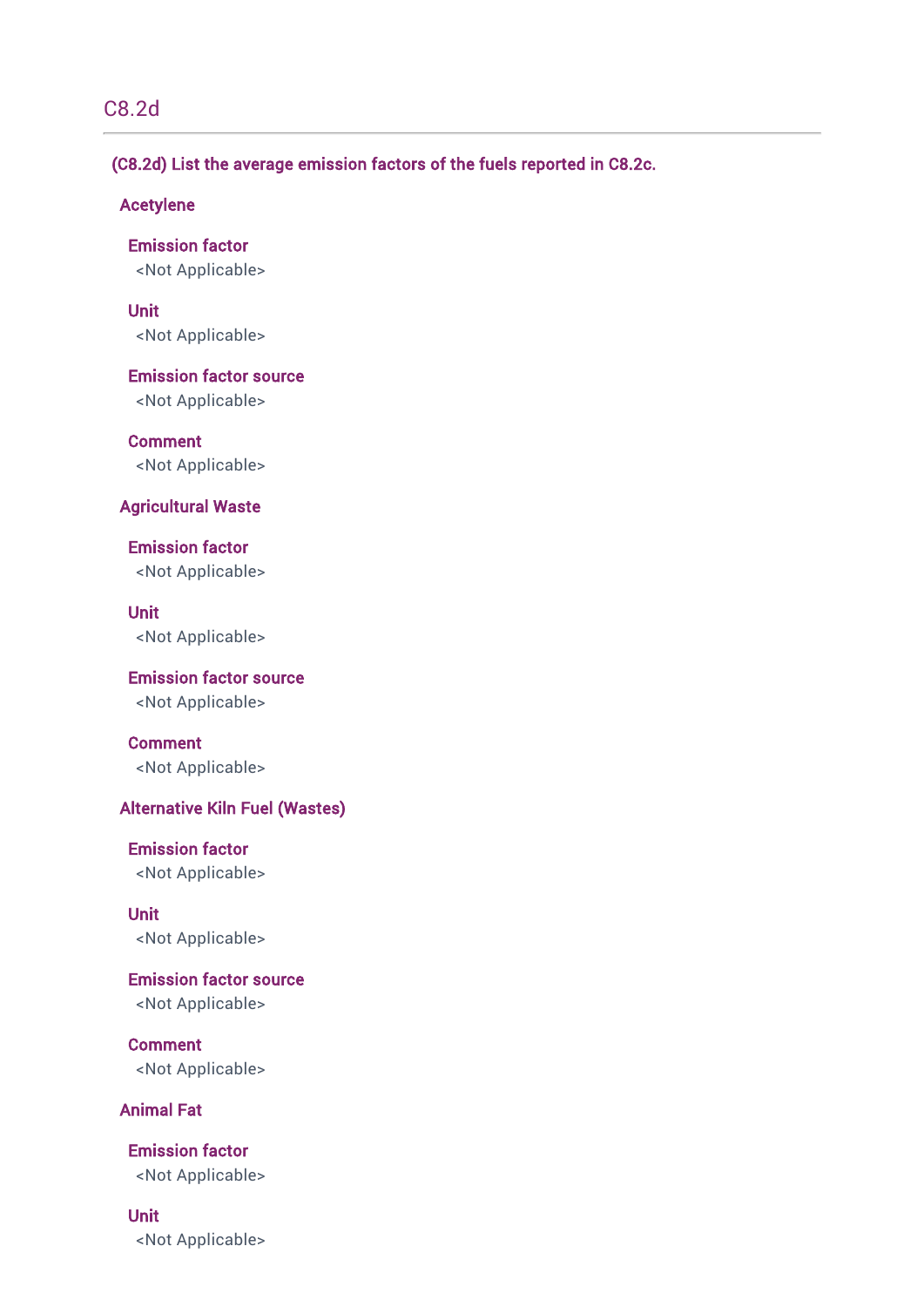<Not Applicable>

Comment <Not Applicable>

### Animal/Bone Meal

Emission factor <Not Applicable>

Unit <Not Applicable>

Emission factor source <Not Applicable>

Comment <Not Applicable>

### Anthracite Coal

Emission factor <Not Applicable>

Unit <Not Applicable>

Emission factor source <Not Applicable>

Comment <Not Applicable>

### Asphalt

Emission factor <Not Applicable>

Unit <Not Applicable>

Emission factor source <Not Applicable>

Comment <Not Applicable>

### Aviation Gasoline

Emission factor <Not Applicable>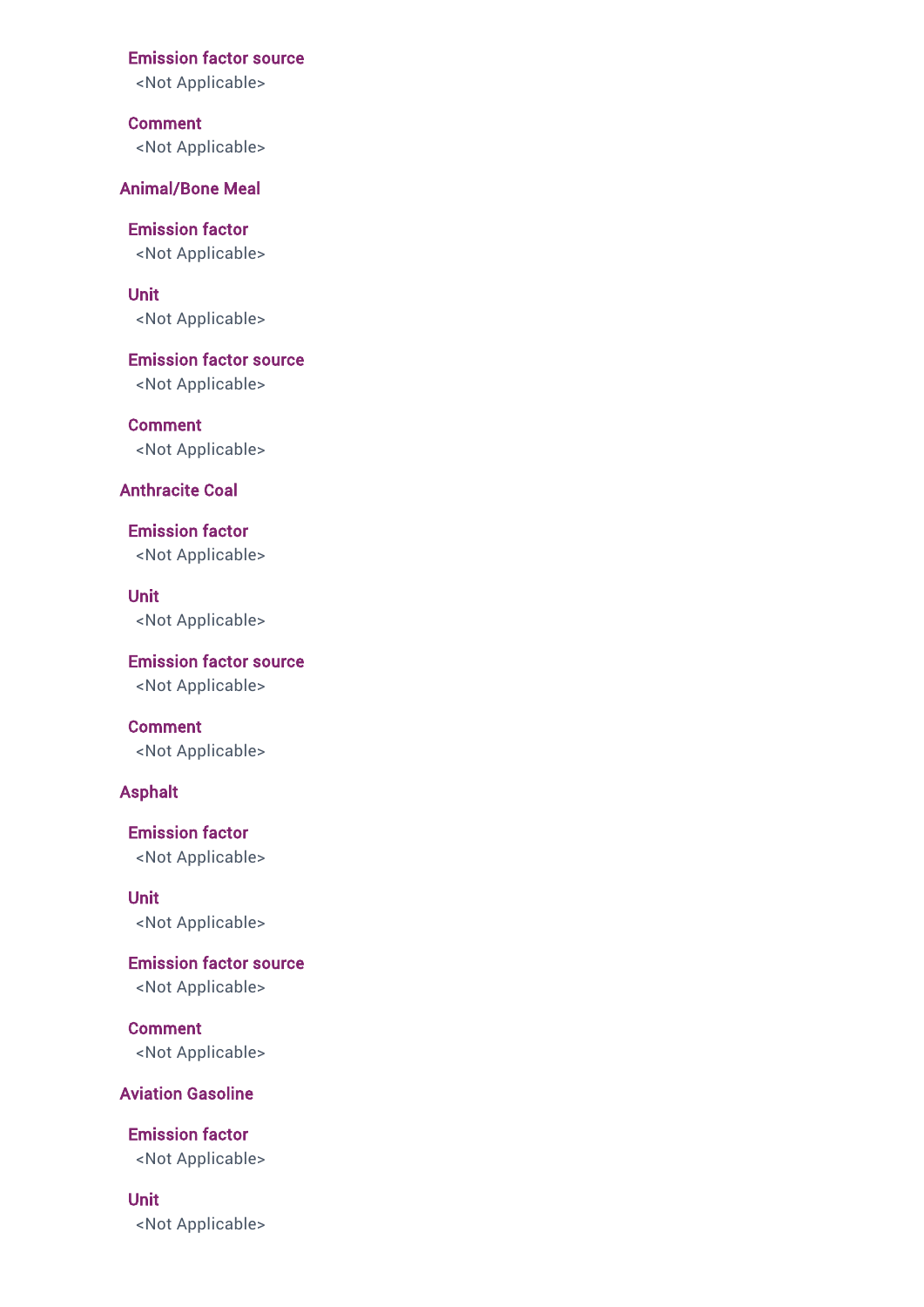<Not Applicable>

Comment <Not Applicable>

#### Bagasse

Emission factor <Not Applicable>

Unit <Not Applicable>

Emission factor source <Not Applicable>

**Comment** <Not Applicable>

### Bamboo

Emission factor <Not Applicable>

Unit <Not Applicable>

Emission factor source <Not Applicable>

Comment <Not Applicable>

### Basic Oxygen Furnace Gas (LD Gas)

Emission factor <Not Applicable>

Unit <Not Applicable>

Emission factor source <Not Applicable>

**Comment** <Not Applicable>

Biodiesel

Emission factor <Not Applicable>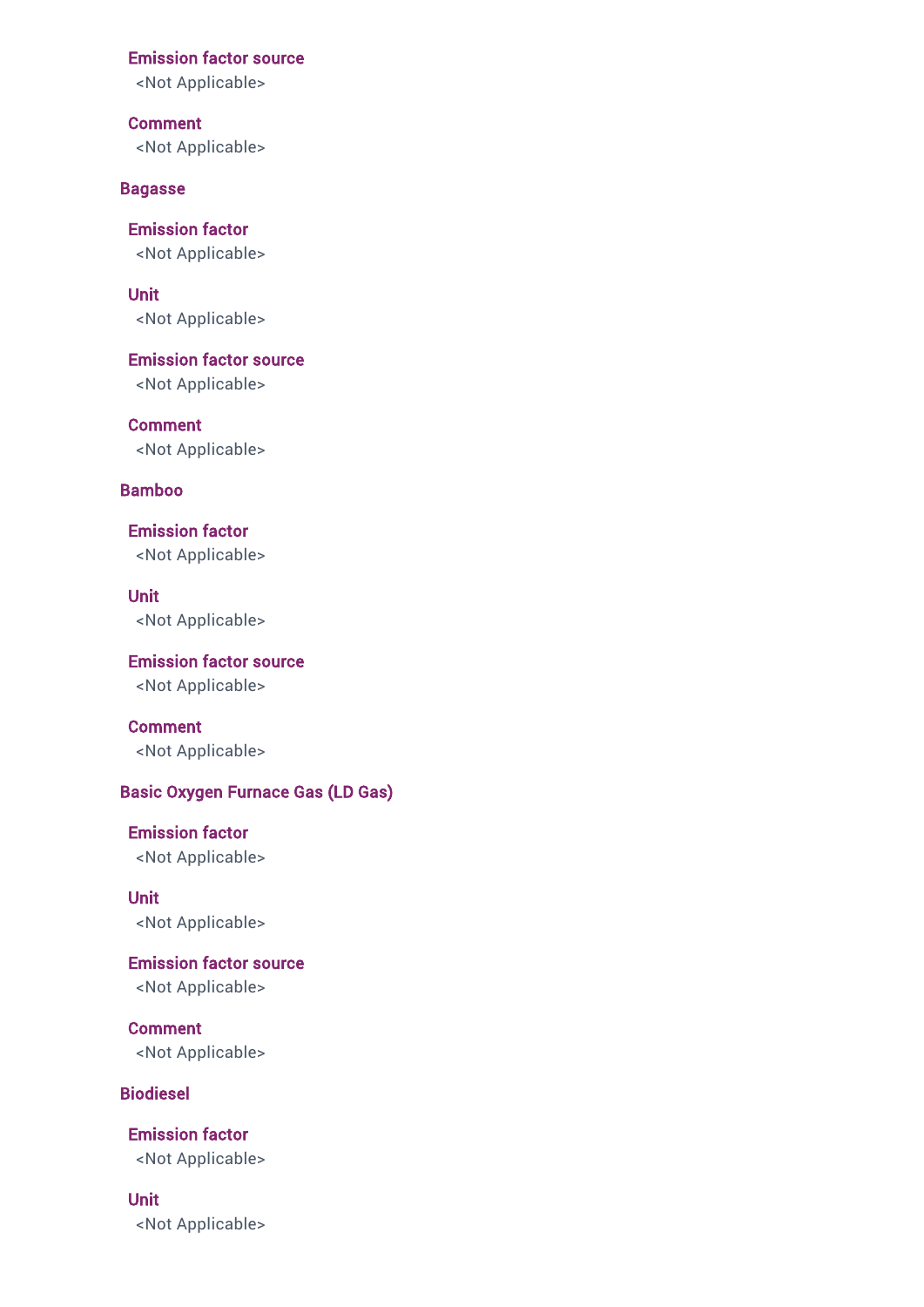<Not Applicable>

Comment <Not Applicable>

Biodiesel Tallow

Emission factor <Not Applicable>

Unit <Not Applicable>

Emission factor source <Not Applicable>

**Comment** <Not Applicable>

### Biodiesel Waste Cooking Oil

Emission factor <Not Applicable>

Unit <Not Applicable>

Emission factor source <Not Applicable>

Comment <Not Applicable>

### **Bioethanol**

Emission factor <Not Applicable>

Unit <Not Applicable>

Emission factor source <Not Applicable>

Comment <Not Applicable>

### Biogas

Unit

Emission factor <Not Applicable>

<Not Applicable>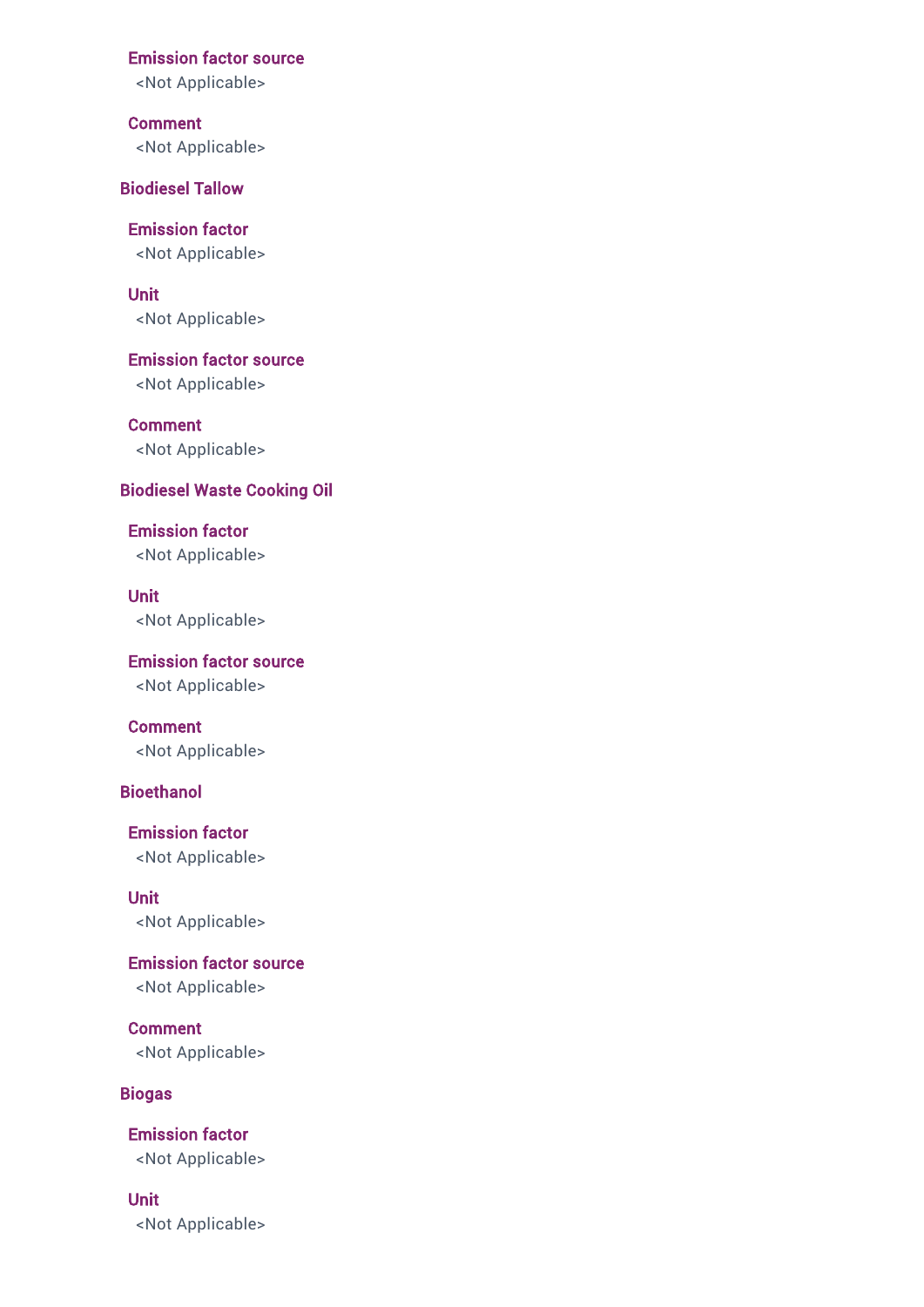<Not Applicable>

Comment <Not Applicable>

**Biogasoline** 

Emission factor <Not Applicable>

Unit <Not Applicable>

Emission factor source <Not Applicable>

**Comment** <Not Applicable>

### Biomass Municipal Waste

Emission factor <Not Applicable>

Unit <Not Applicable>

Emission factor source <Not Applicable>

Comment <Not Applicable>

### **Biomethane**

Emission factor <Not Applicable>

Unit <Not Applicable>

Emission factor source <Not Applicable>

Comment <Not Applicable>

#### Bitumen

Emission factor <Not Applicable>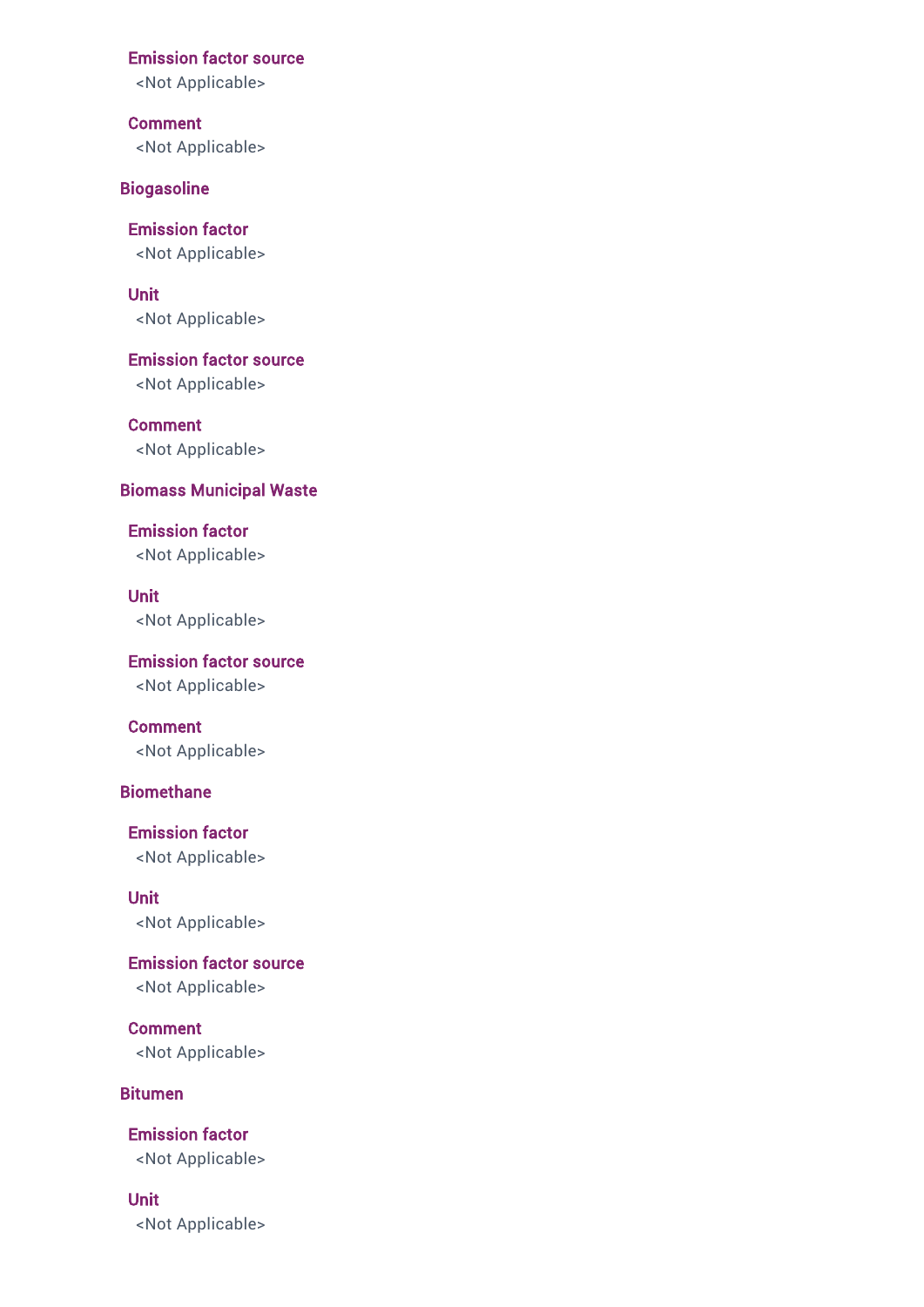<Not Applicable>

Comment <Not Applicable>

Bituminous Coal

Emission factor <Not Applicable>

Unit <Not Applicable>

Emission factor source <Not Applicable>

**Comment** <Not Applicable>

### Black Liquor

Emission factor <Not Applicable>

Unit <Not Applicable>

Emission factor source <Not Applicable>

Comment <Not Applicable>

### Blast Furnace Gas

Emission factor <Not Applicable>

Unit <Not Applicable>

Emission factor source <Not Applicable>

Comment <Not Applicable>

### Brown Coal Briquettes (BKB)

Emission factor <Not Applicable>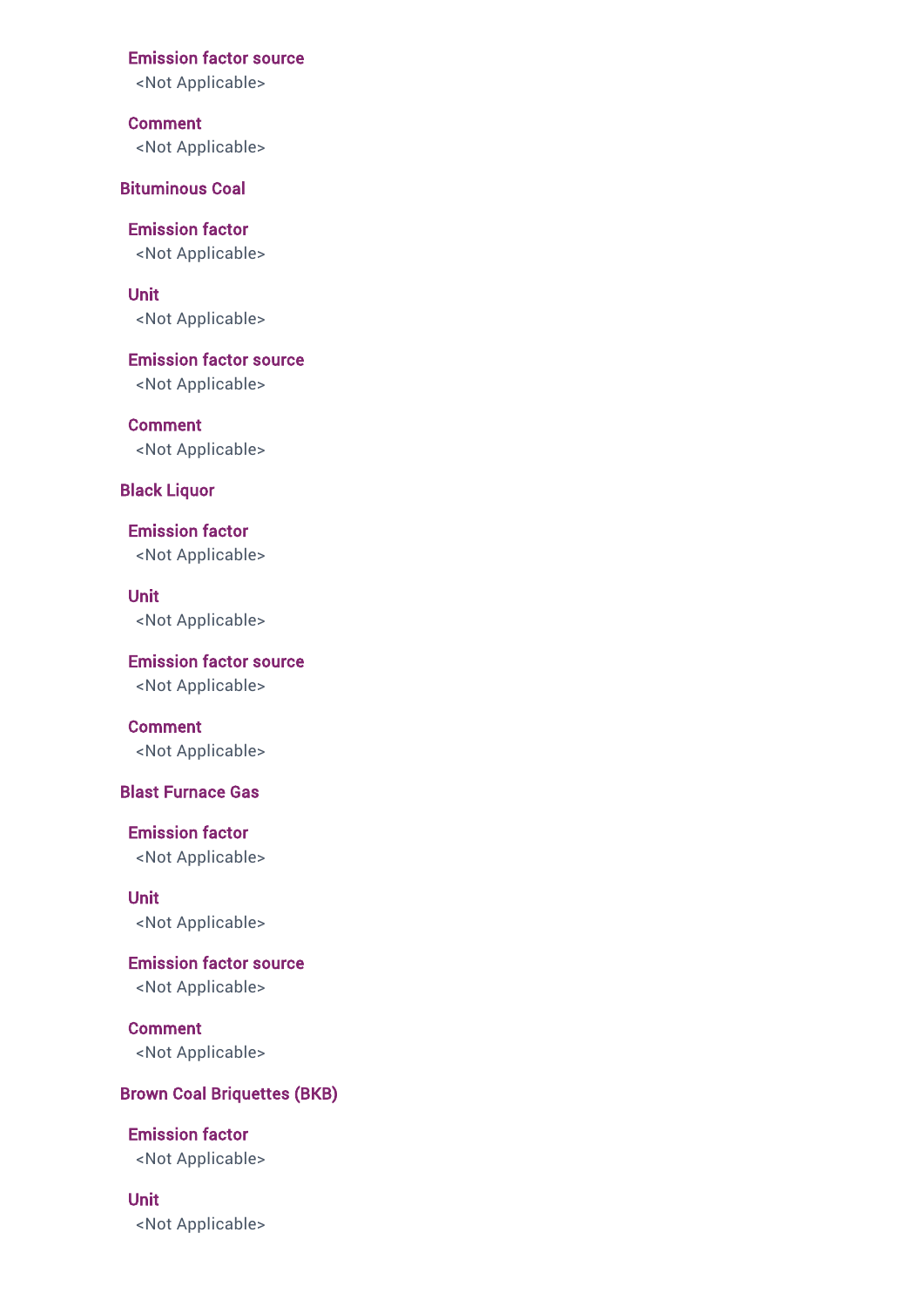<Not Applicable>

Comment <Not Applicable>

Burning Oil

Emission factor <Not Applicable>

Unit <Not Applicable>

Emission factor source <Not Applicable>

**Comment** <Not Applicable>

### Butane

Emission factor <Not Applicable>

Unit <Not Applicable>

Emission factor source <Not Applicable>

Comment <Not Applicable>

### Butylene

Emission factor <Not Applicable>

Unit <Not Applicable>

Emission factor source <Not Applicable>

**Comment** <Not Applicable>

**Charcoal** 

Emission factor <Not Applicable>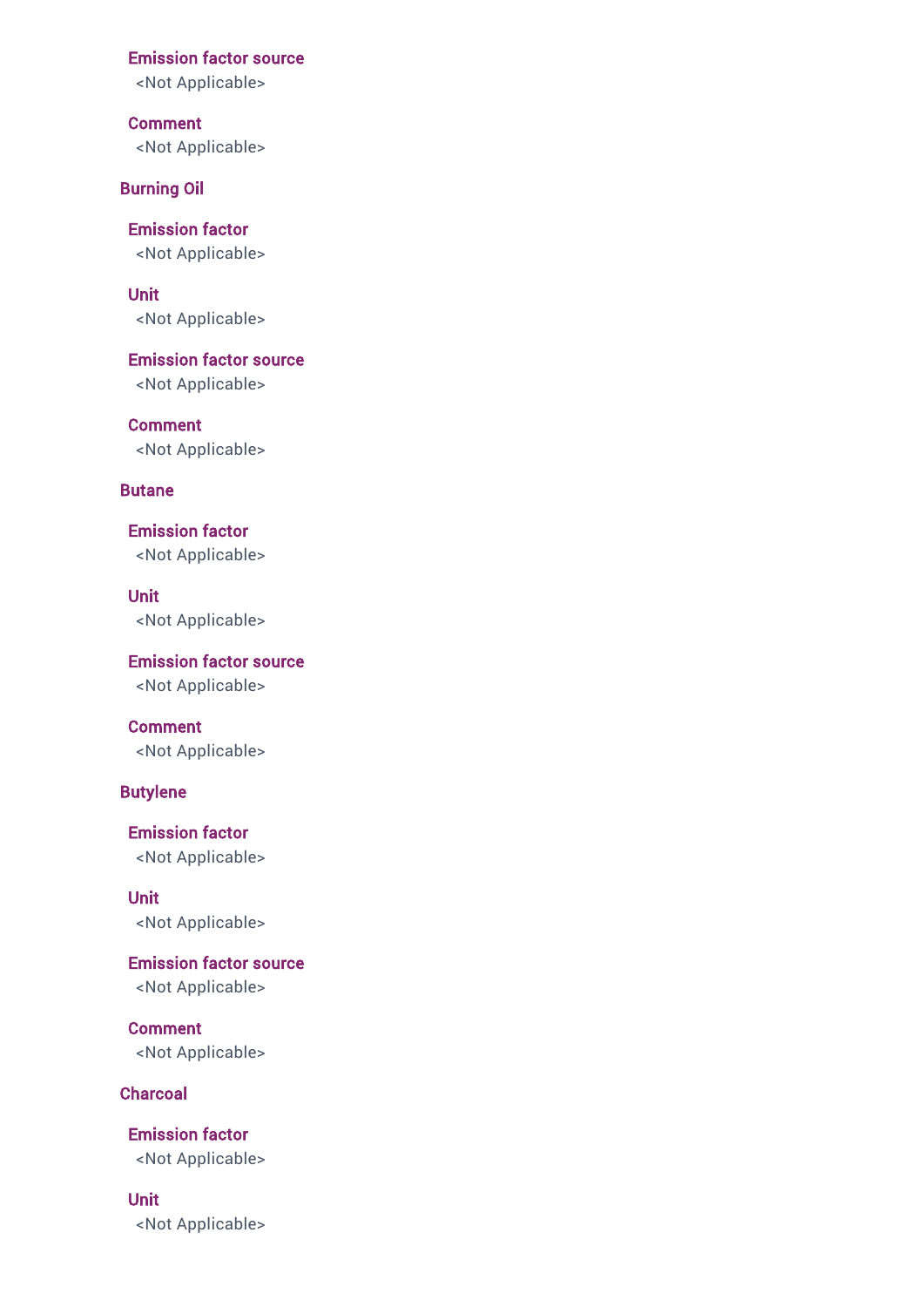<Not Applicable>

Comment

<Not Applicable>

### Coal

Emission factor

2.1

Unit

metric tons CO2e per metric ton

### Emission factor source

The Greenhouse Gas Protocol: A Corporate Accounting and Reporting Standard (Revised Edition):Anthracite, Brown coal briquettes, Sub bituminous coal, Other bituminous coal

Comment

### Coal Tar

Emission factor <Not Applicable>

Unit <Not Applicable>

Emission factor source <Not Applicable>

Comment

<Not Applicable>

### **Coke**

Emission factor <Not Applicable>

Unit <Not Applicable>

Emission factor source <Not Applicable>

Comment <Not Applicable>

### Coke Oven Gas

Emission factor <Not Applicable>

Unit

<Not Applicable>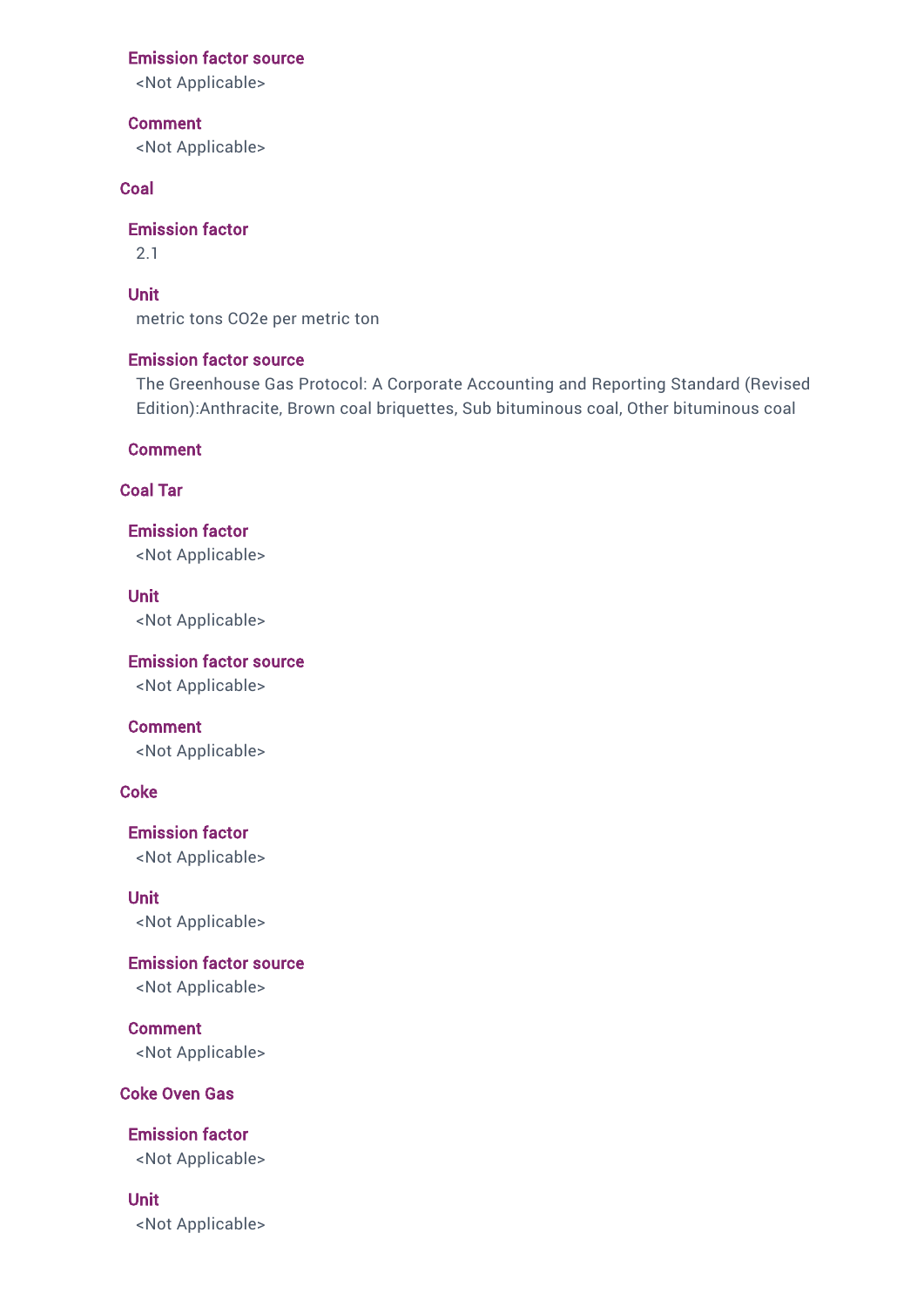<Not Applicable>

Comment <Not Applicable>

Coking Coal

Emission factor <Not Applicable>

Unit <Not Applicable>

Emission factor source <Not Applicable>

**Comment** <Not Applicable>

### Compressed Natural Gas (CNG)

Emission factor <Not Applicable>

Unit <Not Applicable>

Emission factor source <Not Applicable>

Comment <Not Applicable>

### **Condensate**

Emission factor <Not Applicable>

Unit <Not Applicable>

Emission factor source <Not Applicable>

**Comment** <Not Applicable>

Crude Oil

Emission factor <Not Applicable>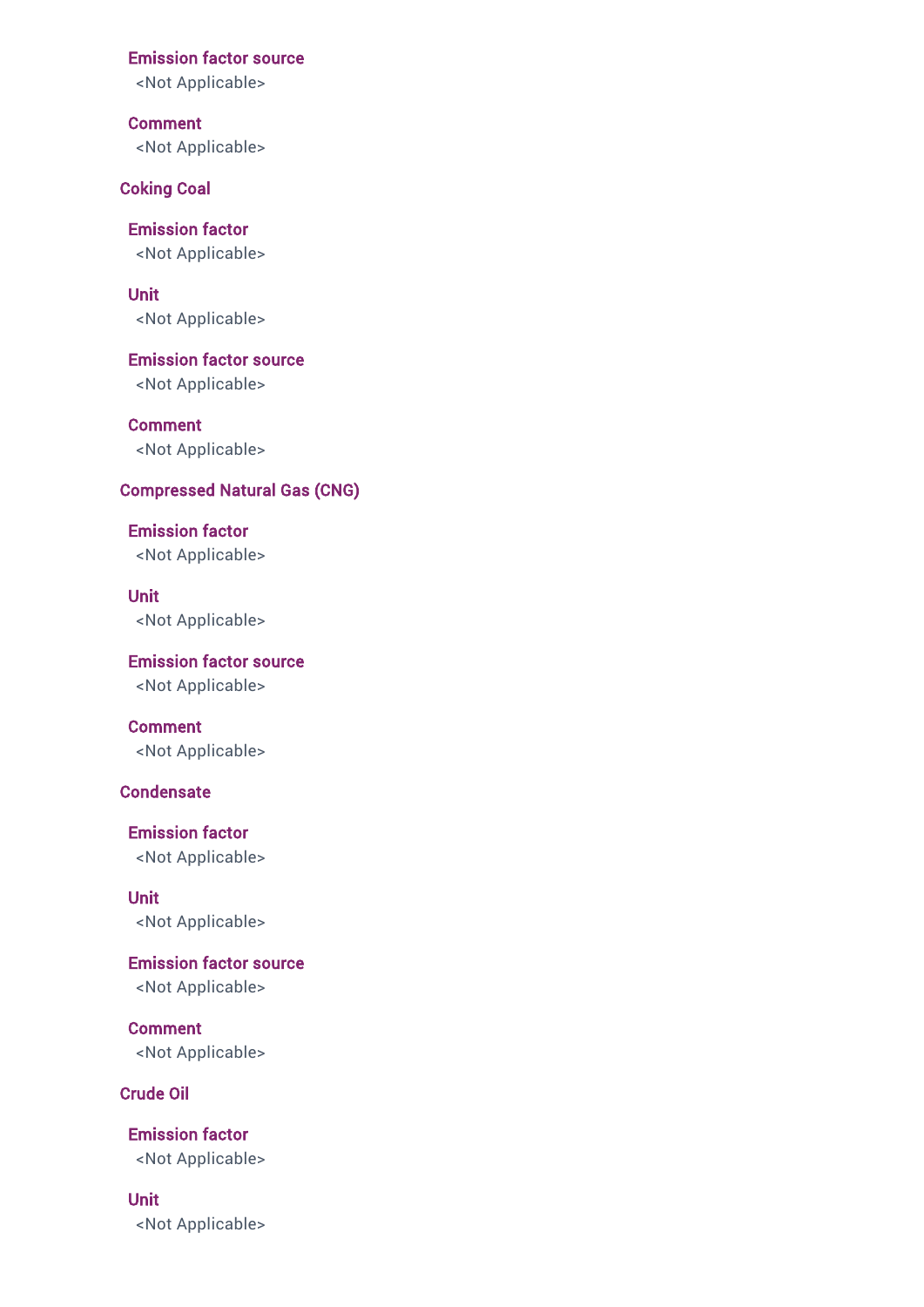<Not Applicable>

Comment <Not Applicable>

Crude Oil Extra Heavy

Emission factor <Not Applicable>

Unit <Not Applicable>

Emission factor source <Not Applicable>

**Comment** <Not Applicable>

### Crude Oil Heavy

Emission factor <Not Applicable>

Unit <Not Applicable>

Emission factor source <Not Applicable>

Comment <Not Applicable>

### Crude Oil Light

Emission factor <Not Applicable>

Unit <Not Applicable>

Emission factor source <Not Applicable>

Comment <Not Applicable>

### Diesel

Emission factor 2.67

Unit kg CO2e per liter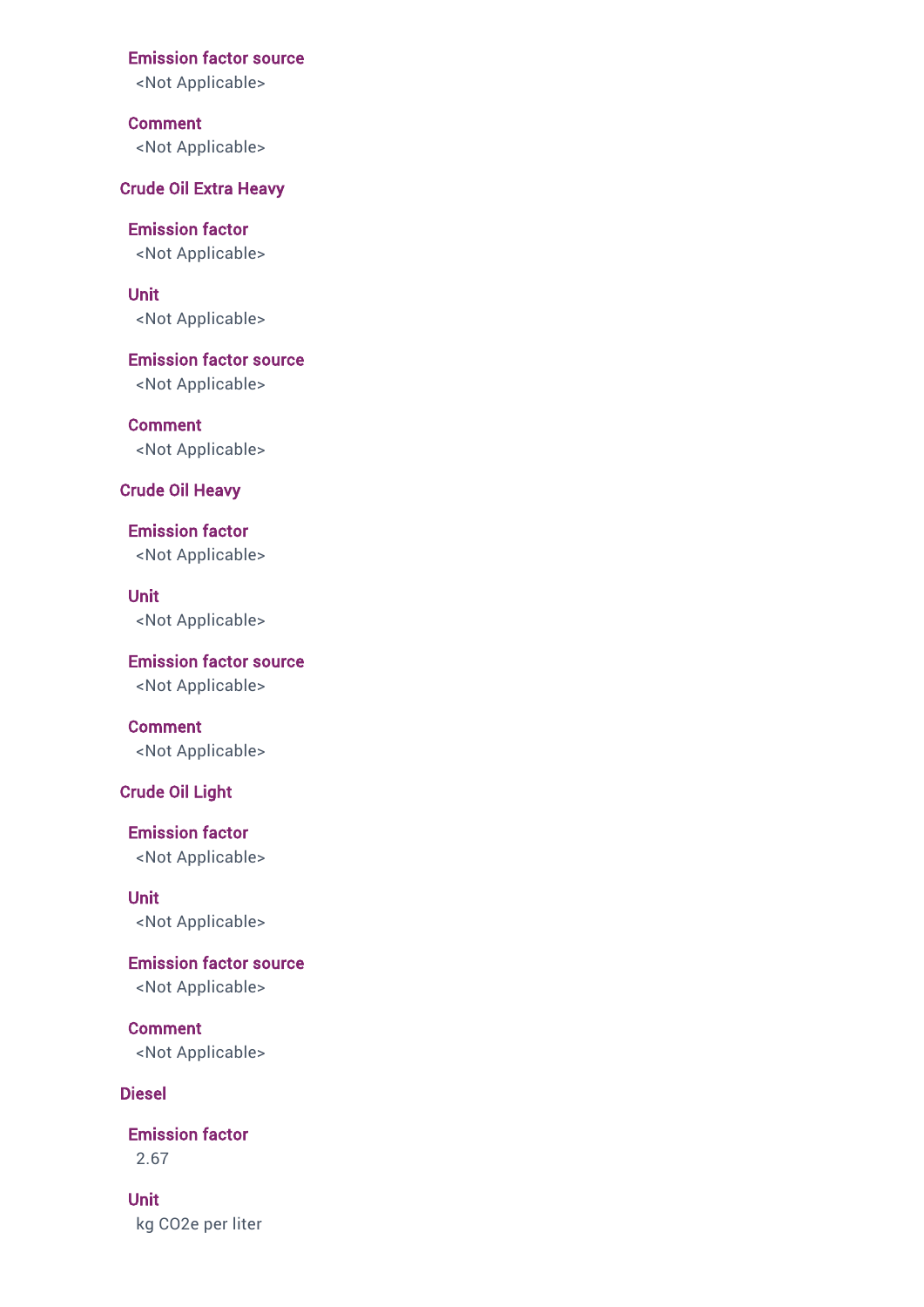Facilities in Japan: Japan Ministry of the Environment, Law Concerning the Promotion of the Measures to Cope with Global Warming, Superceded by Revision of the Act on Promotion of Global Warming Countermeasures (2005 Amendment) Others:The Greenhouse Gas Protocol: A Corporate Accounting and Reporting Standard (Revised Edition)

### **Comment**

Distillate Oil

Emission factor <Not Applicable>

Unit <Not Applicable>

Emission factor source <Not Applicable>

Comment <Not Applicable>

### Dried Sewage Sludge

Emission factor <Not Applicable>

Unit <Not Applicable>

Emission factor source <Not Applicable>

Comment <Not Applicable>

### Ethane

Emission factor <Not Applicable>

Unit <Not Applicable>

Emission factor source <Not Applicable>

Comment <Not Applicable>

### Ethylene

Emission factor <Not Applicable>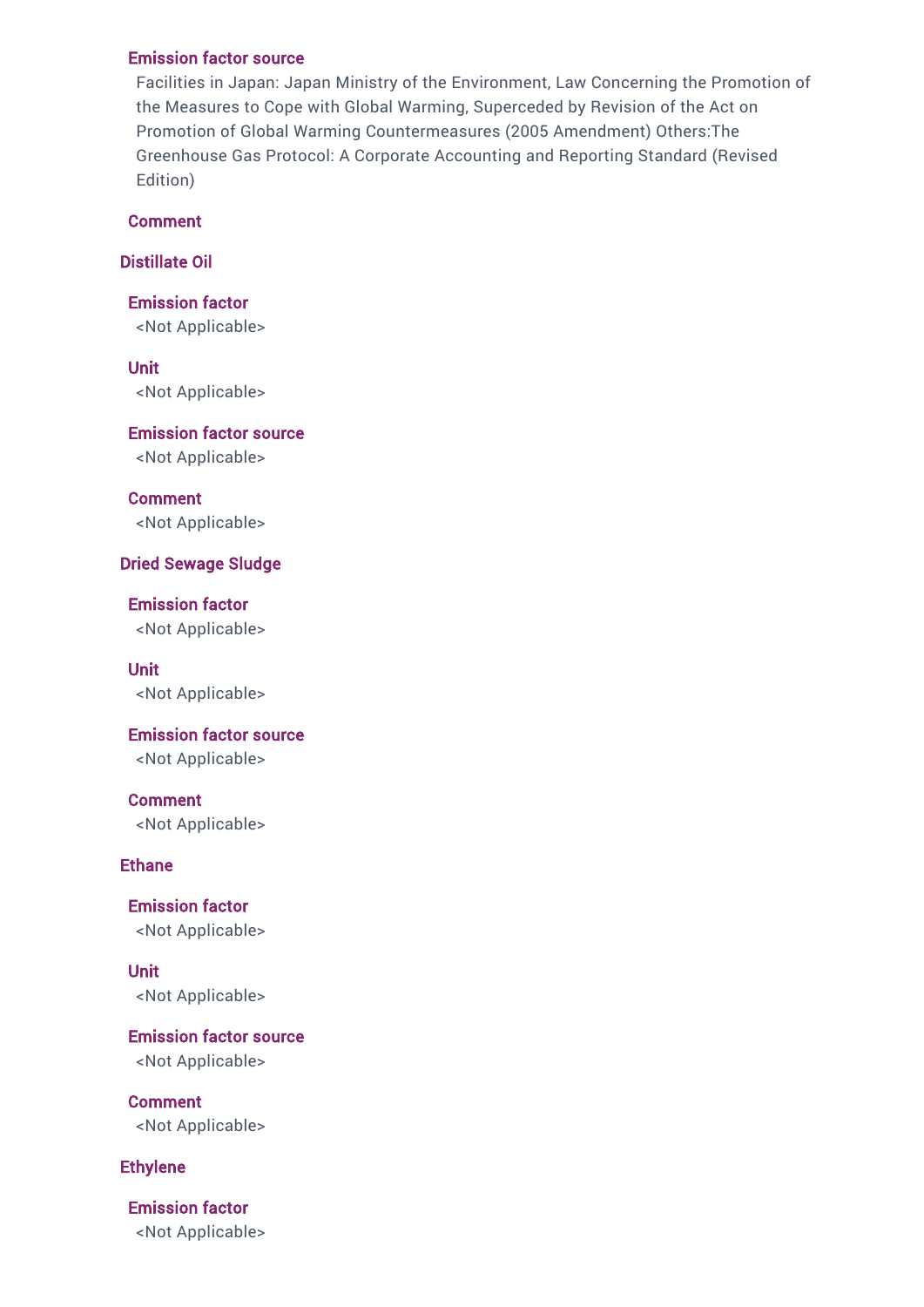#### Unit

<Not Applicable>

### Emission factor source

<Not Applicable>

### Comment

<Not Applicable>

### Fuel Gas

Emission factor <Not Applicable>

Unit <Not Applicable>

Emission factor source <Not Applicable>

**Comment** <Not Applicable>

Fuel Oil Number 1

Emission factor <Not Applicable>

Unit <Not Applicable>

## Emission factor source

<Not Applicable>

### Comment <Not Applicable>

### Fuel Oil Number 2

Emission factor <Not Applicable>

Unit <Not Applicable>

Emission factor source <Not Applicable>

Comment <Not Applicable>

### Fuel Oil Number 4

Emission factor

2.71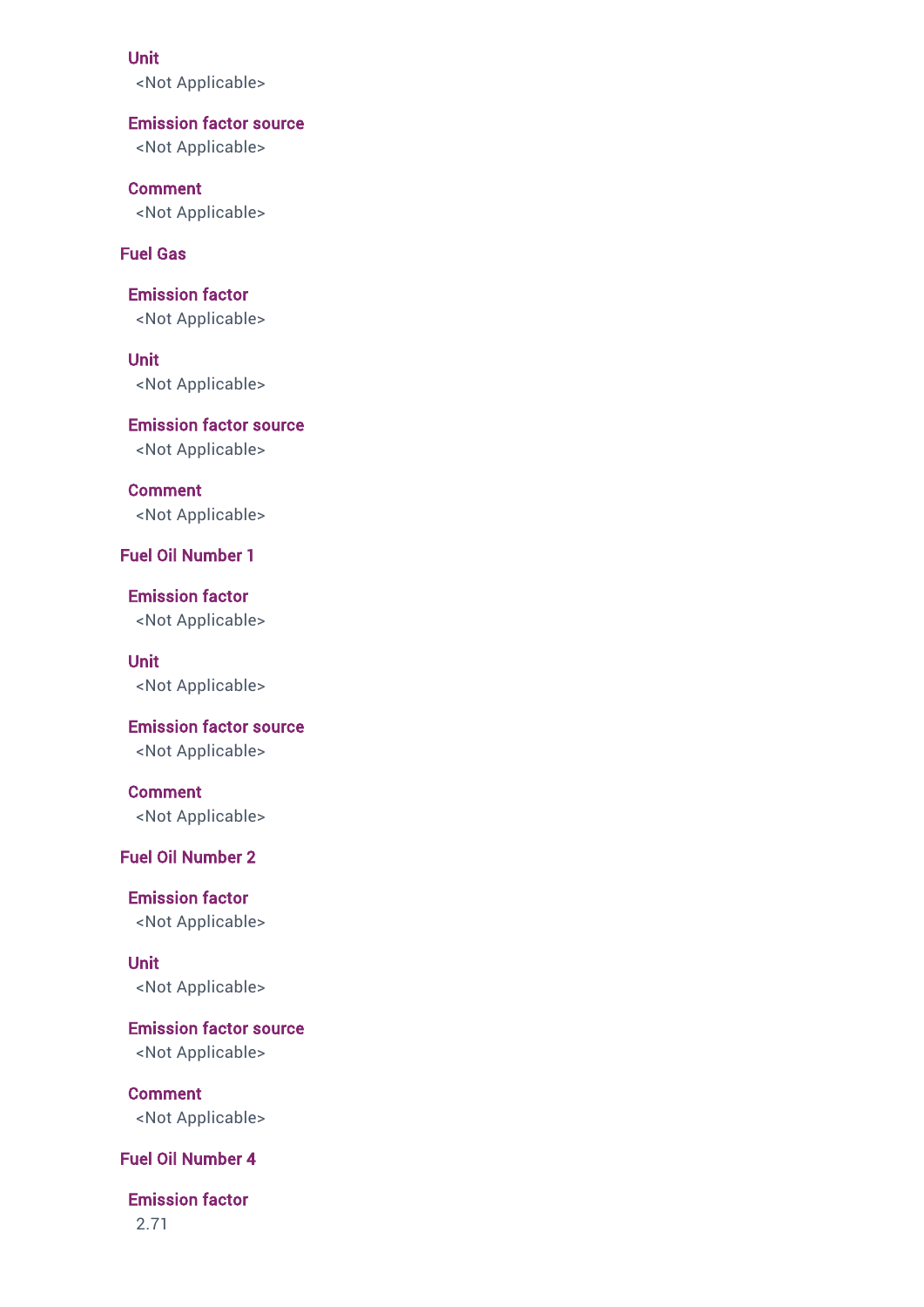#### Unit

kg CO2e per liter

### Emission factor source

Japan Ministry of the Environment, Law Concerning the Promotion of the Measures to Cope with Global Warming, Superceded by Revision of the Act on Promotion of Global Warming Countermeasures (2005 Amendment)

### Comment

We put information about Heavy Oil A as Fuel Oil No.4

### Fuel Oil Number 5

Emission factor

<Not Applicable>

Unit

<Not Applicable>

Emission factor source

<Not Applicable>

Comment <Not Applicable>

### Fuel Oil Number 6

Emission factor

3

Unit kg CO2e per liter

### Emission factor source

Japan Ministry of the Environment, Law Concerning the Promotion of the Measures to Cope with Global Warming, Superceded by Revision of the Act on Promotion of Global Warming Countermeasures (2005 Amendment)

### Comment

We put information about Heavy Oil B/C as Fuel Oil No.6

### Gas Coke

Emission factor <Not Applicable>

Unit <Not Applicable>

Emission factor source

<Not Applicable>

Comment <Not Applicable>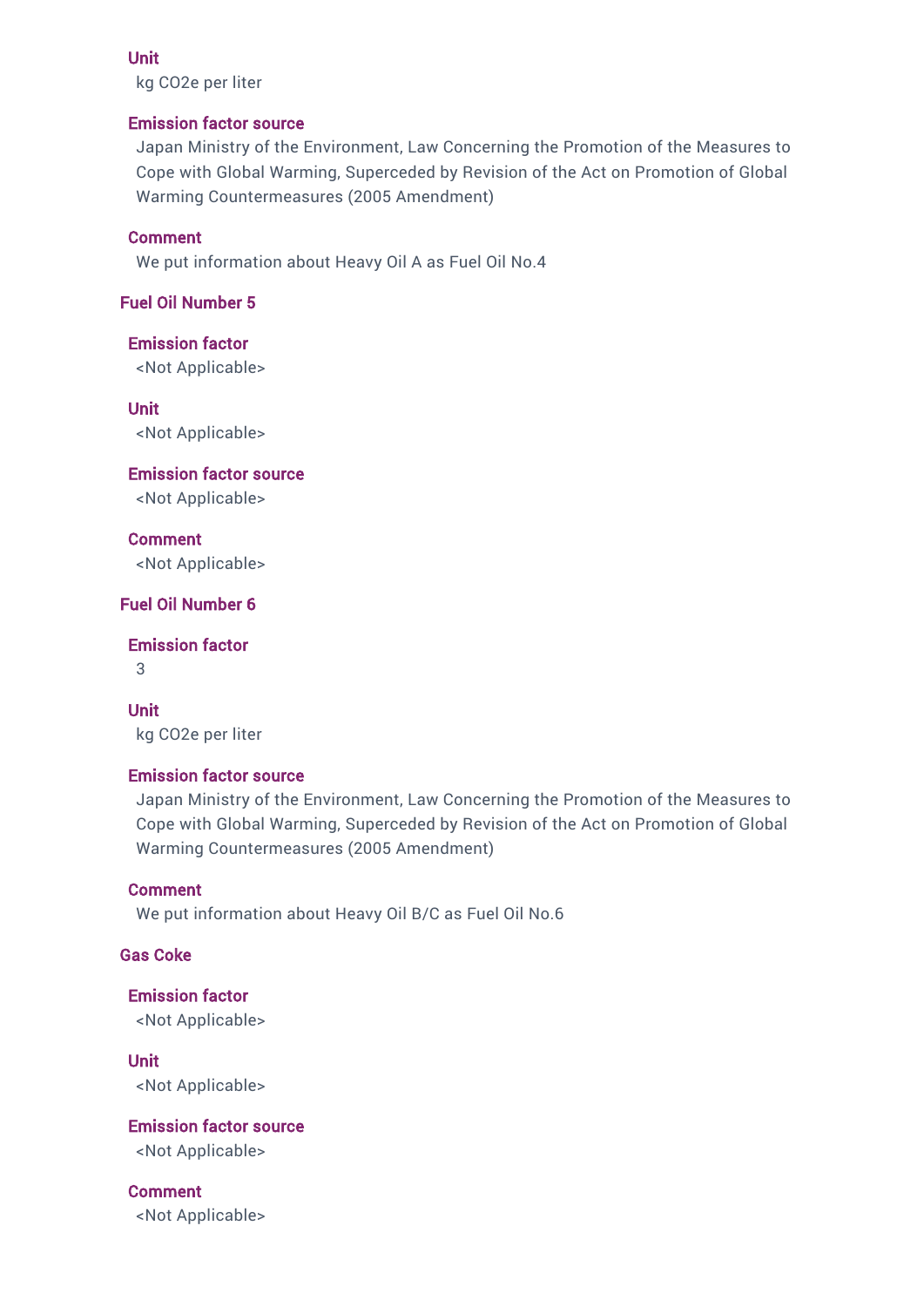### Gas Oil

Emission factor <Not Applicable>

Unit <Not Applicable>

Emission factor source <Not Applicable>

Comment <Not Applicable>

Gas Works Gas

Emission factor <Not Applicable>

Unit <Not Applicable>

Emission factor source <Not Applicable>

Comment <Not Applicable>

## GCI Coal

Emission factor <Not Applicable>

Unit <Not Applicable>

Emission factor source <Not Applicable>

Comment <Not Applicable>

# General Municipal Waste

Emission factor <Not Applicable>

Unit <Not Applicable>

Emission factor source

<Not Applicable>

Comment <Not Applicable>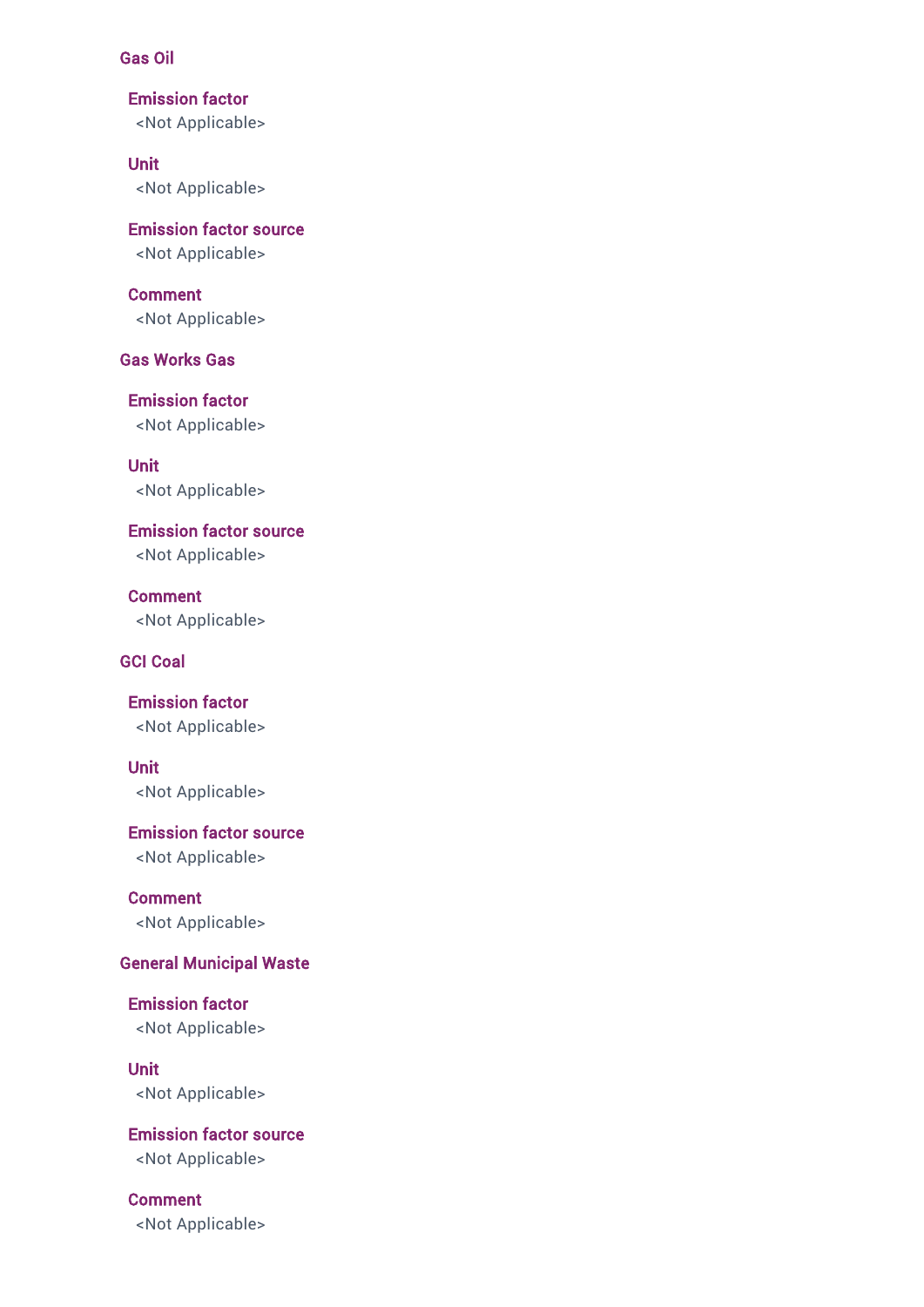#### Grass

Emission factor <Not Applicable>

Unit <Not Applicable>

Emission factor source <Not Applicable>

Comment <Not Applicable>

### Hardwood

Emission factor <Not Applicable>

Unit <Not Applicable>

Emission factor source <Not Applicable>

Comment <Not Applicable>

### Heavy Gas Oil

Emission factor <Not Applicable>

Unit <Not Applicable>

Emission factor source <Not Applicable>

Comment <Not Applicable>

# Hydrogen

Emission factor <Not Applicable>

Unit <Not Applicable>

Emission factor source <Not Applicable>

Comment <Not Applicable>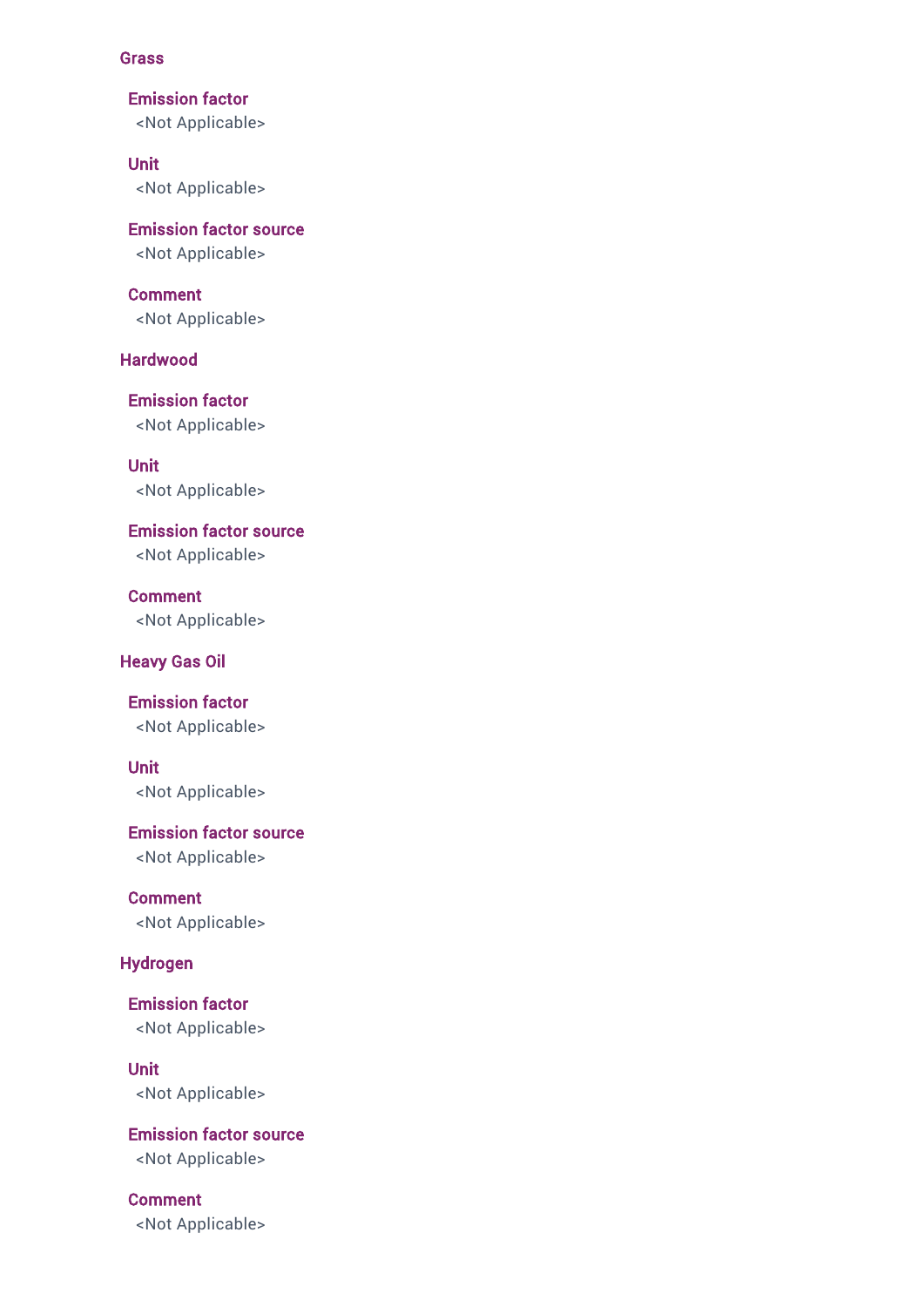#### Industrial Wastes

Emission factor

<Not Applicable>

# Unit

<Not Applicable>

# Emission factor source <Not Applicable>

# Comment

<Not Applicable>

# Isobutane

Emission factor <Not Applicable>

Unit <Not Applicable>

Emission factor source <Not Applicable>

Comment <Not Applicable>

### Isobutylene

Emission factor <Not Applicable>

### Unit

<Not Applicable>

Emission factor source <Not Applicable>

Comment <Not Applicable>

# Jet Gasoline

Emission factor <Not Applicable>

Unit <Not Applicable>

Emission factor source <Not Applicable>

# Comment

<Not Applicable>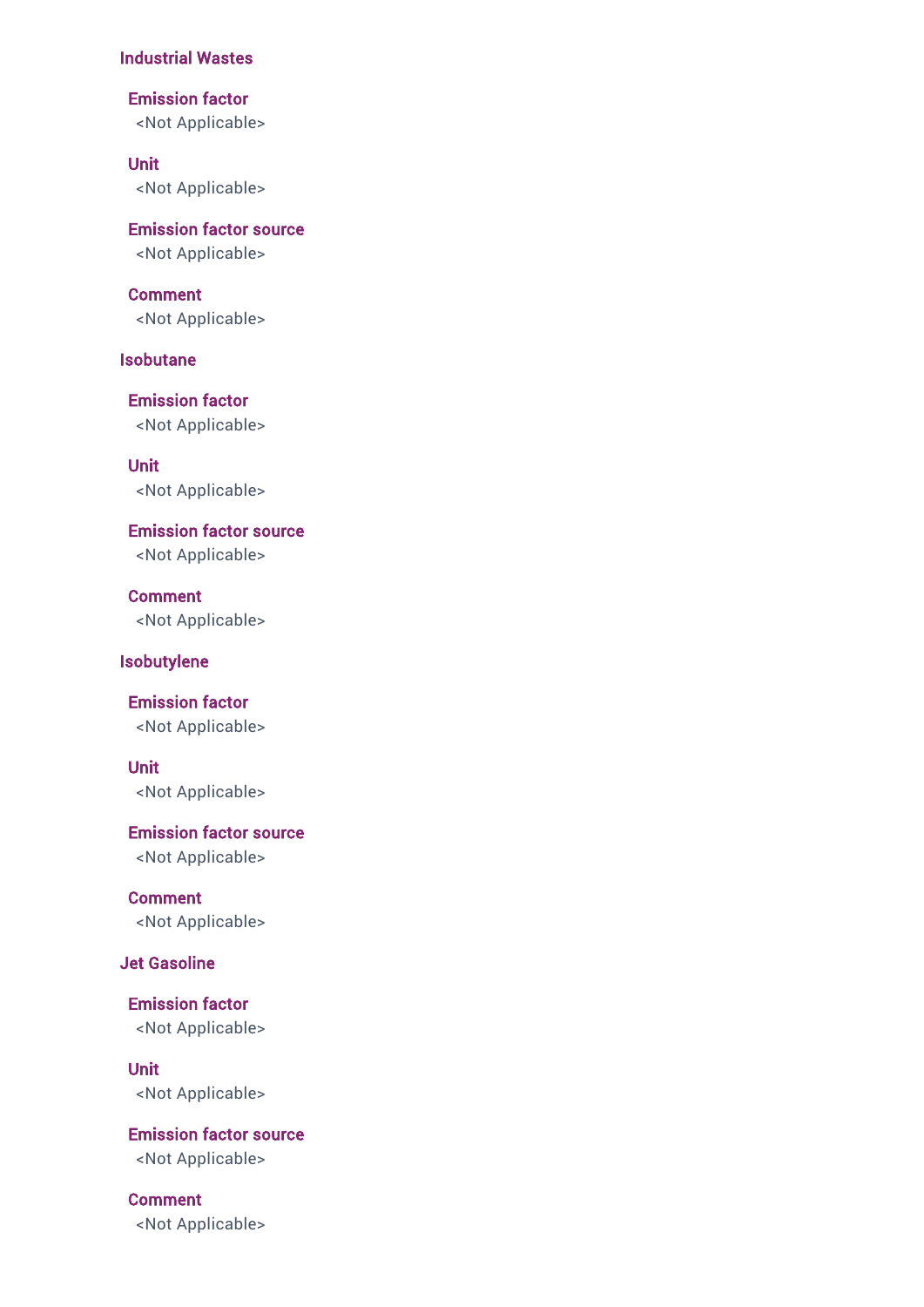#### Jet Kerosene

#### Emission factor

<Not Applicable>

### Unit

<Not Applicable>

# Emission factor source

<Not Applicable>

### Comment

<Not Applicable>

### Kerosene

### Emission factor

2.49

Unit kg CO2 per liter

#### Emission factor source

Facilities in Japan: Japan Ministry of the Environment, Law Concerning the Promotion of the Measures to Cope with Global Warming, Superceded by Revision of the Act on Promotion of Global Warming Countermeasures (2005 Amendment) Others:The Greenhouse Gas Protocol: A Corporate Accounting and Reporting Standard (Revised Edition)

## Comment

### Landfill Gas

Emission factor <Not Applicable>

Unit <Not Applicable>

Emission factor source <Not Applicable>

Comment

<Not Applicable>

# Light Distillate

Emission factor <Not Applicable>

Unit <Not Applicable>

# Emission factor source

<Not Applicable>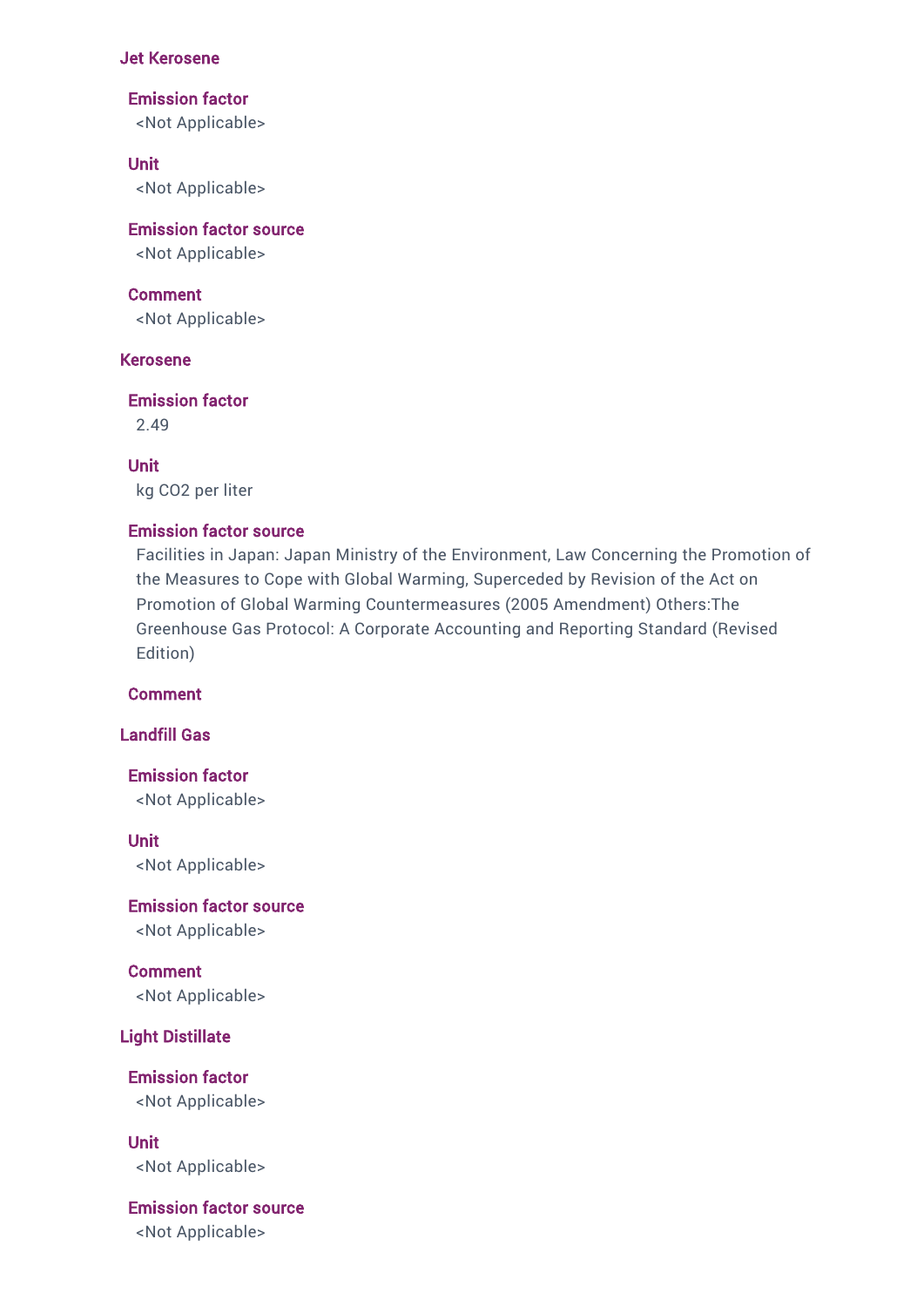#### Comment

<Not Applicable>

#### Lignite Coal

Emission factor <Not Applicable>

Unit <Not Applicable>

Emission factor source <Not Applicable>

Comment <Not Applicable>

### Liquefied Natural Gas (LNG)

Emission factor

2.75

#### Unit

metric tons CO2e per metric ton

#### Emission factor source

Facilities in Japan: Japan Ministry of the Environment, Law Concerning the Promotion of the Measures to Cope with Global Warming, Superceded by Revision of the Act on Promotion of Global Warming Countermeasures (2005 Amendment) Others:The Greenhouse Gas Protocol: A Corporate Accounting and Reporting Standard (Revised Edition)

Comment

Liquefied Petroleum Gas (LPG)

### Emission factor

3

#### Unit

metric tons CO2e per metric ton

#### Emission factor source

Japan Ministry of the Environment, Law Concerning the Promotion of the Measures to Cope with Global Warming, Superceded by Revision of the Act on Promotion of Global Warming Countermeasures (2005 Amendment)

Comment

#### Liquid Biofuel

Emission factor

<Not Applicable>

Unit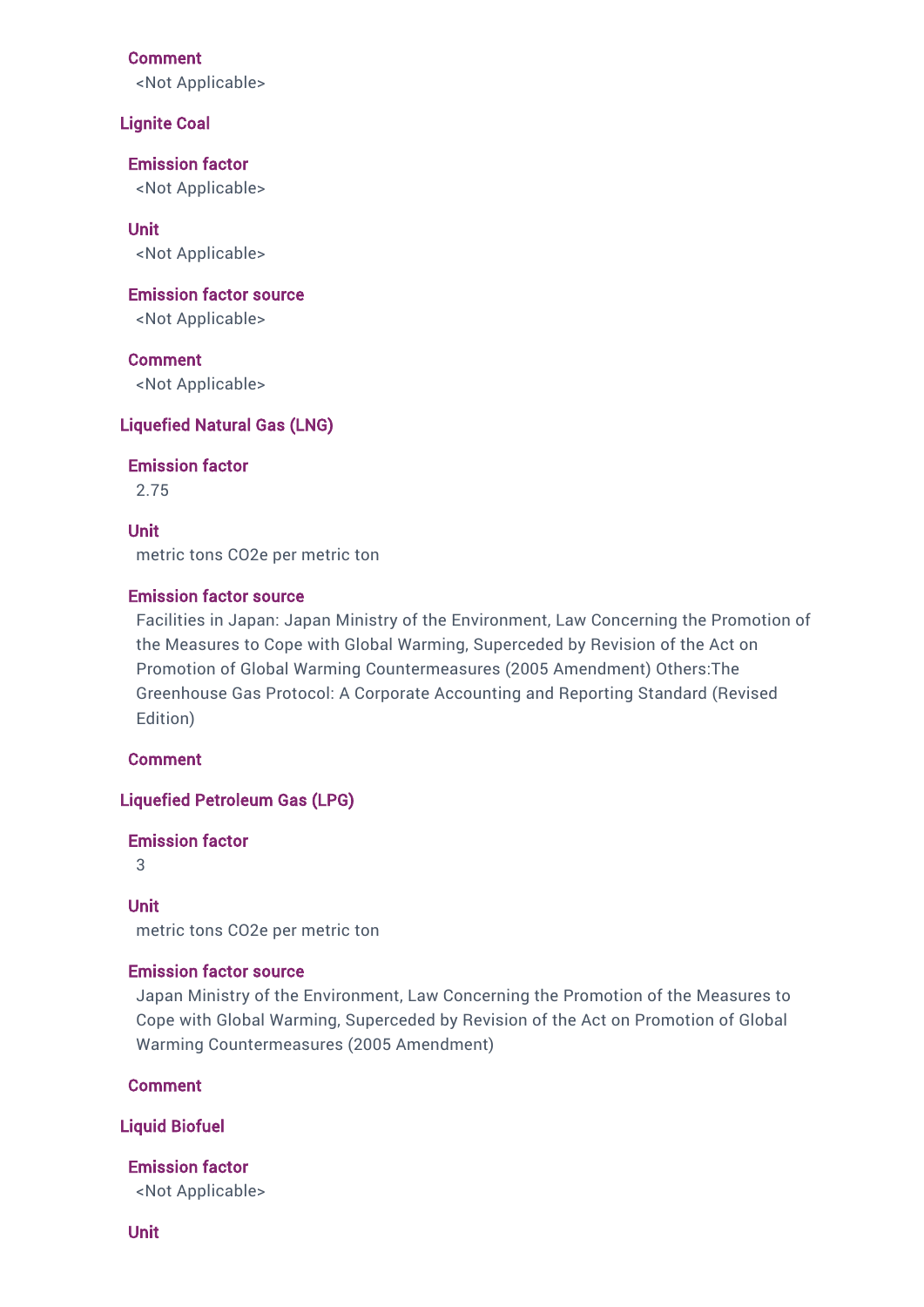Emission factor source

<Not Applicable>

Comment <Not Applicable>

**Lubricants** 

Emission factor <Not Applicable>

Unit <Not Applicable>

Emission factor source <Not Applicable>

Comment <Not Applicable>

Marine Fuel Oil

Emission factor <Not Applicable>

Unit <Not Applicable>

Emission factor source <Not Applicable>

Comment <Not Applicable>

### Marine Gas Oil

Emission factor <Not Applicable>

Unit <Not Applicable>

Emission factor source <Not Applicable>

Comment <Not Applicable>

#### Metallurgical Coal

Emission factor <Not Applicable>

Unit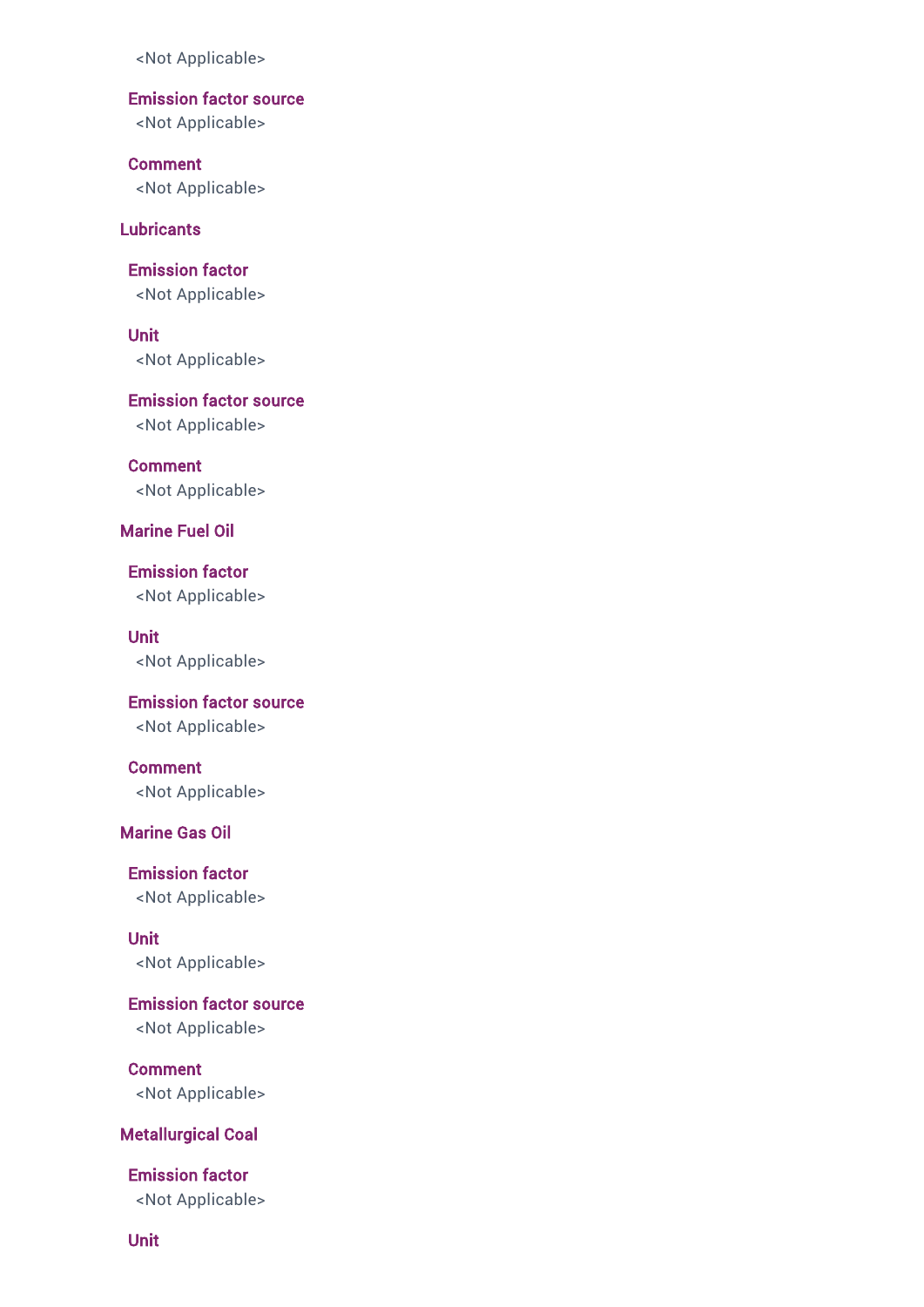## Emission factor source

<Not Applicable>

Comment <Not Applicable>

## **Methane**

Emission factor <Not Applicable>

Unit <Not Applicable>

Emission factor source

<Not Applicable>

Comment <Not Applicable>

Motor Gasoline

Emission factor

2.27

### Unit

kg CO2e per liter

### Emission factor source

Facilities in Japan: Japan Ministry of the Environment, Law Concerning the Promotion of the Measures to Cope with Global Warming, Superceded by Revision of the Act on Promotion of Global Warming Countermeasures (2005 Amendment) Others:The Greenhouse Gas Protocol: A Corporate Accounting and Reporting Standard (Revised Edition)

Comment Including Biogasoline

### Naphtha

Emission factor <Not Applicable>

Unit <Not Applicable>

Emission factor source <Not Applicable>

Comment <Not Applicable>

Natural Gas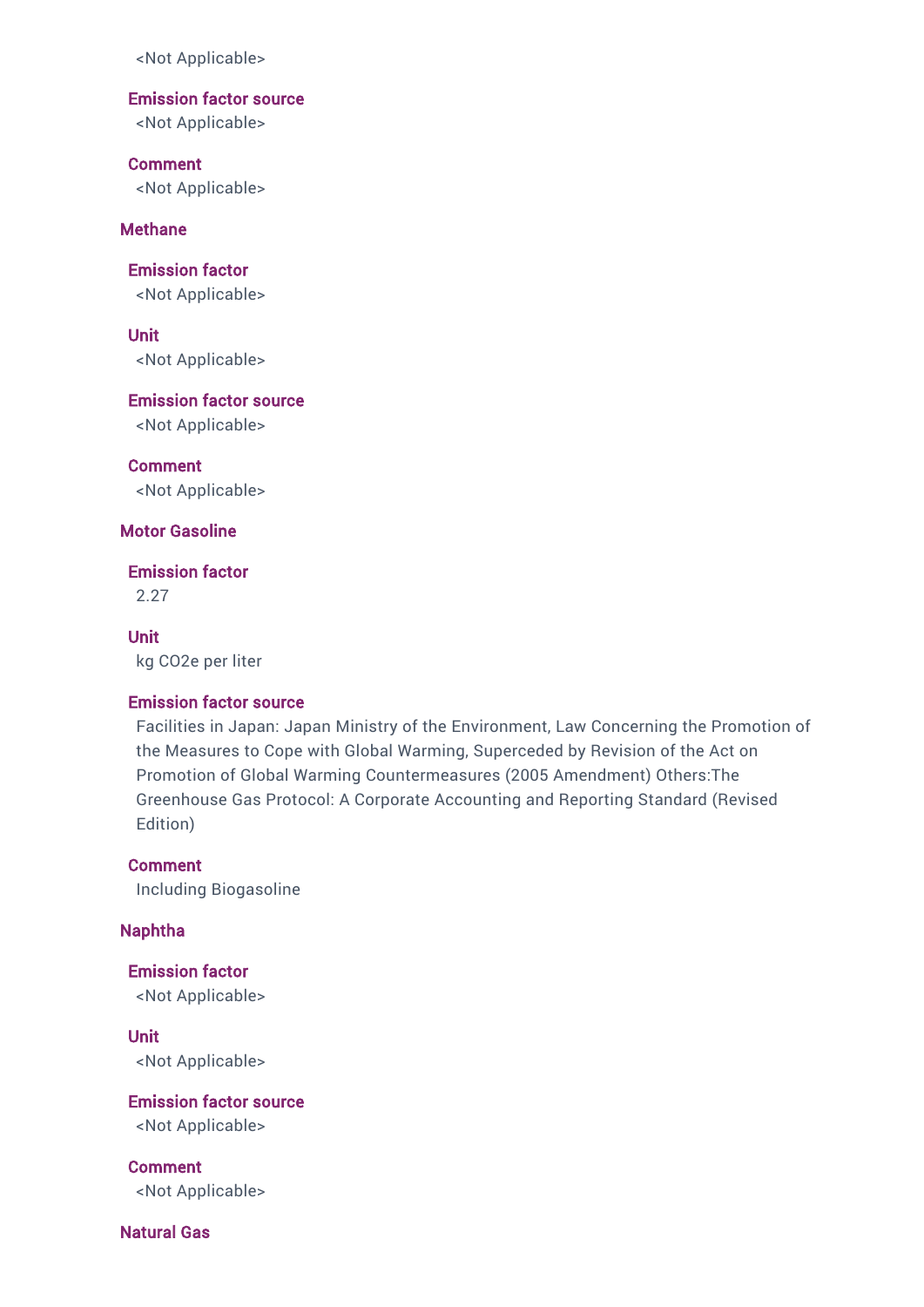#### Emission factor

1.89

Unit metric tons CO2e per m3

#### Emission factor source

Facilities in Japan: Japan Ministry of the Environment, Law Concerning the Promotion of the Measures to Cope with Global Warming, Superceded by Revision of the Act on Promotion of Global Warming Countermeasures (2005 Amendment) Others:The Greenhouse Gas Protocol: A Corporate Accounting and Reporting Standard (Revised Edition)

Comment

Natural Gas Liquids (NGL)

Emission factor <Not Applicable>

Unit <Not Applicable>

Emission factor source <Not Applicable>

Comment <Not Applicable>

#### Natural Gasoline

### Emission factor

<Not Applicable>

### Unit

<Not Applicable>

#### Emission factor source

<Not Applicable>

Comment <Not Applicable>

### Non-Biomass Municipal Waste

Emission factor <Not Applicable>

Unit <Not Applicable>

### Emission factor source

<Not Applicable>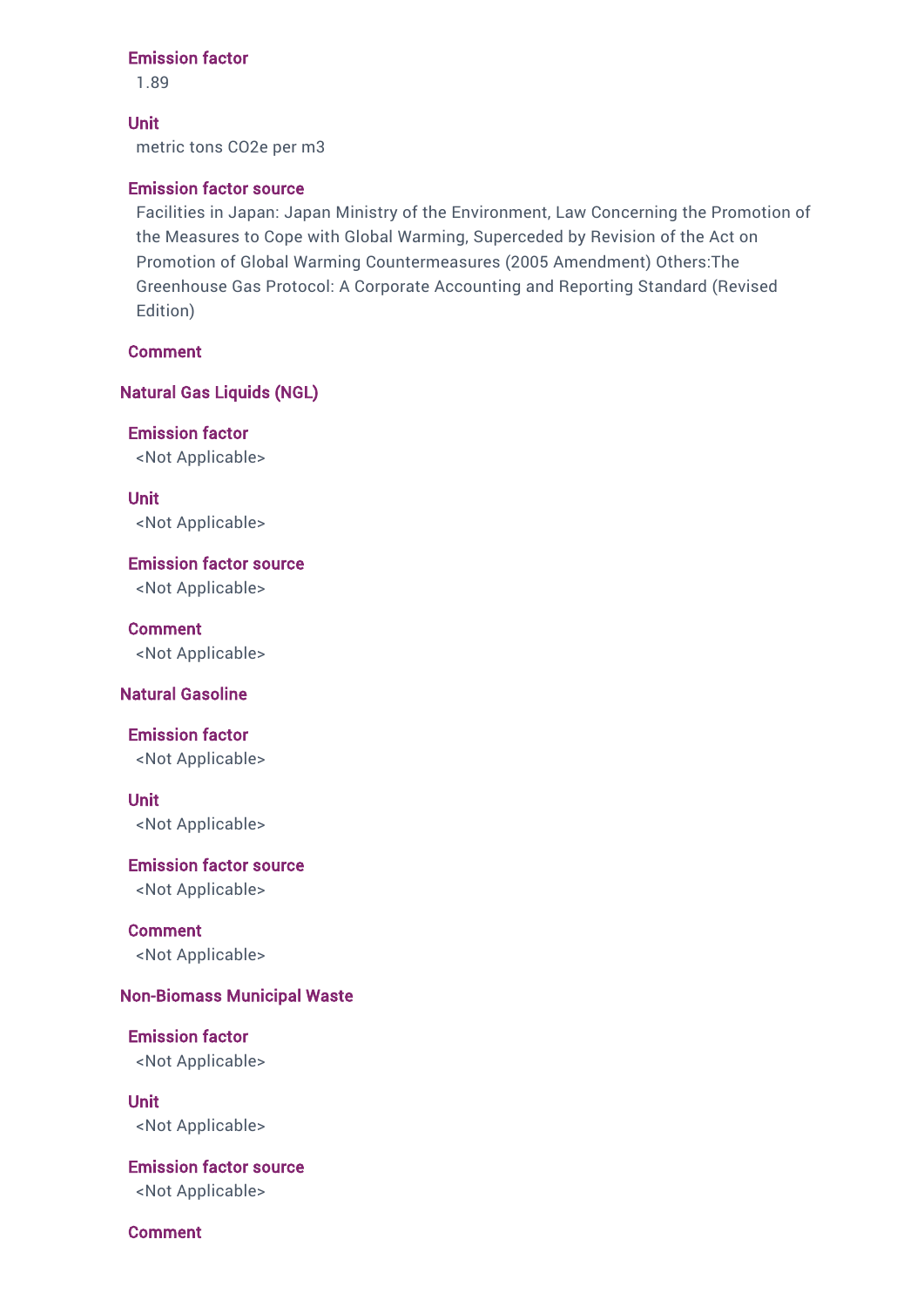## Non-Biomass Waste

Emission factor <Not Applicable>

Unit

<Not Applicable>

Emission factor source <Not Applicable>

Comment <Not Applicable>

Oil Sands

Emission factor <Not Applicable>

Unit <Not Applicable>

Emission factor source <Not Applicable>

Comment <Not Applicable>

### Oil Shale

Emission factor <Not Applicable>

Unit <Not Applicable>

Emission factor source <Not Applicable>

Comment <Not Applicable>

Orimulsion

Emission factor <Not Applicable>

Unit <Not Applicable>

Emission factor source <Not Applicable>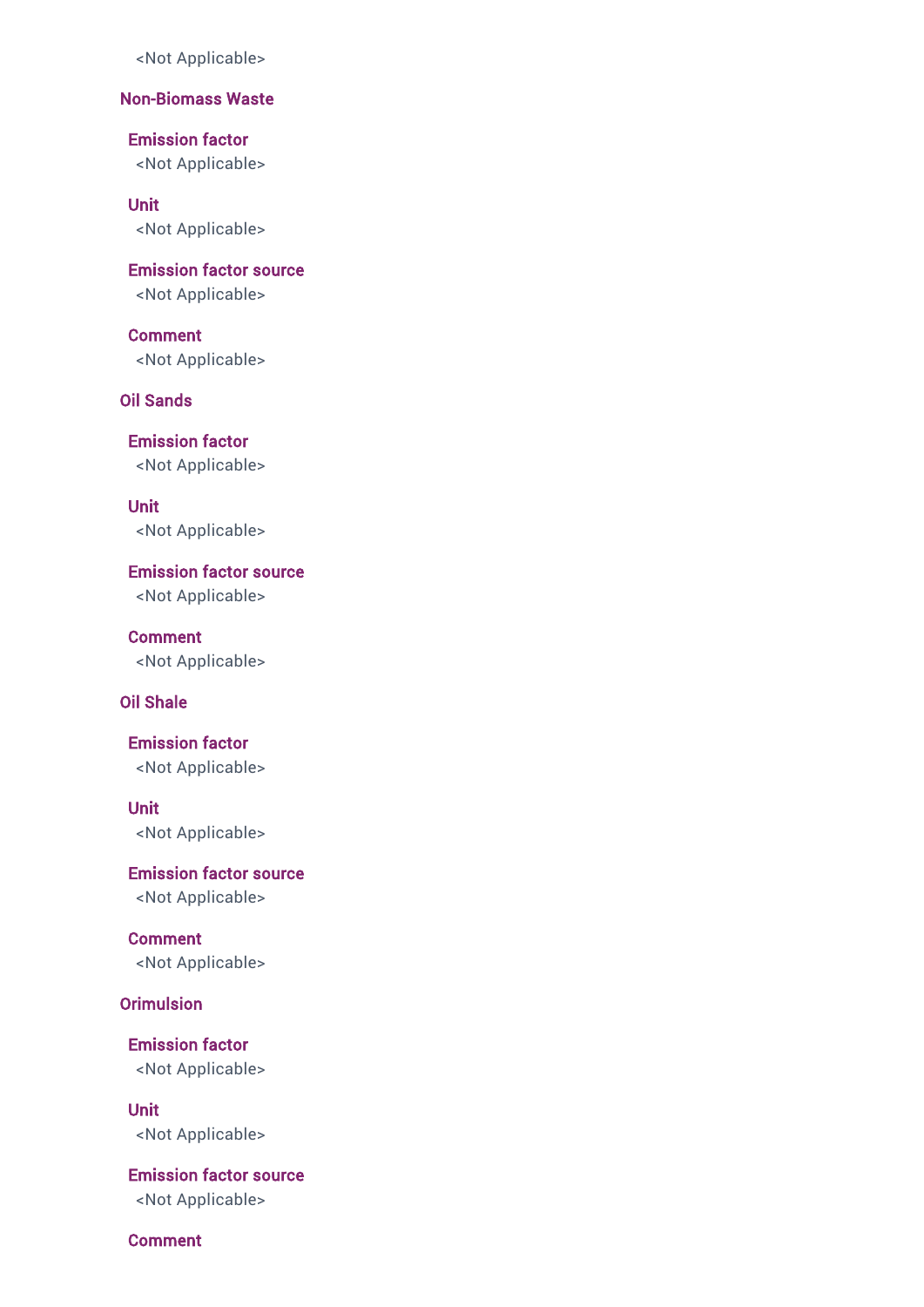# Other Petroleum Gas

Emission factor <Not Applicable>

Unit <Not Applicable>

Emission factor source <Not Applicable>

Comment <Not Applicable>

# Paraffin Waxes

Emission factor <Not Applicable>

Unit <Not Applicable>

Emission factor source <Not Applicable>

**Comment** <Not Applicable>

### Patent Fuel

Emission factor <Not Applicable>

Unit <Not Applicable>

Emission factor source <Not Applicable>

Comment <Not Applicable>

PCI Coal

Emission factor <Not Applicable>

Unit <Not Applicable>

Emission factor source <Not Applicable>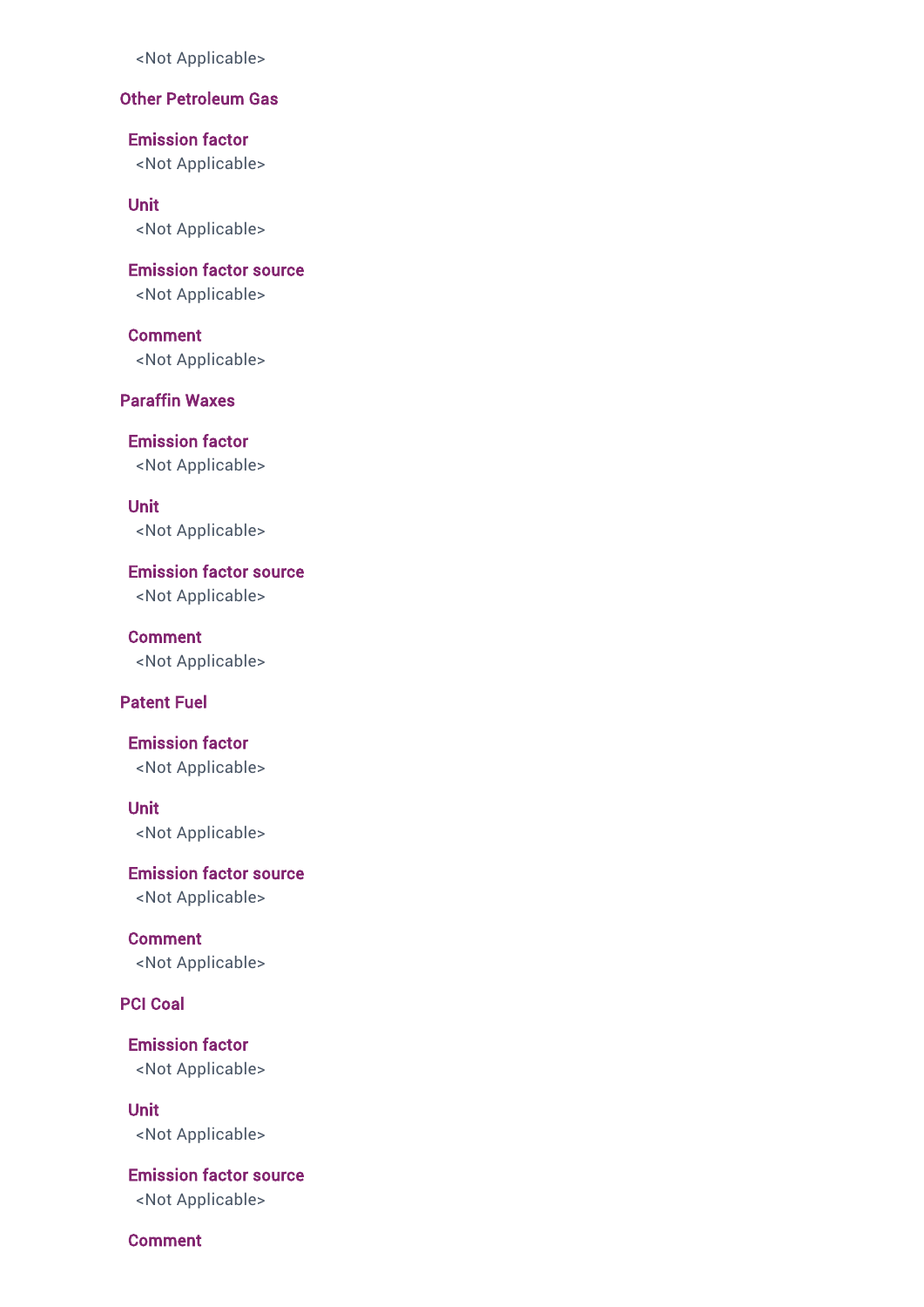### Peat

Emission factor <Not Applicable>

Unit <Not Applicable>

Emission factor source <Not Applicable>

Comment <Not Applicable>

Pentanes Plus

Emission factor <Not Applicable>

Unit <Not Applicable>

Emission factor source <Not Applicable>

Comment <Not Applicable>

### Petrochemical Feedstocks

Emission factor <Not Applicable>

Unit <Not Applicable>

Emission factor source <Not Applicable>

Comment <Not Applicable>

Petrol

Emission factor <Not Applicable>

Unit <Not Applicable>

Emission factor source <Not Applicable>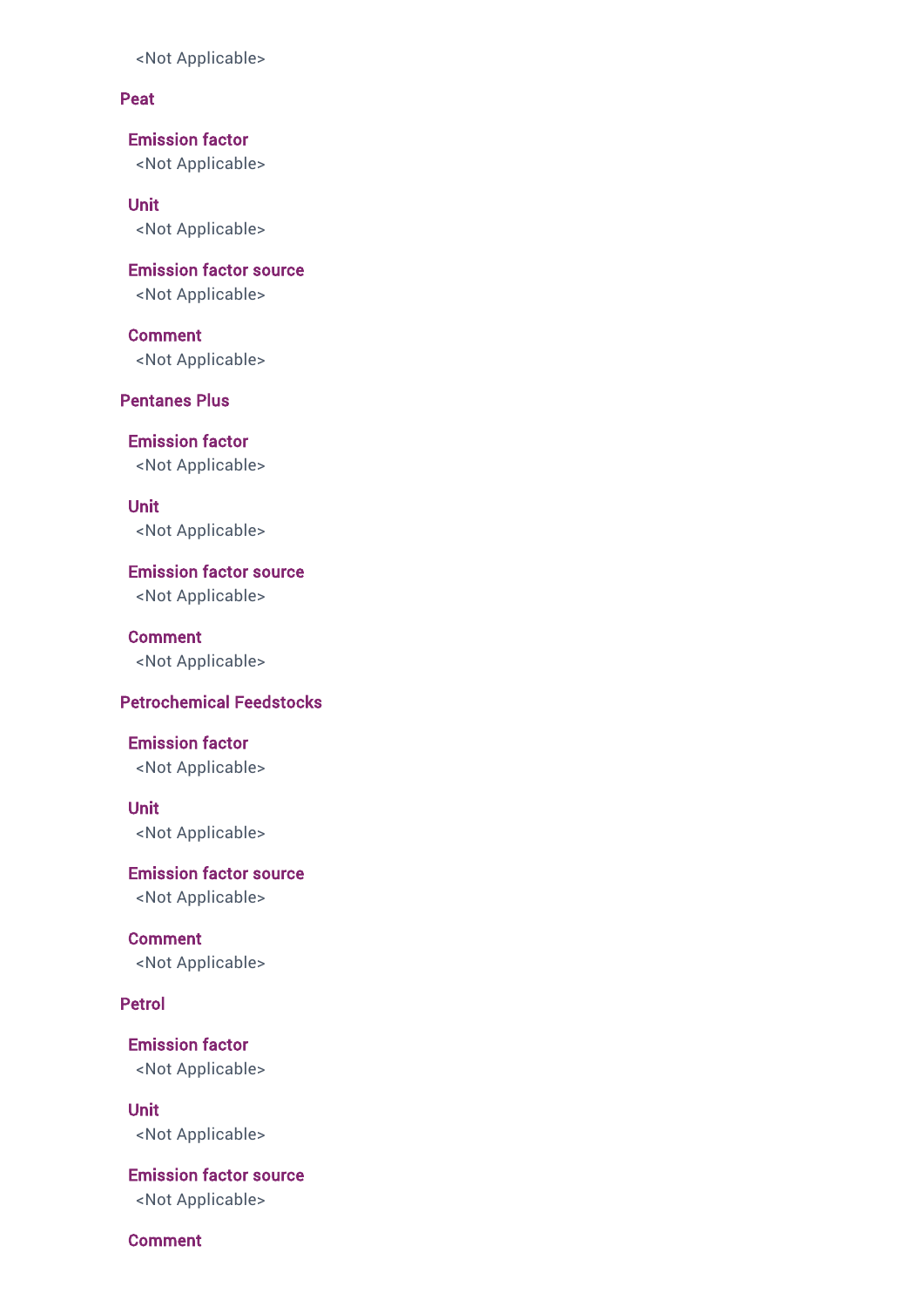### Petroleum Coke

Emission factor <Not Applicable>

Unit <Not Applicable>

Emission factor source <Not Applicable>

Comment <Not Applicable>

# Petroleum Products

Emission factor <Not Applicable>

Unit <Not Applicable>

Emission factor source <Not Applicable>

Comment <Not Applicable>

# Pitch

Emission factor <Not Applicable>

Unit <Not Applicable>

Emission factor source <Not Applicable>

Comment <Not Applicable>

**Plastics** 

Emission factor <Not Applicable>

Unit <Not Applicable>

Emission factor source <Not Applicable>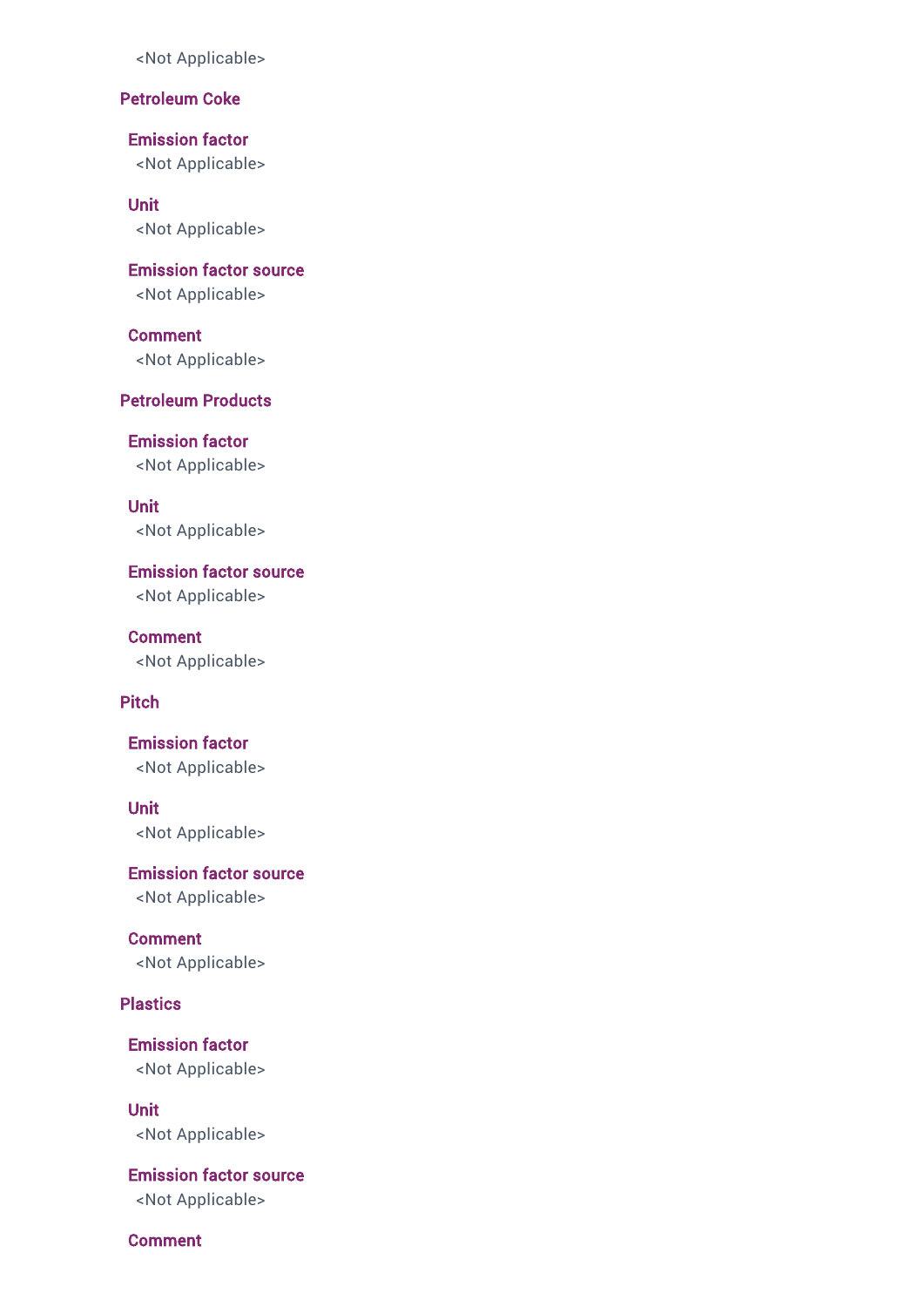## Primary Solid Biomass

Emission factor <Not Applicable>

Unit

<Not Applicable>

Emission factor source <Not Applicable>

Comment <Not Applicable>

Propane Gas

Emission factor <Not Applicable>

Unit <Not Applicable>

Emission factor source <Not Applicable>

**Comment** <Not Applicable>

### Propane Liquid

Emission factor <Not Applicable>

Unit <Not Applicable>

Emission factor source <Not Applicable>

Comment <Not Applicable>

Propylene

Emission factor <Not Applicable>

Unit <Not Applicable>

Emission factor source <Not Applicable>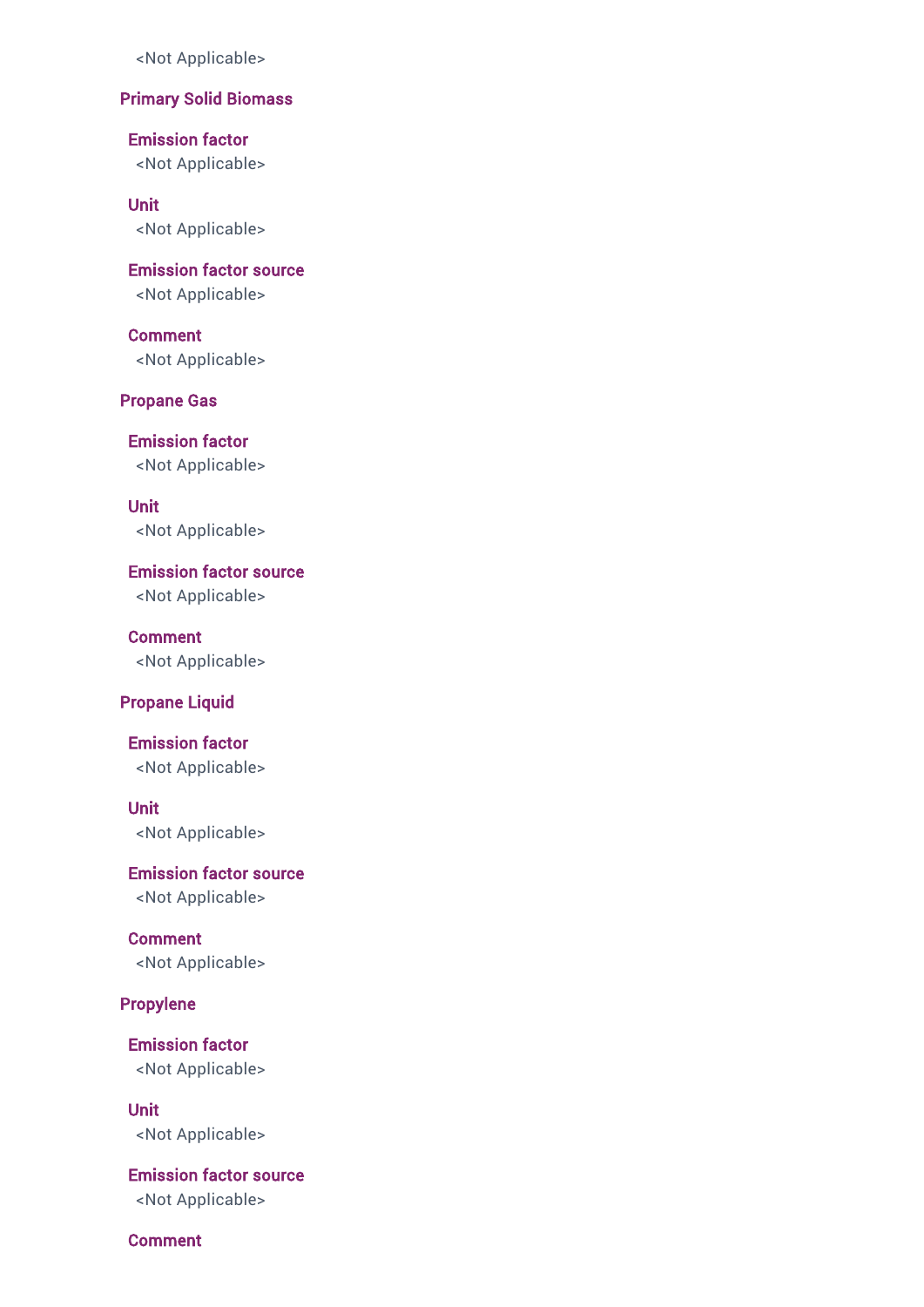### Refinery Feedstocks

Emission factor <Not Applicable>

Unit

<Not Applicable>

Emission factor source <Not Applicable>

Comment <Not Applicable>

Refinery Gas

Emission factor <Not Applicable>

Unit <Not Applicable>

Emission factor source <Not Applicable>

**Comment** <Not Applicable>

### Refinery Oil

Emission factor <Not Applicable>

Unit <Not Applicable>

Emission factor source <Not Applicable>

Comment <Not Applicable>

### Residual Fuel Oil

Emission factor <Not Applicable>

Unit <Not Applicable>

Emission factor source <Not Applicable>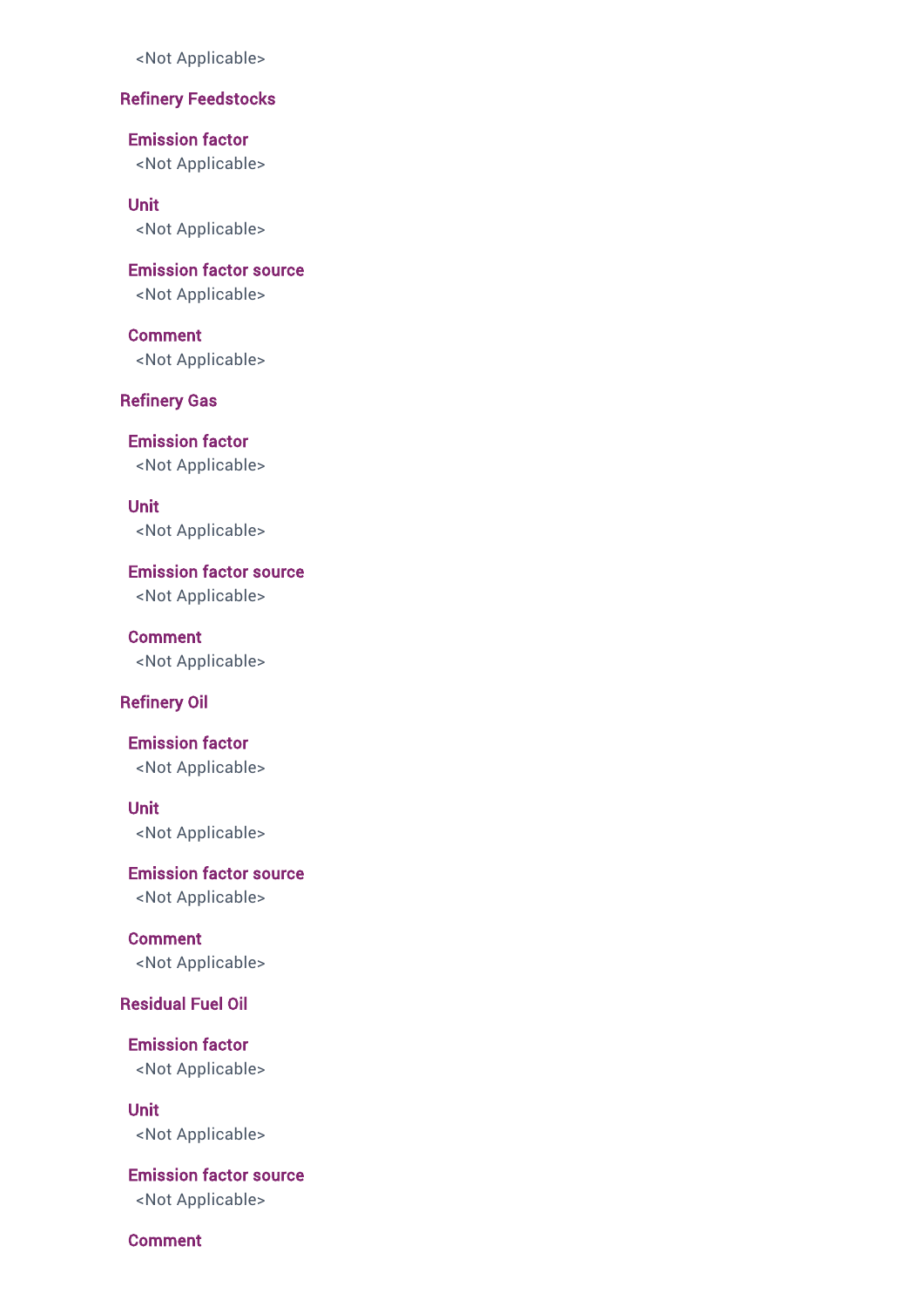### Road Oil

Emission factor <Not Applicable>

Unit <Not Applicable>

Emission factor source <Not Applicable>

Comment <Not Applicable>

**SBP** 

Emission factor <Not Applicable>

Unit <Not Applicable>

Emission factor source <Not Applicable>

Comment <Not Applicable>

### Shale Oil

Emission factor <Not Applicable>

Unit <Not Applicable>

Emission factor source <Not Applicable>

Comment <Not Applicable>

Sludge Gas

Emission factor <Not Applicable>

Unit <Not Applicable>

Emission factor source <Not Applicable>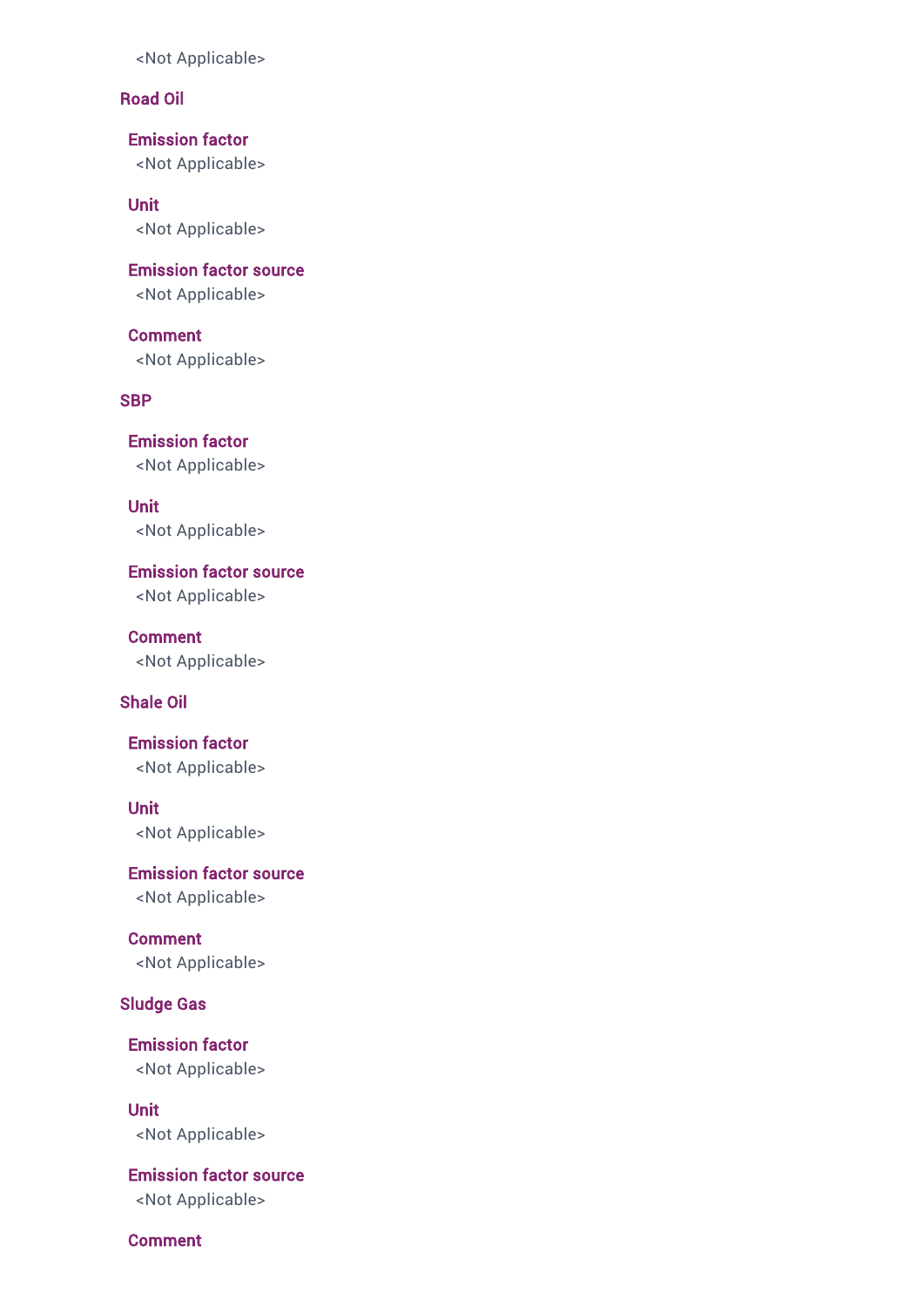## Softwood

Emission factor <Not Applicable>

Unit <Not Applicable>

Emission factor source <Not Applicable>

Comment <Not Applicable>

# Solid Biomass Waste

Emission factor <Not Applicable>

Unit <Not Applicable>

Emission factor source <Not Applicable>

**Comment** <Not Applicable>

#### Special Naphtha

Emission factor <Not Applicable>

# Unit

<Not Applicable>

Emission factor source <Not Applicable>

**Comment** <Not Applicable>

## Still Gas

Emission factor <Not Applicable>

Unit <Not Applicable>

Emission factor source <Not Applicable>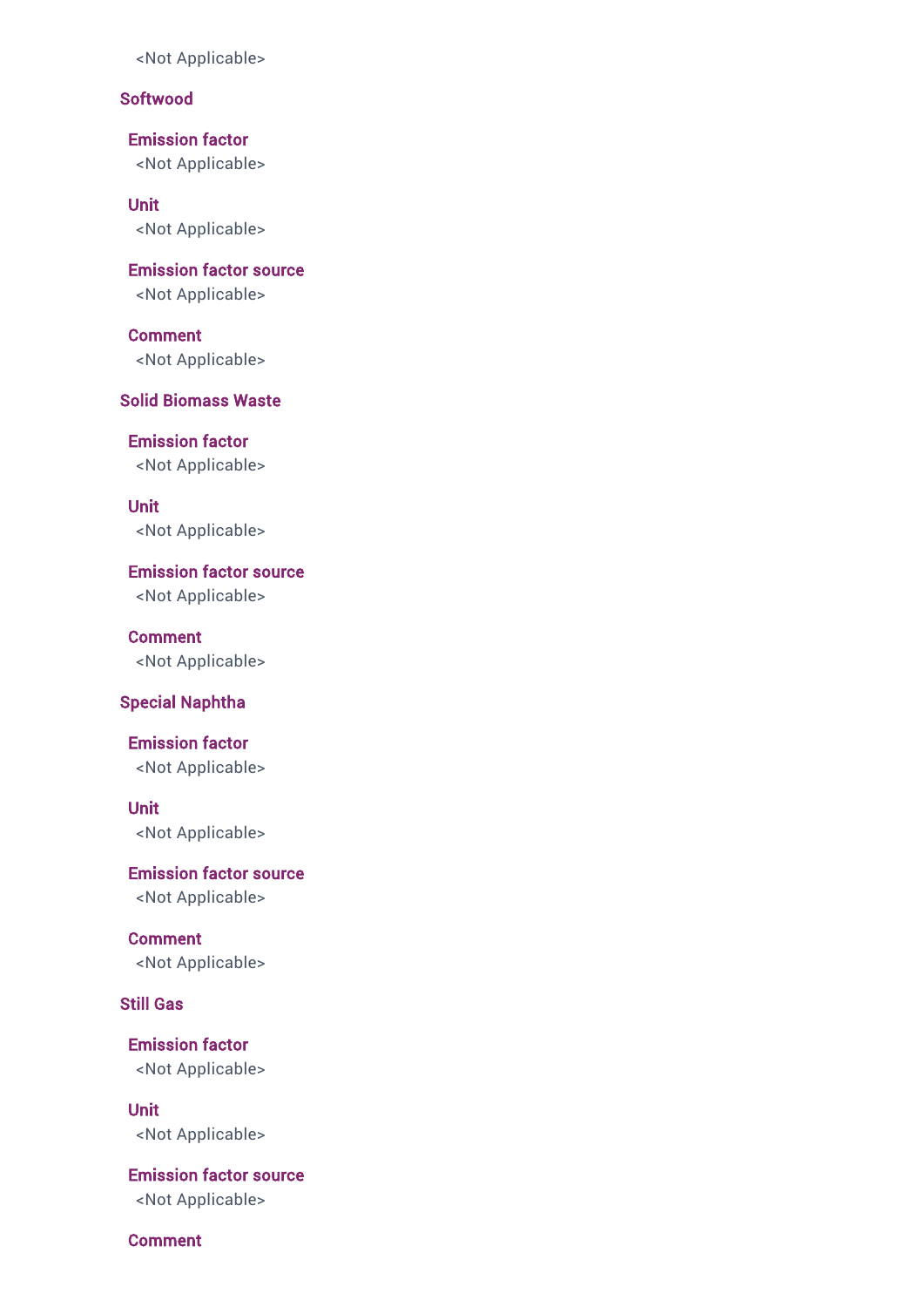### **Straw**

Emission factor <Not Applicable>

Unit <Not Applicable>

Emission factor source <Not Applicable>

Comment <Not Applicable>

# Subbituminous Coal

Emission factor <Not Applicable>

Unit <Not Applicable>

Emission factor source <Not Applicable>

Comment <Not Applicable>

### Sulphite Lyes

Emission factor <Not Applicable>

Unit

<Not Applicable>

Emission factor source <Not Applicable>

Comment <Not Applicable>

### Tar

Emission factor <Not Applicable>

Unit <Not Applicable>

Emission factor source <Not Applicable>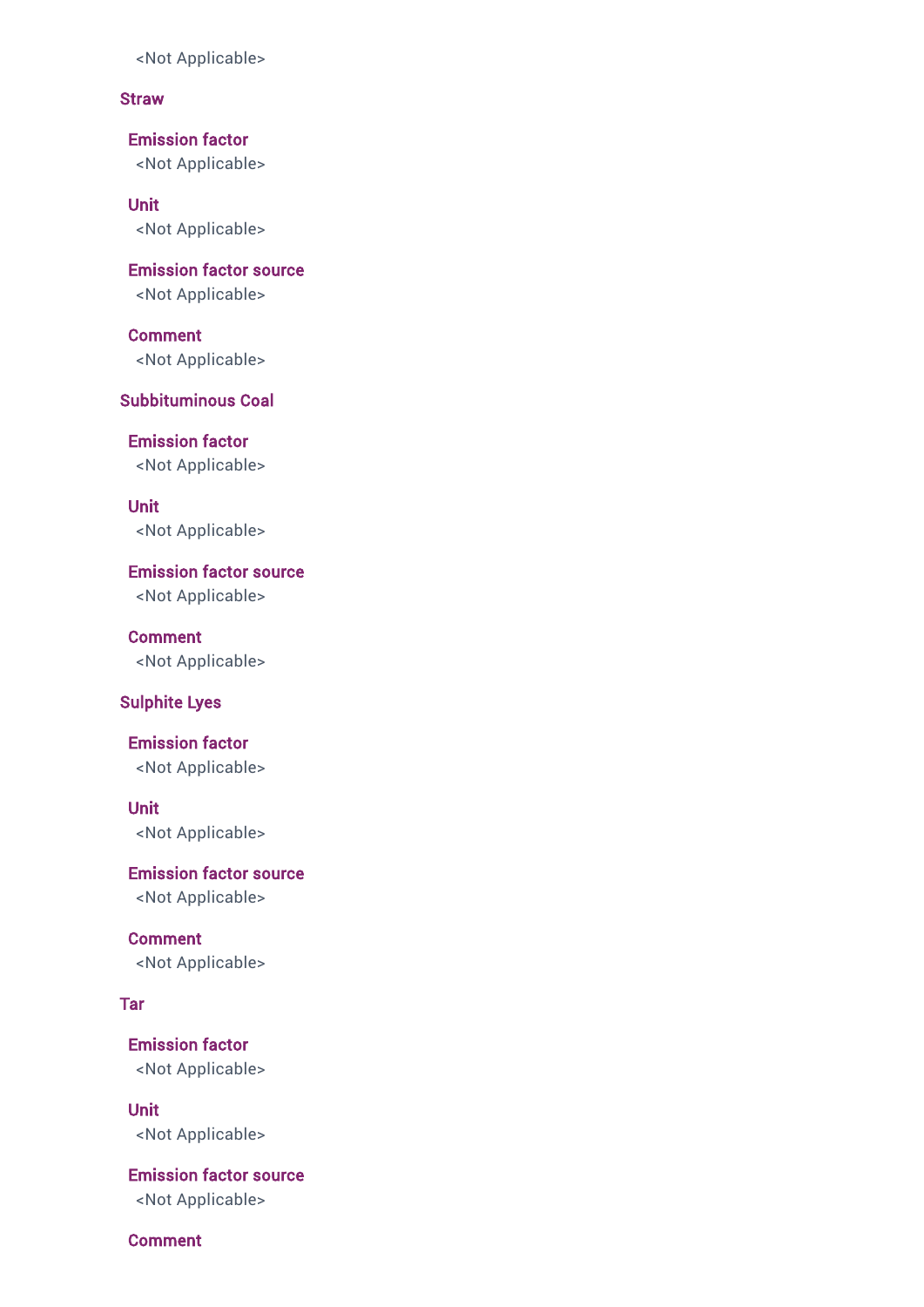# Tar Sands

Emission factor <Not Applicable>

Unit <Not Applicable>

Emission factor source <Not Applicable>

Comment <Not Applicable>

Thermal Coal

Emission factor <Not Applicable>

Unit <Not Applicable>

Emission factor source <Not Applicable>

Comment <Not Applicable>

### Thermal Coal Commercial

Emission factor <Not Applicable>

Unit <Not Applicable>

Emission factor source <Not Applicable>

Comment <Not Applicable>

# Thermal Coal Domestic

Emission factor <Not Applicable>

Unit <Not Applicable>

Emission factor source <Not Applicable>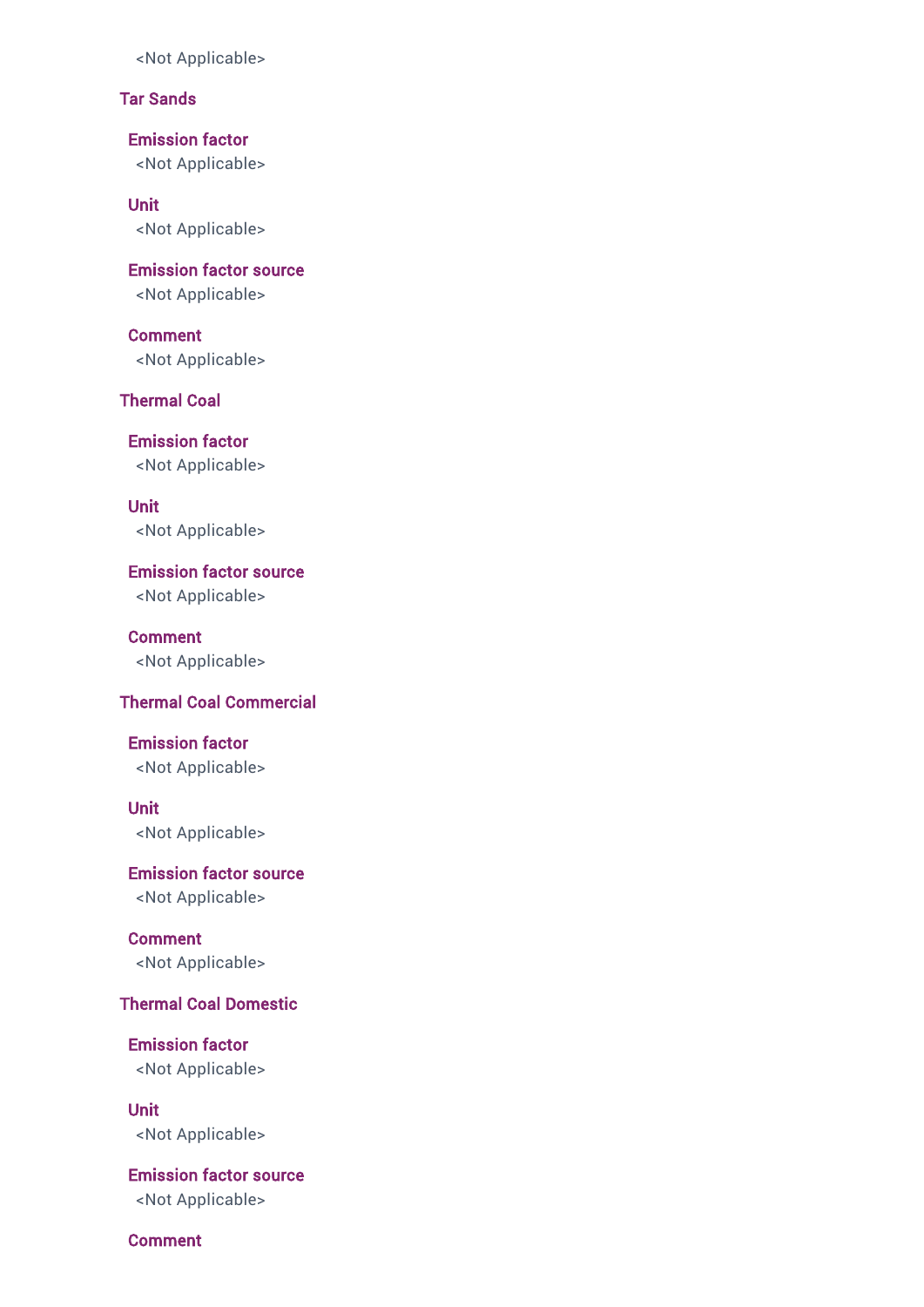# Thermal Coal Industrial

Emission factor

<Not Applicable>

#### Unit

<Not Applicable>

Emission factor source

<Not Applicable>

Comment <Not Applicable>

**Tires** 

Emission factor <Not Applicable>

Unit <Not Applicable>

Emission factor source <Not Applicable>

Comment <Not Applicable>

#### Town Gas

Emission factor 2.23

Unit metric tons CO2e per m3

### Emission factor source

Facilities in Japan: Japan Ministry of the Environment, Law Concerning the Promotion of the Measures to Cope with Global Warming, Superceded by Revision of the Act on Promotion of Global Warming Countermeasures (2005 Amendment) Others:The Greenhouse Gas Protocol: A Corporate Accounting and Reporting Standard (Revised Edition)

Comment

Unfinished Oils

Emission factor <Not Applicable>

Unit <Not Applicable>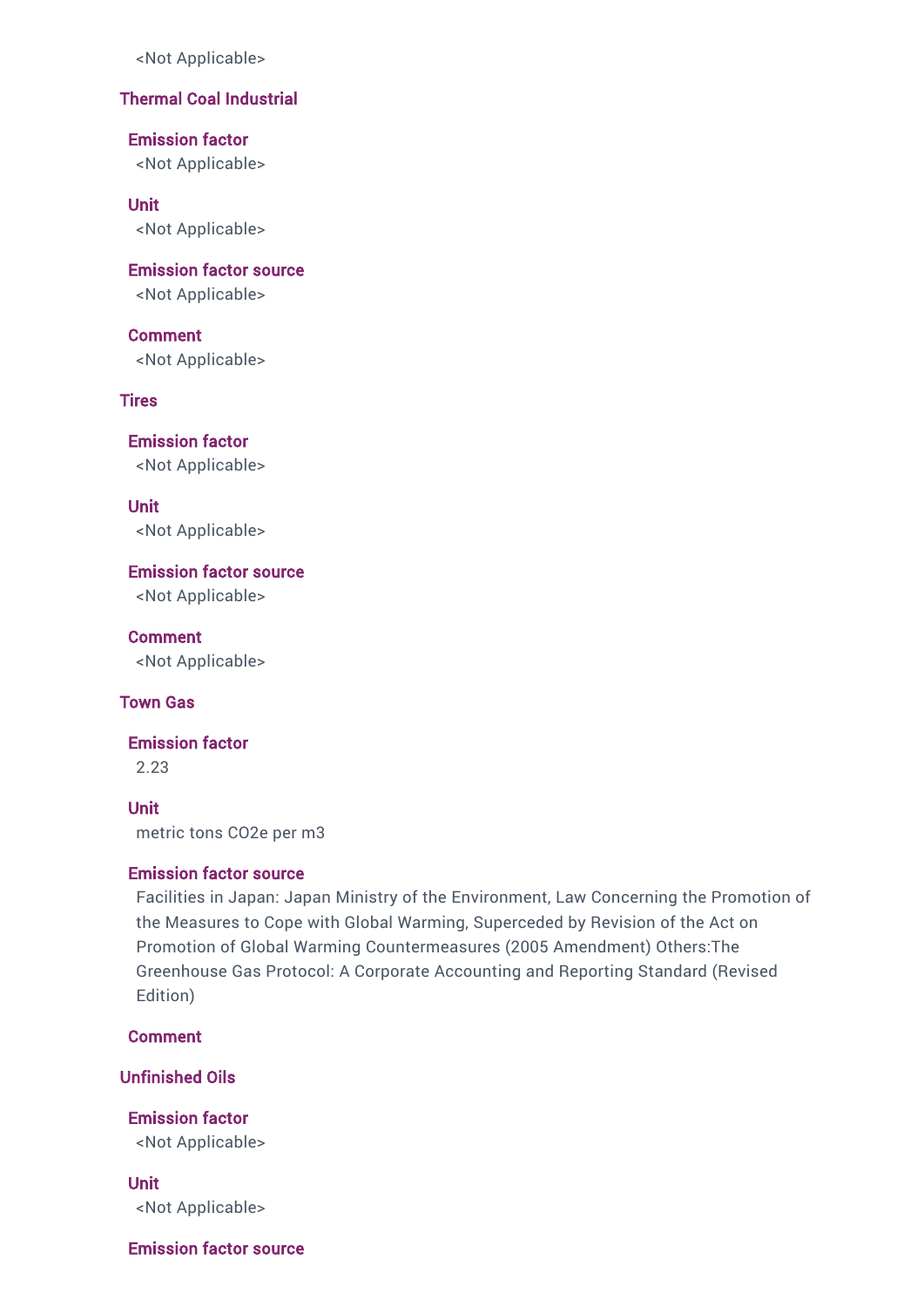**Comment** <Not Applicable>

Vegetable Oil

Emission factor <Not Applicable>

Unit <Not Applicable>

Emission factor source <Not Applicable>

Comment <Not Applicable>

Waste Oils

Emission factor <Not Applicable>

Unit <Not Applicable>

Emission factor source <Not Applicable>

Comment <Not Applicable>

Waste Paper and Card

Emission factor <Not Applicable>

Unit <Not Applicable>

Emission factor source <Not Applicable>

Comment <Not Applicable>

Waste Plastics

Emission factor <Not Applicable>

Unit <Not Applicable>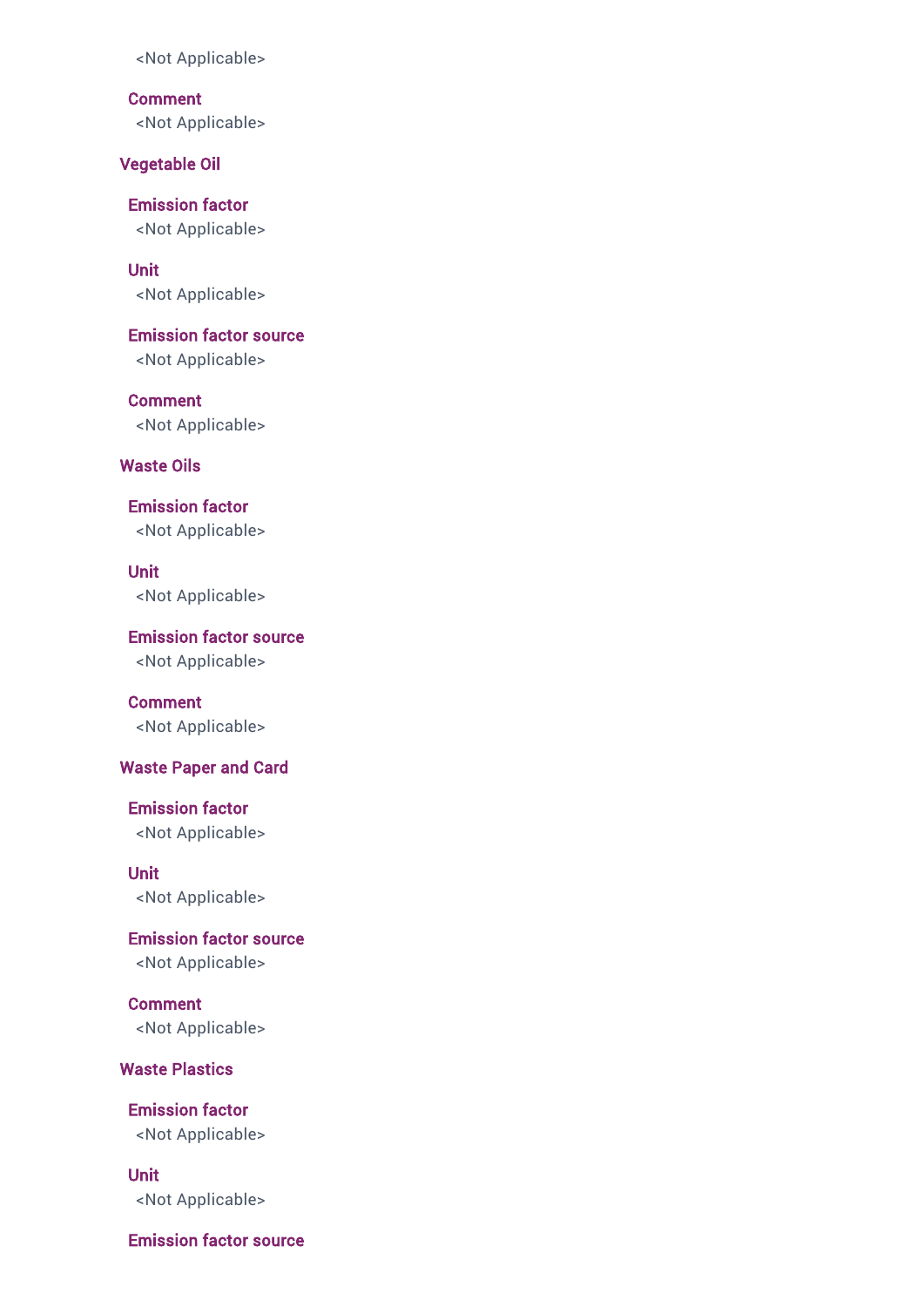**Comment** <Not Applicable>

Waste Tires

Emission factor <Not Applicable>

Unit <Not Applicable>

Emission factor source <Not Applicable>

Comment <Not Applicable>

White Spirit

Emission factor <Not Applicable>

Unit <Not Applicable>

Emission factor source <Not Applicable>

Comment <Not Applicable>

### Wood

Emission factor <Not Applicable>

Unit <Not Applicable>

Emission factor source <Not Applicable>

Comment <Not Applicable>

## Wood Chips

Emission factor <Not Applicable>

Unit <Not Applicable>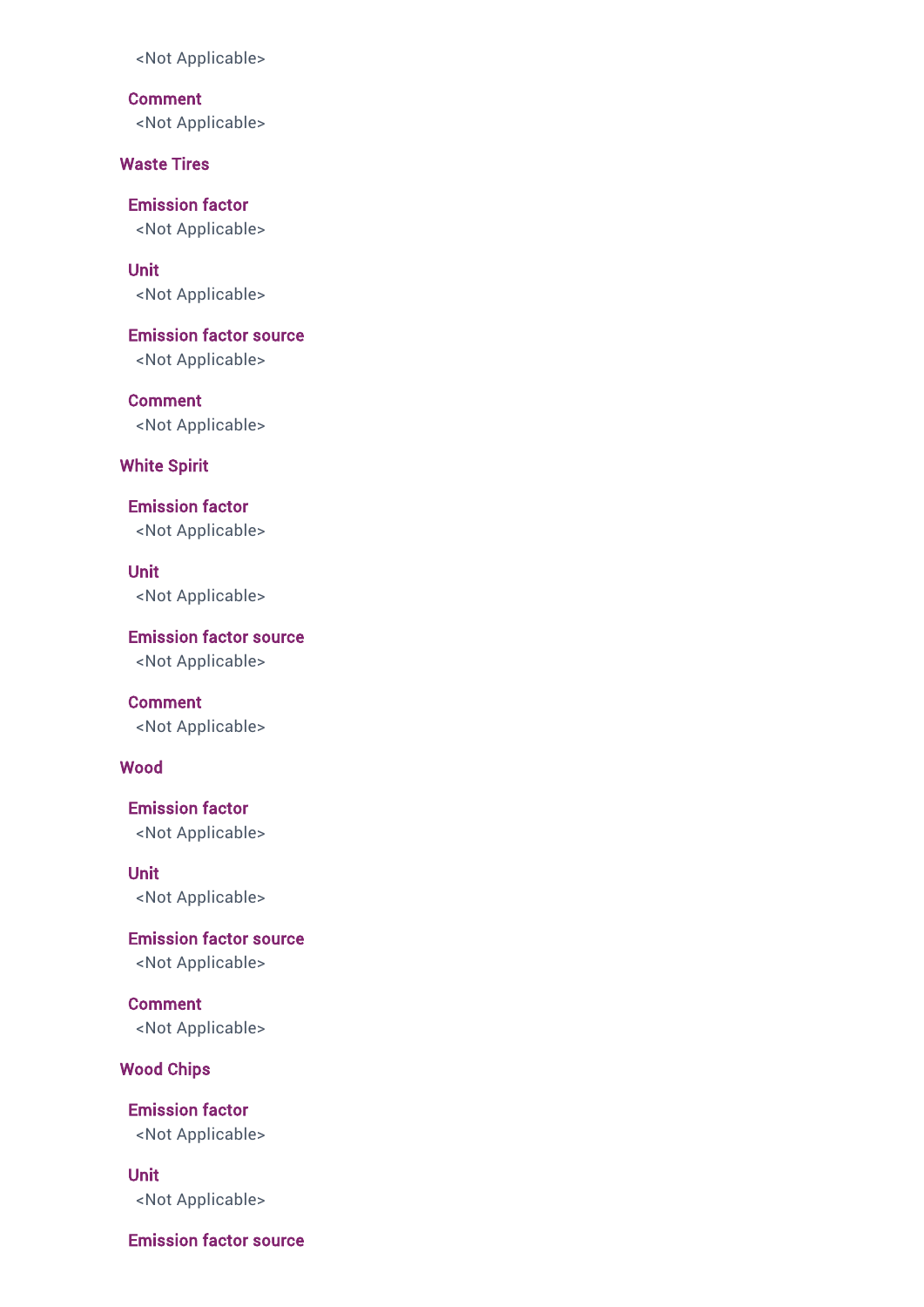**Comment** <Not Applicable>

Wood Logs

Emission factor <Not Applicable>

Unit <Not Applicable>

Emission factor source <Not Applicable>

Comment <Not Applicable>

Wood Pellets

Emission factor <Not Applicable>

Unit <Not Applicable>

Emission factor source <Not Applicable>

Comment <Not Applicable>

### Wood Waste

Emission factor <Not Applicable>

Unit <Not Applicable>

Emission factor source <Not Applicable>

Comment <Not Applicable>

### **Other**

Emission factor 3.31

Unit metric tons CO2e per metric ton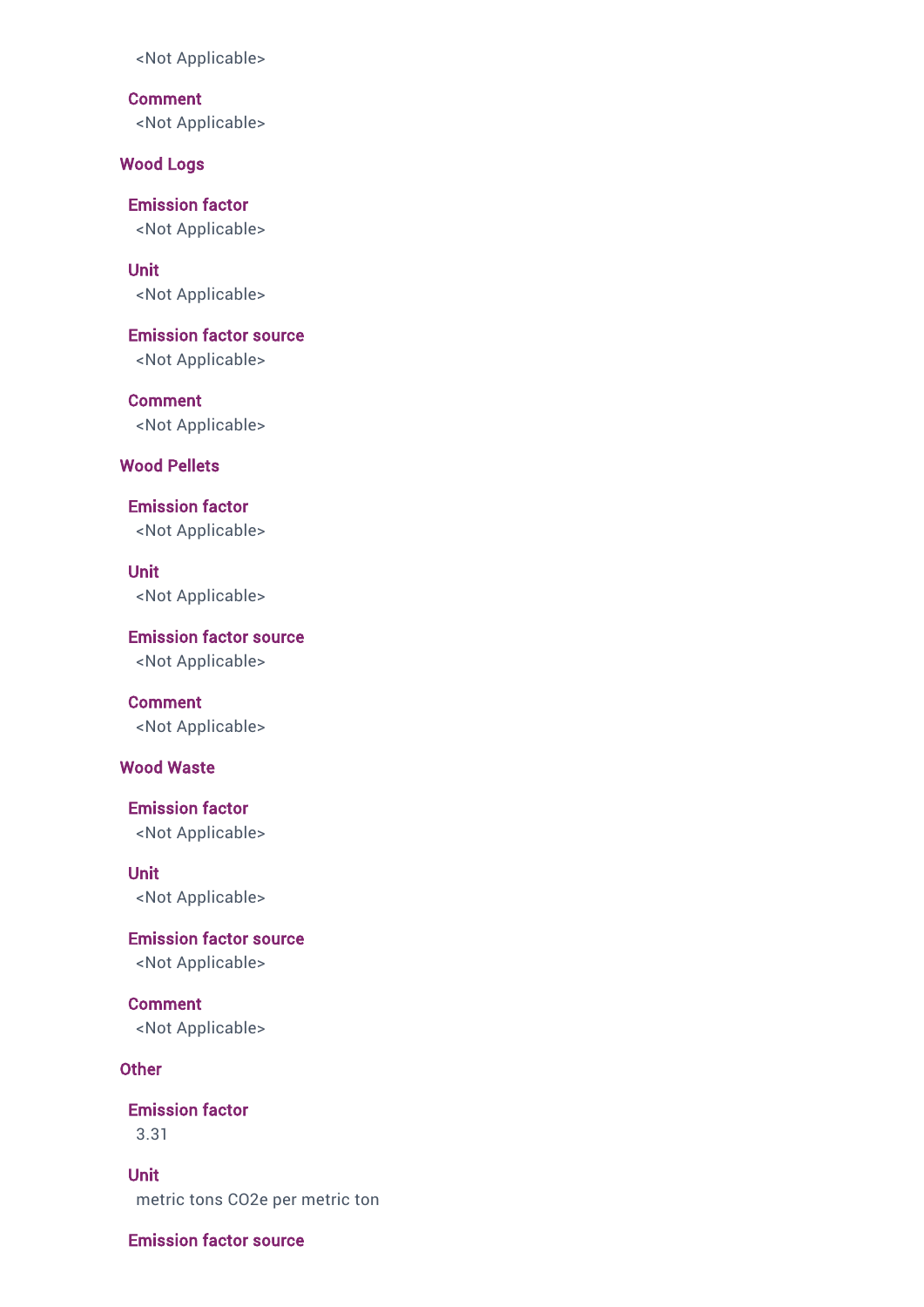Measured value of carbon content ratio of the fuel

### Comment

Information of "carbon fuel oil" is shown in this row

# C8.2e

# (C8.2e) Provide details on the electricity, heat, steam, and cooling your organization has generated and consumed in the reporting year.

|                    | <b>Total Gross</b><br>qeneration<br>(MWh) | <b>Generation that is</b><br>consumed by the<br>organization (MWh) | <b>Gross generation</b><br>from renewable<br>sources (MWh) | <b>Generation from renewable sources</b><br>that is consumed by the<br>organization (MWh) |
|--------------------|-------------------------------------------|--------------------------------------------------------------------|------------------------------------------------------------|-------------------------------------------------------------------------------------------|
| Electricity 700752 |                                           | 674384                                                             | 642                                                        | 642                                                                                       |
| Heat               | 1233639                                   | 1233639                                                            |                                                            | 0                                                                                         |
| Steam              | 4273333                                   | 4273333                                                            | 40448                                                      | 40448                                                                                     |
| Cooling            | 0                                         | 0                                                                  |                                                            | 0                                                                                         |

# C8.2f

(C8.2f) Provide details on the electricity, heat, steam and/or cooling amounts that were accounted for at a low-carbon emission factor in the market-based Scope 2 figure reported in C6.3.

### Basis for applying a low-carbon emission factor

Off-grid energy consumption from an on-site installation or through a direct line to an offsite generator owned by another company

### Low-carbon technology type

Solar PV Biomass (including biogas)

### MWh consumed associated with low-carbon electricity, heat, steam or cooling 41000

### Emission factor (in units of metric tons CO2e per MWh)

 $\Omega$ 

### Comment

We utilized steam generated with biomass boiler and electricity generated with solar power.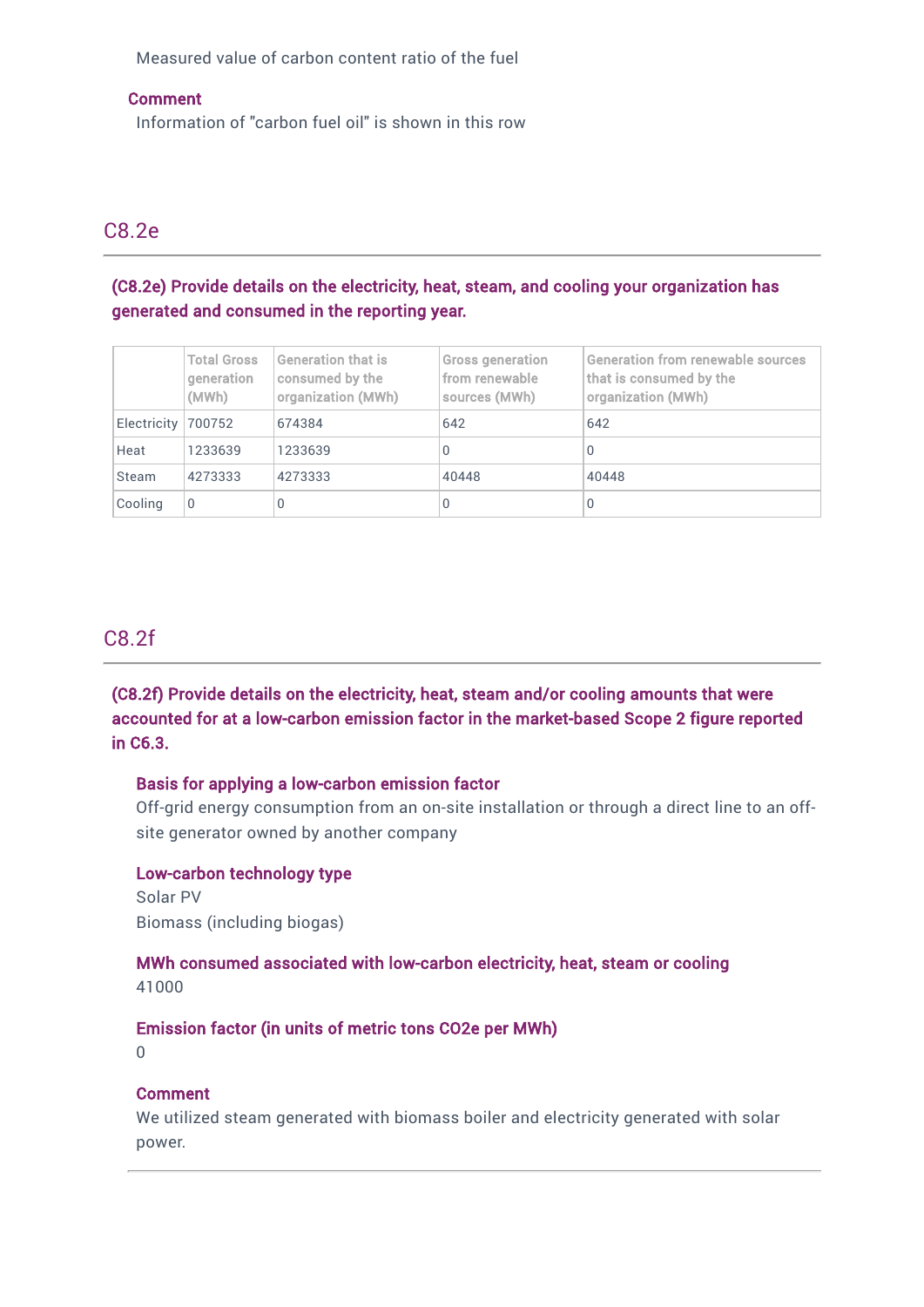# C9.1

(C9.1) Provide any additional climate-related metrics relevant to your business.

# C10. Verification

# C10.1

### (C10.1) Indicate the verification/assurance status that applies to your reported emissions.

|                                          | Verification/assurance status                          |  |
|------------------------------------------|--------------------------------------------------------|--|
| Scope 1                                  | Third-party verification or assurance process in place |  |
| Scope 2 (location-based or market-based) | Third-party verification or assurance process in place |  |
| Scope 3                                  | Third-party verification or assurance process in place |  |

# C10.1a

(C10.1a) Provide further details of the verification/assurance undertaken for your Scope 1 and/or Scope 2 emissions and attach the relevant statements.

Scope

Scope 1

Verification or assurance cycle in place Annual process

Status in the current reporting year Complete

Type of verification or assurance Limited assurance

Attach the statement [GHGVerificationReport\\_Bridgestone2018\\_Eng\\_180518.pdf](https://www.cdp.net/en/formatted_responses/files?file_path=k9me76vz7u2sozvqoi2gbw-cdp-credit360-com/DHX-_31erkaedg59g50JLQ/GHGVerificationReportBridgestone2018Eng180518.pdf)

# Page/ section reference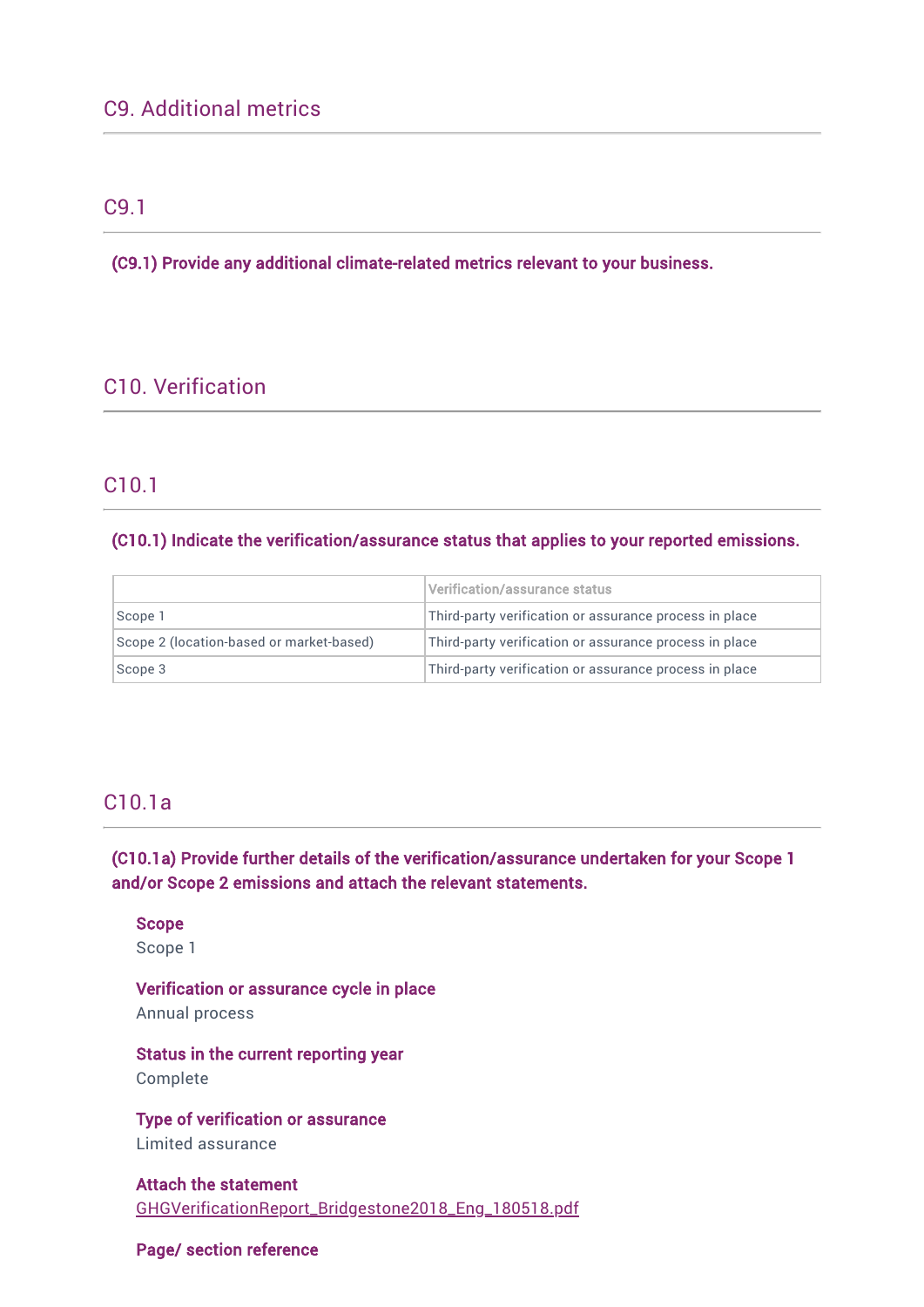Page 1/1

Relevant standard ISO14064-3

### Proportion of reported emissions verified (%)

100

Scope Scope 2 market-based

Verification or assurance cycle in place Annual process

Status in the current reporting year Complete

Type of verification or assurance Limited assurance

Attach the statement [GHGVerificationReport\\_Bridgestone2018\\_Eng\\_180518.pdf](https://www.cdp.net/en/formatted_responses/files?file_path=k9me76vz7u2sozvqoi2gbw-cdp-credit360-com/DHX-_31erkaedg59g50JLQ/GHGVerificationReportBridgestone2018Eng180518.pdf)

Page/ section reference Page 1/1

Relevant standard ISO14064-3

Proportion of reported emissions verified (%) 100

# C10.1b

(C10.1b) Provide further details of the verification/assurance undertaken for your Scope 3 emissions and attach the relevant statements.

**Scope** Scope 3- all relevant categories

### Verification or assurance cycle in place Annual process

Status in the current reporting year Complete

Attach the statement [GHGVerificationReport\\_Bridgestone2018\\_Eng\\_180518.pdf](https://www.cdp.net/en/formatted_responses/files?file_path=k9me76vz7u2sozvqoi2gbw-cdp-credit360-com/DHX-_31erkaedg59g50JLQ/GHGVerificationReportBridgestone2018Eng180518.pdf)

#### Page/section reference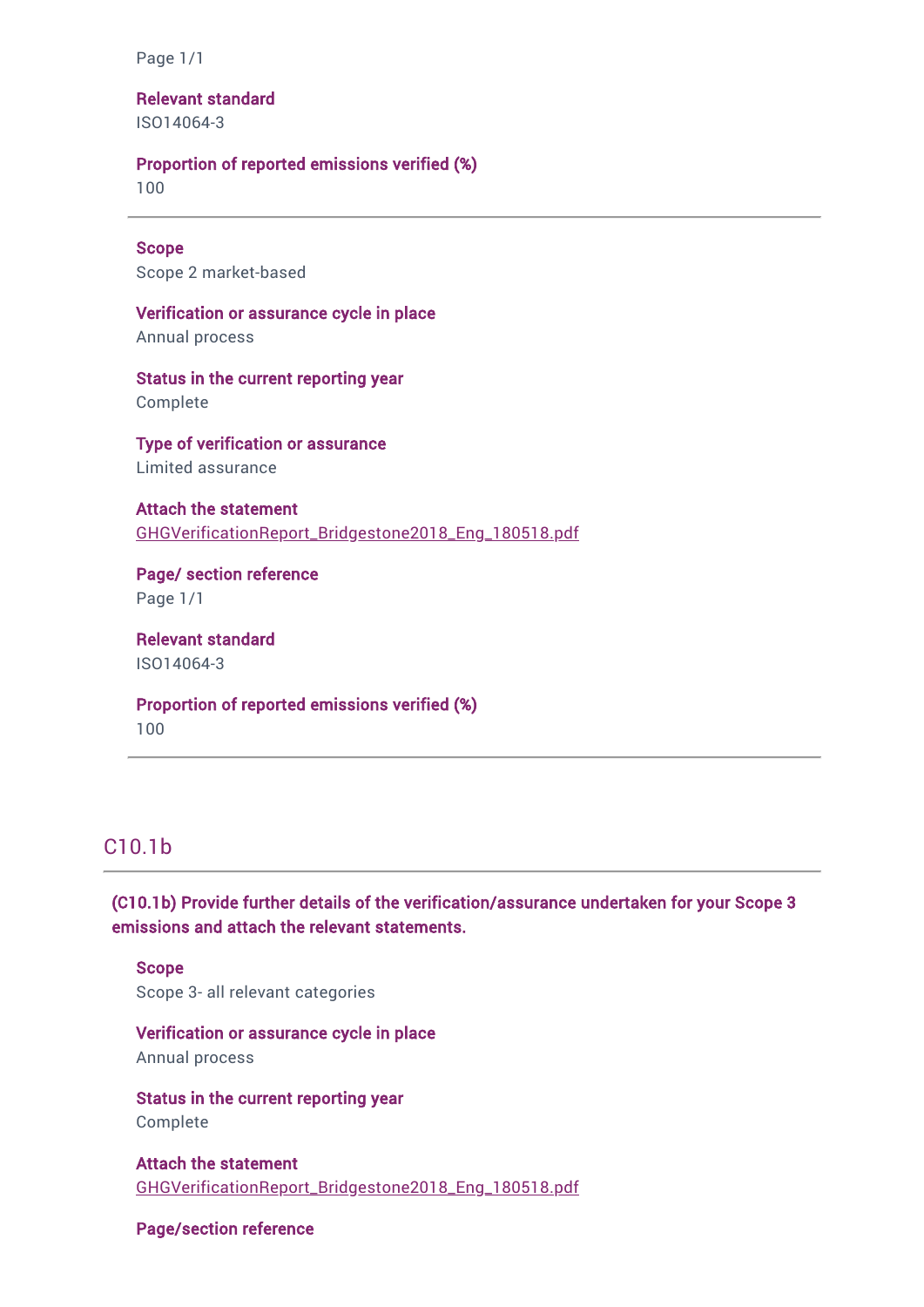Page 1/1

Relevant standard ISO14064-3

# C10.2

(C10.2) Do you verify any climate-related information reported in your CDP disclosure other than the emissions figures reported in C6.1, C6.3, and C6.5? Yes

# C10.2a

(C10.2a) Which data points within your CDP disclosure have been verified, and which verification standards were used?

| <b>Disclosure</b><br>module.<br>verification<br>relates to | Data verified   | standard        | Verification  Please explain                                     |
|------------------------------------------------------------|-----------------|-----------------|------------------------------------------------------------------|
| C6.                                                        | Other, please   | <b>ISAE3000</b> | Energy consumption, which is used to calculate Scope 1 and 2, is |
| Emissions                                                  | specify (Energy |                 | verified.                                                        |
| data                                                       | consumption)    |                 | Sustainability_VerificationReport_Bridgestone2018_Eng_180518.pdf |

# C11. Carbon pricing

# C11.1

(C11.1) Are any of your operations or activities regulated by a carbon pricing system (i.e. ETS, Cap & Trade or Carbon Tax)?

Yes

# C11.1a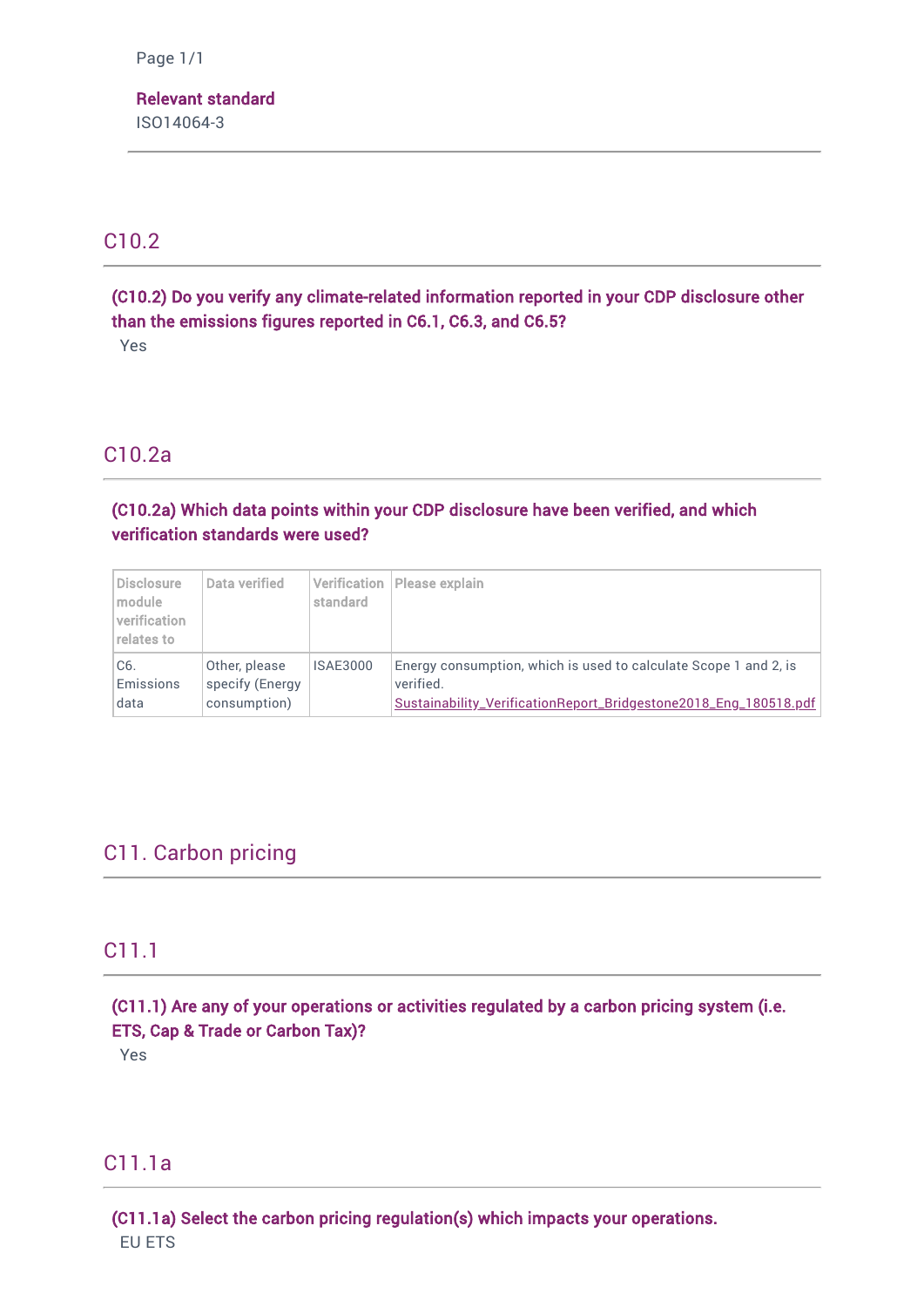# C11.1b

(C11.1b) Complete the following table for each of the emissions trading systems in which you participate.

Alberta SGER

% of Scope 1 emissions covered by the ETS <Not Applicable>

Period start date <Not Applicable>

Period end date <Not Applicable>

Allowances allocated <Not Applicable>

Allowances purchased <Not Applicable>

Verified emissions in metric tons CO2e <Not Applicable>

Details of ownership <Not Applicable>

Comment <Not Applicable>

### Australia ERF Safeguard Mechanism

% of Scope 1 emissions covered by the ETS <Not Applicable>

Period start date <Not Applicable>

Period end date <Not Applicable>

Allowances allocated <Not Applicable>

Allowances purchased <Not Applicable>

Verified emissions in metric tons CO2e <Not Applicable>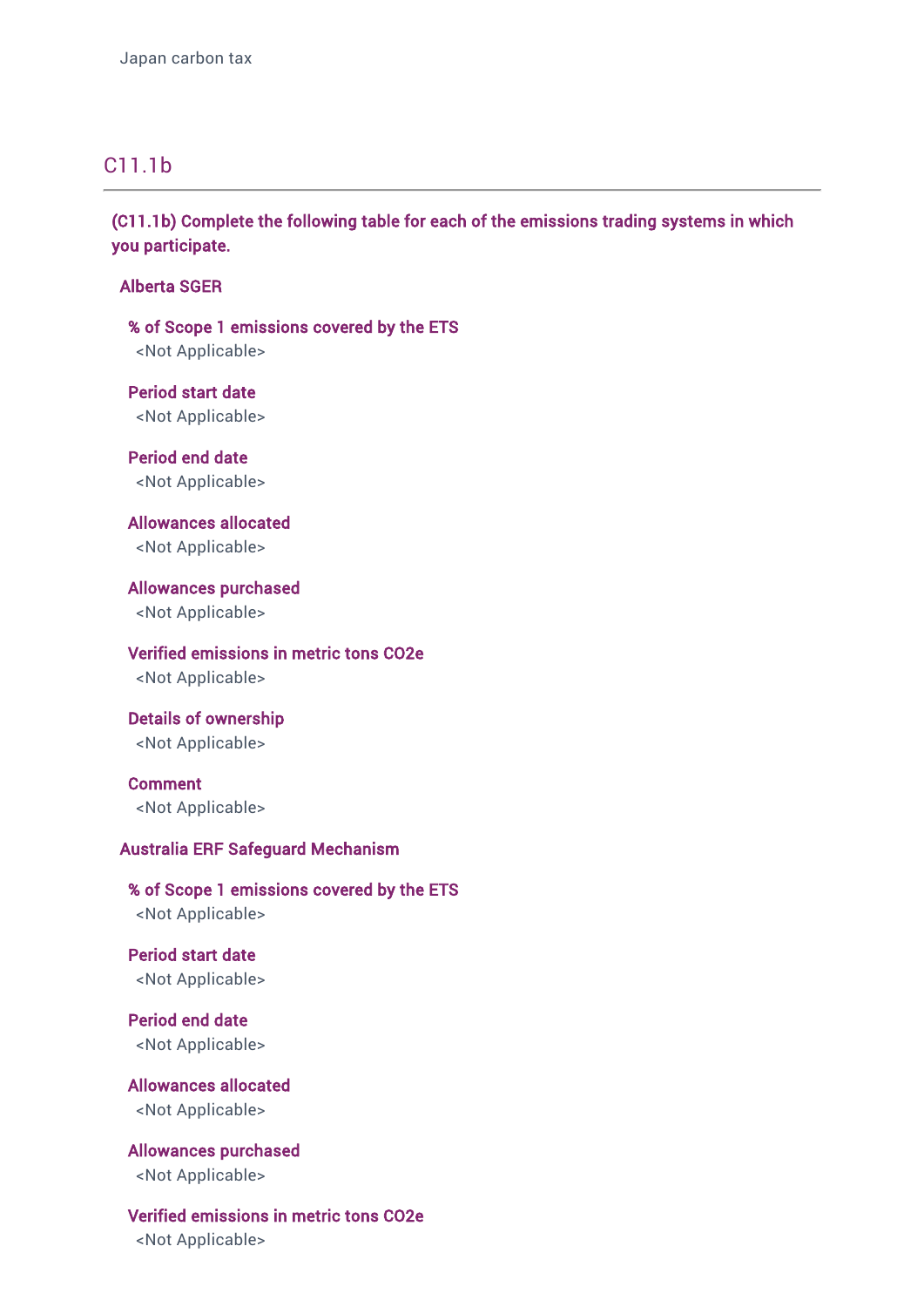#### Details of ownership

<Not Applicable>

Comment <Not Applicable>

### BC GGIRCA

% of Scope 1 emissions covered by the ETS <Not Applicable>

Period start date <Not Applicable>

Period end date <Not Applicable>

Allowances allocated <Not Applicable>

Allowances purchased <Not Applicable>

Verified emissions in metric tons CO2e <Not Applicable>

Details of ownership <Not Applicable>

Comment <Not Applicable>

### Beijing pilot ETS

% of Scope 1 emissions covered by the ETS <Not Applicable>

Period start date <Not Applicable>

Period end date <Not Applicable>

Allowances allocated <Not Applicable>

Allowances purchased <Not Applicable>

Verified emissions in metric tons CO2e <Not Applicable>

Details of ownership <Not Applicable>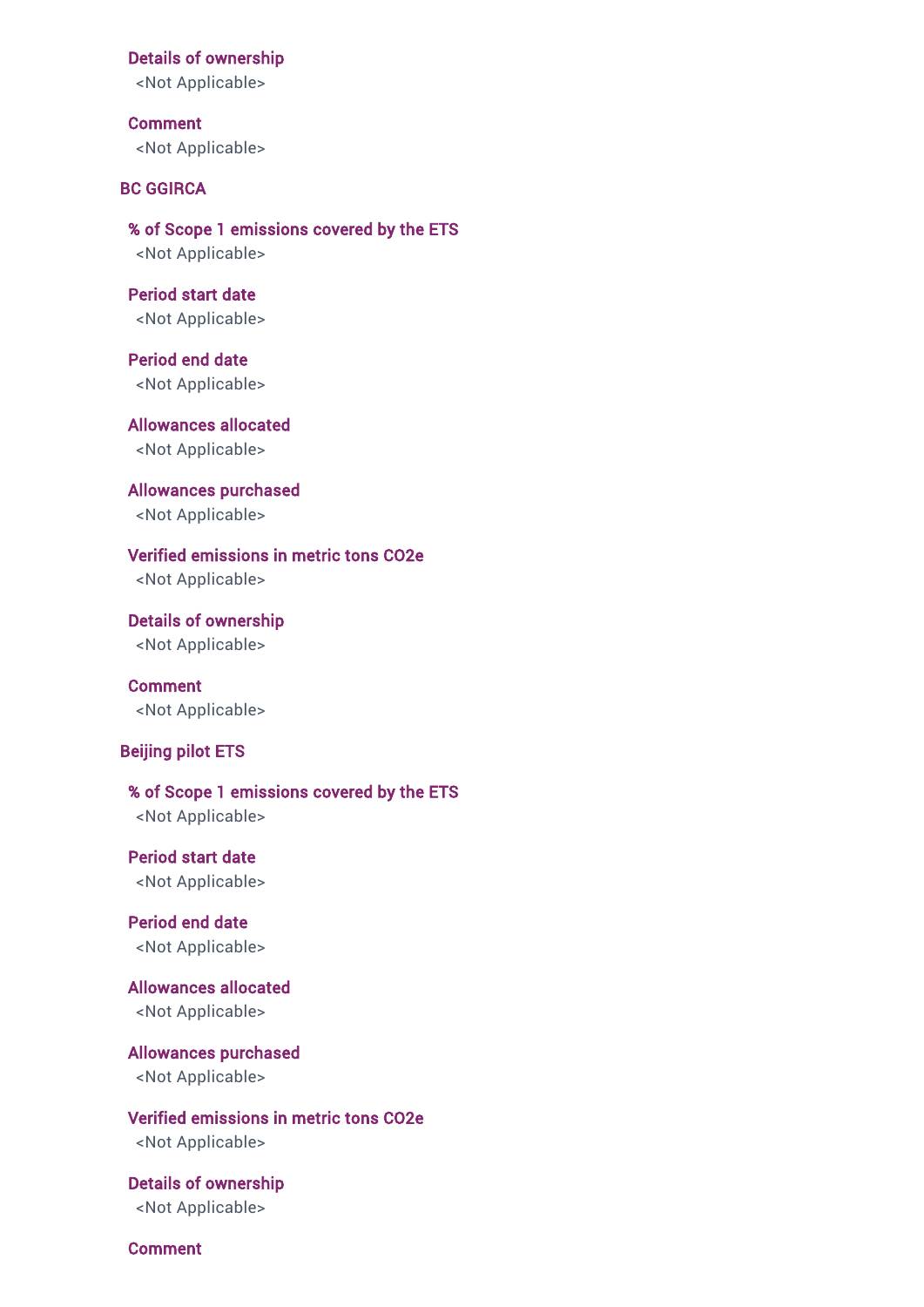# California CaT

% of Scope 1 emissions covered by the ETS

<Not Applicable>

Period start date <Not Applicable>

Period end date <Not Applicable>

Allowances allocated <Not Applicable>

Allowances purchased <Not Applicable>

Verified emissions in metric tons CO2e <Not Applicable>

Details of ownership <Not Applicable>

Comment <Not Applicable>

## China national ETS

% of Scope 1 emissions covered by the ETS <Not Applicable>

Period start date <Not Applicable>

Period end date <Not Applicable>

Allowances allocated <Not Applicable>

Allowances purchased <Not Applicable>

Verified emissions in metric tons CO2e <Not Applicable>

Details of ownership <Not Applicable>

Comment <Not Applicable>

Chongqing pilot ETS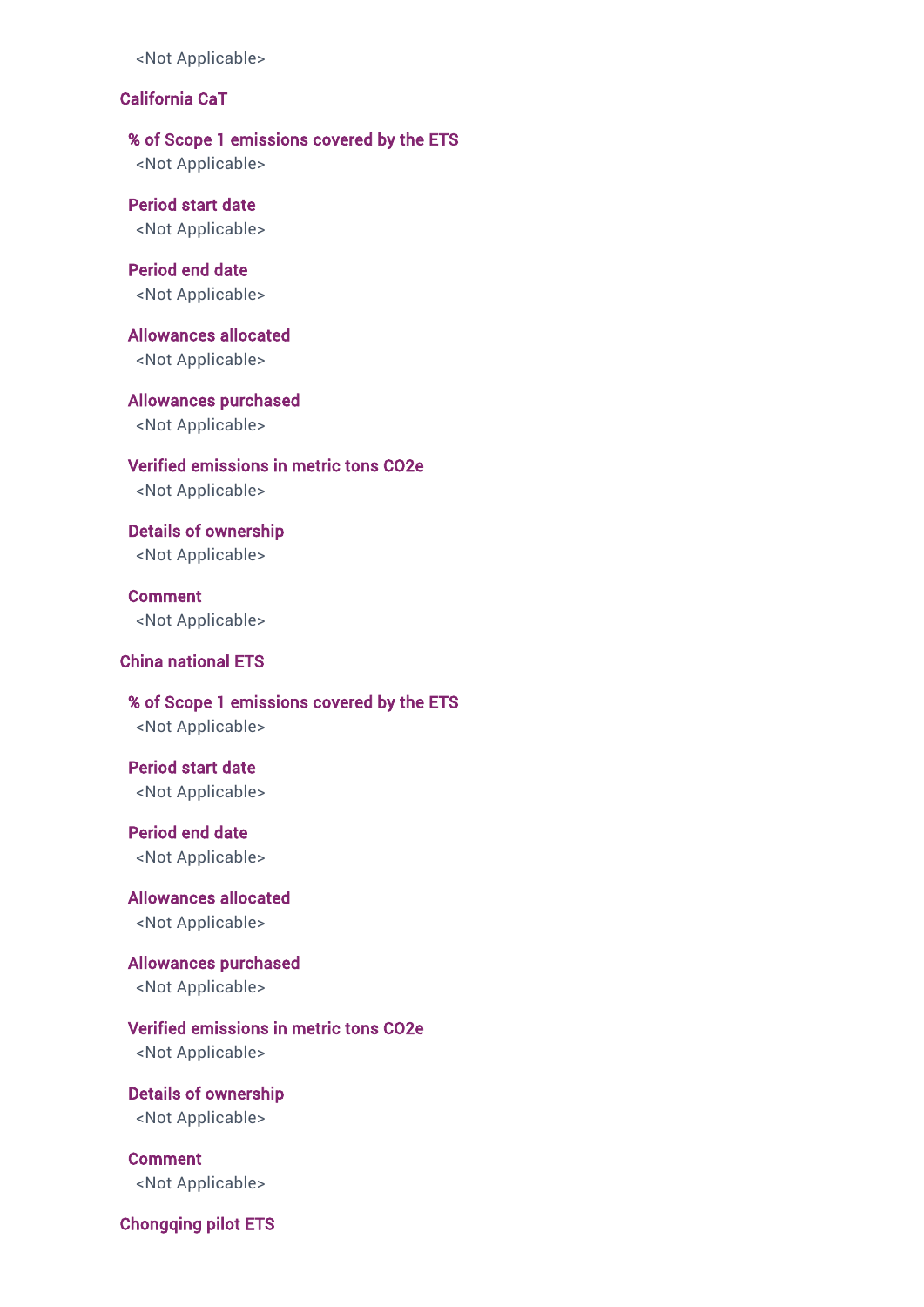% of Scope 1 emissions covered by the ETS

<Not Applicable>

Period start date <Not Applicable>

Period end date <Not Applicable>

Allowances allocated <Not Applicable>

Allowances purchased <Not Applicable>

Verified emissions in metric tons CO2e <Not Applicable>

Details of ownership <Not Applicable>

Comment <Not Applicable>

#### EU ETS

% of Scope 1 emissions covered by the ETS 5.3

Period start date January 1 2017

Period end date December 31 2017

Allowances allocated 70562

Allowances purchased 11633

Verified emissions in metric tons CO2e 101902

Details of ownership Facilities we own and operate

Comment

Fujian pilot ETS

% of Scope 1 emissions covered by the ETS <Not Applicable>

Period start date <Not Applicable>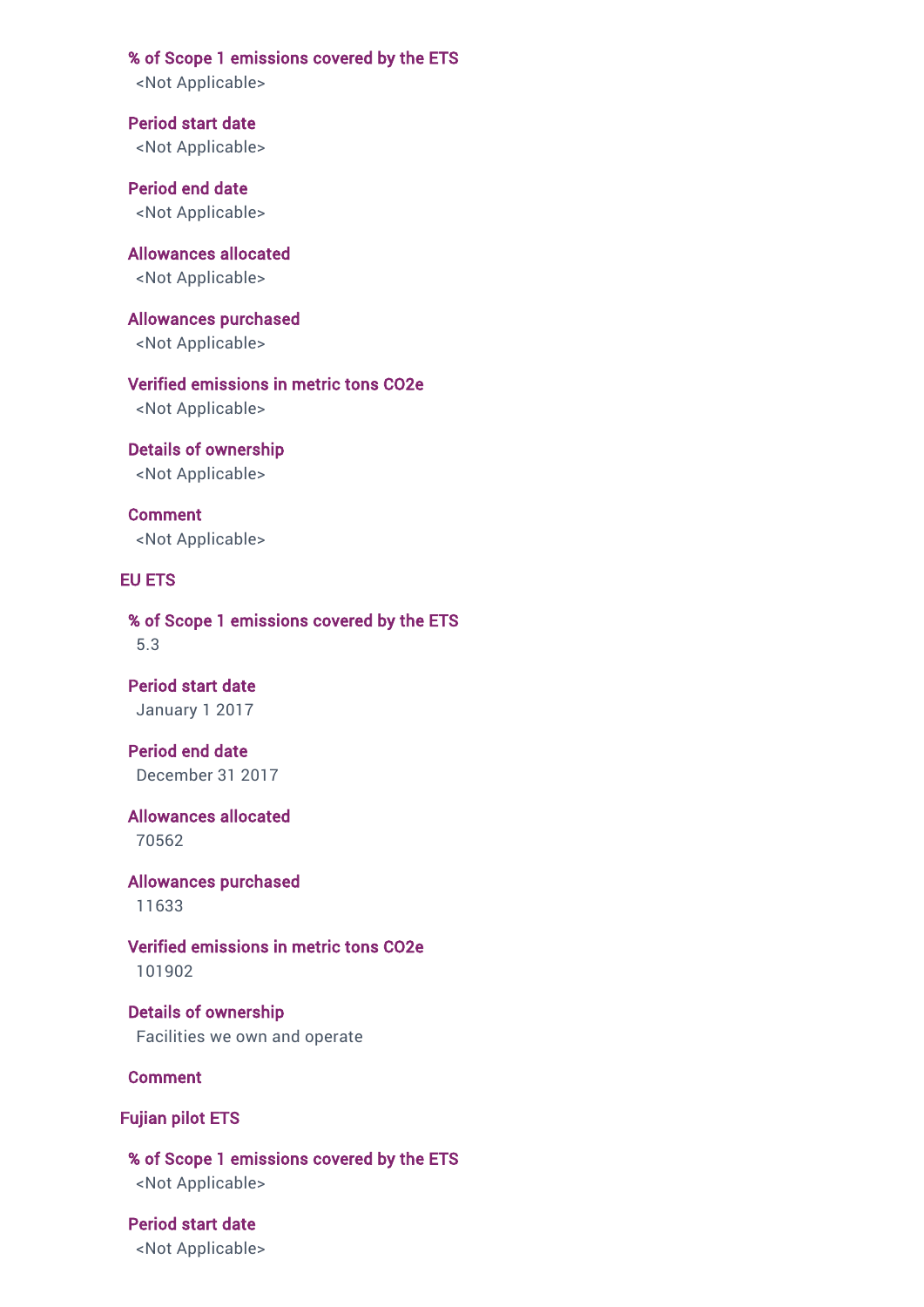Period end date

<Not Applicable>

Allowances allocated <Not Applicable>

Allowances purchased <Not Applicable>

Verified emissions in metric tons CO2e <Not Applicable>

Details of ownership <Not Applicable>

Comment <Not Applicable>

### Guangdong pilot ETS

% of Scope 1 emissions covered by the ETS <Not Applicable>

Period start date <Not Applicable>

Period end date <Not Applicable>

Allowances allocated <Not Applicable>

Allowances purchased <Not Applicable>

### Verified emissions in metric tons CO2e

<Not Applicable>

Details of ownership <Not Applicable>

Comment <Not Applicable>

### Hubei pilot ETS

% of Scope 1 emissions covered by the ETS <Not Applicable>

Period start date <Not Applicable>

Period end date <Not Applicable>

# Allowances allocated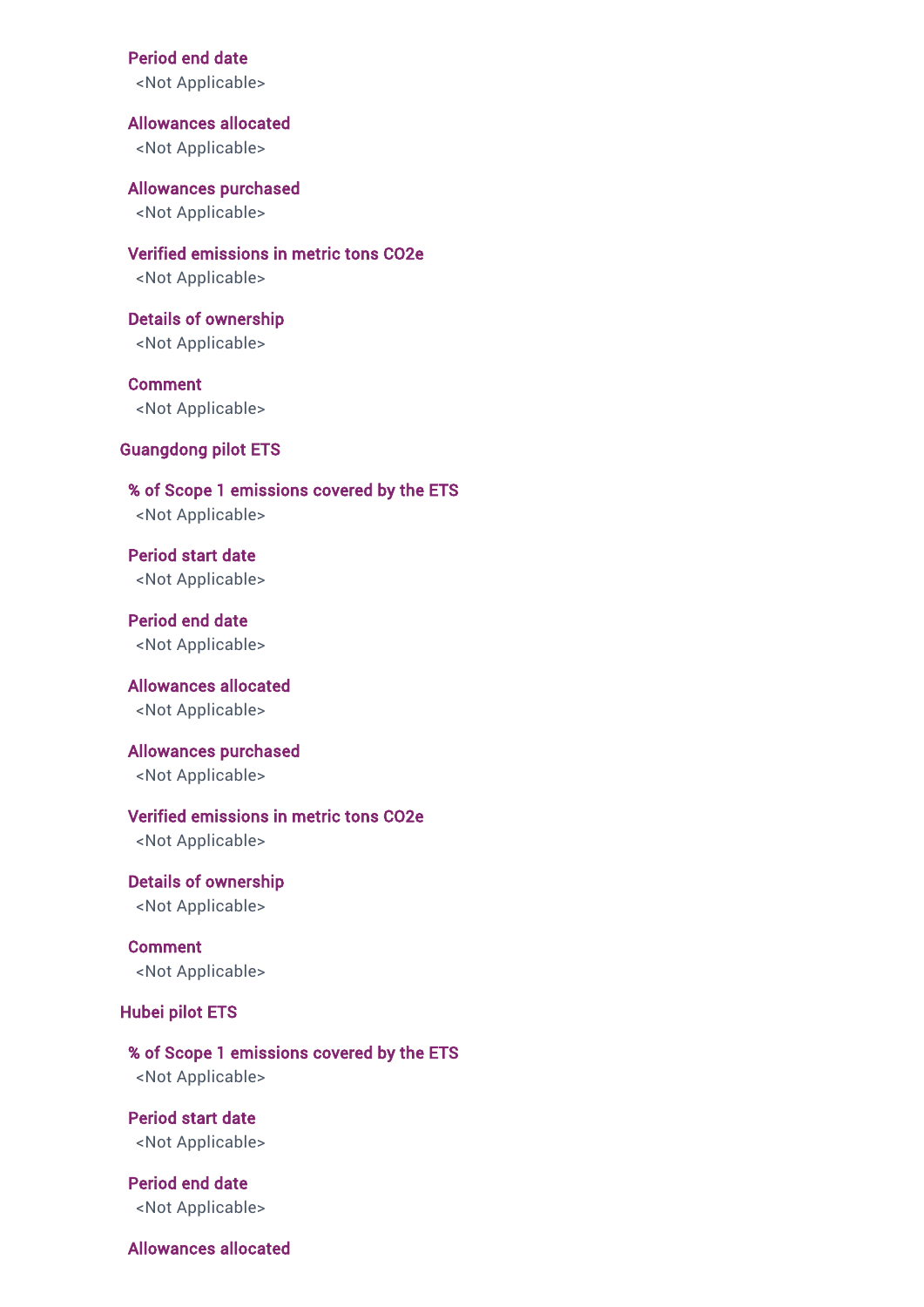Allowances purchased

<Not Applicable>

### Verified emissions in metric tons CO2e

<Not Applicable>

# Details of ownership

<Not Applicable>

### Comment

<Not Applicable>

## Kazakhstan ETS

% of Scope 1 emissions covered by the ETS

<Not Applicable>

# Period start date

<Not Applicable>

### Period end date <Not Applicable>

Allowances allocated <Not Applicable>

### Allowances purchased <Not Applicable>

Verified emissions in metric tons CO2e <Not Applicable>

## Details of ownership <Not Applicable>

Comment <Not Applicable>

## Korea ETS

# % of Scope 1 emissions covered by the ETS <Not Applicable>

Period start date <Not Applicable>

Period end date <Not Applicable>

# Allowances allocated <Not Applicable>

# Allowances purchased

<Not Applicable>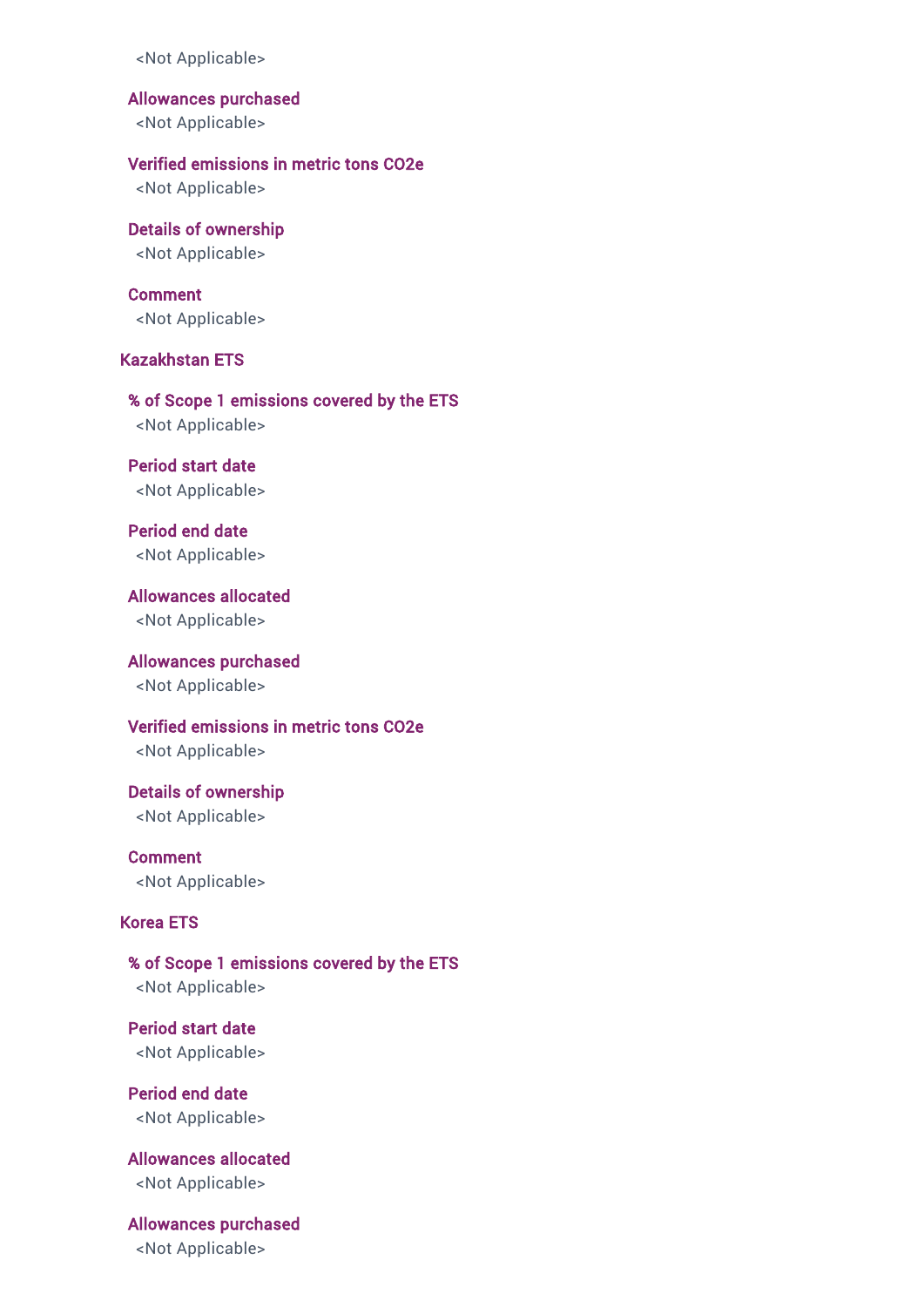#### Verified emissions in metric tons CO2e

<Not Applicable>

Details of ownership <Not Applicable>

Comment <Not Applicable>

### Massachusetts state ETS

% of Scope 1 emissions covered by the ETS <Not Applicable>

Period start date <Not Applicable>

Period end date <Not Applicable>

Allowances allocated <Not Applicable>

Allowances purchased <Not Applicable>

Verified emissions in metric tons CO2e <Not Applicable>

Details of ownership <Not Applicable>

Comment <Not Applicable>

### New Zealand ETS

% of Scope 1 emissions covered by the ETS <Not Applicable>

Period start date <Not Applicable>

Period end date <Not Applicable>

Allowances allocated <Not Applicable>

Allowances purchased <Not Applicable>

Verified emissions in metric tons CO2e <Not Applicable>

Details of ownership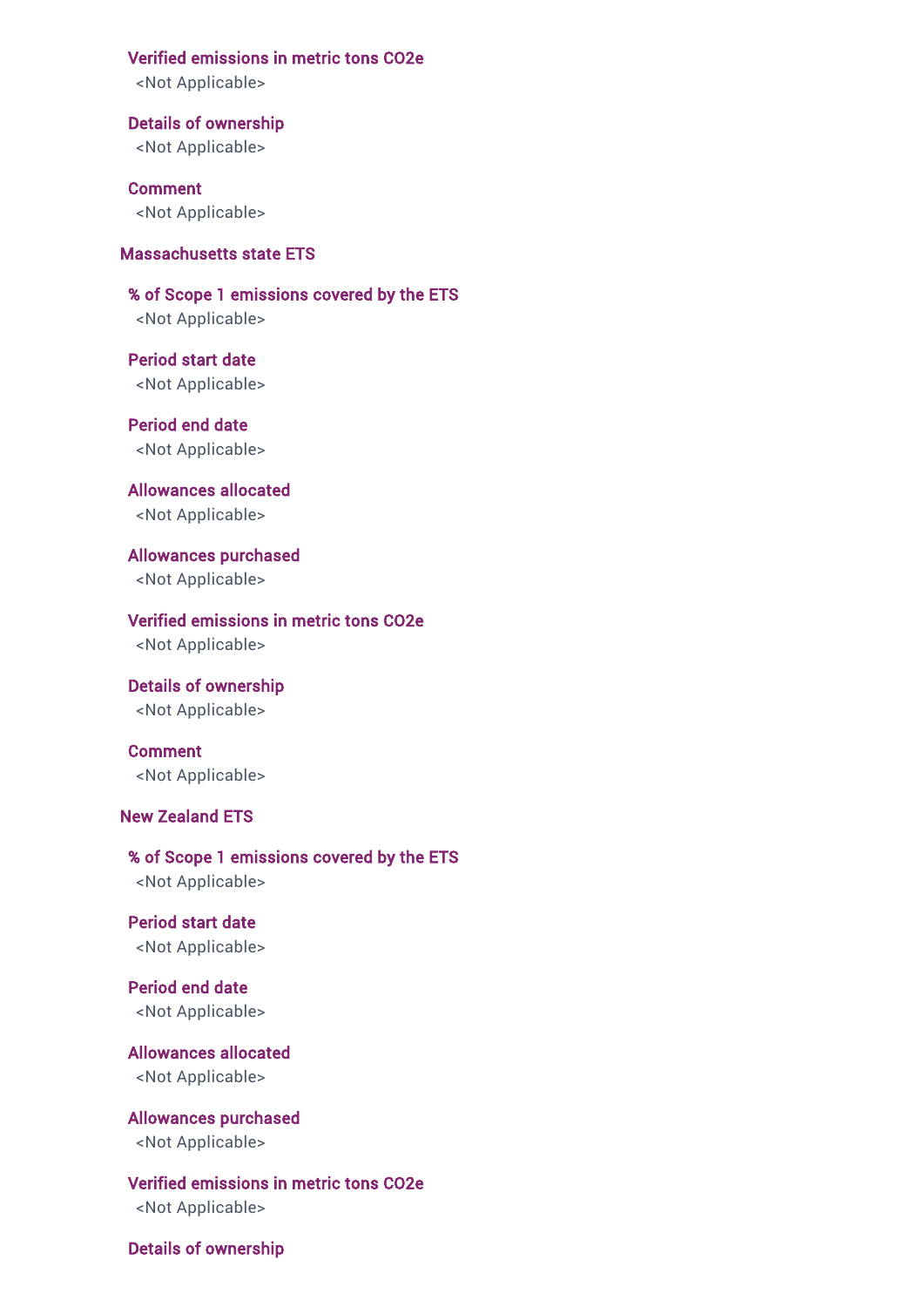Comment <Not Applicable>

Ontario CaT

% of Scope 1 emissions covered by the ETS <Not Applicable>

Period start date <Not Applicable>

Period end date <Not Applicable>

Allowances allocated <Not Applicable>

Allowances purchased <Not Applicable>

Verified emissions in metric tons CO2e <Not Applicable>

Details of ownership <Not Applicable>

**Comment** <Not Applicable>

### Québec CaT

% of Scope 1 emissions covered by the ETS <Not Applicable>

Period start date <Not Applicable>

Period end date <Not Applicable>

Allowances allocated <Not Applicable>

Allowances purchased <Not Applicable>

Verified emissions in metric tons CO2e <Not Applicable>

Details of ownership <Not Applicable>

Comment <Not Applicable>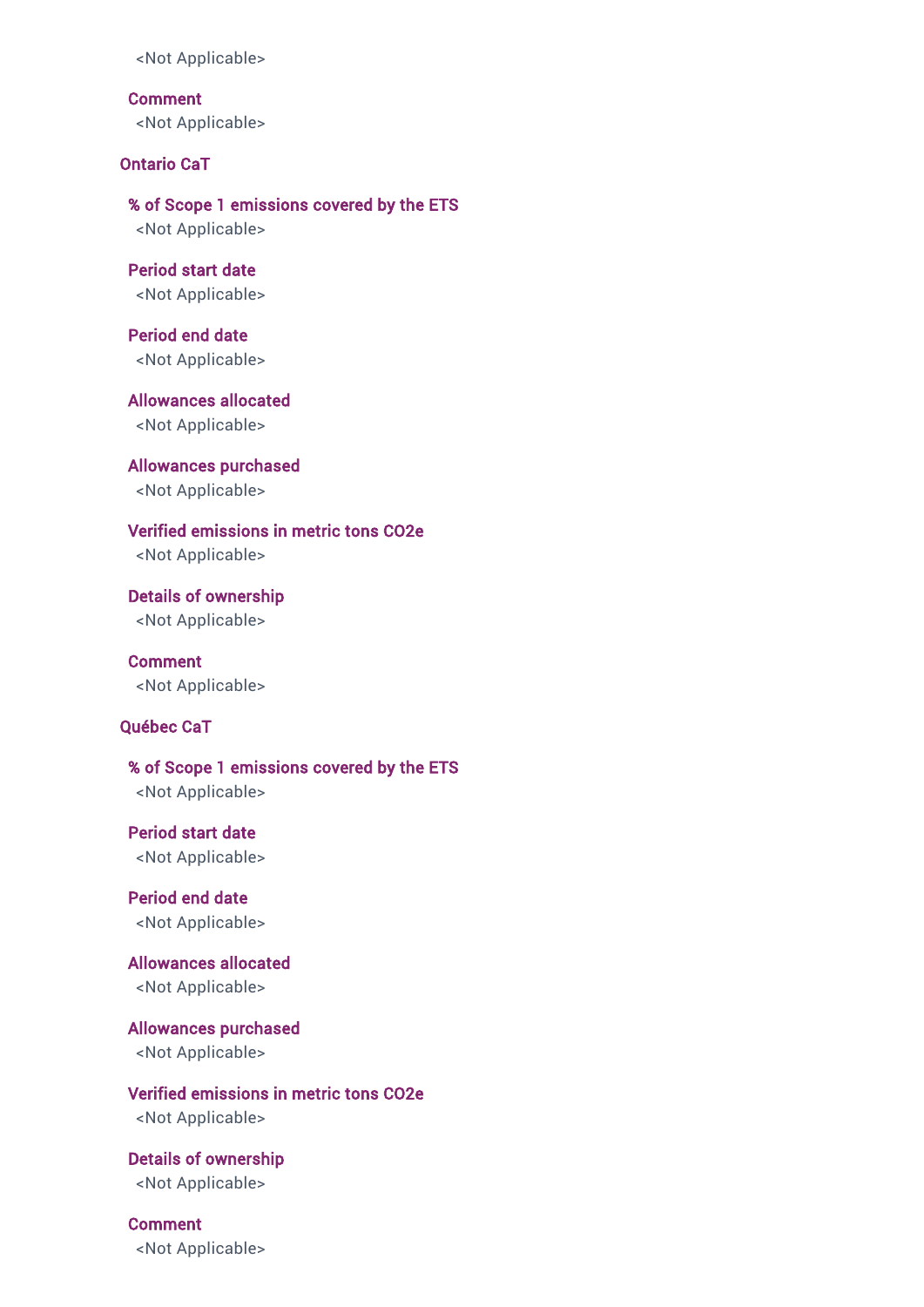#### RGGI

% of Scope 1 emissions covered by the ETS <Not Applicable>

Period start date <Not Applicable>

Period end date <Not Applicable>

Allowances allocated <Not Applicable>

Allowances purchased <Not Applicable>

Verified emissions in metric tons CO2e <Not Applicable>

Details of ownership <Not Applicable>

Comment <Not Applicable>

# Saitama ETS

% of Scope 1 emissions covered by the ETS <Not Applicable>

Period start date <Not Applicable>

Period end date <Not Applicable>

Allowances allocated <Not Applicable>

Allowances purchased <Not Applicable>

Verified emissions in metric tons CO2e <Not Applicable>

Details of ownership <Not Applicable>

Comment <Not Applicable>

### Shanghai pilot ETS

#### % of Scope 1 emissions covered by the ETS

<Not Applicable>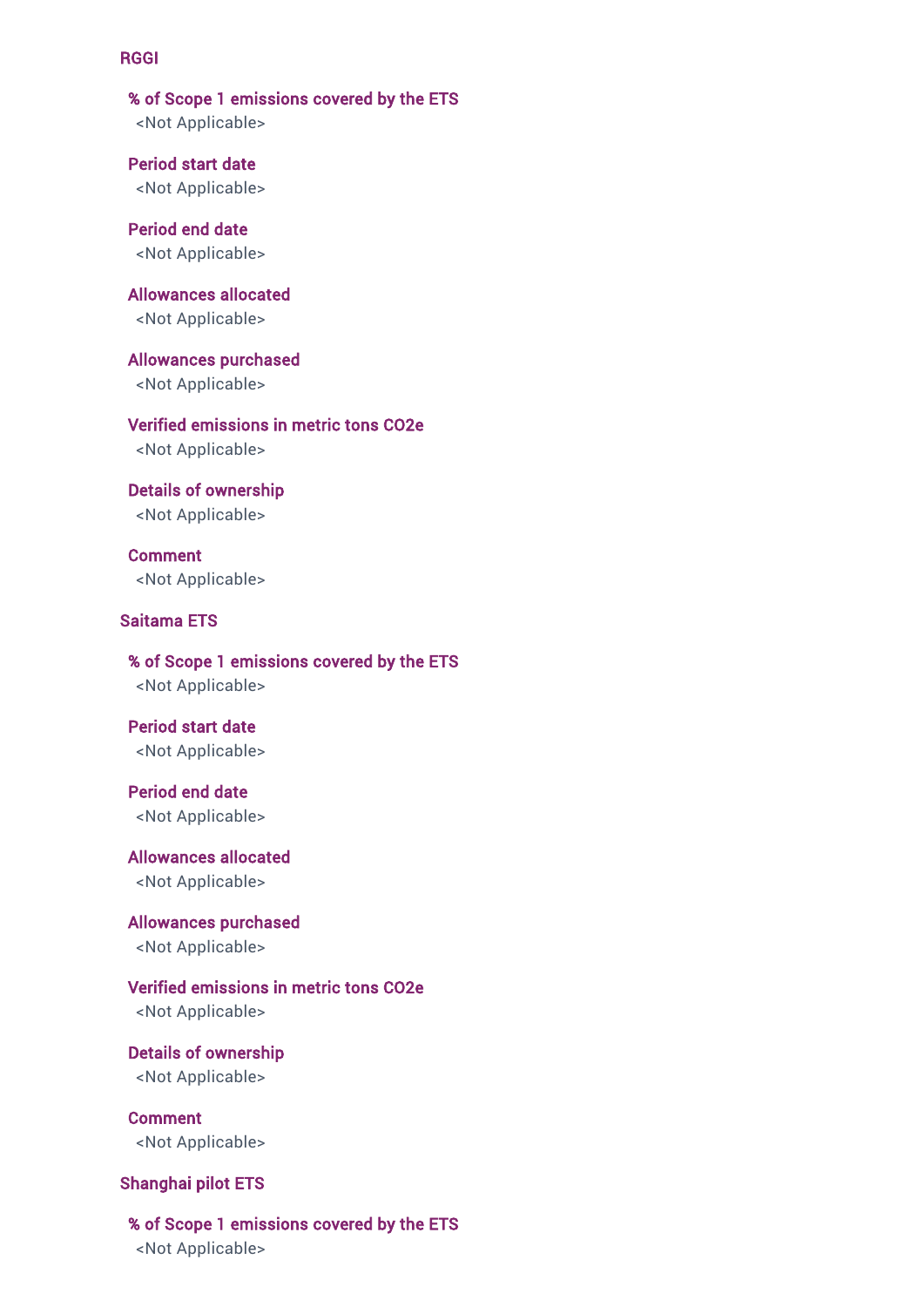Period start date

<Not Applicable>

Period end date <Not Applicable>

Allowances allocated <Not Applicable>

Allowances purchased <Not Applicable>

Verified emissions in metric tons CO2e <Not Applicable>

Details of ownership <Not Applicable>

Comment <Not Applicable>

### Shenzhen pilot ETS

% of Scope 1 emissions covered by the ETS <Not Applicable>

Period start date <Not Applicable>

Period end date <Not Applicable>

Allowances allocated

<Not Applicable>

Allowances purchased

<Not Applicable>

Verified emissions in metric tons CO2e <Not Applicable>

Details of ownership <Not Applicable>

Comment <Not Applicable>

## Switzerland ETS

% of Scope 1 emissions covered by the ETS <Not Applicable>

Period start date <Not Applicable>

Period end date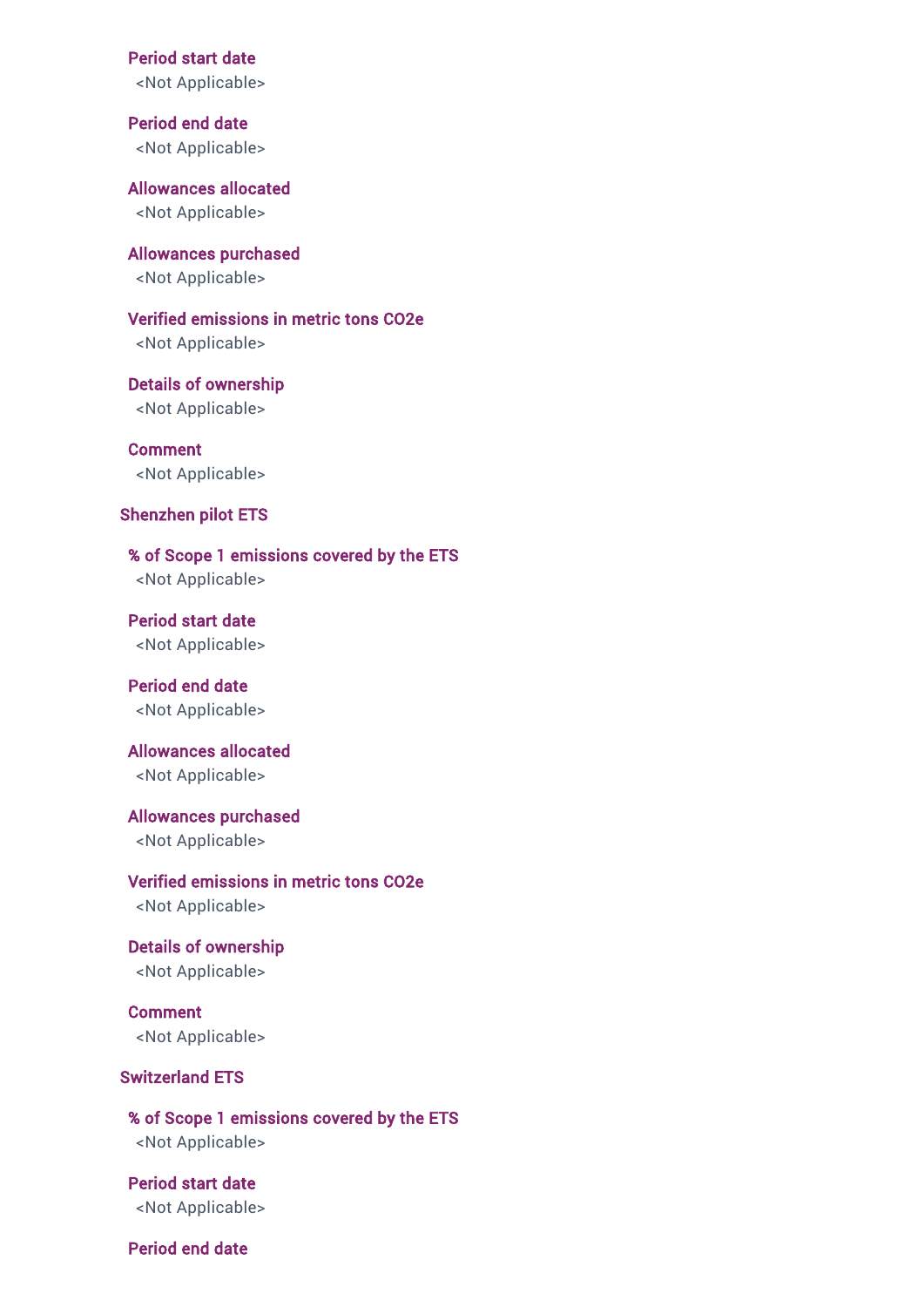<Not Applicable>

Allowances allocated

<Not Applicable>

Allowances purchased <Not Applicable>

Verified emissions in metric tons CO2e <Not Applicable>

Details of ownership <Not Applicable>

Comment <Not Applicable>

### Tianjin pilot ETS

% of Scope 1 emissions covered by the ETS <Not Applicable>

Period start date <Not Applicable>

Period end date <Not Applicable>

Allowances allocated <Not Applicable>

Allowances purchased <Not Applicable>

## Verified emissions in metric tons CO2e

<Not Applicable>

Details of ownership <Not Applicable>

Comment <Not Applicable>

## Tokyo CaT

% of Scope 1 emissions covered by the ETS <Not Applicable>

Period start date <Not Applicable>

Period end date <Not Applicable>

Allowances allocated <Not Applicable>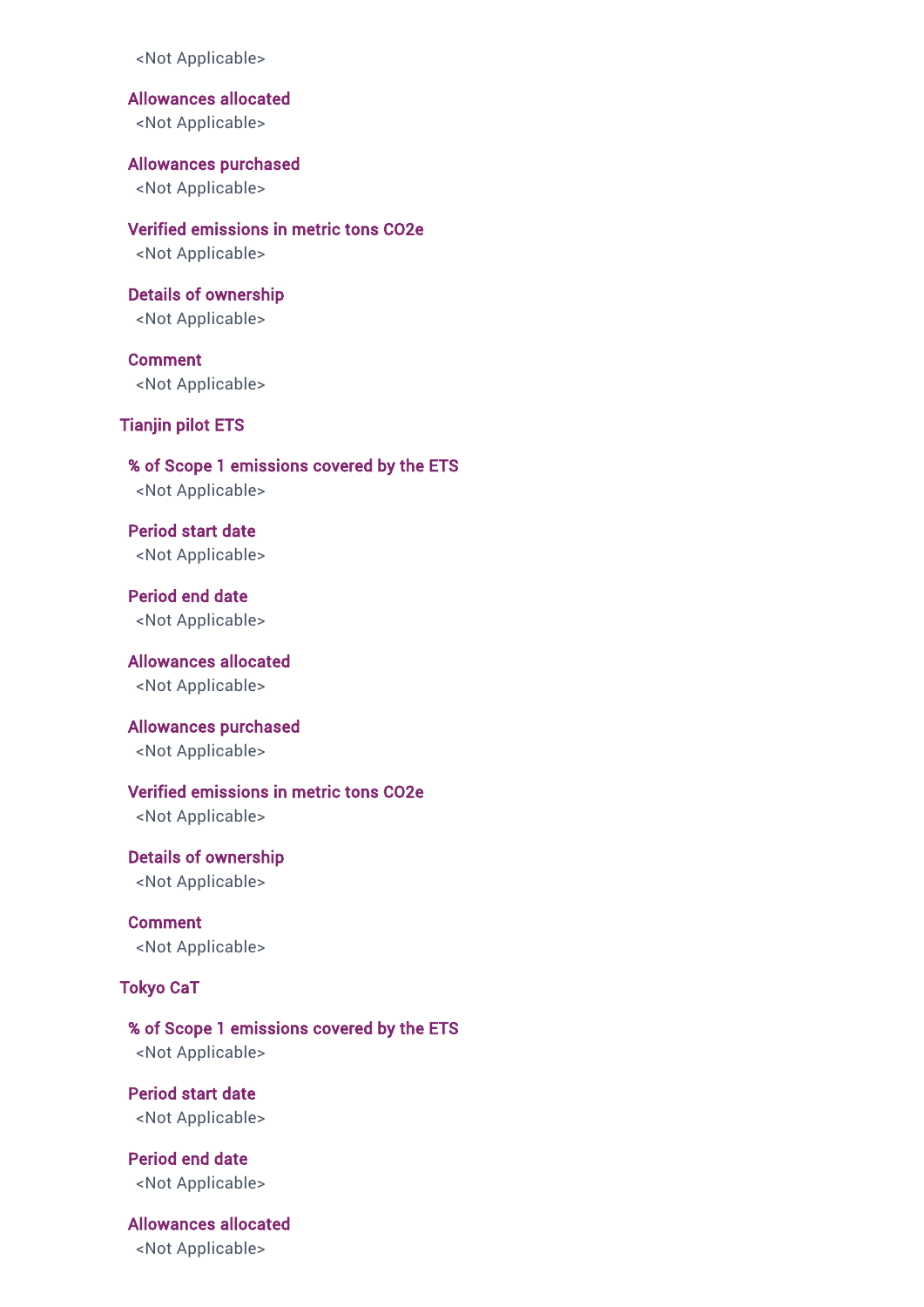#### Allowances purchased

<Not Applicable>

#### Verified emissions in metric tons CO2e

<Not Applicable>

Details of ownership <Not Applicable>

Comment <Not Applicable>

#### Washington CAR

% of Scope 1 emissions covered by the ETS <Not Applicable>

Period start date <Not Applicable>

Period end date <Not Applicable>

Allowances allocated <Not Applicable>

Allowances purchased <Not Applicable>

Verified emissions in metric tons CO2e <Not Applicable>

Details of ownership <Not Applicable>

Comment <Not Applicable>

### Other ETS, please specify

% of Scope 1 emissions covered by the ETS <Not Applicable>

Period start date <Not Applicable>

Period end date <Not Applicable>

Allowances allocated <Not Applicable>

Allowances purchased <Not Applicable>

## Verified emissions in metric tons CO2e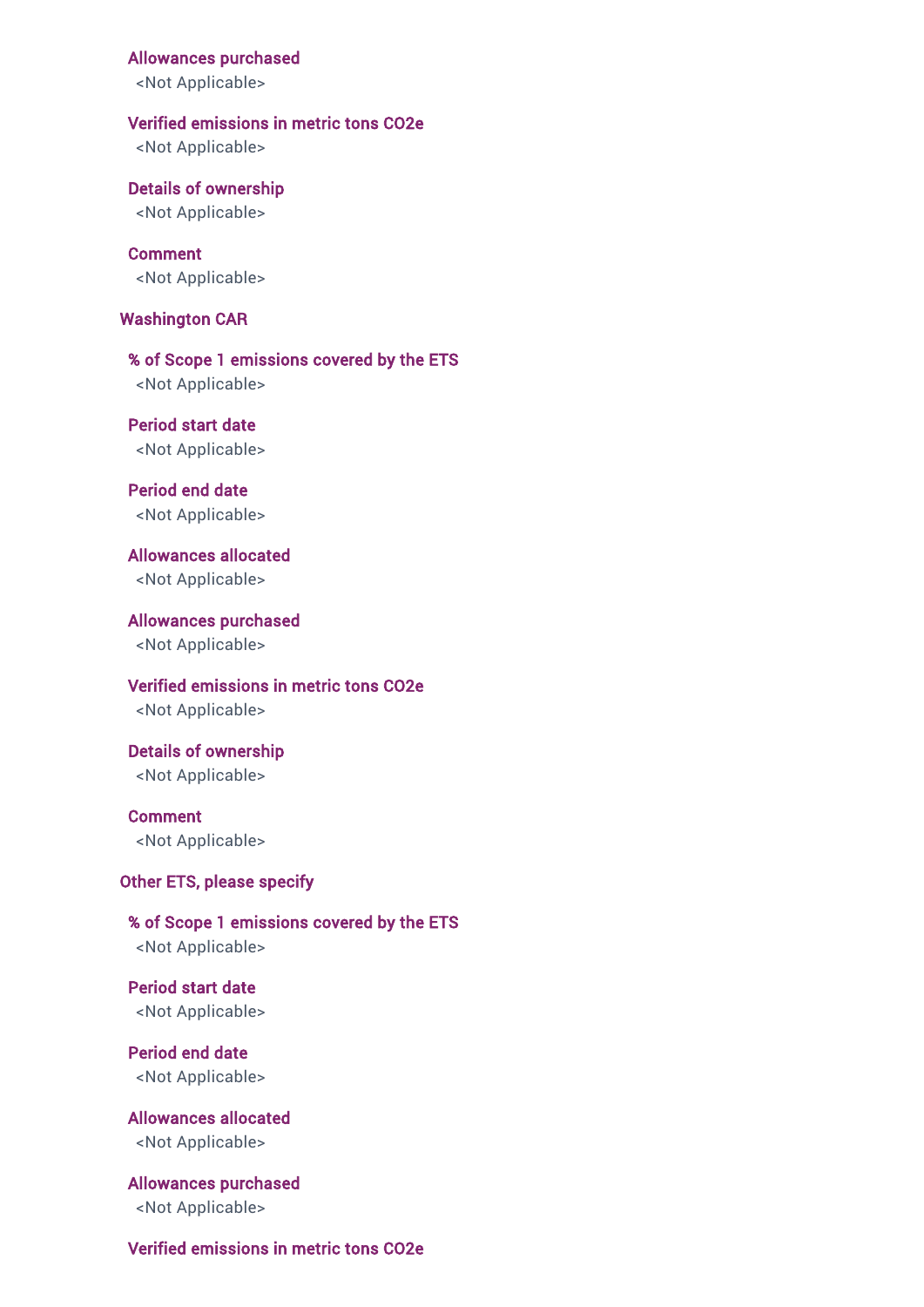<Not Applicable>

Details of ownership

<Not Applicable>

Comment <Not Applicable>

## Other ETS, please specify

% of Scope 1 emissions covered by the ETS <Not Applicable>

Period start date <Not Applicable>

Period end date <Not Applicable>

Allowances allocated <Not Applicable>

Allowances purchased <Not Applicable>

## Verified emissions in metric tons CO2e

<Not Applicable>

Details of ownership <Not Applicable>

Comment <Not Applicable>

#### Other ETS, please specify

% of Scope 1 emissions covered by the ETS <Not Applicable>

Period start date <Not Applicable>

Period end date <Not Applicable>

Allowances allocated <Not Applicable>

Allowances purchased <Not Applicable>

Verified emissions in metric tons CO2e <Not Applicable>

Details of ownership <Not Applicable>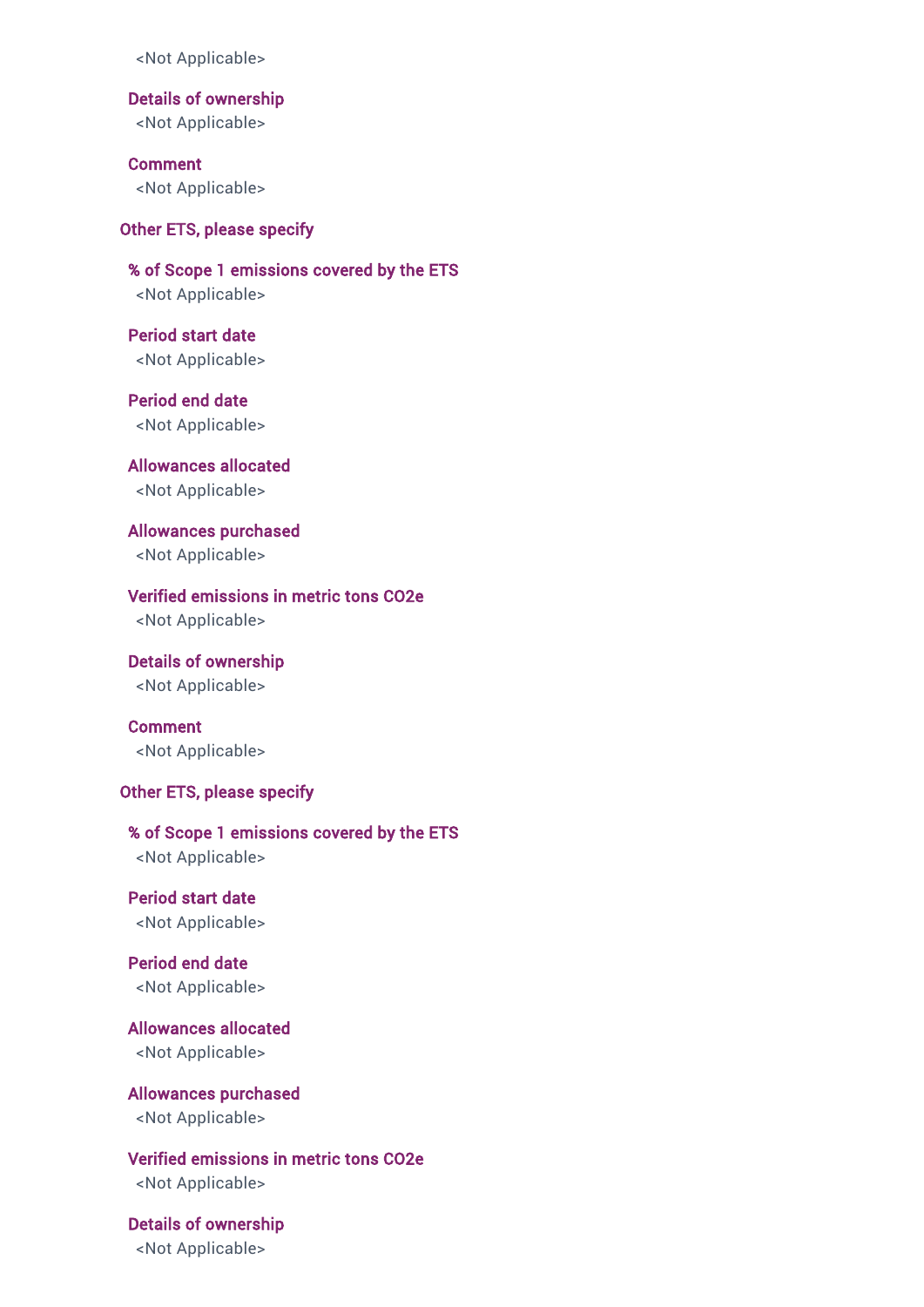#### Comment

<Not Applicable>

#### Other ETS, please specify

### % of Scope 1 emissions covered by the ETS

<Not Applicable>

## Period start date <Not Applicable>

Period end date <Not Applicable>

Allowances allocated <Not Applicable>

Allowances purchased <Not Applicable>

Verified emissions in metric tons CO2e <Not Applicable>

Details of ownership <Not Applicable>

Comment <Not Applicable>

#### Other ETS, please specify

## % of Scope 1 emissions covered by the ETS <Not Applicable>

Period start date <Not Applicable>

Period end date <Not Applicable>

Allowances allocated <Not Applicable>

Allowances purchased <Not Applicable>

## Verified emissions in metric tons CO2e

<Not Applicable>

Details of ownership <Not Applicable>

Comment <Not Applicable>

Other ETS, please specify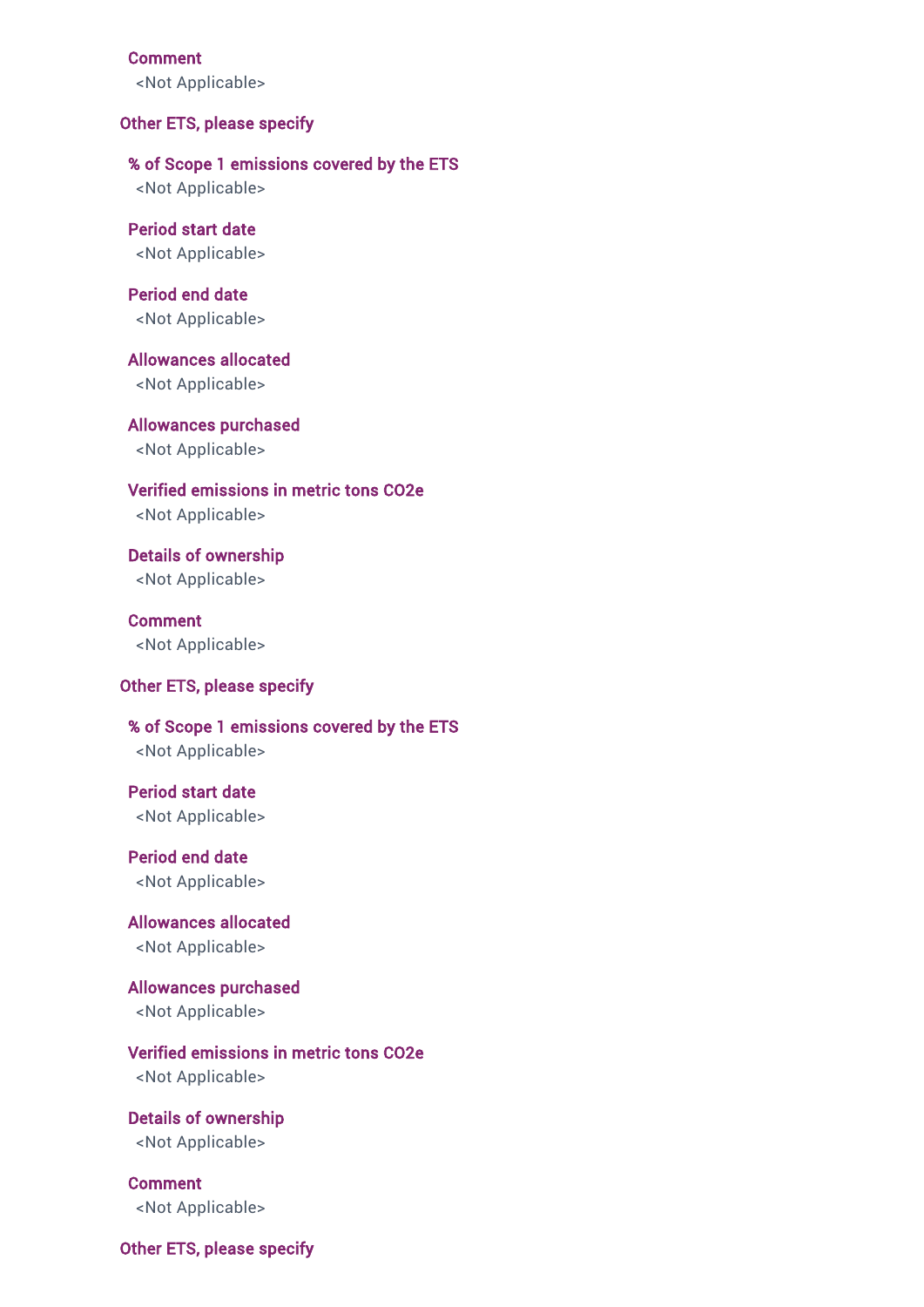% of Scope 1 emissions covered by the ETS

<Not Applicable>

Period start date <Not Applicable>

Period end date <Not Applicable>

Allowances allocated <Not Applicable>

Allowances purchased <Not Applicable>

Verified emissions in metric tons CO2e <Not Applicable>

Details of ownership <Not Applicable>

Comment <Not Applicable>

## C11.1c

(C11.1c) Complete the following table for each of the tax systems in which you participate.

## Alberta carbon tax

Period start date <Not Applicable>

Period end date

<Not Applicable>

% of emissions covered by tax <Not Applicable>

Total cost of tax paid <Not Applicable>

Comment <Not Applicable>

BC carbon tax

Period start date <Not Applicable>

Period end date <Not Applicable>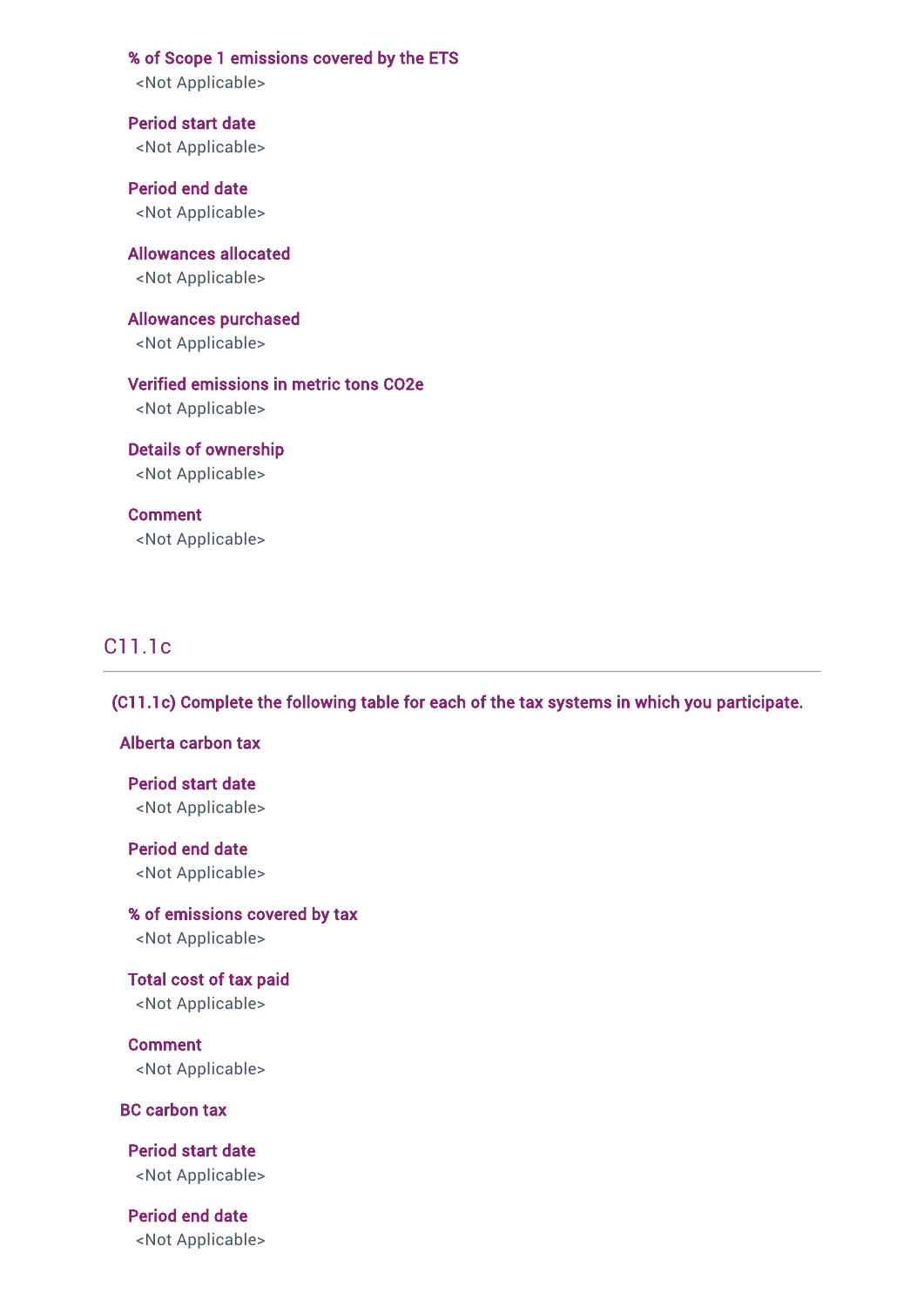% of emissions covered by tax

<Not Applicable>

Total cost of tax paid <Not Applicable>

Comment <Not Applicable>

## Chile carbon tax

Period start date <Not Applicable>

Period end date <Not Applicable>

% of emissions covered by tax <Not Applicable>

Total cost of tax paid <Not Applicable>

Comment <Not Applicable>

## Colombia carbon tax

Period start date <Not Applicable>

Period end date <Not Applicable>

% of emissions covered by tax

<Not Applicable>

Total cost of tax paid <Not Applicable>

Comment <Not Applicable>

## Denmark carbon tax

Period start date <Not Applicable>

Period end date <Not Applicable>

% of emissions covered by tax <Not Applicable>

Total cost of tax paid <Not Applicable>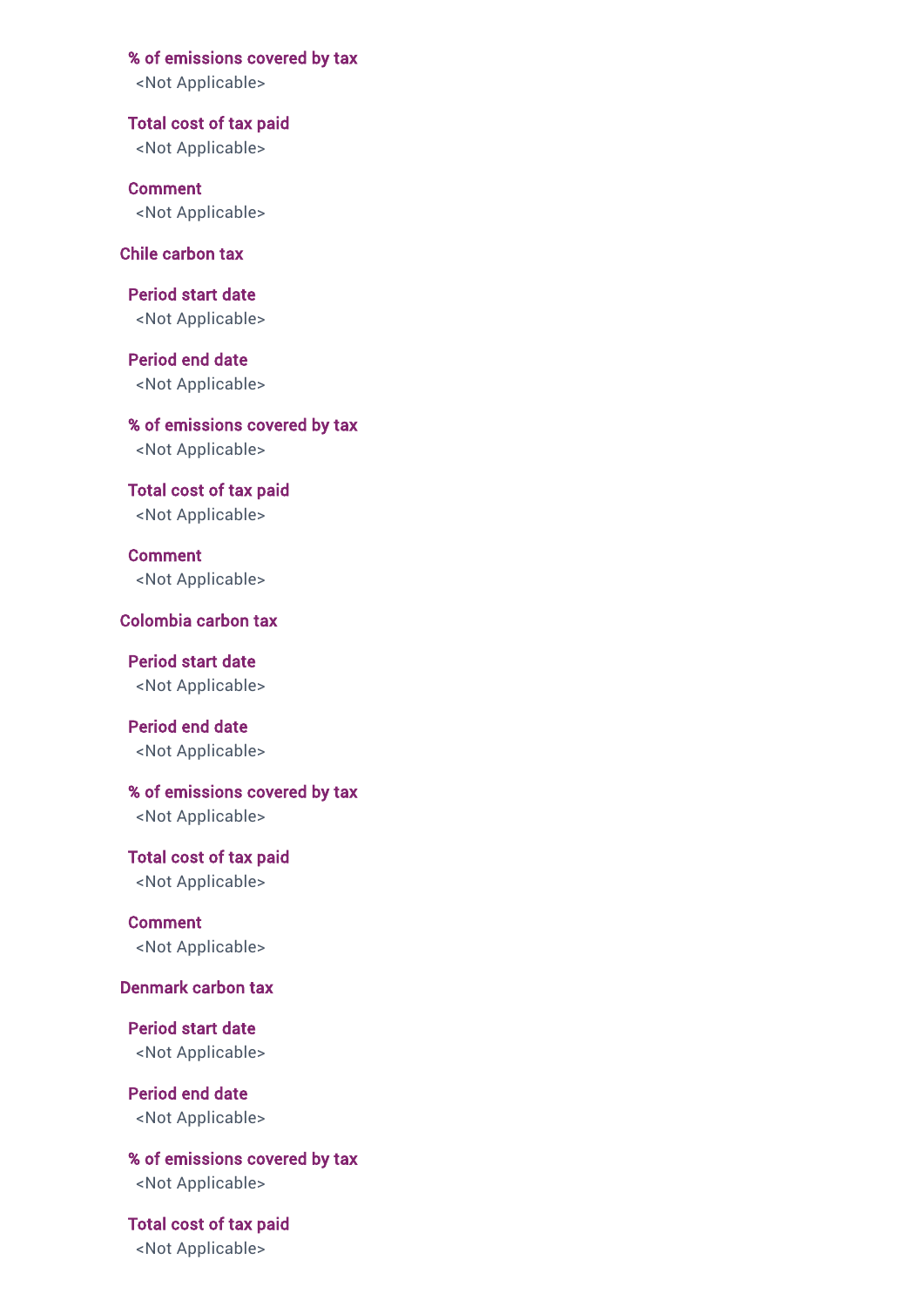#### Comment

<Not Applicable>

#### Estonia carbon tax

Period start date <Not Applicable>

Period end date <Not Applicable>

% of emissions covered by tax <Not Applicable>

Total cost of tax paid <Not Applicable>

Comment <Not Applicable>

#### Finland carbon tax

Period start date <Not Applicable>

Period end date <Not Applicable>

% of emissions covered by tax <Not Applicable>

Total cost of tax paid <Not Applicable>

Comment <Not Applicable>

## France carbon tax

Period start date <Not Applicable>

Period end date <Not Applicable>

% of emissions covered by tax <Not Applicable>

Total cost of tax paid <Not Applicable>

Comment <Not Applicable>

Iceland carbon tax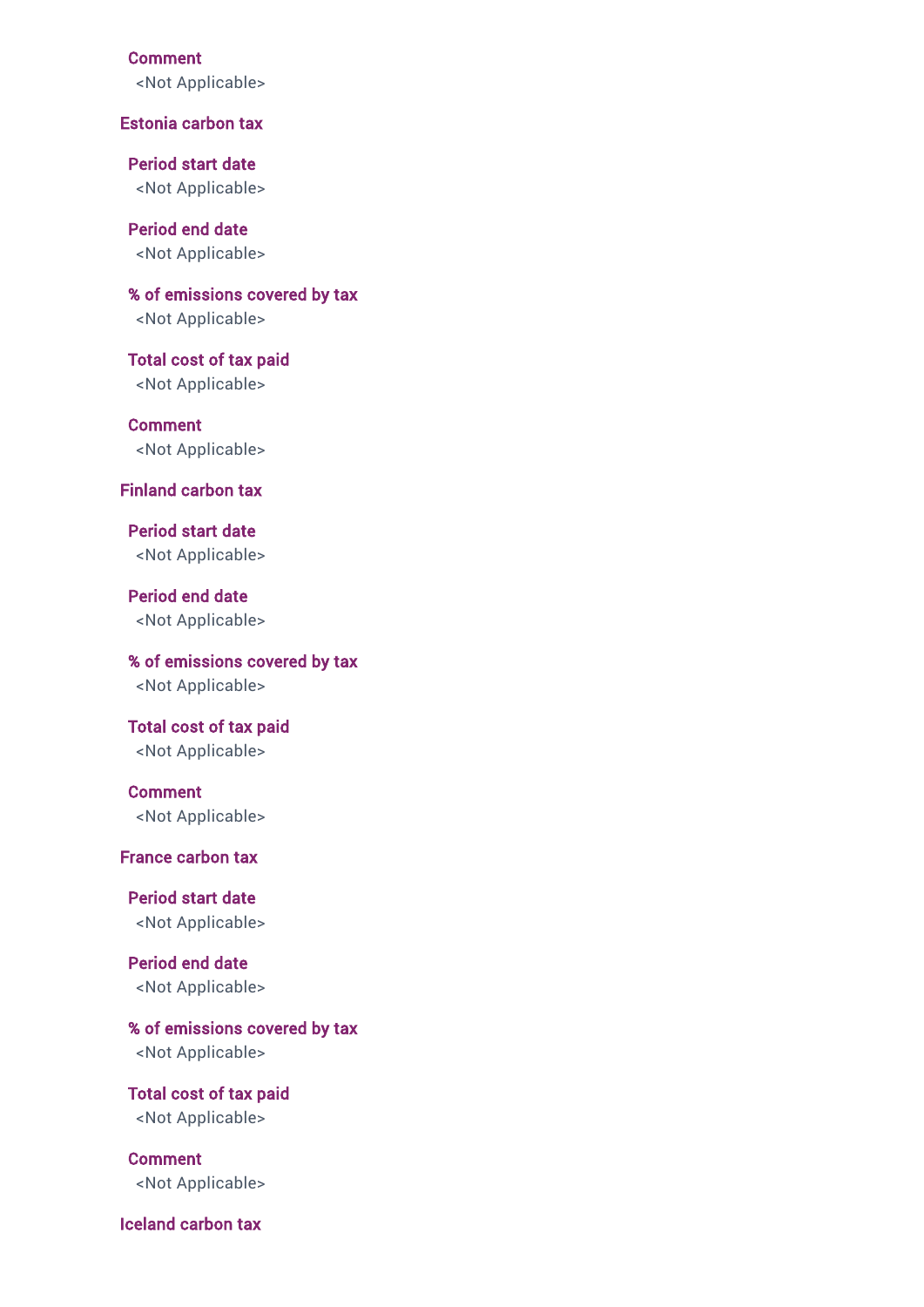#### Period start date

<Not Applicable>

Period end date <Not Applicable>

% of emissions covered by tax <Not Applicable>

Total cost of tax paid <Not Applicable>

Comment <Not Applicable>

#### Ireland carbon tax

Period start date <Not Applicable>

Period end date <Not Applicable>

% of emissions covered by tax <Not Applicable>

Total cost of tax paid <Not Applicable>

Comment <Not Applicable>

#### Japan carbon tax

Period start date January 1 2017

Period end date December 31 2017

% of emissions covered by tax 27.69

Total cost of tax paid 153803066

## Comment

% of emission covered by tax was calculated by Scope1 emission in Japan divided by global Scope1 emission. And total cost of tax paid was calculated by Scope1 emission in Japan multiplied Japan Carbon tax rate(289yen/tCO2e) \*In addition, the carbon tax is indirectly affect electricity price in the Scope 2.

## Latvia carbon tax

Period start date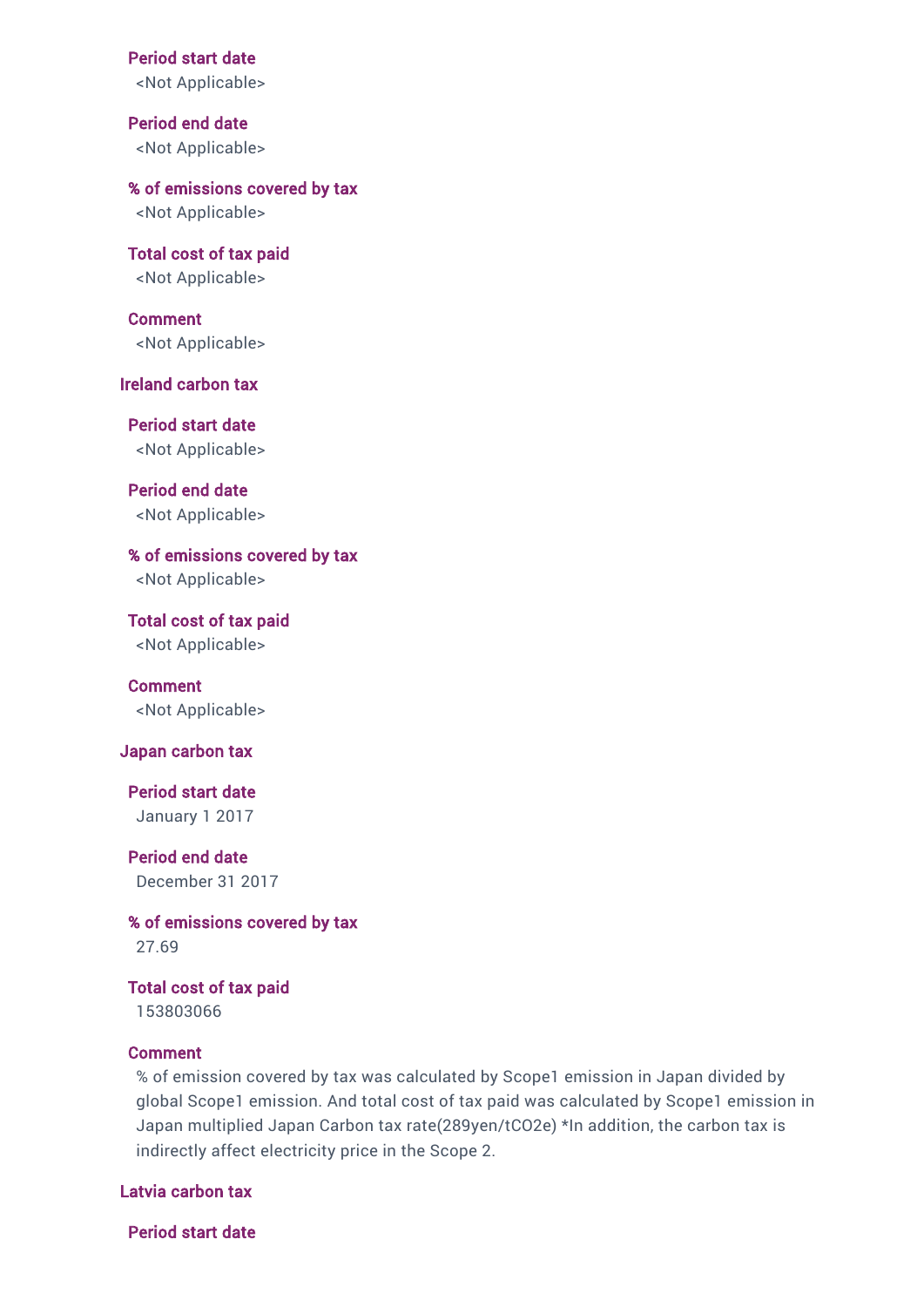<Not Applicable>

Period end date <Not Applicable>

% of emissions covered by tax

<Not Applicable>

Total cost of tax paid <Not Applicable>

**Comment** <Not Applicable>

## Liechtenstein carbon tax

Period start date <Not Applicable>

Period end date <Not Applicable>

% of emissions covered by tax <Not Applicable>

Total cost of tax paid <Not Applicable>

Comment <Not Applicable>

## Mexico carbon tax

Period start date <Not Applicable>

Period end date <Not Applicable>

% of emissions covered by tax <Not Applicable>

Total cost of tax paid <Not Applicable>

Comment <Not Applicable>

#### Norway carbon tax

Period start date <Not Applicable>

Period end date <Not Applicable>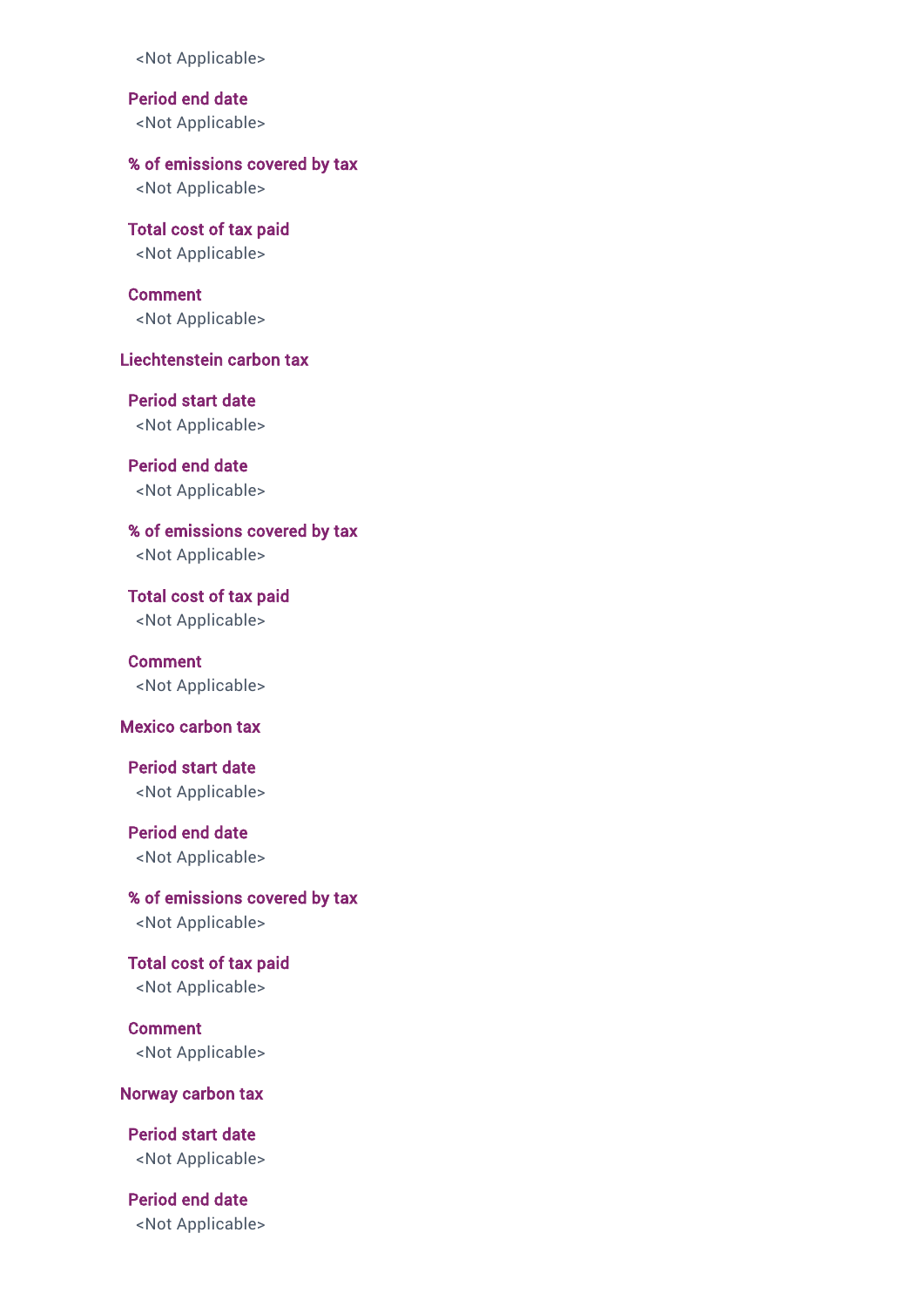% of emissions covered by tax

<Not Applicable>

Total cost of tax paid <Not Applicable>

Comment <Not Applicable>

Poland carbon tax

Period start date <Not Applicable>

Period end date <Not Applicable>

% of emissions covered by tax <Not Applicable>

Total cost of tax paid <Not Applicable>

Comment <Not Applicable>

Portugal carbon tax

Period start date <Not Applicable>

Period end date <Not Applicable>

% of emissions covered by tax <Not Applicable>

Total cost of tax paid <Not Applicable>

Comment <Not Applicable>

Slovenia carbon tax

Period start date <Not Applicable>

Period end date <Not Applicable>

% of emissions covered by tax <Not Applicable>

Total cost of tax paid <Not Applicable>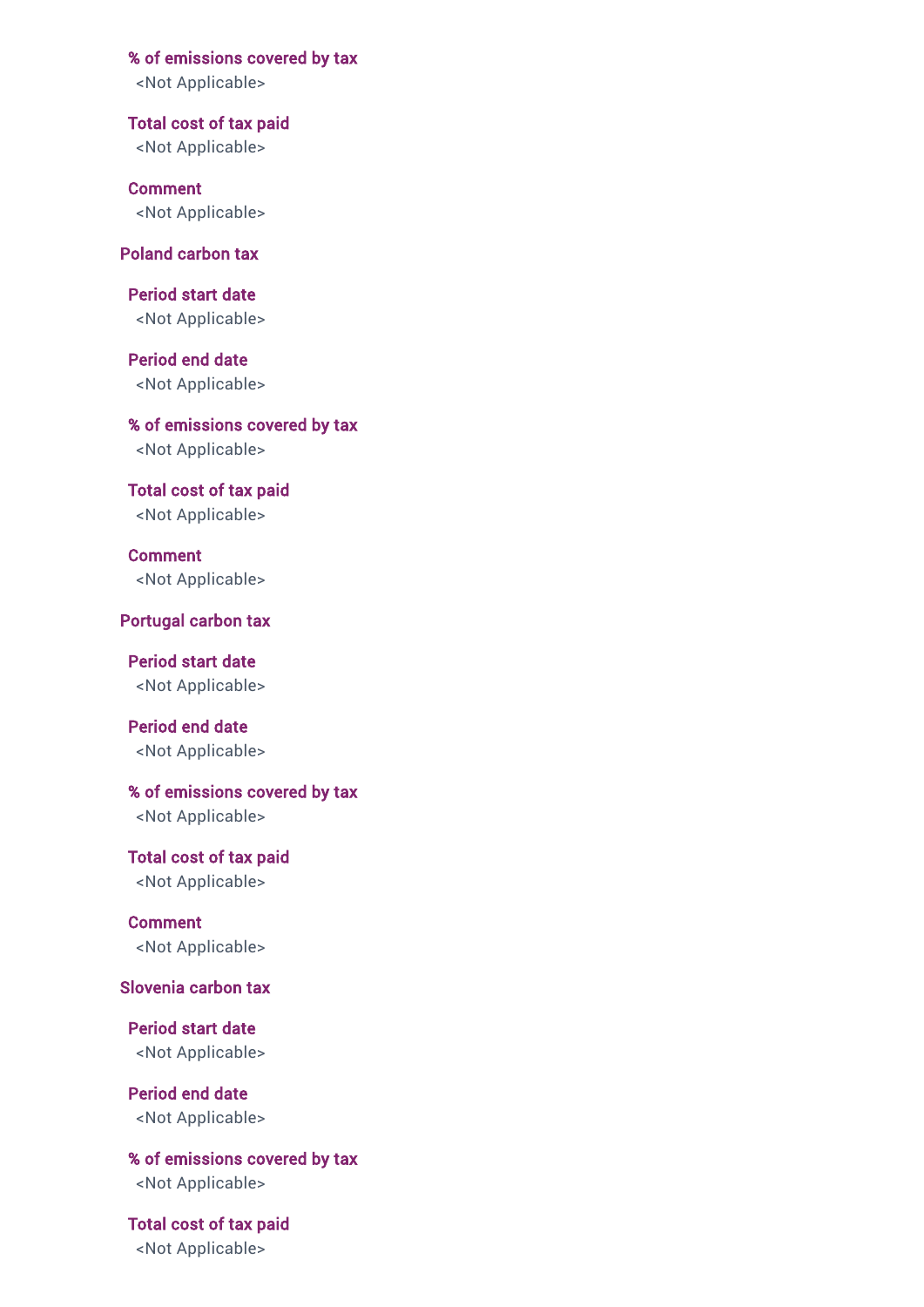Comment

<Not Applicable>

## South Africa carbon tax

Period start date <Not Applicable>

Period end date <Not Applicable>

% of emissions covered by tax <Not Applicable>

Total cost of tax paid <Not Applicable>

Comment <Not Applicable>

#### Sweden carbon tax

Period start date <Not Applicable>

Period end date <Not Applicable>

% of emissions covered by tax <Not Applicable>

Total cost of tax paid <Not Applicable>

## Comment <Not Applicable>

#### Switzerland carbon tax

Period start date <Not Applicable>

Period end date <Not Applicable>

% of emissions covered by tax <Not Applicable>

Total cost of tax paid <Not Applicable>

Comment <Not Applicable>

UK carbon price floor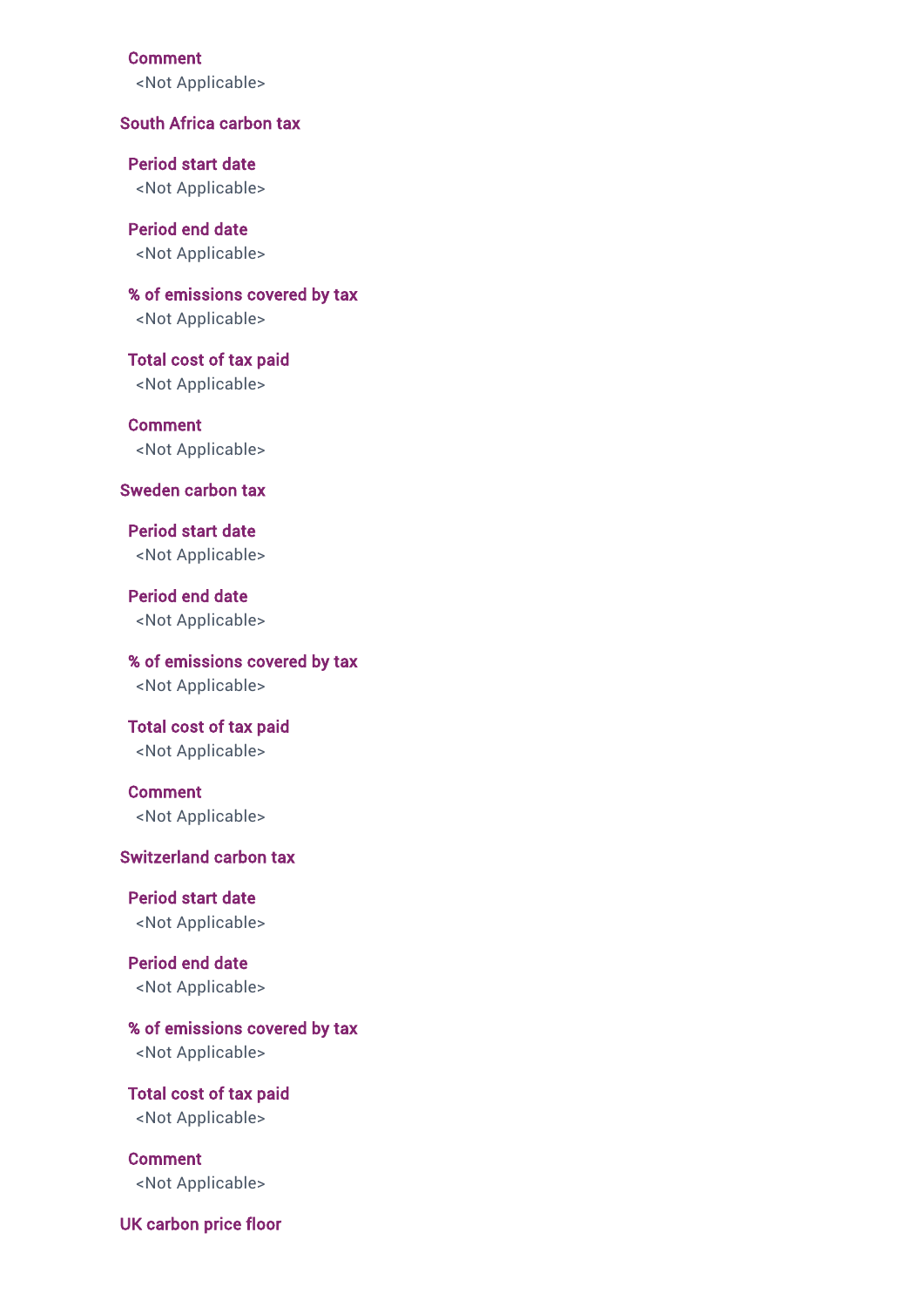Period start date

<Not Applicable>

Period end date <Not Applicable>

% of emissions covered by tax <Not Applicable>

Total cost of tax paid <Not Applicable>

Comment <Not Applicable>

Ukraine carbon tax

Period start date <Not Applicable>

Period end date <Not Applicable>

% of emissions covered by tax <Not Applicable>

Total cost of tax paid <Not Applicable>

Comment <Not Applicable>

#### Other carbon tax, please specify

Period start date <Not Applicable>

Period end date <Not Applicable>

% of emissions covered by tax <Not Applicable>

Total cost of tax paid <Not Applicable>

Comment <Not Applicable>

### Other carbon tax, please specify

Period start date <Not Applicable>

Period end date <Not Applicable>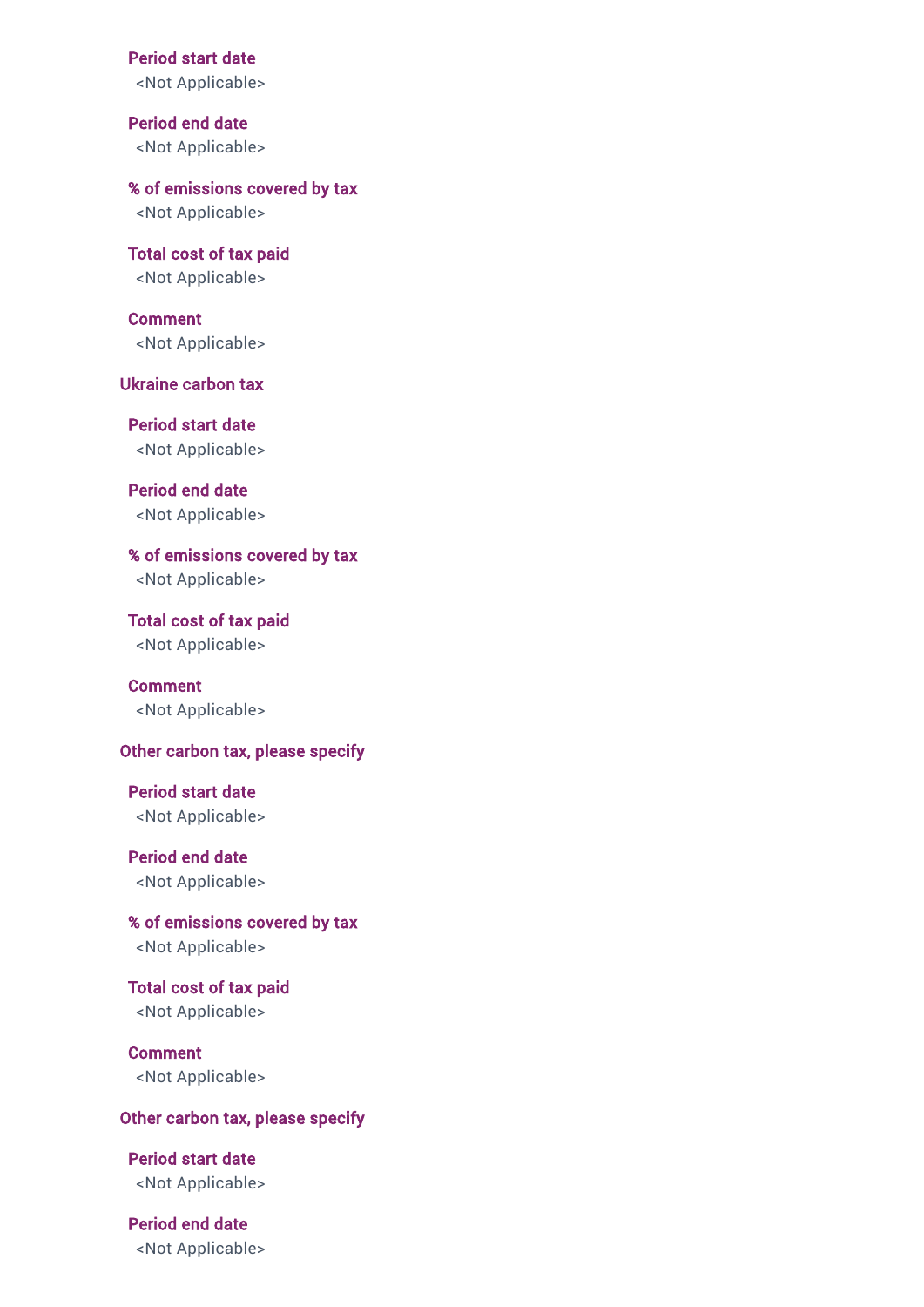% of emissions covered by tax

<Not Applicable>

Total cost of tax paid <Not Applicable>

Comment <Not Applicable>

Other carbon tax, please specify

Period start date <Not Applicable>

Period end date <Not Applicable>

% of emissions covered by tax <Not Applicable>

Total cost of tax paid <Not Applicable>

Comment <Not Applicable>

## Other carbon tax, please specify

Period start date <Not Applicable>

Period end date <Not Applicable>

% of emissions covered by tax

<Not Applicable>

Total cost of tax paid <Not Applicable>

Comment <Not Applicable>

## Other carbon tax, please specify

Period start date <Not Applicable>

Period end date <Not Applicable>

% of emissions covered by tax <Not Applicable>

Total cost of tax paid <Not Applicable>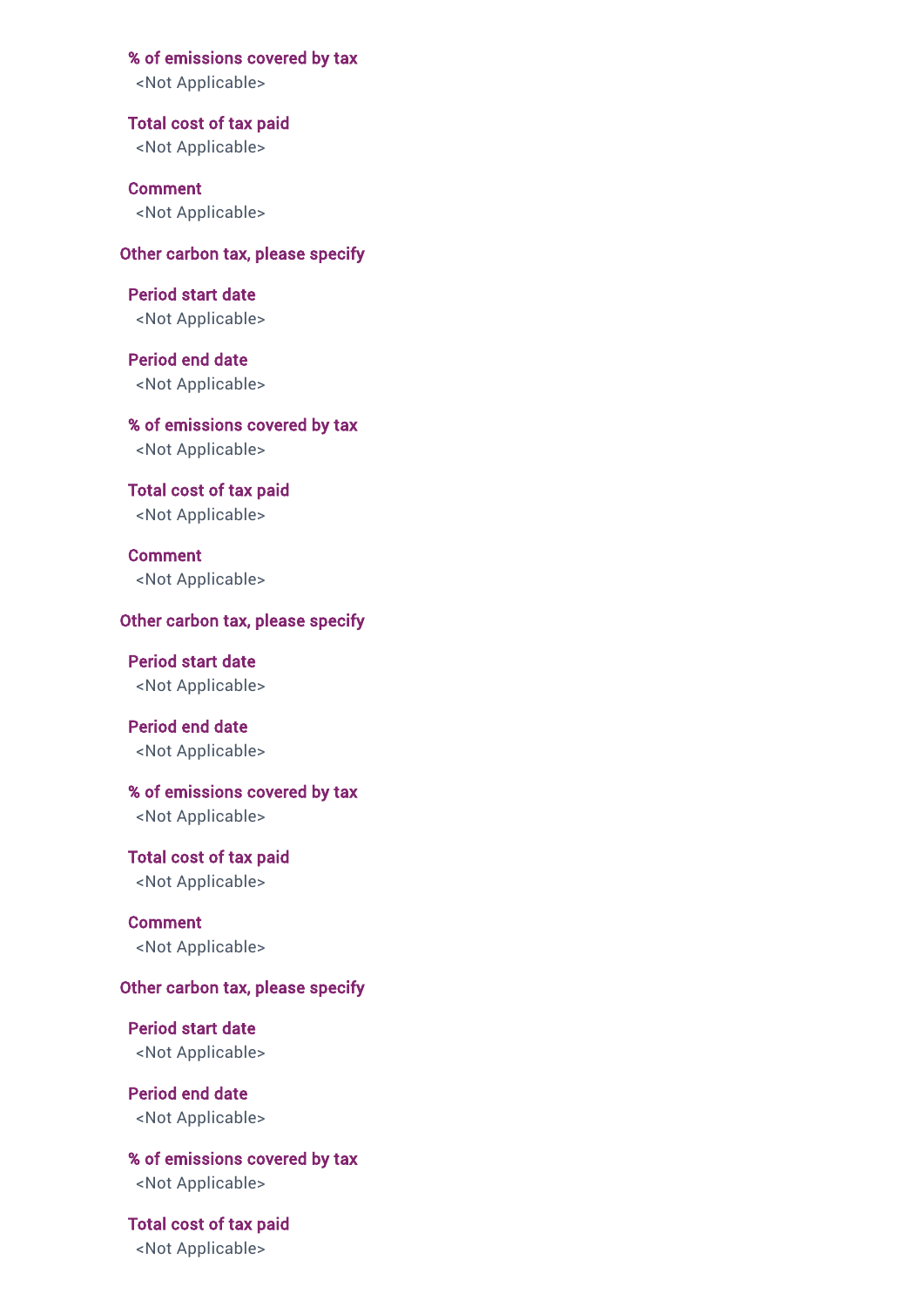Comment

<Not Applicable>

### Other carbon tax, please specify

Period start date <Not Applicable>

Period end date <Not Applicable>

% of emissions covered by tax <Not Applicable>

Total cost of tax paid <Not Applicable>

Comment <Not Applicable>

## C11.1d

## (C11.1d) What is your strategy for complying with the systems in which you participate or anticipate participating?

As for our strategy for reducing CO2 emissions, we incorporate measures for CO2 reduction in advance into our Mid-Term Plan and address the measures timely according to the plan. Representative measures are as followings.

- Energy saving initiatives at production sites
- Energy saving initiatives at business offices
- Enlightenment activities to raise employees' environmental awareness

## C11.2

(C11.2) Has your organization originated or purchased any project-based carbon credits within the reporting period?

No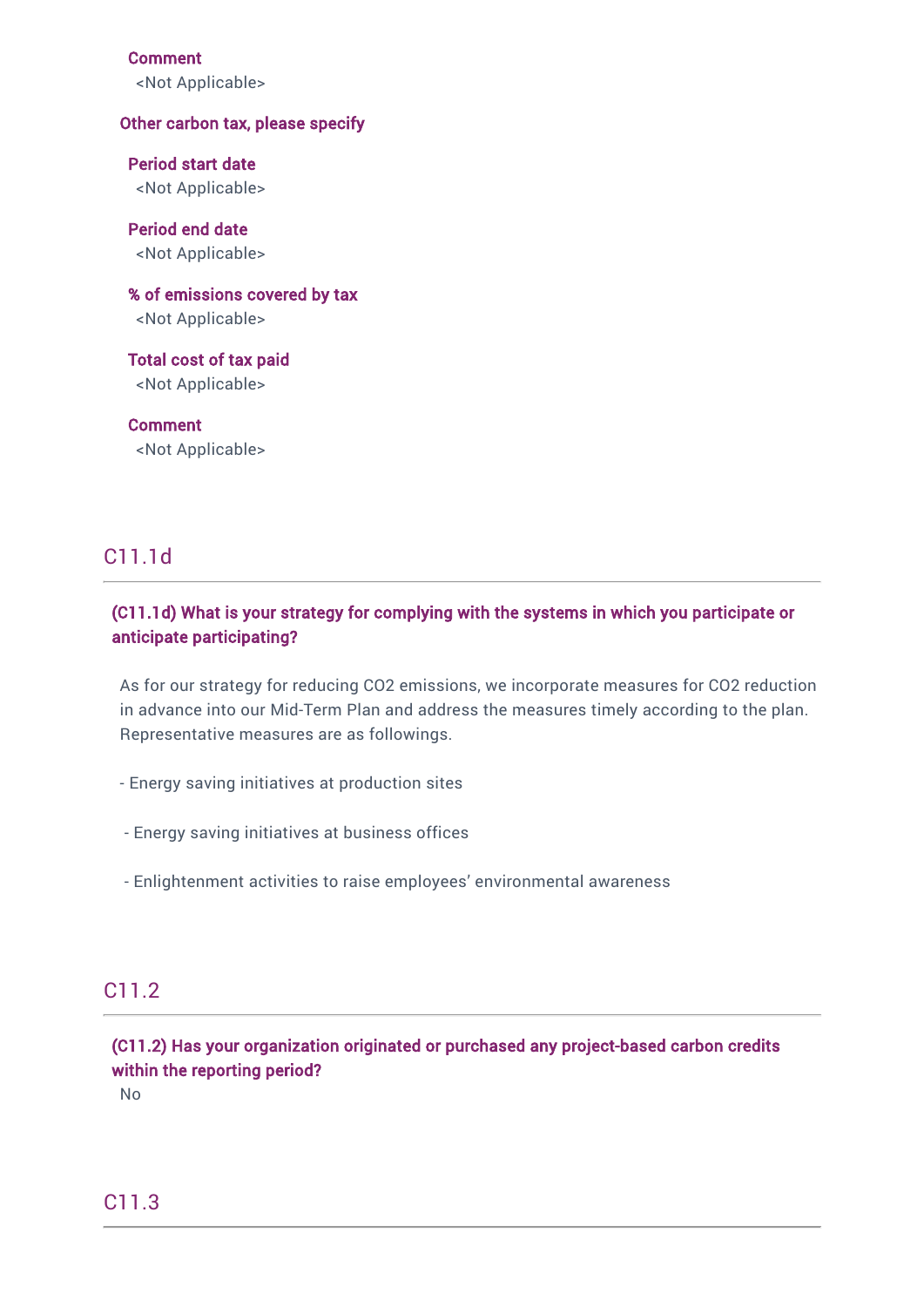## (C11.3) Does your organization use an internal price on carbon?

Yes

## C11.3a

## (C11.3a) Provide details of how your organization uses an internal price on carbon.

## Objective for implementing an internal carbon price

Drive energy efficiency Drive low-carbon investment

## GHG Scope

Scope 1 Scope 2

Application Applied to decisions of investment for equipment

## Actual price(s) used (Currency /metric ton)

## Variance of price(s) used

## Type of internal carbon price

Shadow price

## Impact & implication

Internal guidelines: Our Investment Profit Criteria stipulate that carbon emission impacts (increase or reduction) of investments are to be integrated as cost when making profitability judgments for strategic investment projects. The cost of emission impacts is to be calculated as the price of an emissions credit unit.

## C12. Engagement

## C12.1

## (C12.1) Do you engage with your value chain on climate-related issues?

Yes, our suppliers

Yes, our customers

Yes, other partners in the value chain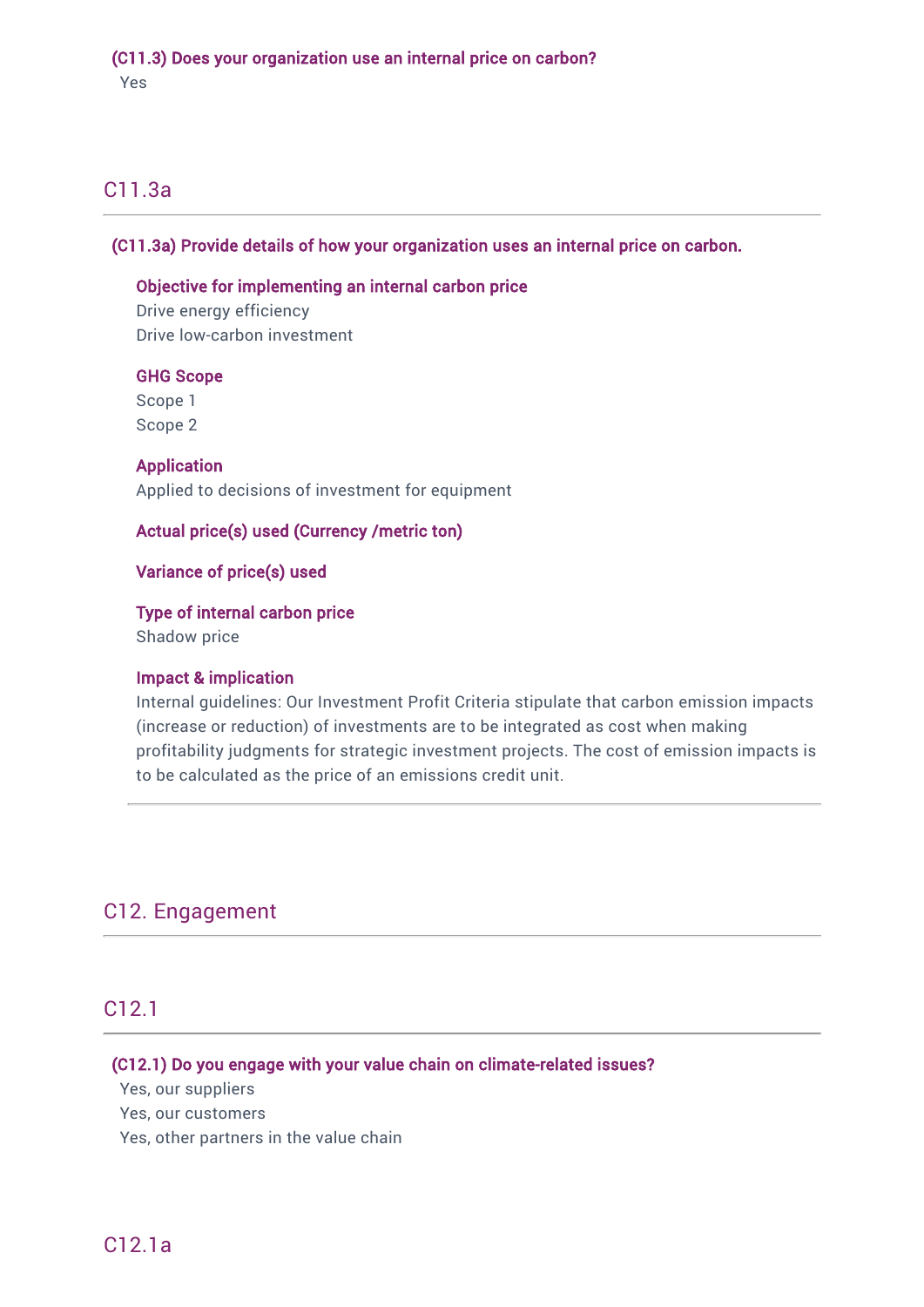## (C12.1a) Provide details of your climate-related supplier engagement strategy.

Type of engagement Compliance & onboarding

Details of engagement Code of conduct featuring climate change KPIs

% of suppliers by number 100

% total procurement spend (direct and indirect)

100

% Scope 3 emissions as reported in C6.5

3

### Rationale for the coverage of your engagement

Coverage: Bridgestone promotes development and issuance of the Global Sustainable Procurement Policy which is applicable to all purchased materials and services, as well as all suppliers globally. Rationale for the coverage: The journey towards "100% Sustainable Materials," Bridgestone's goal for 2050 and beyond as our long-term environmental vision including climate change viewpoint, will not be simple, nor can Bridgestone achieve it alone. This policy is to help identify and evaluate qualified suppliers, promote best practices, and serve as a communication and improvement tool for the industry. Bridgestone expects all of its Suppliers to recognize the importance of Sustainable Procurement, and work with the Company to implement appropriate practices to create value for all Stakeholders. Note: During the development of the policy, Bridgestone gained insights from external stakeholders, including international consultants, non-governmental organizations (NGOs), materials suppliers, natural rubber farmers, and key customers to ensure the policy reflects industry standards and best practices. In addition, the policy is supported by an effective implementation and communication plan. Available in 12 languages, the policy will be implemented, governed and enforced regionally. As an immediate first step, Bridgestone will prioritize working closely with its employees, suppliers and customers and other industry experts to implement the policy.

### Impact of engagement, including measures of success

The four major areas are impacted throughout Bridgestone's supply chain: Transparency, Compliance, QCD & Innovation, Sustainable Procurement Practices incorporating environmentally responsible procurement including measures for climate change, the use of energy, reduction of GHG emission as well as the use of energy. Bridgestone will work with suppliers and partners to ensure that they have received the policy and understand it. Following acknowledgment of the policy, suppliers will then receive a self assessment questionnaire.

#### Comment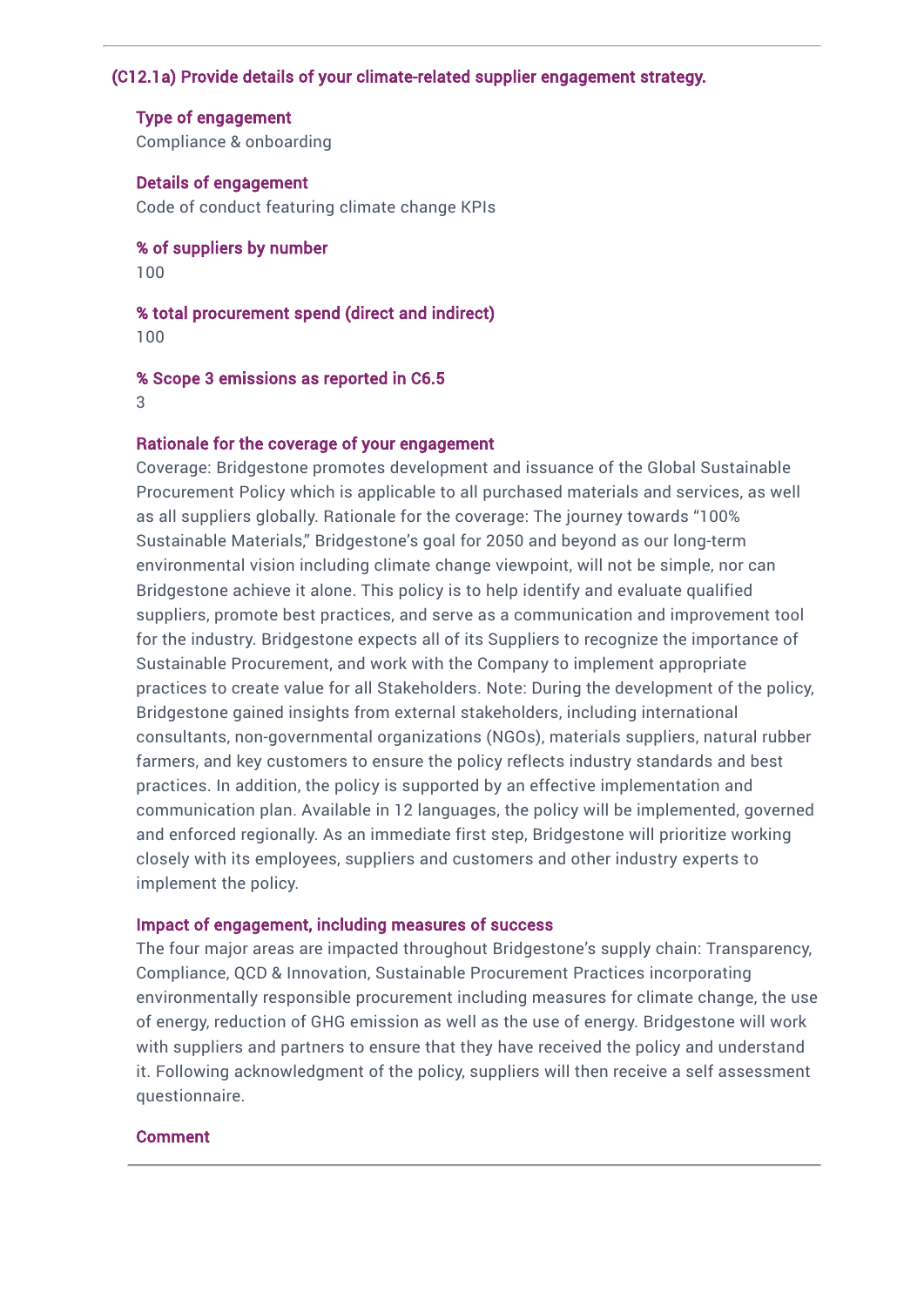## C12.1b

## (C12.1b) Give details of your climate-related engagement strategy with your customers.

#### Type of engagement

Collaboration & innovation

### Details of engagement

Run a campaign to encourage innovation to reduce climate change impacts

#### Size of engagement

100

#### % Scope 3 emissions as reported in C6.5

13

## Please explain the rationale for selecting this group of customers and scope of engagement

I) In the development of new vehicle models by automakers, which are our business partners, the development and delivery of fuel-efficient tires that contribute to the reduction of fuel consumption in cooperation with automakers leads to the reduction of GHG emissions. In addition, we cooperate in calculating the emissions of automakers and contribute to reductions in the life cycle by cooperating in the GHG emission survey of automakers through the CDP supply chain program. Because we promote such activities with all automakers, 100% is input into "Size of engagement" ii) By improving the rolling resistance of tires used in automobiles, we contribute to automakers' efforts to lower fuel consumption during the use of their products.

### Impact of engagement, including measures of success

Improvement of fuel efficiency of tires brings CO2 reduction from vehicles. The direct impact of the engagement is calculated by the result of tire units sold to the automakers multiplied by the average of CO2 emission per tire. And the technology which is developed by the engagement can be applied tires which are sold directly to end-users for their replacement needs. From this perspective, the engagement has further potential to contribute CO2 reduction. We intend to reduce CO2 emission during the use of our tires so our contribution from avoided emissions when our customers use the tires by improving fuel efficiency of our tires is the measure of success. In 2017, we supplied fuel efficient tires such as ECOPIA to low carbon emission vehicles newly developed by automakers as tires equipped with new vehicle models. By supplying fuel efficient tire, we contributed to superior fuel efficiency of vehicles.

## C12.1c

(C12.1c) Give details of your climate-related engagement strategy with other partners in the value chain.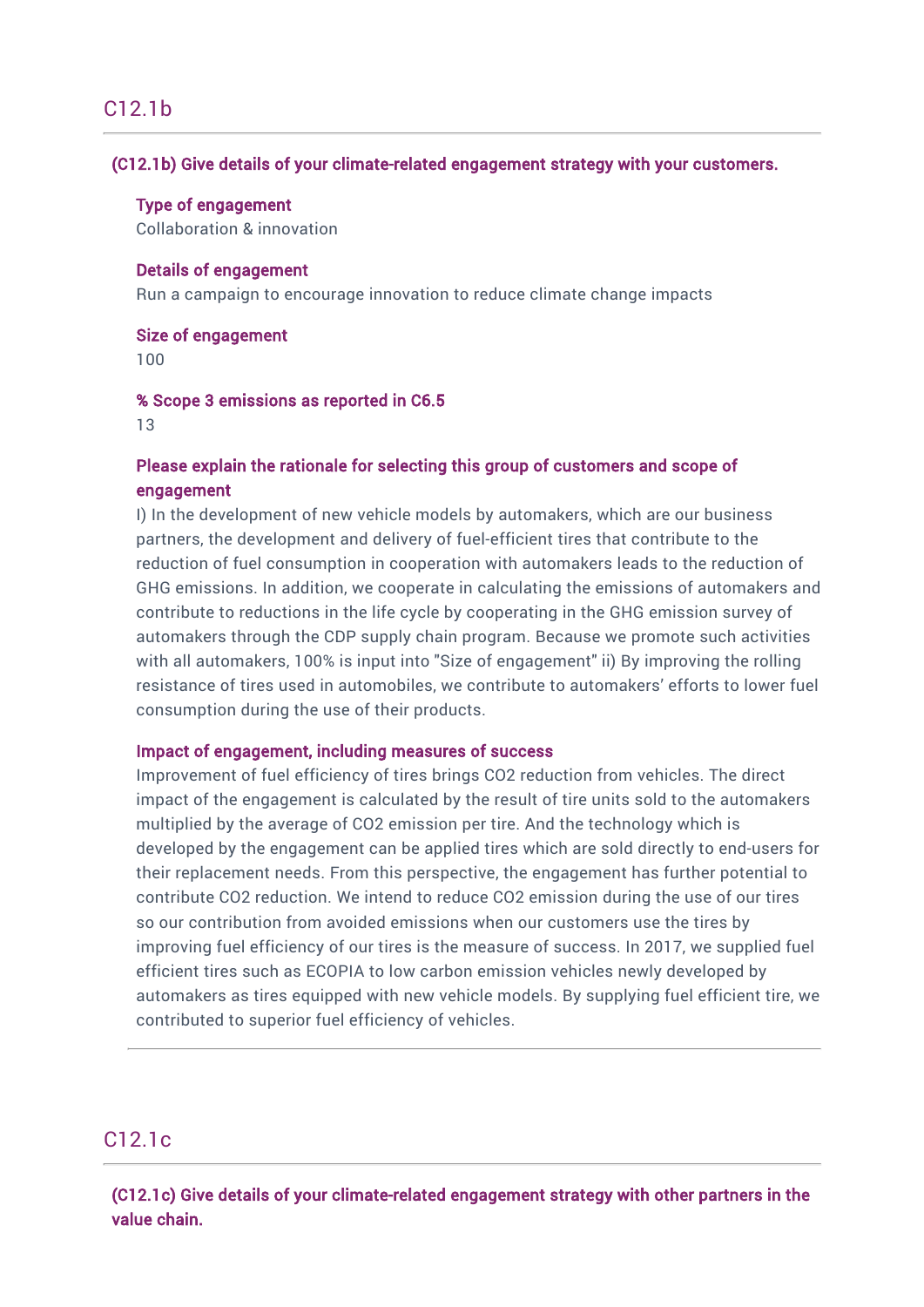We support introduction of ECO labeling system as whole tire industry to encourage tire dealers to sell fuel efficient tires, making fuel efficiency of products visible for customers. In case that we calculate under the condition of sold number of replacement tires listed in catalog for passenger cars in Japan, 57% of those sold tires are conformable to the environmental product declaration in accordance with external standard by JATMA(Japan Automobile Tyre Manufacturers Association). From climate-change perspective, coexistence of low rolling resistance which contributes low CO2 emission and other performances like WET performance which supports safety is key challenge for our tire development. Therefore, the number of our ECO products which achieves high quality in such areas in the same time is one of our measure of success. As our achievement in 2017 from this viewpoint, we launched ECOPIA NH100 as the latest model of fuel efficient product which features its high wet performance and wear life as well as low rolling resistance.

## C12.3

(C12.3) Do you engage in activities that could either directly or indirectly influence public policy on climate-related issues through any of the following?

Trade associations

## C12.3b

(C12.3b) Are you on the board of any trade associations or do you provide funding beyond membership?

Yes

## C12.3c

(C12.3c) Enter the details of those trade associations that are likely to take a position on climate change legislation.

#### Trade association

The Japan Rubber Manufacturers Association (JRMA)

Is your position on climate change consistent with theirs? Consistent

#### Please explain the trade association's position

After the commitment period of the Kyoto Protocol (since 2013), JRMA has been working consistently to achieve the goal of reducing CO2 in 2020 which has been set as a trade association's target in line with the national policy calling for the ongoing reduction of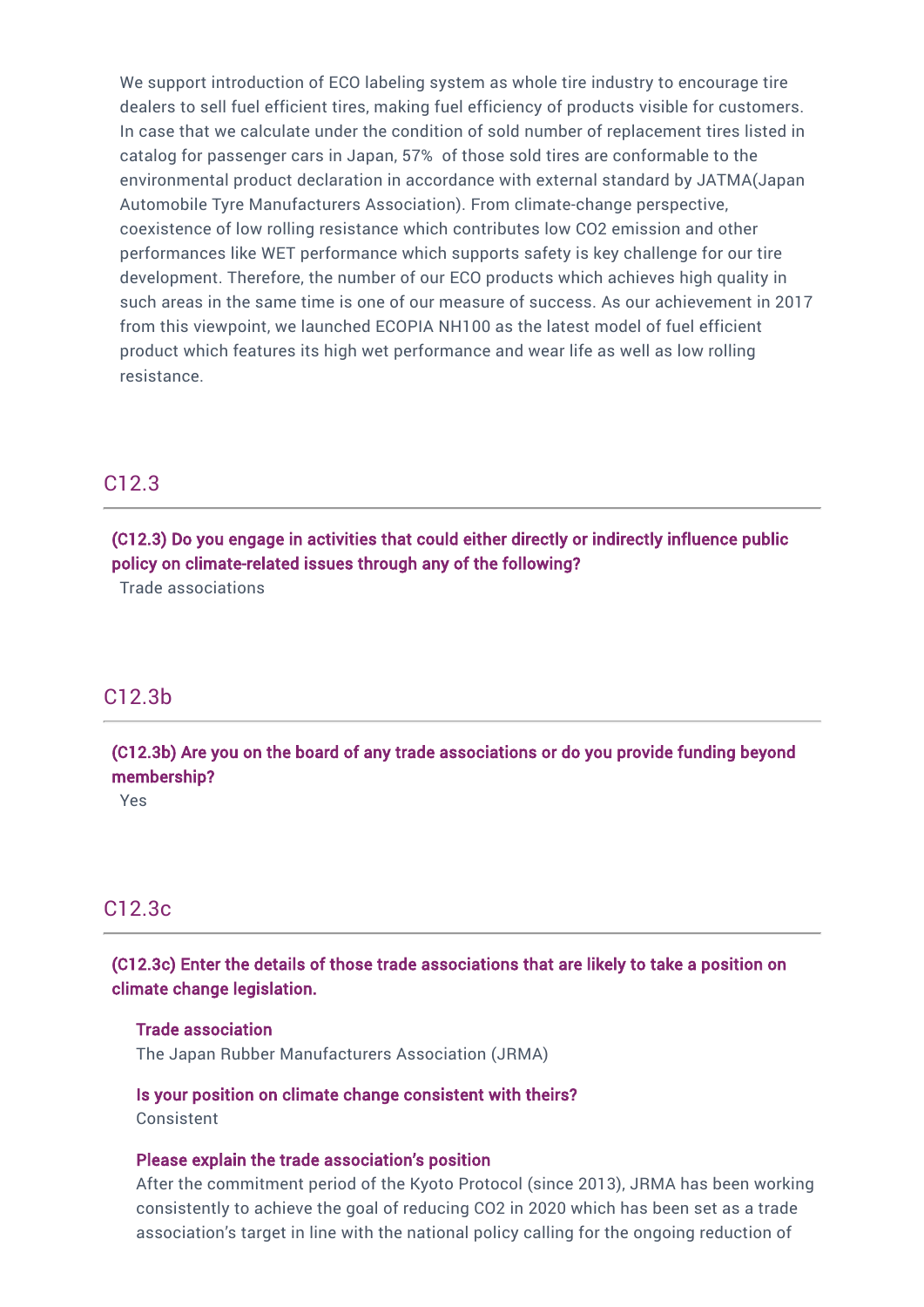CO2. Every year, it gives a follow-up report on the reduction status to the government. In 2015, JRMA set the target for 2030 also. Based on the targets of industry groups including JRMA, Japan's reduction targets submitted to COP21 were drawn up. JRMA steadily promoted activities to reduce the emission in 2017 and reported actual CO2 reduction results to the Ministry of Economy, Trade and Industry in Japan.

#### How have you, or are you attempting to, influence the position?

At the Environmental Committee, Bridgestone leads industry activities and summarizes the opinions as the chairperson

#### Trade association

The Japan Automobile Tyre Manufacturers Association, Inc. (JATMA)

#### Is your position on climate change consistent with theirs?

Consistent

### Please explain the trade association's position

JATMA is one of the major tire industry associations in the world, and has established the Tire Labelling System in 2010, and has been contributing to increase the ratio of "Fuel Efficient Tires" in the market. (In the lifecycle of tire, CO2 emission in usage stage consists of more than 80%) In 2015, JATMA compiled and announced the benefits of CO2 emission reduction through reduced rolling resistance of passenger car tires from 2006 to 2012. In 2017, JATMA compiled the data in Y2016 of CO2 emission reduction through reduced rolling resistance of passenger car tires. The result was disclosed in Jan. 2018. Compared to 2006, CO2 emission per tire has been reduced by 13.9% in 2016

### How have you, or are you attempting to, influence the position?

Our employees have participated in various committees and presented our opinions. At the Environmental Committee, Bridgestone leads industry activities and summarizes the opinions as the chairperson.

#### Trade association

World Business Council for Sustainable Development (WBCSD)

# Is your position on climate change consistent with theirs?

Consistent

### Please explain the trade association's position

Since 2006, the Tire Industry Project (TIP) under the umbrella of the World Business Council for Sustainable Development has served as a voluntary joint-initiative undertaken by 11 global leading tire manufacturers, under the leadership of the CEOs, with an aim to identify and address the potential human health and environmental impacts associated with tire development and use. TIP is a proactive organization that allows the industry's leading companies to leverage their collective action in advancing sustainability throughout the industry. In 2017, TIP established Tire PCR as the industry rules for the estimation regarding life cycle impact of tire product with three major program operators. TIP also summarized incorporation of Energy consumption, CO2 emission and Water intake by member companies as KPI to publish.

### How have you, or are you attempting to, influence the position?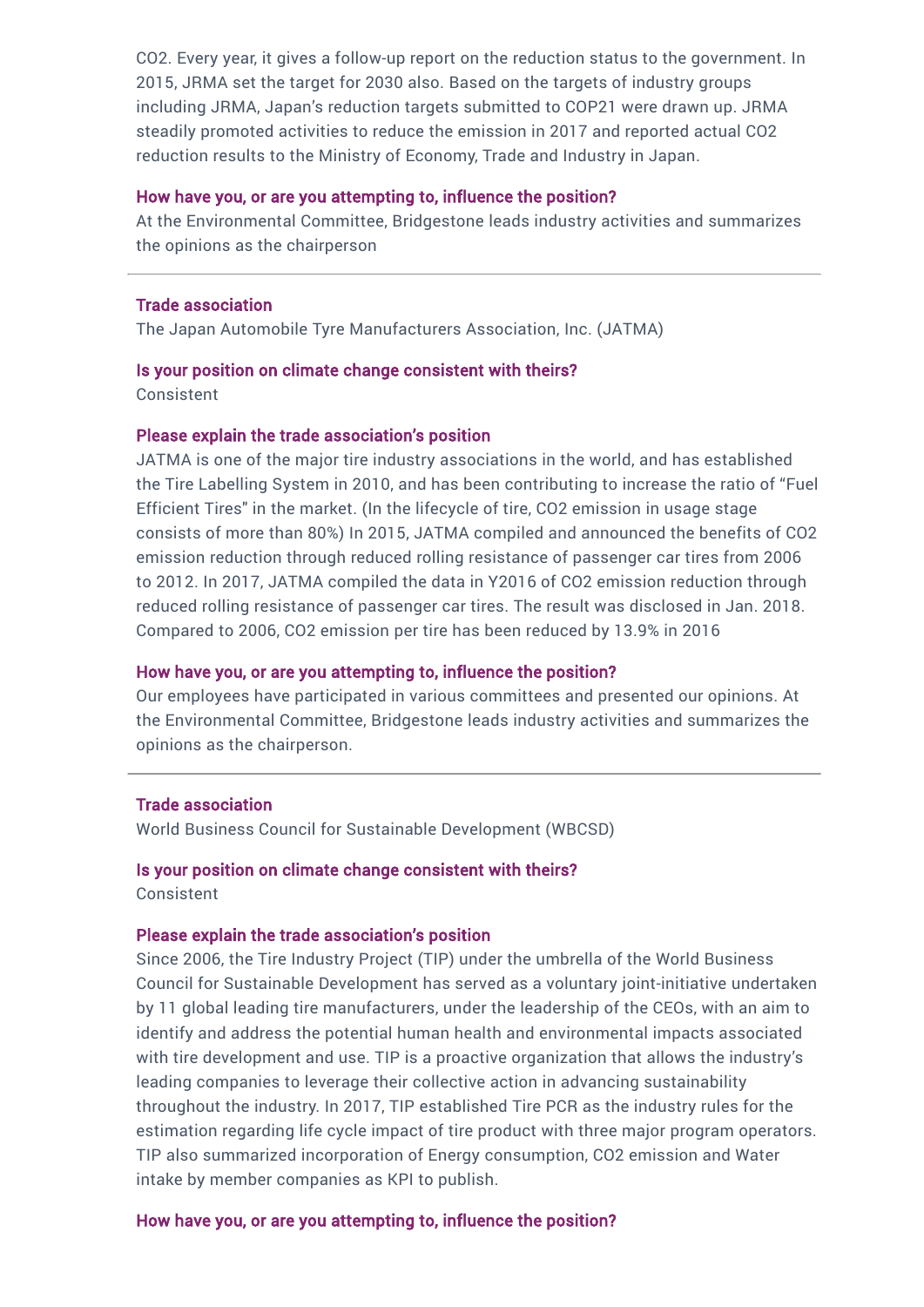As one of co-chair companies of the Tire Industry Project, Bridgestone is engaged in the visualization of the overall impact of climate change through discussions with other companies.

## C12.3f

## (C12.3f) What processes do you have in place to ensure that all of your direct and indirect activities that influence policy are consistent with your overall climate change strategy?

In order to ensure consistency, the Environmental External Relations Department, which belongs to Bridgestone's headquarters and is in charge of communication and negotiation with external companies and organizations, uniformly handles cooperation with industry groups. Important discussions with industry groups are reported to Global Environment Working Group (WG) and Global CSR Enhancement Committee (GCEC), reviewed to ensure consistency and representatives of Bridgestone's feedback to industry groups.

## C12.4

(C12.4) Have you published information about your organization's response to climate change and GHG emissions performance for this reporting year in places other than in your CDP response? If so, please attach the publication(s).

**Publication** In voluntary sustainability report

**Status** Complete

Attach the document Sustainability [Report2017.pdf](https://www.cdp.net/en/formatted_responses/files?file_path=k9me76vz7u2sozvqoi2gbw-cdp-credit360-com/f5sFvrEhu0OUTTUgOCAwhQ/SustainabilityReport2017.pdf)

### Content elements

Governance Strategy Risks & opportunities Emissions figures Emission targets Other metrics

## **Publication**

In mainstream reports

### **Status**

Complete